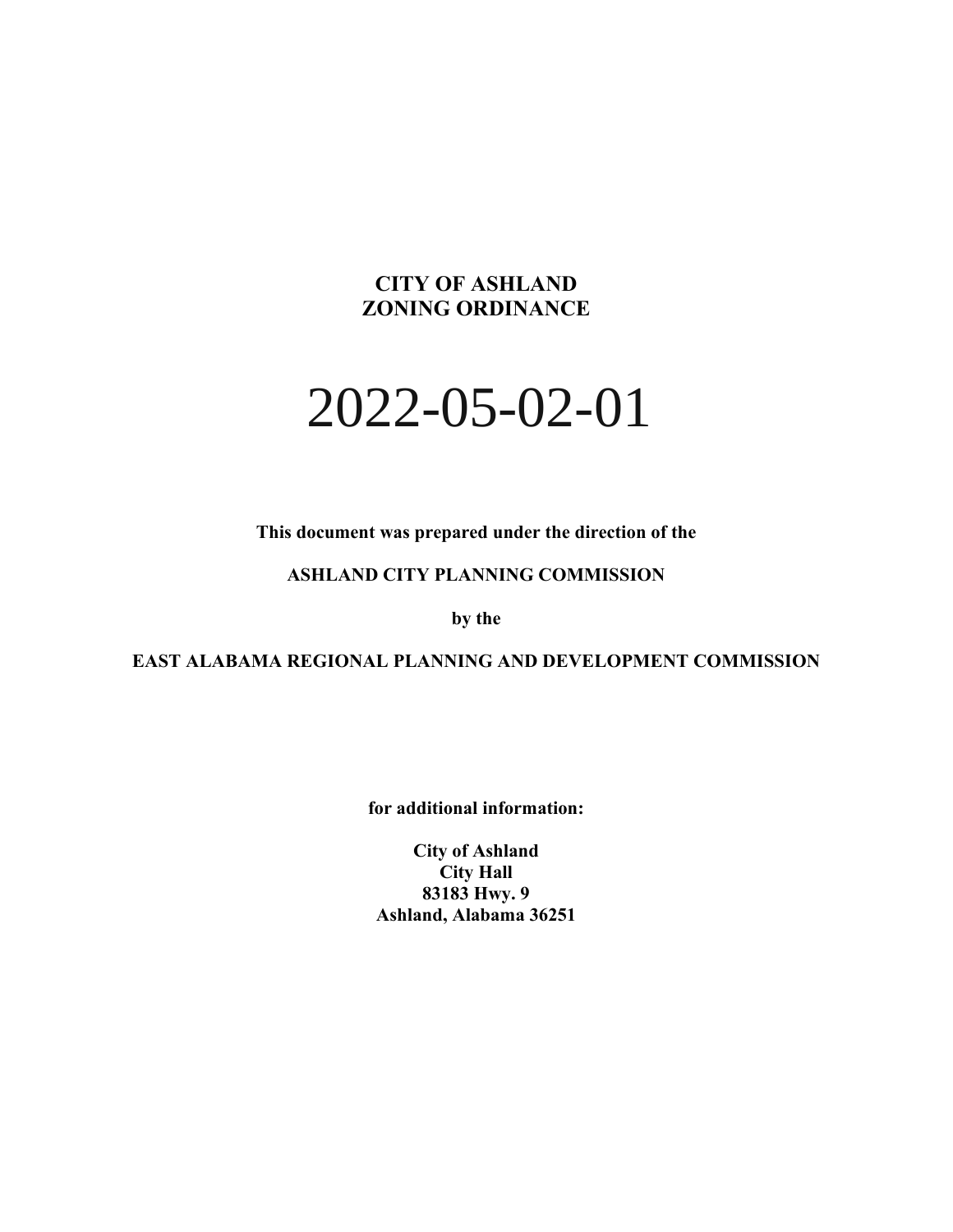Reproduction of this document in whole or in part is permitted.

The preparation of this document was financed by the City of Ashland and the East Alabama Regional Planning and Development Commission.

For Information Address:

East Alabama Regional Planning and Development Commission 1130 Quintard Avenue, Suite 300 Post Office Box 2186 Anniston, Alabama 36202

Printing –

Printed in the United States of America

Source of Copies:

City of Ashland City Hall 83183 Hwy. 9 Ashland, Alabama 36251

#### Abstract:

The intent of these zoning ordinance regulations is to promote and sustain proper development of communities therein protecting the health, safety, and general welfare of the people of the City of Ashland, Alabama.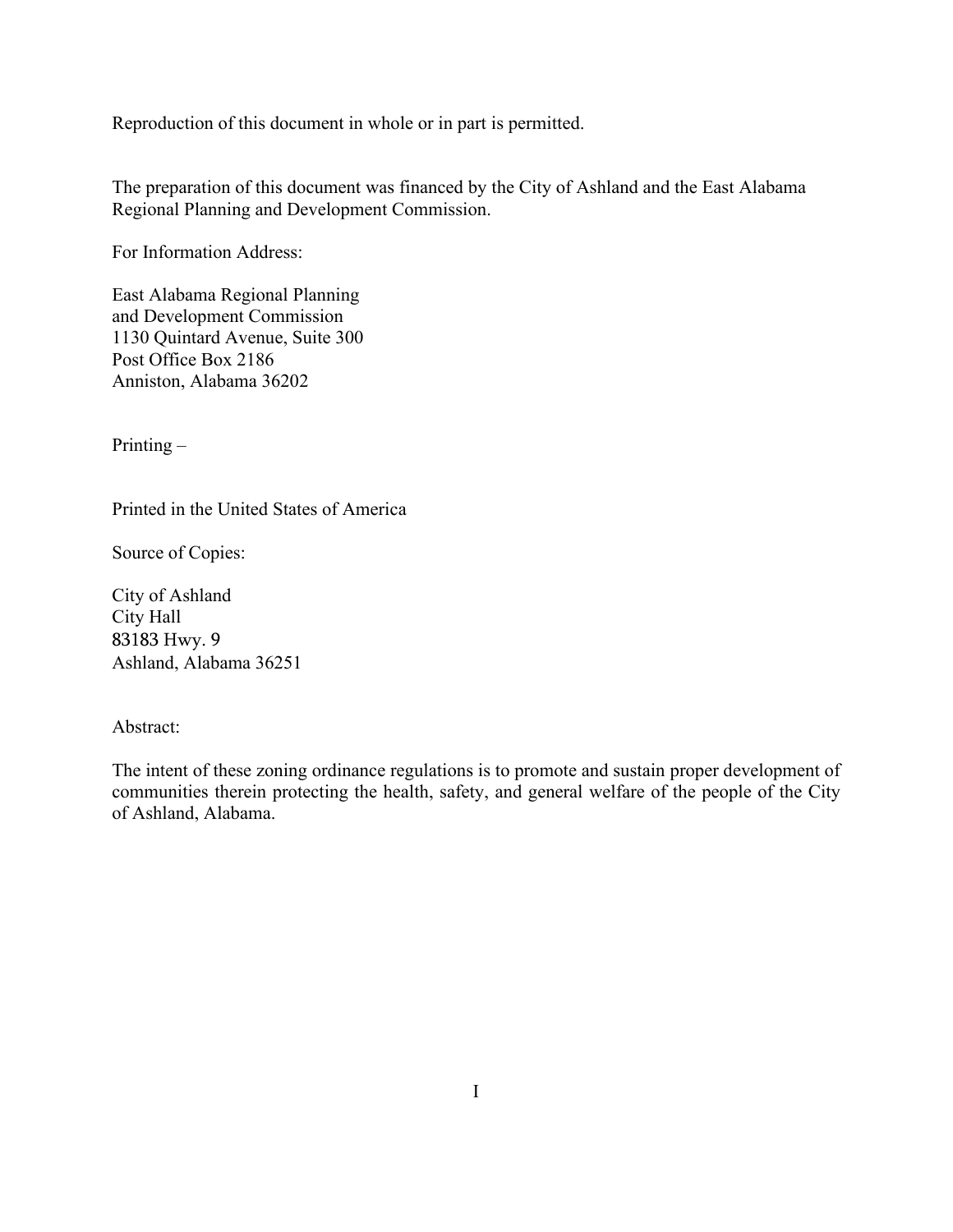# **ACKNOWLEDGEMENTS**

# **City of Ashland**

# **Honorable Mayor Larry J. Fetner**

# **City Council**

Billy Joe Smith Bobbie J. Steed Kim M. Cain Annette Gaither Tommy Cantrell

## **Planning Commission**

Mayor Larry J. Fetner Lester Robinson Ken Nesmith Beth Wheeler Kim Cain Dennis Robertson Lydia Steed Chelsey Wynn Benny Davis

## **East Alabama Regional Planning and Development Commission**

Ryan Kallem, Principal Planner Robert Monroe, Cartography Director Edwin Harbin, Senior Cartographer Michael Brewer, Senior Cartographer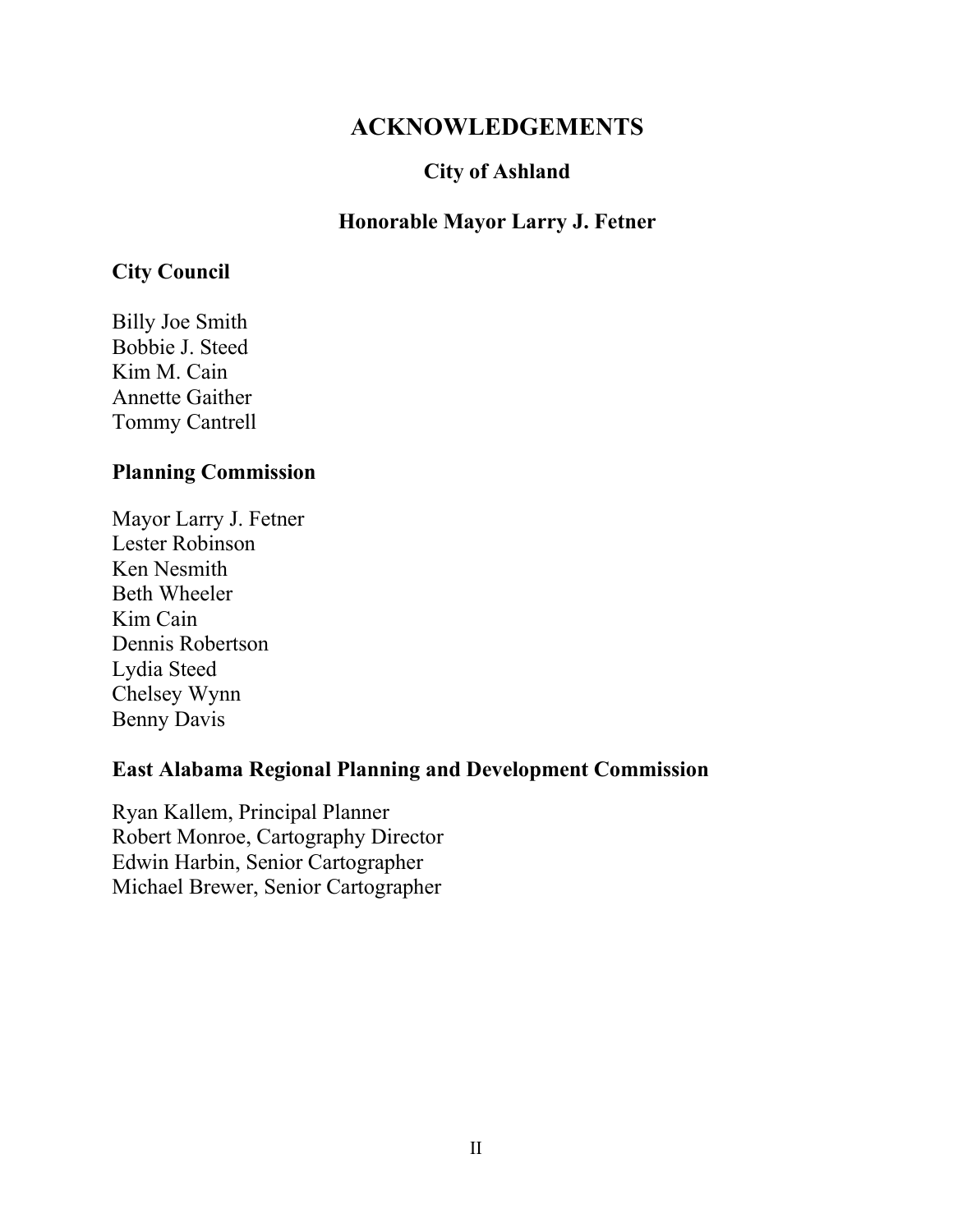| <b>CONTENTS</b> |
|-----------------|
|-----------------|

| $\mathbf I$   |     |  |  |  |  |  |  |
|---------------|-----|--|--|--|--|--|--|
|               | 1.  |  |  |  |  |  |  |
|               | 2.  |  |  |  |  |  |  |
|               | 3.  |  |  |  |  |  |  |
|               | 4.  |  |  |  |  |  |  |
| $\mathbf{I}$  |     |  |  |  |  |  |  |
|               | 1.  |  |  |  |  |  |  |
|               | 2.  |  |  |  |  |  |  |
| $\mathbf{I}$  |     |  |  |  |  |  |  |
|               | 1.  |  |  |  |  |  |  |
|               | 2.  |  |  |  |  |  |  |
|               | 3.  |  |  |  |  |  |  |
|               | 4.  |  |  |  |  |  |  |
|               | 5.  |  |  |  |  |  |  |
|               | 6.  |  |  |  |  |  |  |
|               | 7.  |  |  |  |  |  |  |
|               | 8.  |  |  |  |  |  |  |
|               | 9.  |  |  |  |  |  |  |
|               | 10. |  |  |  |  |  |  |
|               | 11. |  |  |  |  |  |  |
|               | 12. |  |  |  |  |  |  |
| $\mathbf{IV}$ |     |  |  |  |  |  |  |
|               | 1.  |  |  |  |  |  |  |
|               | 2.  |  |  |  |  |  |  |
|               | 3.  |  |  |  |  |  |  |
|               | 4.  |  |  |  |  |  |  |
|               | 5.  |  |  |  |  |  |  |
|               | 6.  |  |  |  |  |  |  |
|               | 7.  |  |  |  |  |  |  |
|               | 8.  |  |  |  |  |  |  |
|               | 9.  |  |  |  |  |  |  |
|               | 10. |  |  |  |  |  |  |
|               | 11. |  |  |  |  |  |  |
|               | 12. |  |  |  |  |  |  |
| V             |     |  |  |  |  |  |  |
|               | 1.  |  |  |  |  |  |  |
|               | 2.  |  |  |  |  |  |  |
|               | 3.  |  |  |  |  |  |  |
|               | 4.  |  |  |  |  |  |  |
|               | 5.  |  |  |  |  |  |  |
|               |     |  |  |  |  |  |  |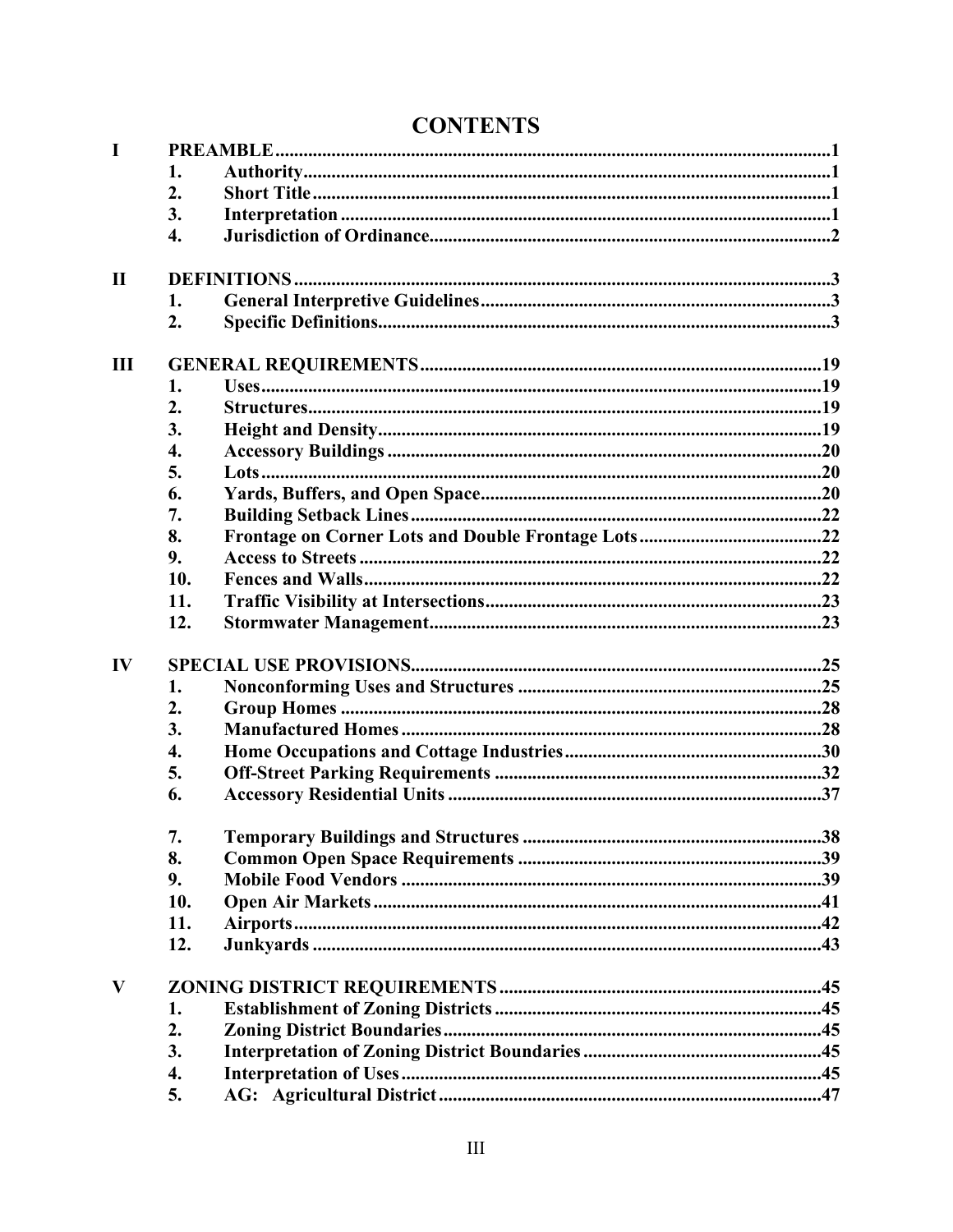|                         | 6.               |                         |  |  |  |
|-------------------------|------------------|-------------------------|--|--|--|
|                         | 7.               |                         |  |  |  |
|                         | 8.               |                         |  |  |  |
|                         | 9.               |                         |  |  |  |
|                         | 10.              |                         |  |  |  |
|                         | 11.              |                         |  |  |  |
| VI                      |                  |                         |  |  |  |
|                         | 1.               |                         |  |  |  |
|                         | 2.               |                         |  |  |  |
|                         | 3.               |                         |  |  |  |
|                         | 4.               |                         |  |  |  |
|                         | 5.               |                         |  |  |  |
| <b>VII</b>              |                  |                         |  |  |  |
|                         | 1.               |                         |  |  |  |
|                         | 2.               |                         |  |  |  |
|                         | 3.               |                         |  |  |  |
|                         | 4.               |                         |  |  |  |
|                         | 5.               |                         |  |  |  |
|                         | 6.               |                         |  |  |  |
| <b>VIII</b>             |                  |                         |  |  |  |
|                         | 1.               |                         |  |  |  |
|                         | $\overline{2}$ . |                         |  |  |  |
|                         | 3.               |                         |  |  |  |
|                         | 4.               |                         |  |  |  |
|                         | 5.               |                         |  |  |  |
|                         | 6.               |                         |  |  |  |
|                         | 7.               |                         |  |  |  |
|                         | 8.               |                         |  |  |  |
| $\mathbf{I} \mathbf{X}$ |                  | <b>LEGAL PROVISIONS</b> |  |  |  |
|                         | 1.               |                         |  |  |  |
|                         | 2.               |                         |  |  |  |
|                         | 3.               |                         |  |  |  |
|                         | 4.               |                         |  |  |  |
|                         | 5.               |                         |  |  |  |
|                         | 6.               |                         |  |  |  |
|                         |                  |                         |  |  |  |
|                         |                  |                         |  |  |  |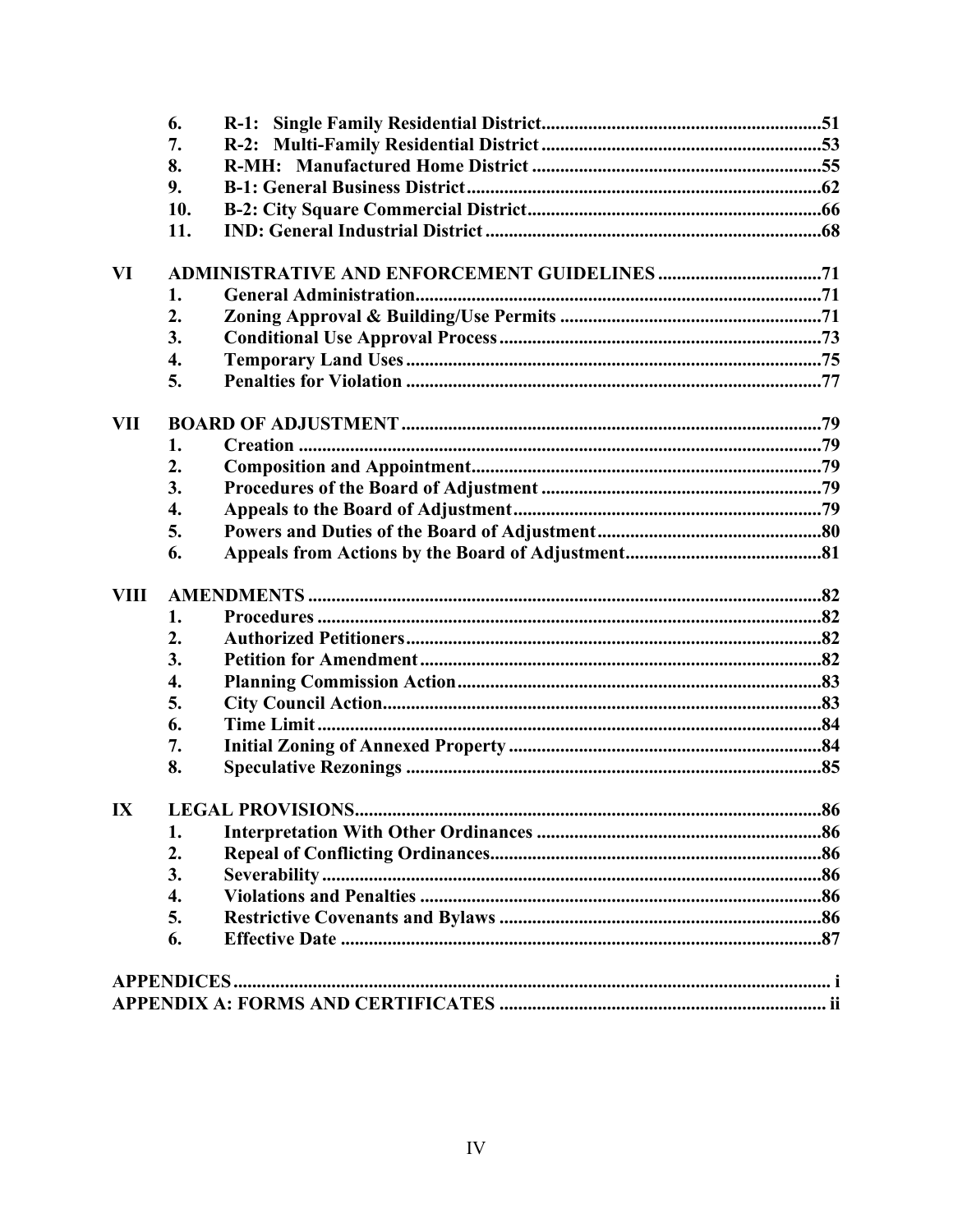| 2. |  |
|----|--|
| 3. |  |
| 4. |  |
| 5. |  |
| 6. |  |
|    |  |
|    |  |
|    |  |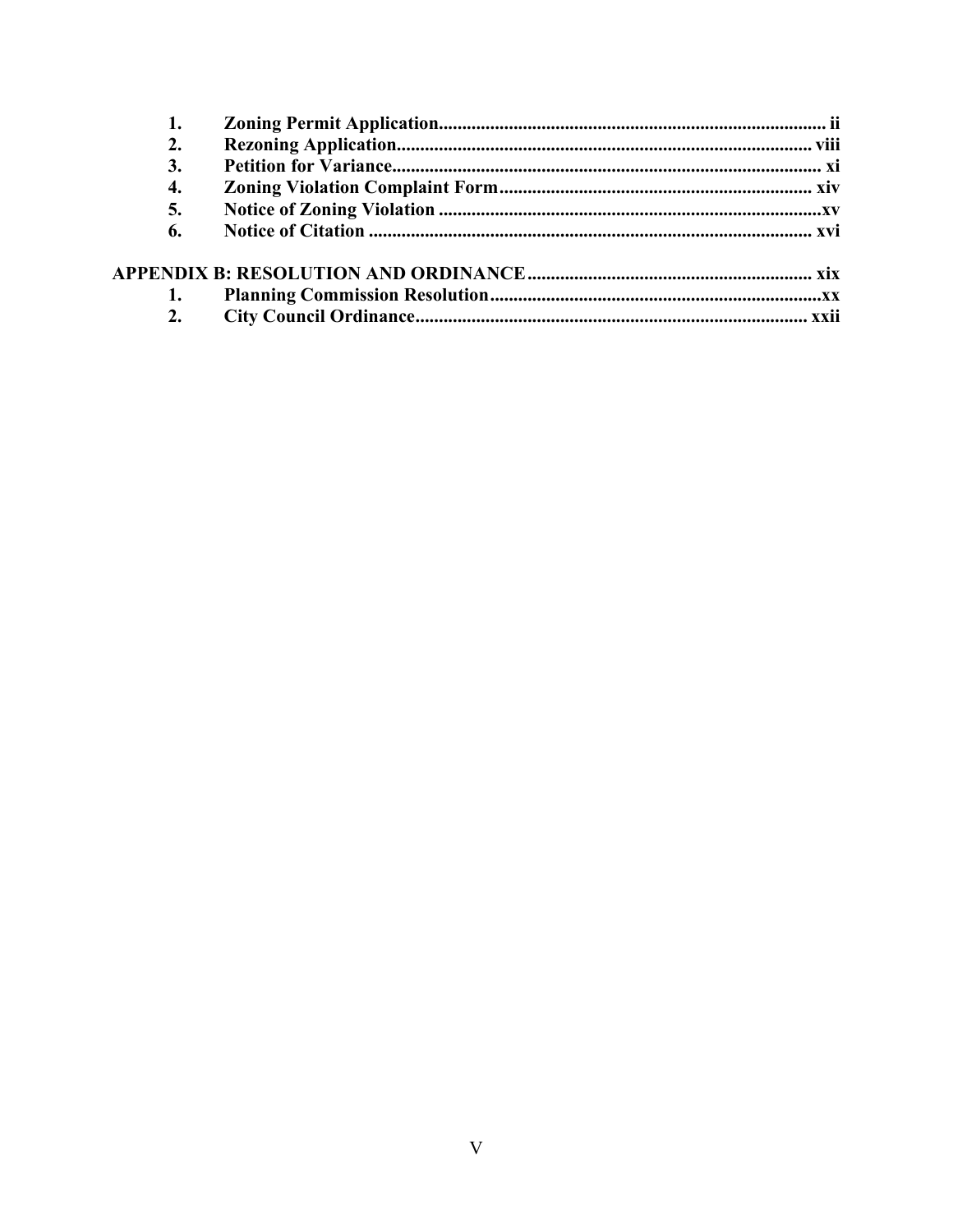# **ARTICLE I PREAMBLE**

#### **SECTION 1 - AUTHORITY**

This ordinance is established pursuant to the authority conferred unto the City of Ashland by Title 11, Chapter 52, Article 4, Sections 70 to 84 inclusive, Code of Alabama 1975, as amended, and for the general purposes of:

- promoting the health, safety, morals, public peace, order, or general welfare of the City of Ashland, Alabama;
- lessening congestion in the streets;
- securing safety from fire, panic, and other dangers;
- providing adequate light and air;
- preventing the overcrowding of land;
- avoiding undue concentration of population;
- facilitating the adequate provision of transportation, water, sewerage, schools, parks, and other public requirements;
- conserving the value of land and buildings; and
- encouraging the most appropriate use of land and buildings throughout the City; all in accordance with a comprehensive plan, the City Council of the City of Ashland, Alabama, does hereby ordain and enact into law this Zoning Ordinance ("Ordinance").

#### **SECTION 2 - SHORT TITLE**

This Ordinance shall be known and may be cited as the "Ashland Zoning Ordinance."

#### **SECTION 3 - INTERPRETATION**

In the interpretation and application if this Ordinance, its provisions shall be considered minimum requirements adopted for promotion of the health, safety, morals, convenience, order, prosperity, and general welfare of the community. The standards and requirements of this Ordinance should be applied and enforced to balance public and private interests in the development of land in a manner that promotes mutual understanding and respect, and with prompt and just consideration given to the various interests involved in land investment, ownership, and development.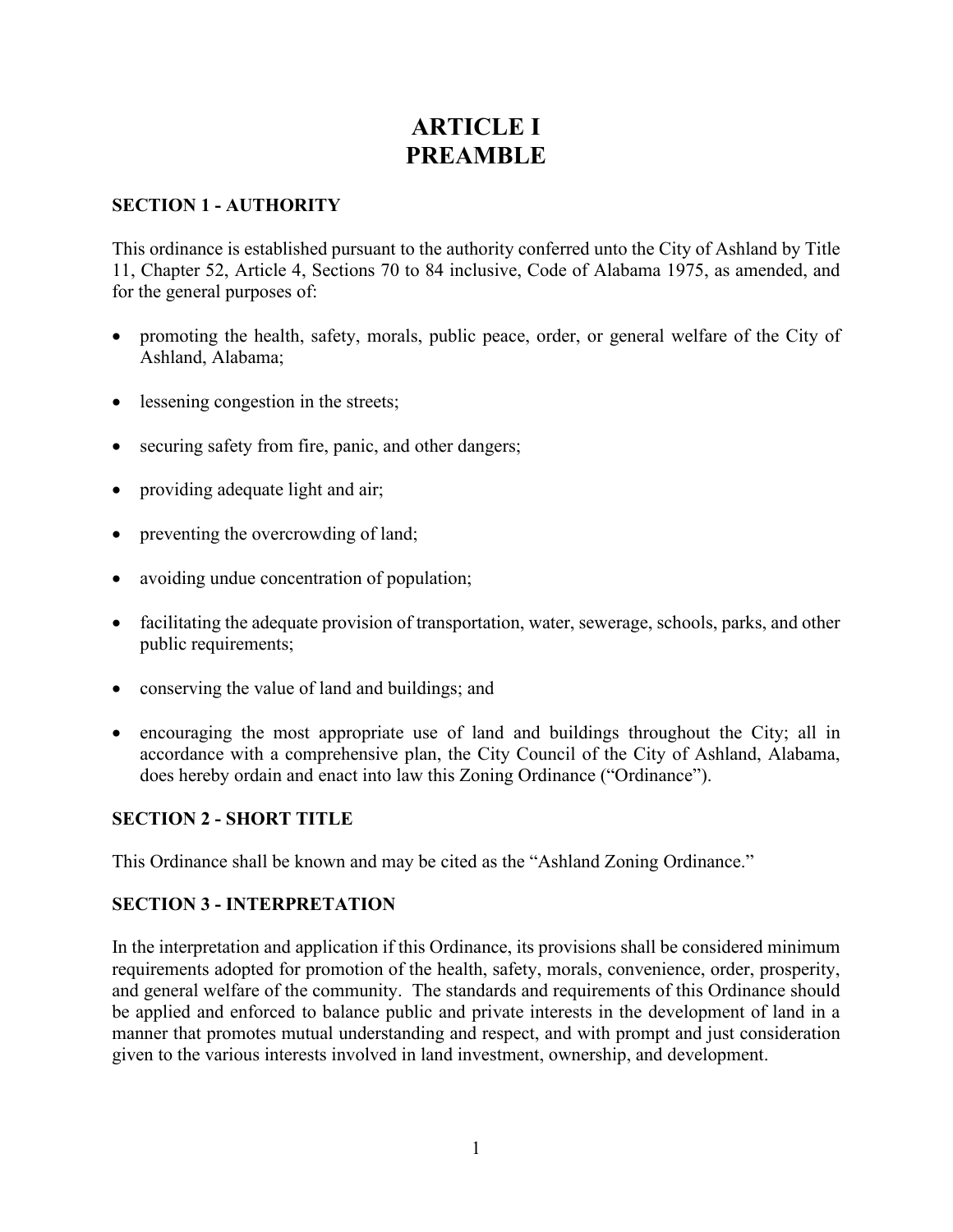## **SECTION 4 - JURISDICTION OF ORDINANCE**

The requirements and standards contained in this Ordinance shall apply to all areas within the corporate boundaries of the City of Ashland.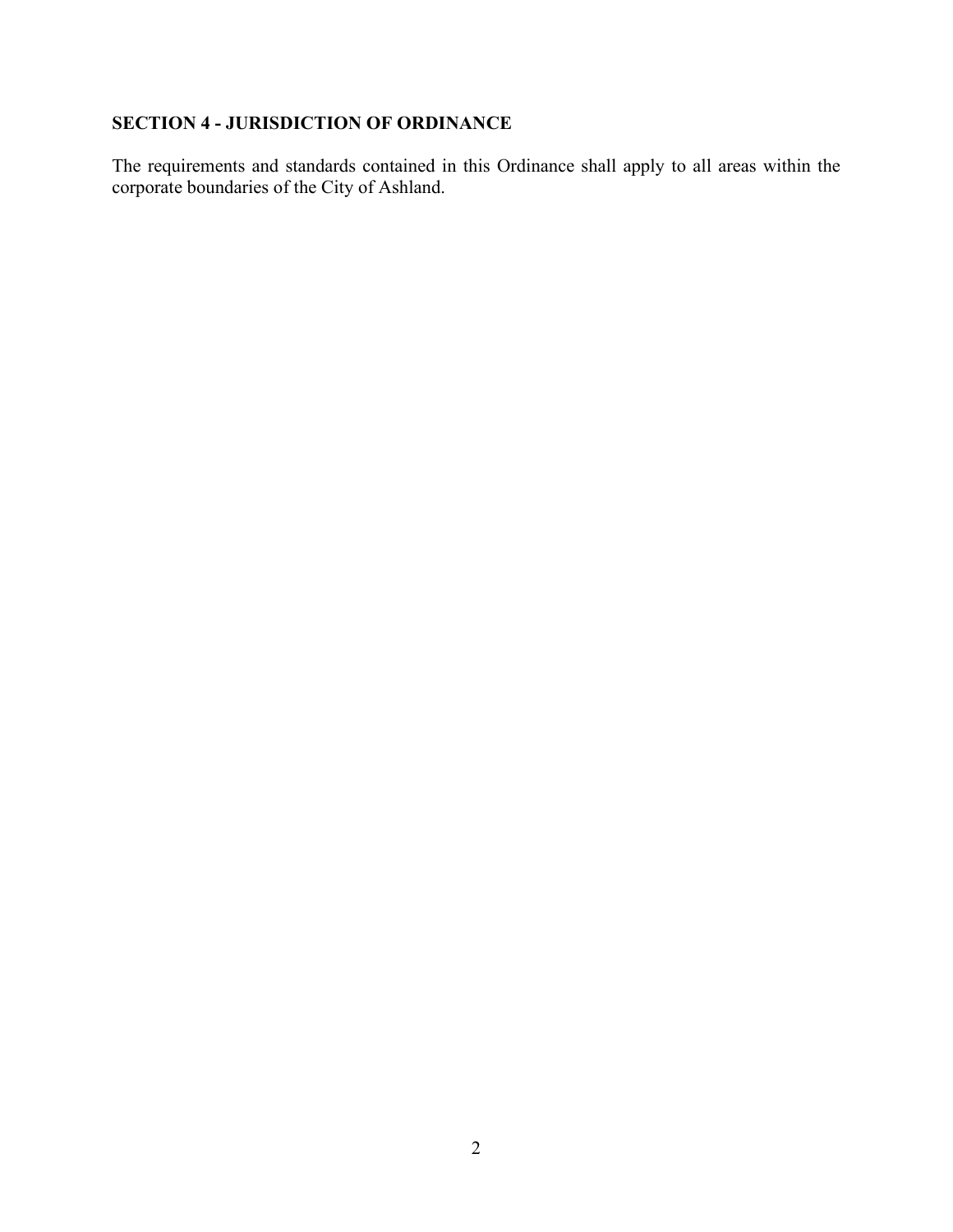# **ARTICLE II DEFINITIONS**

#### **SECTION 1 - GENERAL INTERPRETIVE GUIDELINES**

- 1.1 Except as otherwise provided herein, all words shall have their plain and commonly understood meaning(s). The present tense includes the future tense. The singular number includes the plural, and the plural includes the singular. Words of the masculine gender include the feminine, and words of the feminine gender include the masculine. The word "person" includes a firm, corporation, association, organization, trust, or partnership. The word "shall" is mandatory. The word "may" is permissive. The word "used" or "occupied", as applied to any land or building, shall be construed to include the words "intended, arranged, or designed to be" used or occupied, as the case may be.
- 1.2 The Code Enforcement Officer shall interpret the meaning of this Ordinance in the course of the administration and enforcement hereof; provided, however, that any unresolved questions regarding the interpretation of this Ordinance, its intent, and the application of the provisions hereof, the Board of Adjustment shall be responsible for resolving such questions of interpretation. Interpretations shall not be made on an individual basis, and in making such interpretations, the Board of Adjustment shall consider not only the manner in which the question(s) relate to the specific case under consideration, but also as to general city-wide applicability.

#### **SECTION 2 - SPECIFIC DEFINITIONS**

Except as otherwise provided herein, the following words and phrases shall have the meanings given in this section when used in the Ordinance.

- 2.1 *Accessory Building or Structure*. A detached building, the use of which is customarily incidental and subordinate to the principal building and that is located on the same lot as that occupied by the principal building. As used herein, a structure attached to a building by means of a breezeway, passageway, or other similar means that is not fully enclosed constitutes a detached structure.
- 2.2 *Accessory Use*. The use of a building, structure, or land that is subordinate to, customarily incidental to, and ordinarily found in association with the principal use of the building, structure, or land.
- 2.3 *Addition*. A structure added to a building after a certificate of occupancy has been issued for the same.
- 2.4 *Adult Day Care Center*. A facility that provides non-medical care to adults over 18 years of age in need of personal services, supervision, or assistance for sustaining the activities of daily living or for the protection of the individual on less than a 24-hour basis.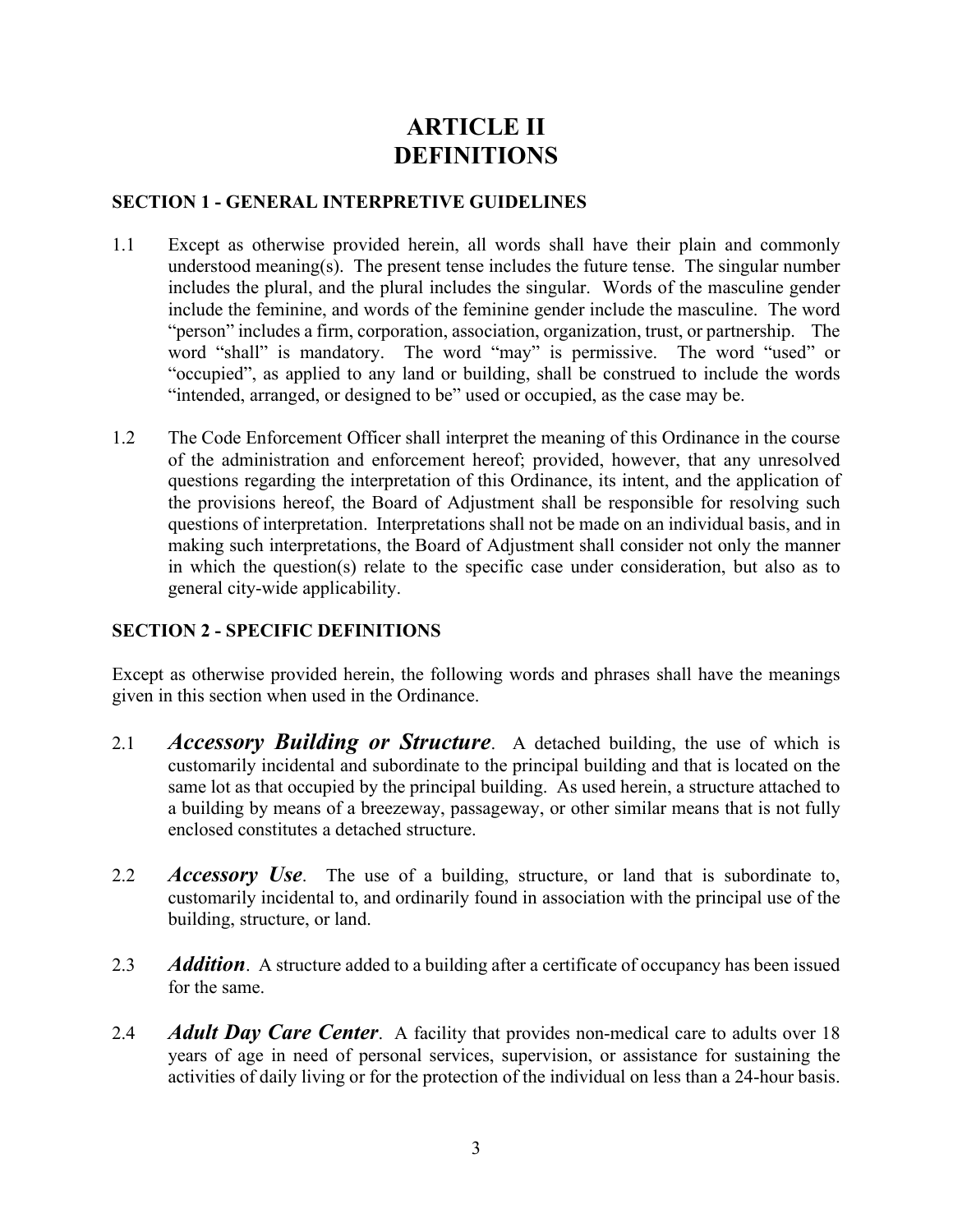- 2.5 *Alley*. A public street or way that affords only a secondary means of access to abutting property.
- 2.6 *Alteration and Altered*. Any form of the word "alter" shall include any of the following:
	- A. any addition to the height, width, or depth of a building or structure;
	- B. any change in the location of any exterior wall of a building or structure;
	- C. any change in the position or placement of a structure or building on a lot;
	- D. any increase in the interior accommodations of a building or structure; and
	- E. any repairs, renovation, remodeling, or rebuilding to a building or structure that cost in excess of fifty percent (50%) of its fair market value prior to the commencement of such repairs, renovation, remodeling, or rebuilding.
- 2.7 *Amphitheater*. An oval or round structure having tiers of seating which rise gradually outward from a central open space or arena and is used for outdoor performances or large group functions.
- 2.8 *Automobile Filling and Service Stations*. A place of business which conducts routine and incidental maintenance, inspection, and repair services for malfunctioning, excessively worn, or broken parts and components on otherwise operable motor vehicles or that has pumps and underground storage tanks through which motor vehicle fuels, oils, fluids, or lubricants are dispensed, sold, or offered for sale. Such facilities may offer certain automobile and travel related commodities and services limited to the following:
	- A. The sale and servicing of spark plugs, batteries, distributors and distributor parts;
	- B. Maps, atlases, and other directional travel guides;
	- C. Tire servicing and repair, but not recapping or re-grooving;
	- D. The replacement and servicing of mufflers and tail pipes, water hoses, fan belts, fuel pumps, oil pumps, carburetors, alternators, hoses, wiring, and lines, brakes, light bulbs, fuses, floor mats, seat covers, windshield wipers and wiper blades, grease retainers, filters, wheel bearings, mirrors, tune-ups and the like, but *not* including exclusive auto parts sales where no repair or maintenance service is offered, full vehicle restoration, body painting or repainting (other than incidental touch-up associated with permitted repair and servicing work), whole engine replacement, the on-site storage and salvaging of inoperable motor vehicles, and other similar major vehicle body and restoration work or overhauls;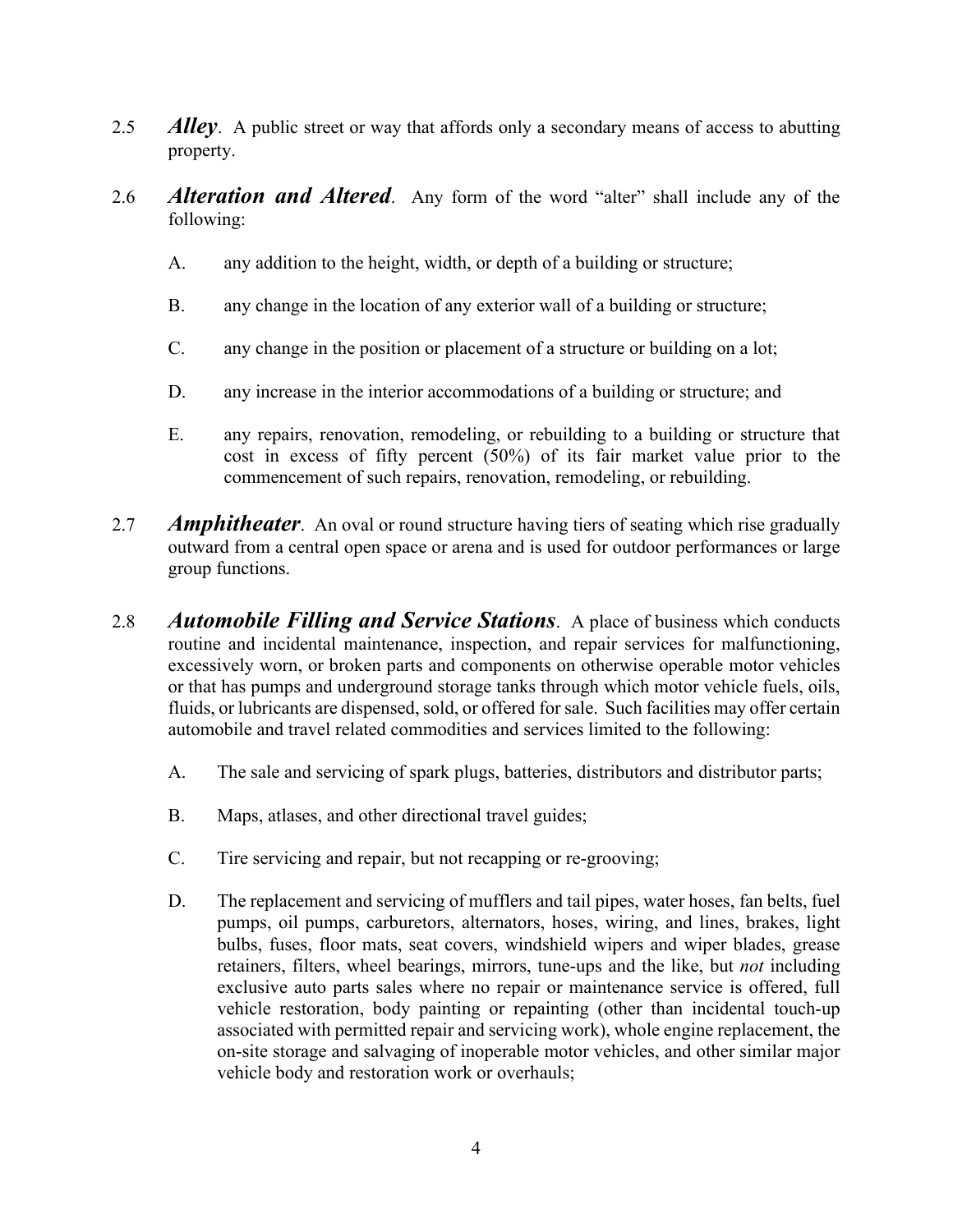- E. Radiator cleaning and flushing;
- F. Greasing and lubrication;
- G. Washing, polishing, and the sale of automobile washing and polishing products;
- H. Food or beverages, whether prepackaged or prepared on site.

(See also "body shop" and "convenience store.")

- 2.9 *Bed and Breakfast Inn*. A private owner-occupied lodging facility that is not a Manufactured Home and has the exterior appearance of a single-family house and provides short-term rental sleeping accommodations with no more than ten (10) guestrooms available for rent. (See also "boarding or rooming house," "hotel," and "motel.")
- 2.10 *Board of Adjustment or Board*. The Zoning Board of Adjustment for the City of Ashland, Alabama.
- 2.11 *Boarding or Rooming House*. An establishment other than a hotel, motel, restaurant or café where lodging is provided for compensation to no more than five (5) persons capable of independent living, which has at least two (2) but not more than ten (10), private rooms for rent. Individual lodging rooms within the building must be accessed through a central internal lobby or office. The rooms contained within the structure shall not constitute independent dwelling units under the terms of this Ordinance. (See also "bed and breakfast inn," "dwelling, multi-family," "hotel," and "motel.")
- 2.12 *Body Shop.* A motor vehicle repair and restoration facility or garage that conducts minor and major vehicle repairs, including but not limited to: full vehicle restoration work, body painting or repainting, whole engine replacement, and other similar major vehicle body and restoration work or overhauls, but not including the on-site storage and salvaging of inoperable motor vehicles. Such facilities may offer for sale motor vehicle fuels on an incidental basis. (See also "automobile filling and service stations" and "junkyard.")
- 2.13 *Buffer*. An area of land that separates two (2) or more uses of different character that acts to soften or mitigate the effects of one land use on another.
- 2.14 *Building*. Any structure having a roof and intended for the shelter, housing, or protection of persons, animals, or property.
- 2.15 *Building, Accessory.* See definition for "Accessory Building or Structure."
- 2.16 *Building, Principal*. A building in which is conducted, or in which is intended to be conducted, the primary or principal use of the lot on which it is located.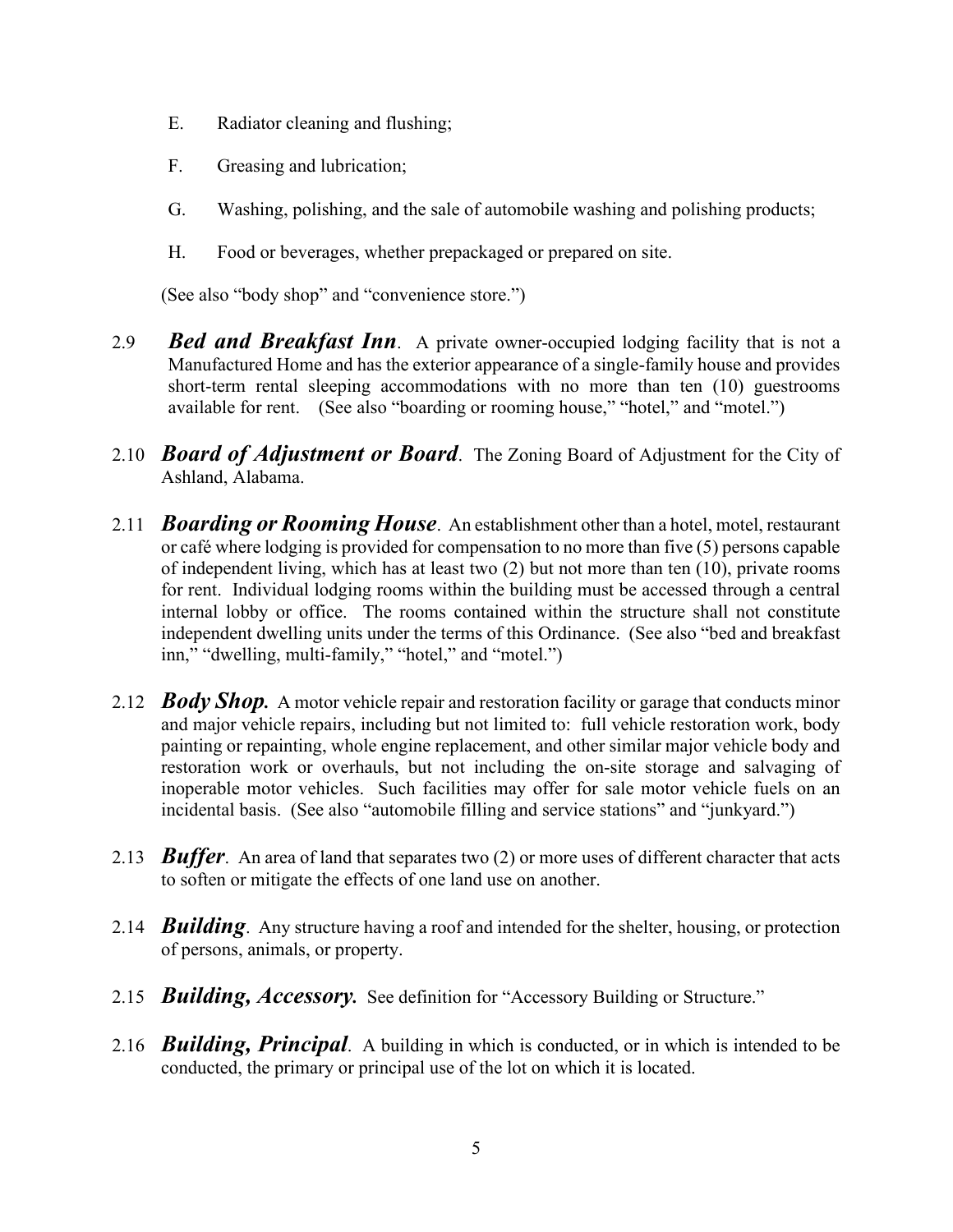- 2.17 *Building Envelope.* The designated area within a lot wherein all principal and accessory structures, except fences, retaining walls, buffers, etc. are permitted to be built in light of the setbacks and other requirements of this Ordinance.
- 2.18 *Building Line*. A line on a lot located a sufficient distance from the nearest boundary line of the lot to provide the minimum yards required by this Ordinance.
- 2.19 *Building Height*. The vertical distance to the highest point of the roof for flat roofs, to the deck line for mansard roofs, to the mean height level between eaves and ridges of gable, hip, and gambrel roofs, and to the highest point of the roof of any other building, measured from the average elevation of the proposed or actual finished grade at the front of the building. The highest point of the roof shall include a cupola or other decorative extension of the roof, except chimneys, weathervanes, flagpoles, and antennas. Chimneys, ventilators, utility service structures, solar panels, flagpoles, fire escapes, stairway enclosures, elevator enclosures, and similar accessory rooftop structures not used for habitation or storage may exceed structure height by a maximum of twelve (12) feet. Notwithstanding the foregoing, steeples, bell towers, clock towers, cupolas, and similar ornamental architectural features may exceed structure height by a maximum of twenty-five percent (25%) of the height limit of the respective zoning district.
- 2.20 *Building Setback Line, Front*. A line establishing the minimum allowable distance between the nearest portion of any building and the nearest boundary line of the right-ofway abutting the front lot line. For purposes of measuring the building setback line, the exterior of a building shall include porches, landings, bay or bow windows, and decks, but not steps, gutters, flagpoles, awnings, and similar protruding fixtures on a building.
- 2.21 *Business, Retail*. A commercial establishment that generally sells finished products or personal services in varying quantities directly to the final consumer. These commodities or services are primarily for direct use or consumption by the purchaser.
- 2.22 *Business, Wholesale*. A commercial establishment that primarily sells commodities or services in large quantities or by piece to retailers, contractors, manufacturers, or other businesses. These commodities or services are mainly for resale, for use in the fabrication of a product, or for use by a retail or personal service business.
- 2.23 *Campground*. A lot or area of land, which retains an open air or natural character, that may divided into individual sites that may be improved to accommodate cabins, travel trailers, or tents for temporary rental occupancy by transient persons primarily for recreational purposes.
- 2.24 *Child Care Center*. Any non-residential center, agency, or place, however styled, where children not related to the operator are received for custodial care, apart from their parents or guardians, whether for compensation, reward, or otherwise, during part or all of the day or night and upon any number of successive days or nights.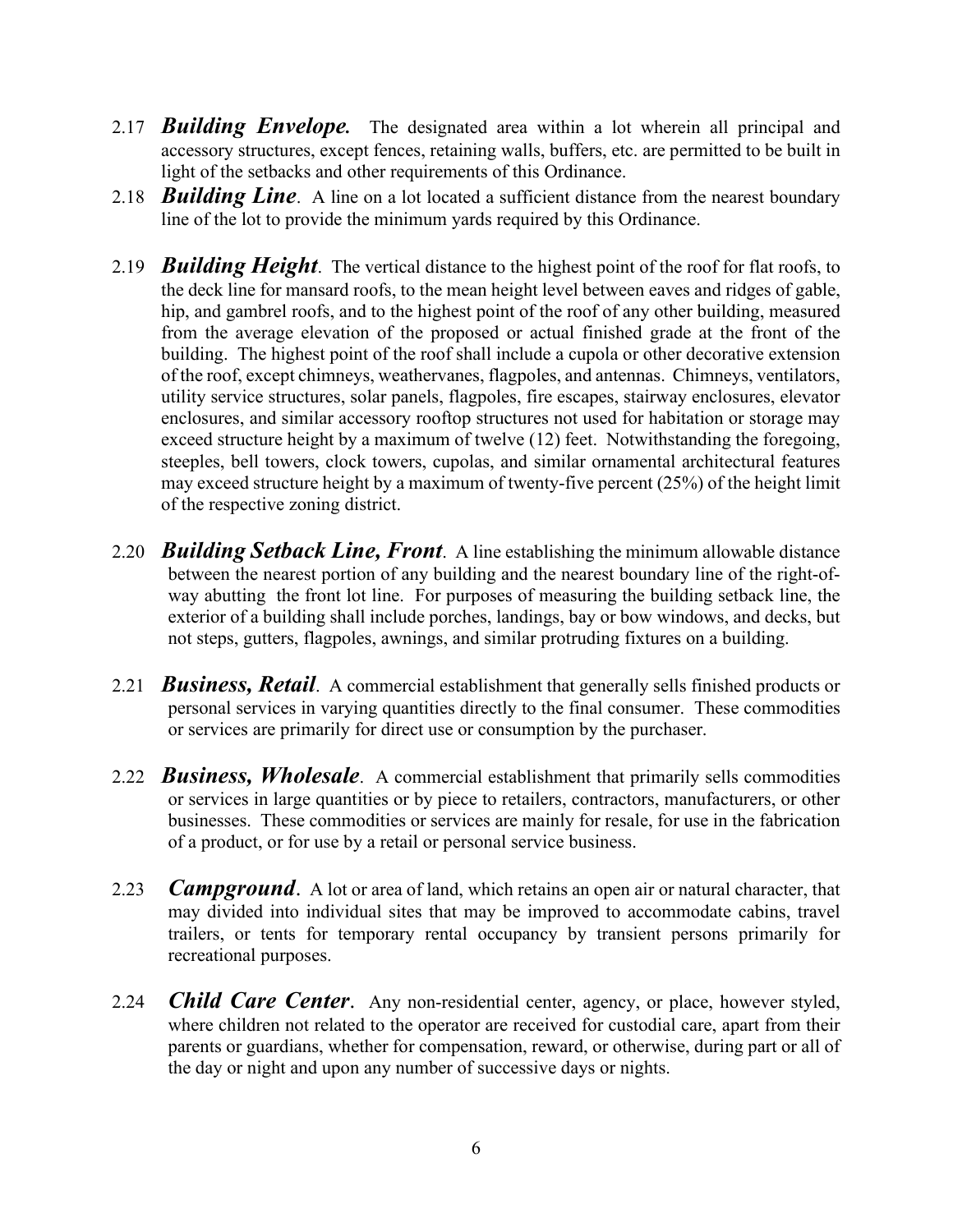- 2.25 *Child Care Center, In-Home*. A custodial care business, conducted as an accessory home occupation use in a residential dwelling, where not more than six (6) children, not related to the operator are received for temporary care during the day only, whether for compensation, reward, or otherwise.
- 2.26 *Church*. A building used exclusively for religious worship, education, or related ceremonies or practices by the congregation of a church or any part thereof. A church building may include related facilities such as classrooms, family activity centers, fitness centers, and day-care centers, and accessory uses shall be permitted. A lot containing a church as the principal use also may contain a cemetery or graveyard and/or an attached or detached dwelling used solely as a domicile for church officials or temporary housing for visiting church officials, provided that such accessory use does not exceed the permitted residential density (in terms of the number of families housed) of any applicable residential zoning district, should the church be located within a residential zone..")
- 2.27 *City*. The City of Ashland, Alabama.
- 2.28 *City Council*. The City Council of the City of Ashland, Alabama.
- 2.29 *Club.* A premises, building, or portion thereof owned or operated by a corporation, association, or person(s) for any social, patriotic, political, civic, recreational, or educational purpose(s) but not for pecuniary gain.
- 2.30 *Comprehensive Plan*. The most current or recently adopted land use or comprehensive plan for the City of Ashland.
- 2.31 *Conditional Use*. A use that, owing to some special characteristics attendant to its operation or installation (e.g., potential danger, smoke, or noise), may be permitted in a district subject to special requirements in lieu of, or in addition to, the requirements for the district in which the conditional use is sought to be, or is, permitted. Such uses are not considered appropriate generally or without restriction throughout a particular district but which, if controlled as to number, area, location, size, relation to the neighborhood, etc., is not detrimental to the public health, safety, or general welfare.
- 2.32 *Condominium*. A multi-unit residential structure where it is possible to acquire exclusive legal ownership of a unit without title to the land on which it is located or with the purchase of a partial or shared interest in the land on which it is located. (See also "dwelling, multi-family" and "townhouse.")
- 2.33 **Convenience Store.** A business use that sells motor vehicle fuels through pumps and underground storage tanks in combination or conjunction with general grocery and sundry goods primarily targeted to travelers or designed to serve quick-stop (generally ten item sales or less) shoppers, including but not necessarily limited to: packaged and prepared food products, grocery items, magazines, newspapers, maps and atlases, tobacco products,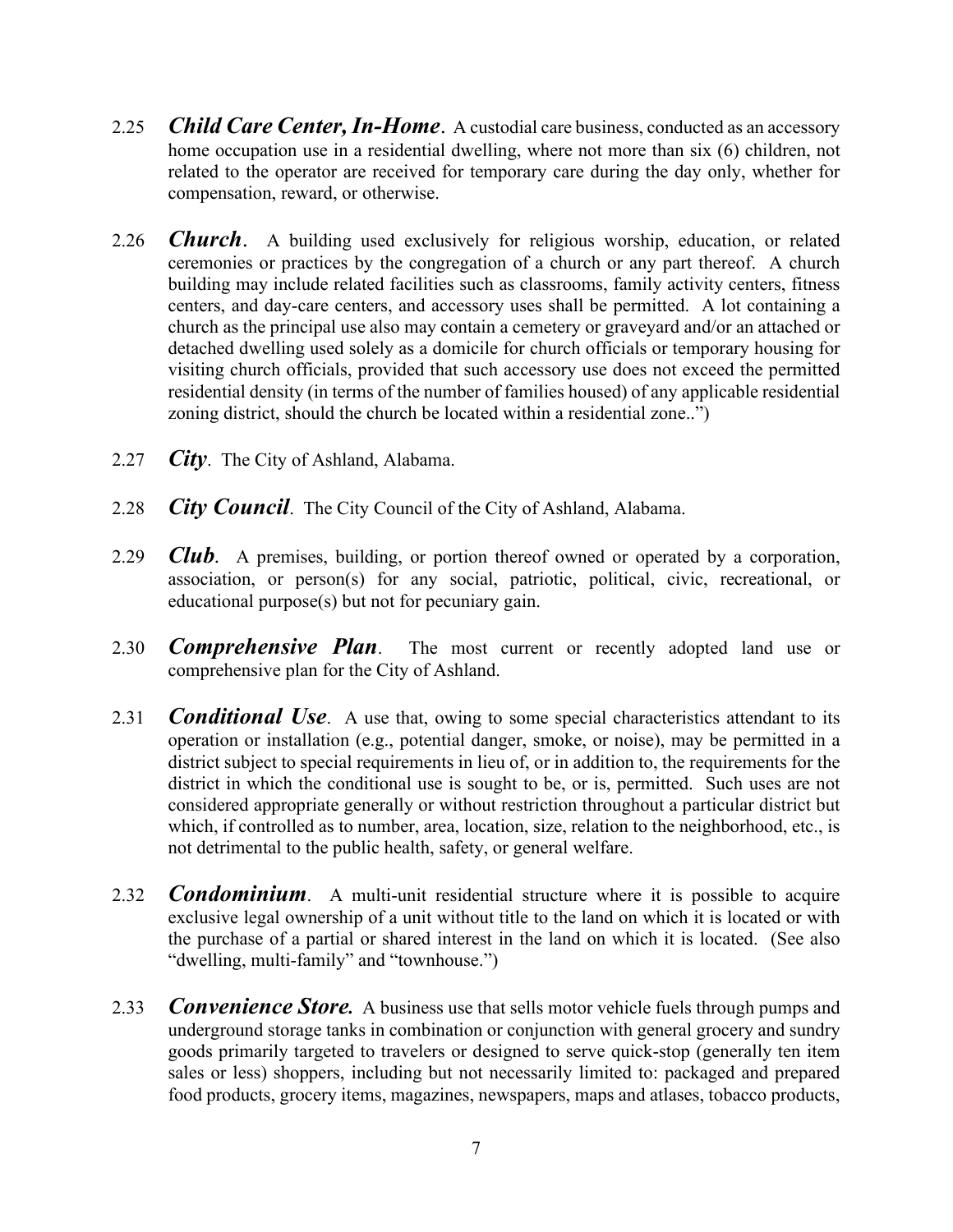over-the-counter drugs, health and beauty products, and video rentals. Such businesses may include, if permitted within the applicable zoning district, not more than three (3) distinct business operations in a single structure with internal public access between each business. Any multiple business operations shall be limited to grocery stores, fast food restaurants or pizza parlors, video rental stores, ice cream shops, souvenir shops, tobacco stores, and newsstands. (See also "automobile filling and service station.")

- 2.34 *Cottage Industry*. An incidental accessory business use or activity that is conducted within an accessory building, which is located upon the same lot as the business owner's dwelling. All cottage industries shall comply with the relevant standards contained in Article IV, Section 4 of this Ordinance (see also "home occupation").
- 2.35 *Density*. The number of dwelling units or persons per acre of land, usually expressed in units per gross acre. Density may also refer to the number of families, total number of bedrooms, or housing structures per unit of land, which is usually expressed "per acre." For example, the density of a development of 100 dwelling units occupying 20 acres is 5 units per acre, or 140 total bedrooms in a development on 2 acres is 70 bedrooms per acre.
- 2.36 *Development*. The division of a parcel of land into two or more parcels; the construction, reconstruction, conversion, alteration, relocation, or enlargement of any buildings; any use or change in use of any buildings or land; any extension of any use of land or any clearing, grading, or other movement for which any approved plan is required pursuant to this Ordinance or other ordinances, codes, and regulations of the City.
- 2.37 *Domiciliary Care Facility*. A group residence for the elderly where meals are provided and limited care provided by professional staff, which is licensed by the State of Alabama as a domiciliary.
- 2.38 *Dwelling*. A building or portion thereof that is designed, designated, or used for permanent residential purposes.
- 2.39 *Dwelling, Multi-Family*. A building containing two or more functionally independent dwelling units accessed exclusively by independent exterior entrances or through a shared foyer or stairwell, such as a duplex or apartment.
- 2.40 *Dwelling, Single Family*. A dwelling designed for and occupied by not more than one family and having no roof, wall, or floor in common with any other dwelling unit, including manufactured homes.
- 2.41 *Dwelling Unit*. A dwelling or a portion thereof providing complete and separate bedroom, bathroom, and kitchen facilities for one or more persons living as a single housekeeping unit.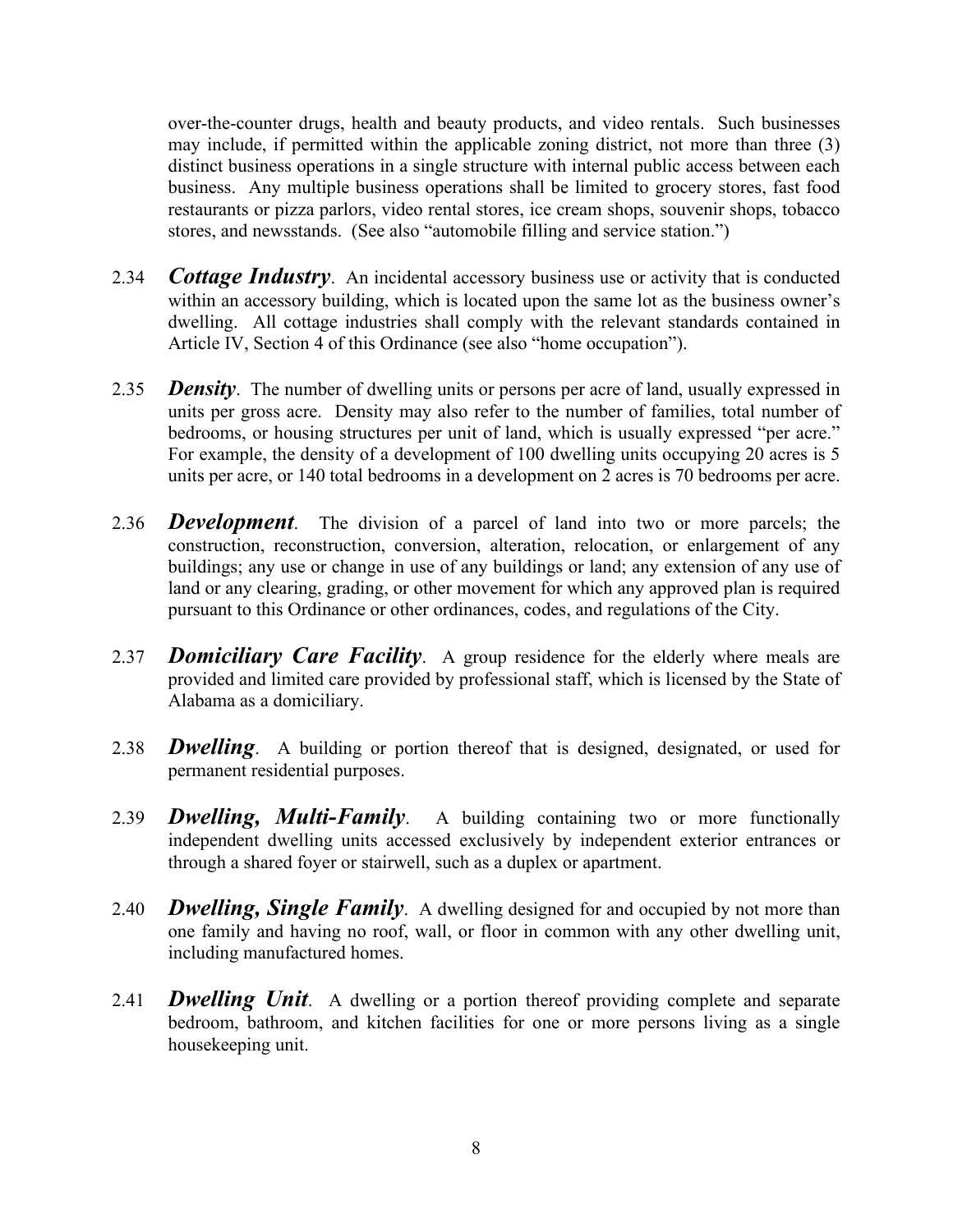- 2.42 *Family*. One or more persons occupying a dwelling unit, who live and function as a single housekeeping unit.
- 2.43 *Fence*. An artificially constructed barrier of any material or combination of materials erected to enclose or screen areas of land, or used as a boundary or means of protection or confinement.
- 2.44 *Flood*. Flood or flooding means a general and temporary condition or partial or complete inundation of normally dry land areas from either (a) the overflow of inland or tidal waters or (b) the unusual and rapid accumulation of runoff of surface waters from any source.
- 2.45 *Flood Hazard Boundary Map*. An official map of a community, issued by the Federal Emergency Management Agency, where the boundaries of special flood hazard have been defined as Zone A.
- 2.46 *Flood Hazard, area of special*. Area of special flood hazard is the land in the floodplain.
- 2.47 *Flood Insurance Rate Map*. An official map of a community, on which the Federal Emergency Management Agency has delineated both the areas of special flood hazard and the risk premium zones applicable to the community.
- 2.48 *Floodplain*. May be either riverine or inland depressional areas. Riverine floodplains are those areas contiguous with a lake, stream, or streambed whose elevation is greater than the normal flowing water or water pool elevation but equal to or lower than the projected one hundred (100) year (one percent (1%) annual probability) flood elevation. Inland depressional floodplains are floodplains not associated with a stream system but that are low points to which the surrounding lands drain..
- 2.49 *Floodway***.** The channel of a river or other water course and the adjacent land areas within the floodplain that is required in order to discharge the base flood without cumulatively increasing the water surface elevation more than one (1) foot.
- 2.50 *Floor Area, Gross or Total*. The sum of the gross area of a building's stories, measured by the exterior limits of the faces of the building. Floor area does not include attic space providing headroom of less than seven (7) feet, basements, cellars, crawl spaces, uncovered steps or fire escapes, unenclosed porches, or any floor space designated for the parking of motor vehicles or any floor space in an accessory building.
- 2.51 *Frontage, Street*. Distance of the right-of-way abutting any lot and that provides the primary vehicular access to the lot, as measured along the right-of-way line nearest to the lot's boundary line that is generally parallel to the right-of-way.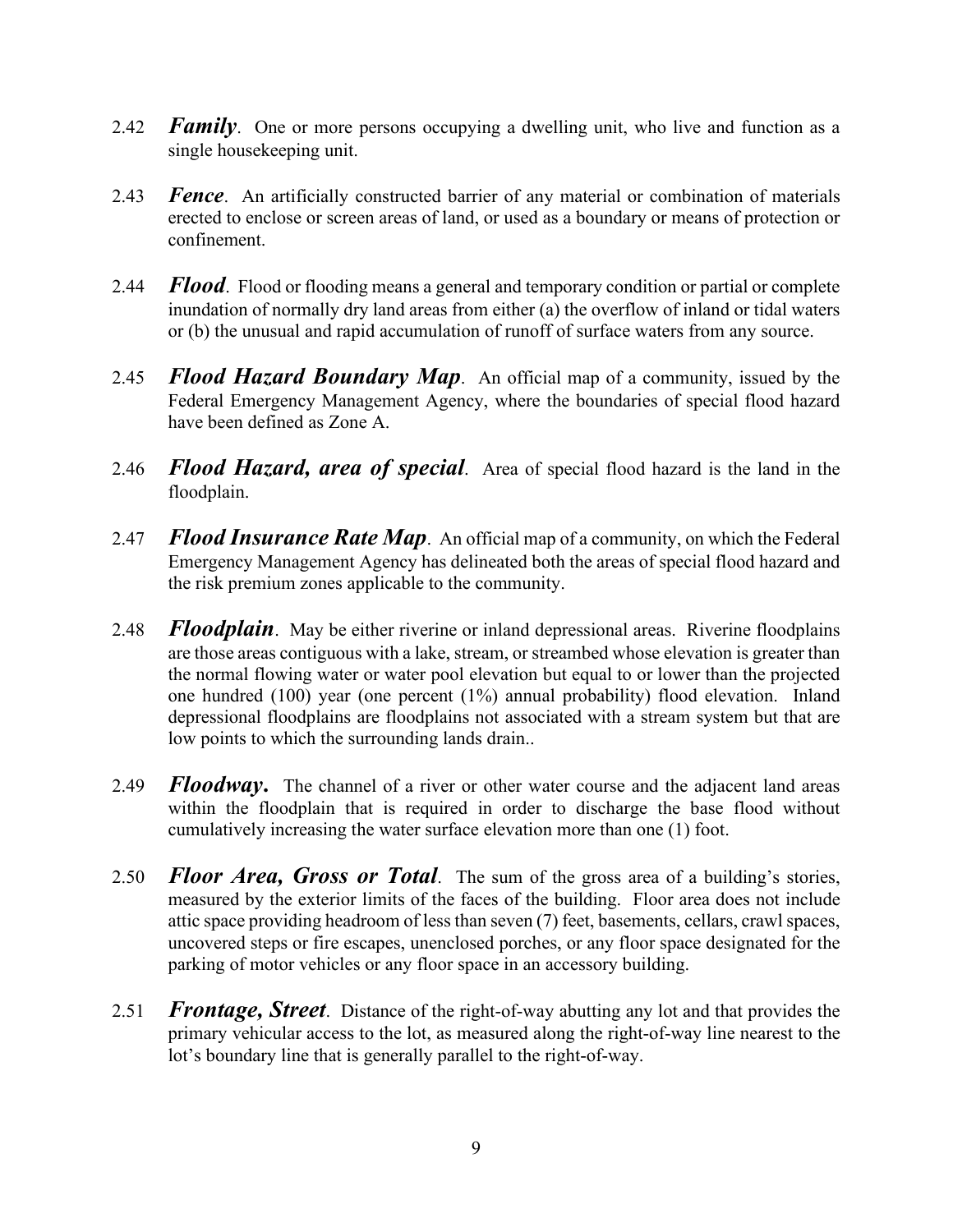- 2.52 *Gasoline Service Station*. Buildings and premises where gasoline, oil, grease, batteries, tires, and automobile accessories may be supplied and dispensed at retail, including incidental vehicle repair and servicing. Gasoline service stations may also engage in the incidental sale of food items and beverages.
- 2.53 *Group Home*. A dwelling for individuals who are not necessarily related by blood or marriage and who live and function as a single housekeeping unit under the supervision of one or more resident manager or resident manager teams. A resident manager team may include more than one resident care provider, as may be necessary, to provide around-theclock staff support and coverage to serve the specific developmental or rehabilitation needs of the client population. Each resident manager or team and all associated individuals that are functionally or programmatically served by that resident manager or team shall constitute an individual and separate family residing within the group home. Specific individual living facilities shall be provided within the home for each family residing therein. A group home serves socially, physically, mentally, or developmentally impaired individuals in a family-type living arrangement, including homes for orphans or neglected children, homes for people with disabilities or who are mentally retarded or mentally ill, rehabilitation homes for drug or alcohol dependency, emergency care homes for abused spouses or children, and similar group residency individuals who require on-site assistance, counseling, or supervision from a resident manager, but do not otherwise represent a danger to society. Group homes shall comply with the relevant standards contained in Article IV, Section 2 of this Ordinance.
- 2.54 *Hazardous Materials*. Any explosive, corrosive, flammable, toxic, or carcinogenic material, chemical, or substance that poses a threat to human health or welfare. Such substances do not include common household products and cleansers that may, by their nature, include or constitute hazardous materials, as long as they are used exclusively for their intended purpose and are not stored in quantities that are excessive for common residential use.
- 2.55 *Hazardous Waste*. Any discarded or disused material, chemical, or substance which, because of its quantity, concentration, or physical, chemical, or infectious characteristics, may:
	- A. cause, or significantly contribute to, an increase in mortality or an increase in serious irreversible or incapacitating reversible illness; or
	- B. pose a substantial present or potential hazard to human health or the environment when improperly treated, stored, transported, disposed, or otherwise managed.
- 2.56 *Home Occupation*. A business, profession, occupation, or trade conducted primarily within a dwelling by members of the family residing therein for gain or support, which use is accessory, incidental, and secondary to the use of the building for residential purposes and does not change the essential residential character or appearance of such building. All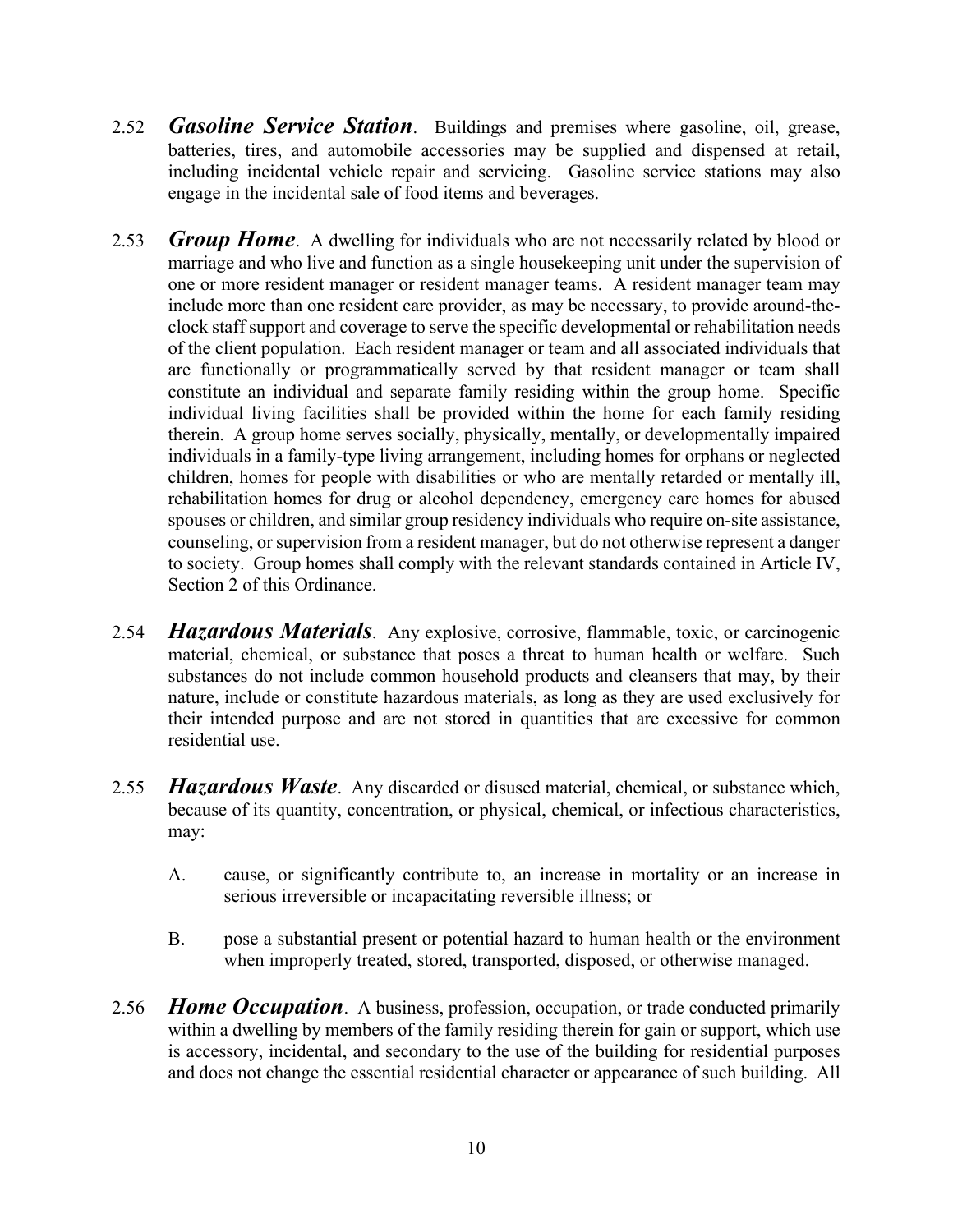home occupations shall comply with the relevant standards contained in Article IV, Section 4 of this Ordinance (see also "cottage industry").

- 2.57 *Hospital*. An institution devoted primarily to the diagnosis, treatment, or care of the sick or injured.
- 2.58 *Hotel*. A commercial boarding and lodging facility offering sleeping accommodations to the public on a daily or weekly basis. Such facilities shall contain not less than ten (10) bedrooms, each of which must be accessed through a central internal lobby or office that is supervised at all times. Individual lodging rooms within a hotel shall not contain full kitchen facilities for exclusive use. Accessory uses permitted within a hotel building may include: a restaurant, conference facility, laundry facilities, meeting rooms, banquet rooms, gift shops, and recreational and exercise facilities. (See also "bed and breakfast inn," "boarding or rooming house," "dwelling, multi-family," and "motel.")
- 2.59 *Impervious Surfaces*. Any exposed bedrock or improvement to land that substantially reduces or prevents the natural infiltration of stormwater into the underlying soil layers and causes increased runoff, including, but not limited to, paved surfaces, buildings, sidewalks, swimming pools, and any compaction of the surface layers of soil to an intensity of at least ninety-five (95%).
- 2.60 *Impervious Surface Area*. The total amount of impervious surface on or upon a lot, measured horizontally.
- 2.60 *Junkyard*. Any lot or parcel of land upon which discarded or nonfunctional articles, products, and materials are kept, compacted, burned, stored, cannibalized, bought, or sold, but not actively repaired or used for their original purposes or as originally manufactured units. Such articles shall include but are not limited to household appliances, scrap metal (ferrous or nonferrous), demolition materials or debris, worn or used rags, used furniture, scrap paper, glass, used tires, and inoperable automobile bodies and parts.
- 2.61 *License*. A special permit issued by the City of Ashland to operate a business establishment.
- 2.62 *Loading Space, Off-Street*. A designated space outside a public right-of-way that is designed and used as a convenient temporary parking location for motor vehicles upon which bulk goods or materials are to be placed for shipping or from which bulk goods or materials are to be removed for delivery. A required off-street loading space shall not be treated as an off-street parking space in the computation of required off-street parking spaces. (See also "parking space, off-street.")
- 2.63 *Lounge.* An establishment that serves beer, wine, and/or liquor for on-premise consumption and primarily offers dancing or provides other lawful entertainment. No person under 21 years of age shall be admitted on the premises of any lounge.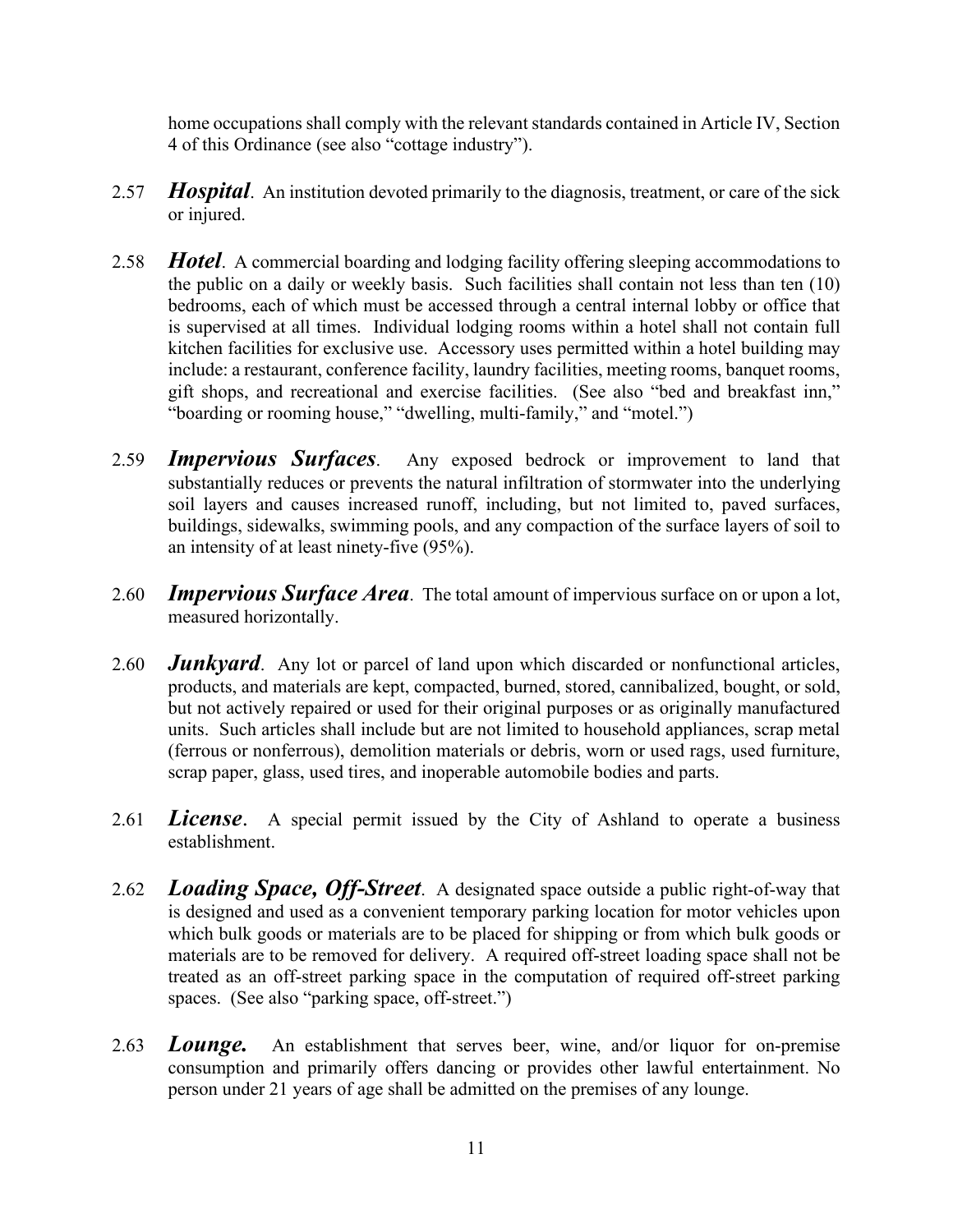- 2.64 *Lot*. A parcel of land undivided by any public right-of-way and occupied by, or designated to be developed for, one (1) principal building and/or use and the accessory buildings or uses customarily incidental to such building, use, or development, including such open spaces and yards as designed and arranged or required by this Ordinance for such building, use, or development. The word "lot" includes the terms "plot" and "parcel."
- 2.65 *Lot, Corner*. A lot abutting an intersection of two public rights-of-way such that it possesses frontage along both rights-of-way.
- 2.66 *Lot Depth*. The distance between the midpoints of the front and year lot lines.
- 2.67 *Lot, Double Frontage*. A lot, other than a corner lot, that has frontage on more than one street.
- 2.68 *Lot, Frontage*. The width of a lot measured along a lot's boundary line(s) that are contiguous with a legally accessible public right-of-way, being the length of the property line(s) along each legally accessible public right-of-way that borders the lot.
- 2.69 *Lot of Record.* Any parcel of land described by a validly recorded deed that, at the time of its recording, complied with all applicable laws and regulations.
- 2.70 *Lot Width*. The distance between the side lines of a lot, measured by a line drawn along the building setback line.
- 2.71 *Manufactured Home*. A building, transportable in one or more sections, which in the traveling mode is eight feet or more in width or 40 body feet or more in length or when erected on site is three hundred twenty (320) or more square feet, which is built on a permanent chassis and designed to be used with or without a permanent foundation. All manufactured homes shall comply with the relevant and applicable standards contained in Article IV, Section 3 of this Ordinance. (See also "mobile home" and "modular home.")
- 2.72 *Manufactured Home Park*. A parcel of land under single management that has been planned and improved for the provisions of services to multiple manufactured homes for transient and/or non-transient use. A manufactured home park may not be platted or otherwise divided by fee simple ownership, but the sale of interests or memberships on a common-interest or unit basis, whereby roads, clubhouse, recreation facilities, and other common areas are privately owned or owned in common by residents of the park is permitted as provided in this Ordinance.
- 2.73 *Mini-Warehouse*. A building or group of buildings, which contain varying sizes of individual, compartmentalized storage units of a customer's goods or wares, located upon a lot or lot(s) that are fenced and to which access is controlled. The term mini-warehouse shall be interpreted to include and encompass "personal storage facility" and "self-storage facility."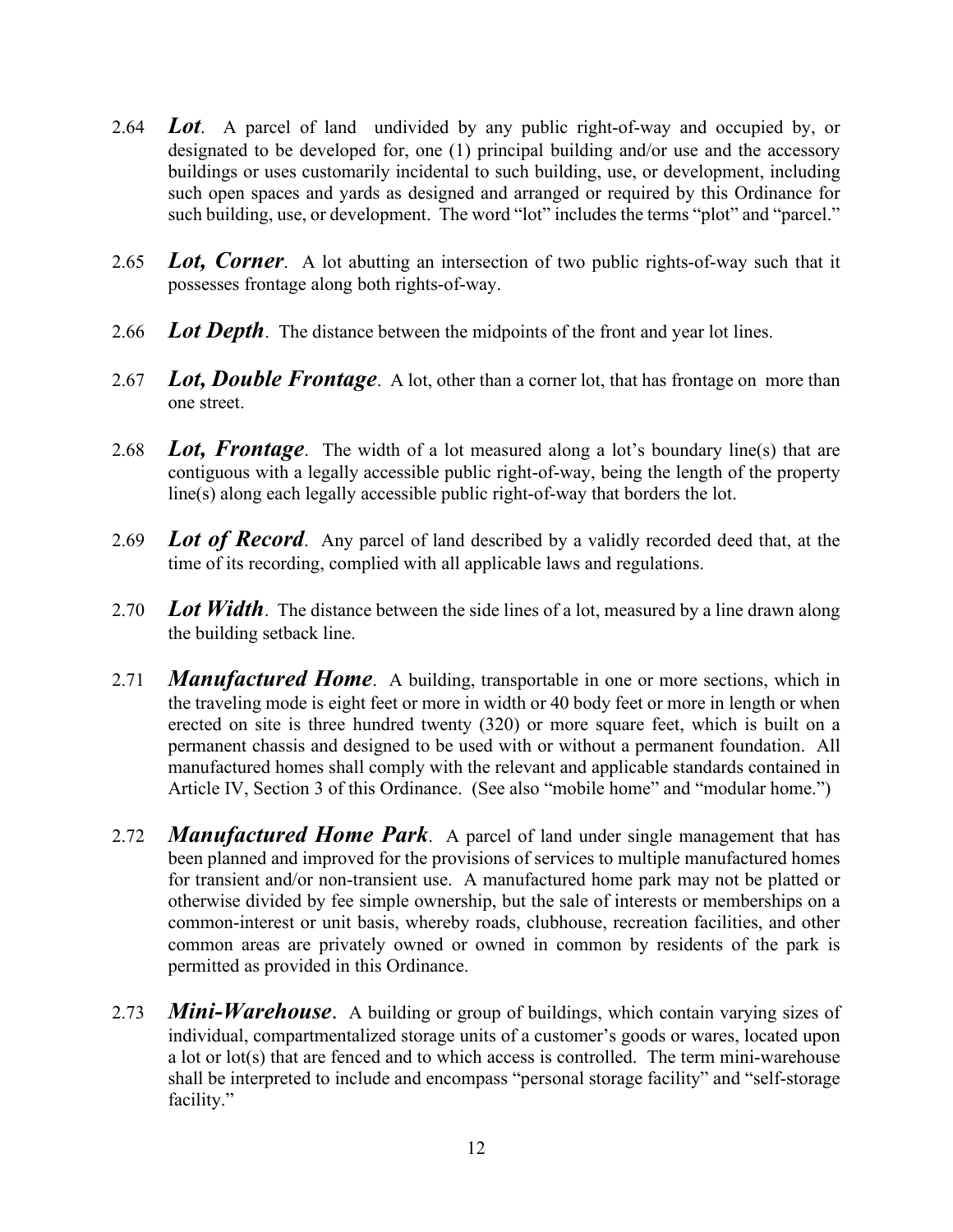- 2.74 *Mobile Home*. A structure which complies with the definition of "manufactured home" but which was manufactured prior to June 15, 1976. After the effective date of this Ordinance, mobile homes shall be a nonconformity subject to the regulations established in Article IV, Section 1 of this Ordinance. (See also "manufactured home" and "modular home.")
- 2.75 *Modular Home*. A manufactured building built and transported in pre-manufactured sections or components to the construction site and assembled and inspected in accordance with a national building code and bearing an insignia issued by the Alabama Manufactured Housing Commission verifying compliance of the structure's components with all applicable requirements of the 1975 Code of Alabama, as amended. For the purposes of this Ordinance, Modular Homes shall be considered stick-built single-family residences.
- 2.76 *Motel.* A building offering sleeping accommodations to the public on a daily, weekly, or monthly basis in exchange for compensation. Such buildings shall contain not less than ten (10) bedrooms. Individual lodging rooms within a motel may be accessed directly from the outdoors and may contain partial kitchen facilities, such as a sink, small refrigerator, and a microwave oven, but not a stove, convection oven or dishwasher. Accessory uses permitted within a motel building may include: a restaurant, laundry facilities, meeting rooms, gift shops, and recreational and exercise facilities. Guest rooms may also be provided in the form of separate cottages on the motel premises, as long as any bathroom facilities are connected to municipal sewer or a sanitary on-site septic system approved for such use by the Health Department. (See also "bed and breakfast inn," "boarding or rooming house," "dwelling, multi-family," and "hotel.")
- 2.80 *Nonconforming/Nonconformity*. A lot of record, structure, use of a lot or structure, or any combination of the foregoing that was legally established prior to the effective date of this Ordinance or any subsequent amendment hereto, that would not be permitted by or is not in full compliance with all applicable provisions of this Ordinance.
- 2.81 *Non-conforming Building***.** Any structure that does not meet the limitations or requirements for size, dimensions, or location for the district in which such structure is located. For the purposes of this Ordinance, such structures shall be considered "nonconforming uses" and will be treated accordingly.
- 2.82 *Nonconforming Lot***.** A lot the area or dimension of which was lawful prior to the adoption or amendment of this Ordinance but that fails to conform to the requirements of the zoning district in which it is located by reasons of such adoption or amendment.
- 2.83 *Non-conforming Use.* The use of any building or land that was lawful at the time of passage and adoption of this Ordinance or an amendment thereto but that does not conform with the use regulations of the zoning district in which it is situated after such passage and adoption.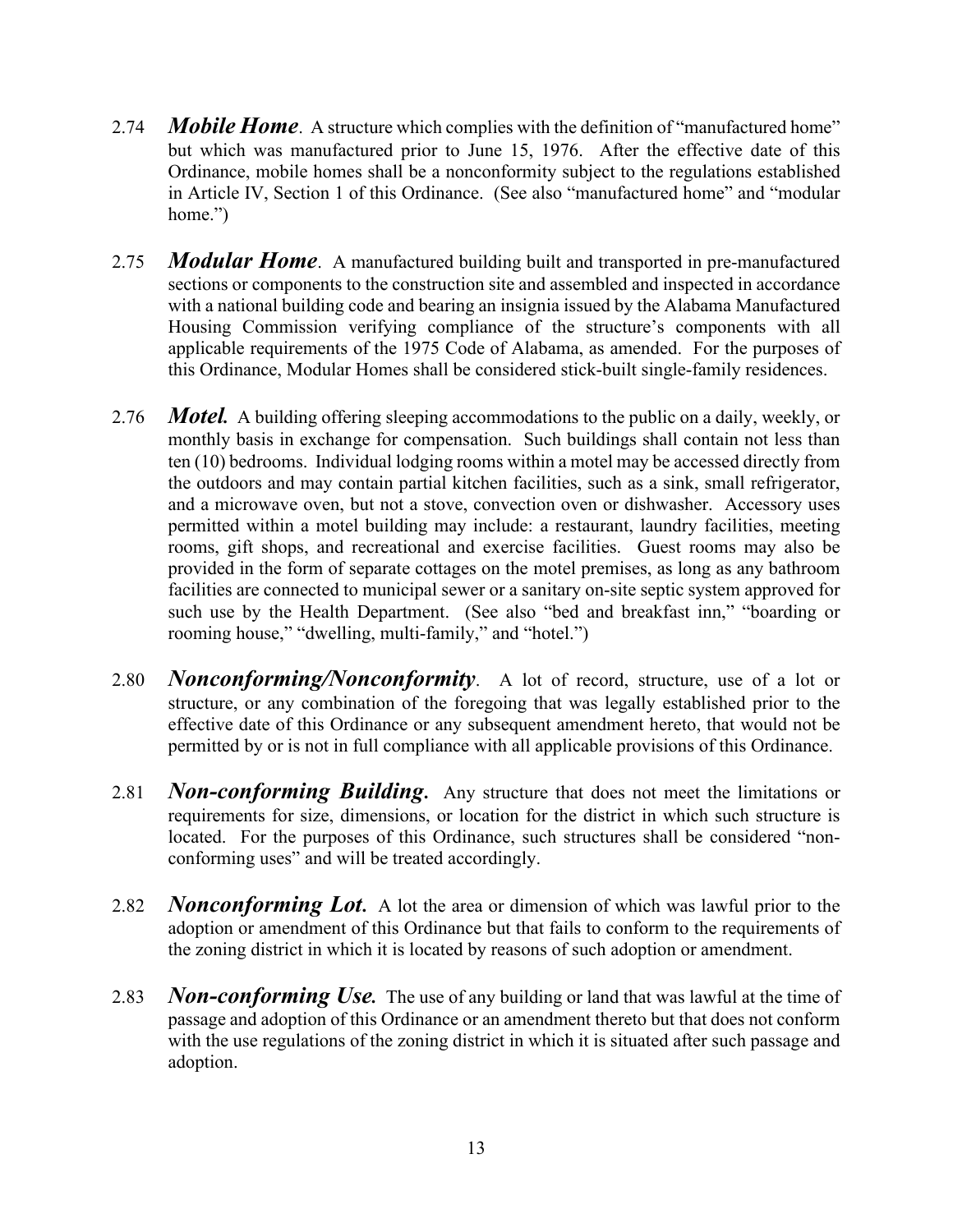- 2.84 *Office*. A building or portion of a building dedicated to professional, administrative, clerical, or similar uses.
- 2.85 *Open Air Market*. An market located outside of a fully enclosed structure, whether in whole or in part, for the retail sale of new or used merchandise, produce or other farm products, regardless of whether operated by a single vendor or composed of stalls, stands, or spaces rented or otherwise provided to vendors. An open air market does not include either (a) the display of merchandise outdoors as an incidental part of retail activities regularly conducted inside a permanent building provided that the merchandise is displayed on sidewalks or other areas immediately adjacent to, and upon the same lot as, such building or (b) retail sales of merchandise sold at festivals or other special events, temporary in duration, at which the display and sale of merchandise is incidental to the primary cultural, informational, or recreational activities of such festival or special event.
- 2.86 *Open Space*. Areas of water or land, not covered by parking areas, rights-of-way, or buildings other than recreational structures, which is left and maintained in a natural state or has been developed and maintained to support outdoor recreational uses.
- 2.87 *Parking Space, Off-Street*. A designated space that is not within a public right-ofway and that is designed and used for temporary parking of motor vehicles. (See also "loading space, off-street.")
- 2.88 *Planning Commission or Commission*. The Planning Commission of the City of Ashland, Alabama.
- 2.89 *Recreational Vehicle*. A vehicle or a unit that is mounted on or drawn by a vehicle that is primarily designed for short-term living, recreational purposes, or other temporary and/or occasional uses. Recreational vehicles include travel trailers, camping trailers, and motor homes.
- 2.90 *Regular Zoning District*. A zoning district which is delineated on the base zoning map. (See also "special zoning district.")
- 2.91 *Residential Care Facility.* A non-medical center or facility that provides room, board, housekeeping, supervision, and personal care assistance with basic activities such as personal hygiene, dressing, eating, and walking for persons aged 60 years and older who are unable to live by themselves but do not require 24-hour nursing care or nurses, nursing assistants, and doctors on staff to meet medical and/or basic needs. Residential Care Facilities must meet care and safety standards set by the State and should be licensed and inspected by the Department of Social Services or other appropriate state agencies, if any.
- 2.92 *Restaurant*. A business that prepares, sells, and serves food and beverages to customers primarily for consumption within the restaurant building or on the restaurant's premises but may offer curbside service or carryout options. Businesses of this type include, but are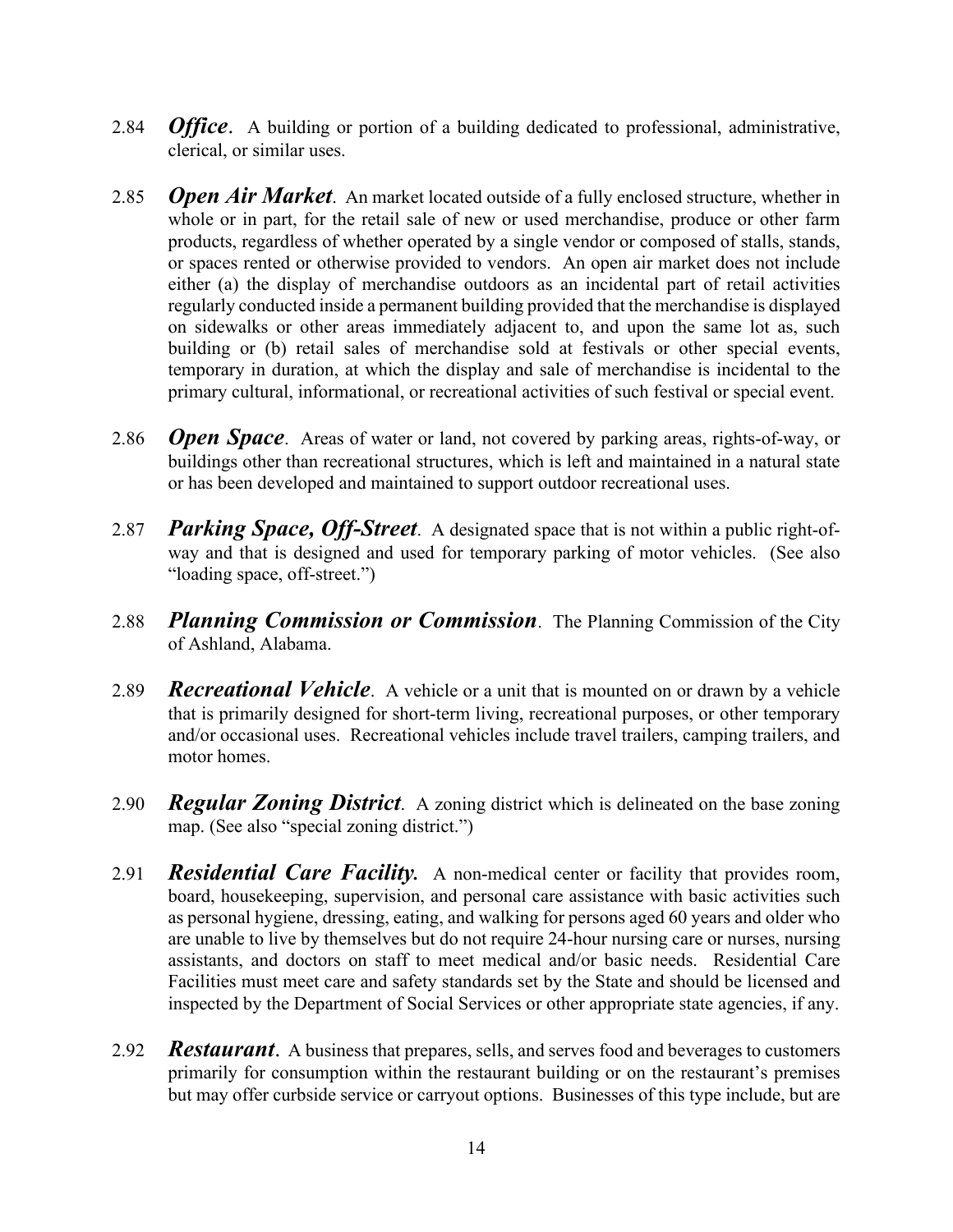not limited to, cafes, cafeterias, dining rooms, tearooms, coffee shop, delis, and ice cream parlors. (See also definition of "restaurant, drive through.")

- 2.93 *Restaurant, Drive Through*. A commercial dining facility serving food prepared or cooked on the premises and specifically designed to afford patrons the option of dining on the premises or taking the prepared food away for off-site consumption. Such dining facilities are distinguished by the provision of a drive-through lane or service window, the absence of seating or parking facilities for on-site dining, and/or food and/or beverages that are generally served only in paper, plastic, or other disposable containers. (See also definition of "Restaurant.")
- 2.94 *Satellite Dish Antenna*. An accessory structure designed to transmit and/or receive audio, video, and/or other information and data relayed by microwave signals from satellites.
- 2.95 *Semi-Public Use*. A land use maintained as a public service by a private, non-profit institution, such as YMCA, YWCA, Salvation Army, Red Cross, churches and church related institutions, orphanages, humane societies, private welfare organizations, nonprofit welfare lodges.
- 2.96 *Service Station.* See definition of "automobile filling and service station."
- 2.97 *Shopping Center*. A retail business development consisting of a group of commercial establishments designed as a unit and having shared parking and driveway facilities.
- 2.98 *Special Exception***.** Generally, uses that are "permitted on appeal" to the Board of Adjustment, or are classified by this Ordinance as "incidental uses" for which no permit shall be issued except upon hearing by and with written approval of the Board of Adjustment, and further subject to such conditions as said Board may require to preserve and protect the character of a district.
- 2.99 *Solid Waste*. Any non-liquid or non-gaseous refuse materials or products generated by residential, commercial, industrial, or institutional uses for disposal.
- 2.100 *Solid Waste Facility*. Any land or structure used for the disposal, storage, transfer, collection, treatment, utilization, processing, and/or incineration of solid waste.
- 2.101 *Special Zoning District*. A zoning district that overlays one or more regular zoning district identified on the zoning map. (See also "regular zoning district.")
- 2.102 *Story*. That portion of a building included between the surface of any floor and the surface of the floor immediately above, or if there be no floor above it, then the space between such floor and the ceiling above it.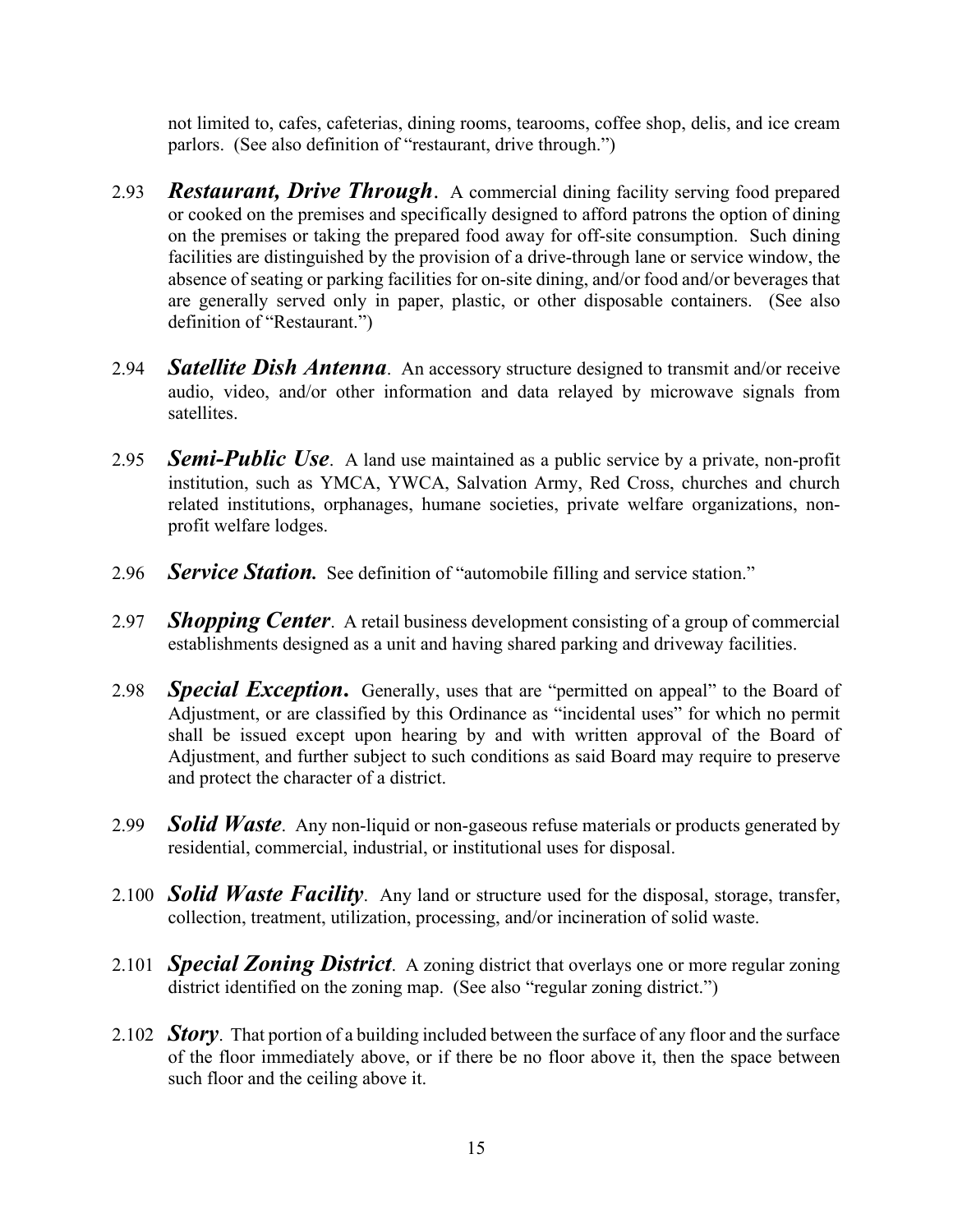- 2.103 *Street*. A public right-of-way that provides the principal means of access to abutting property.
- 2.104 *Street, Arterial*. A street designed to accommodate a high volume of traffic. Access may be limited and signalization may be used to maximize traffic flow. The highest order of street classification. A secondary purpose of an arterial is to provide some access to adjacent property.
- 2.105 *Street Centerline.* That line surveyed and monumented or accepted by the City of Ashland as the centerline of the street; or in the event no centerline has been so determined, that line running midway between and generally parallel to the direction of the outside right-of-way lines of the street.
- 2.106 *Street, Collector*. A street the purpose of which is to collect and distribute traffic from any local street(s) to any arterial street(s).
- 2.107 *Street, Local*. A street designed primarily to provide vehicular access from abutting properties to collector streets.
- 2.108 *Street, Major*. All arterials and collectors.
- 2.109 *Street, Major Collector.* A street of considerable continuity that is primary a traffic artery for interconnection among large areas designed to carry a high volume of traffic.
- 2.110 *Streets, Minor Collector*. A street designed to carry medium volumes of vehicular traffic, provide access to the major street system, and collect the vehicular traffic from the intersecting streets.
- 2.111 *Street Vendor or Mobile Food Vendor*. A business that primarily sells goods and/or services from a vehicle, trailer, or temporary structure.
- 2.112 **Structure**. Anything constructed, erected or affixed to the ground or attached to something affixed to the ground, including buildings, walls, fences, and signs, but the term does not include telephone or other utility poles, overhead wires, retaining walls, terrace walls, and wire fences.
- 2.113 *Theater*. An enclosed performance facility designed to allow patrons to view a performance or motion picture while seated indoors.
- 2.114 *Theater, Drive-In*. An open-air performance facility specifically designed to allow patrons to view a performance or motion picture while seated in a parked motor vehicle.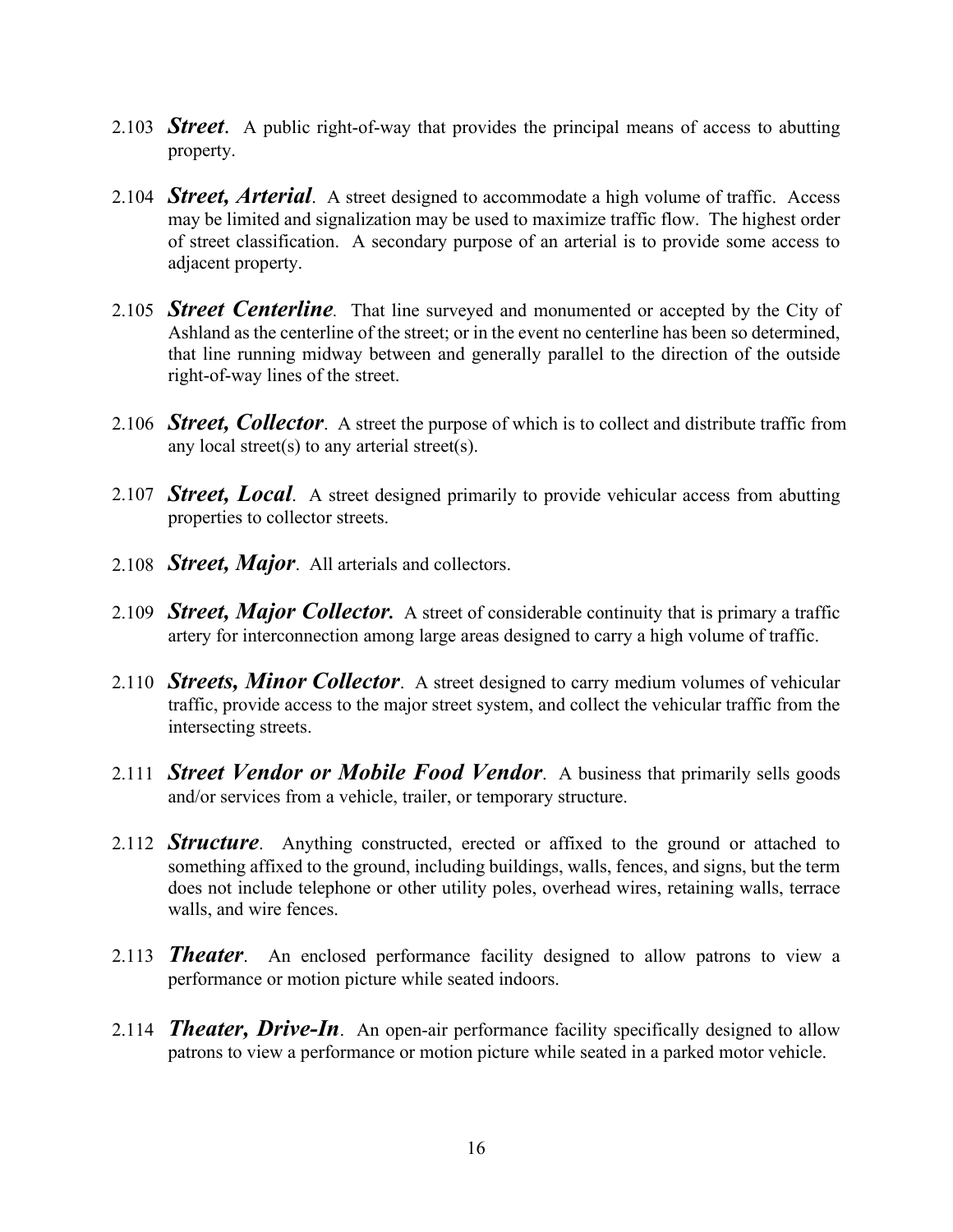- 2.115 *Townhouse*. A residential dwelling unit that shares a common side wall with at least one (1) other unit and is located in a building that contains two (2) or more units (a "townhome building"). Side yards shall be required only at the end of rows of attached dwellings. In districts where townhome buildings are permitted, each townhome building must be located on a piece of land the area of which is equal to or greater than the minimum lot area of the district in which the townhome building is located. (See also "condominium" and "dwelling, multi-family.")
- 2.116 *Travel Trailer*. See definition of "recreational vehicle."
- 2.117 *Use*. The purpose or activity for which land or any building thereon is designed, arranged, or intended or for which it is or may be occupied or maintained.
- 2.118 *Use, Temporary.* Any non-accessory use established, for a fixed period of time, without construction or alteration of a permanent structure, with the intent to discontinue such use upon expiration of such time.
- 2.119 *Variance*. An exception granted by the Board of Adjustment in special circumstances to protect against an unnecessary and undue hardship resulting from the strict application of this Ordinance.
- 2.120 *Yard*. An open space on each lot, unoccupied and unobstructed by structures from ground to sky except as expressly permitted herein, located between each lot's boundary lines and the lot's building line(s).
- 2.121 *Yard, Front*. A yard extending the full width of the lot and situated between the nearest right-of-way line of the abutting street and the nearest point of the principal building. For corner lots, the front yard shall be deemed to be the yard between the shortest boundary line that abuts a right-of-way and the building line.
- 2.122 *Yard, Rear*. A yard extending the full width of the lot and situated between the rear boundary line of the lot and the nearest point of the principal building or structure.
- 2.123 *Yard, Side*. A yard existing along each side lot line, generally extending from the front yard to the rear yard, and between the side lot line and the nearest side of any building situated on the lot.
- 2.124 *Yard, Side Street*. A yard existing along a side lot line that abuts a right-of-way, generally extending from the front yard to the rear yard, and between the side lot line and the nearest side of any building situated on the lot.
- 2.125 *Zoning District*. A section of the City of Ashland for which the zoning regulations are uniform, as delineated on the Zoning Map.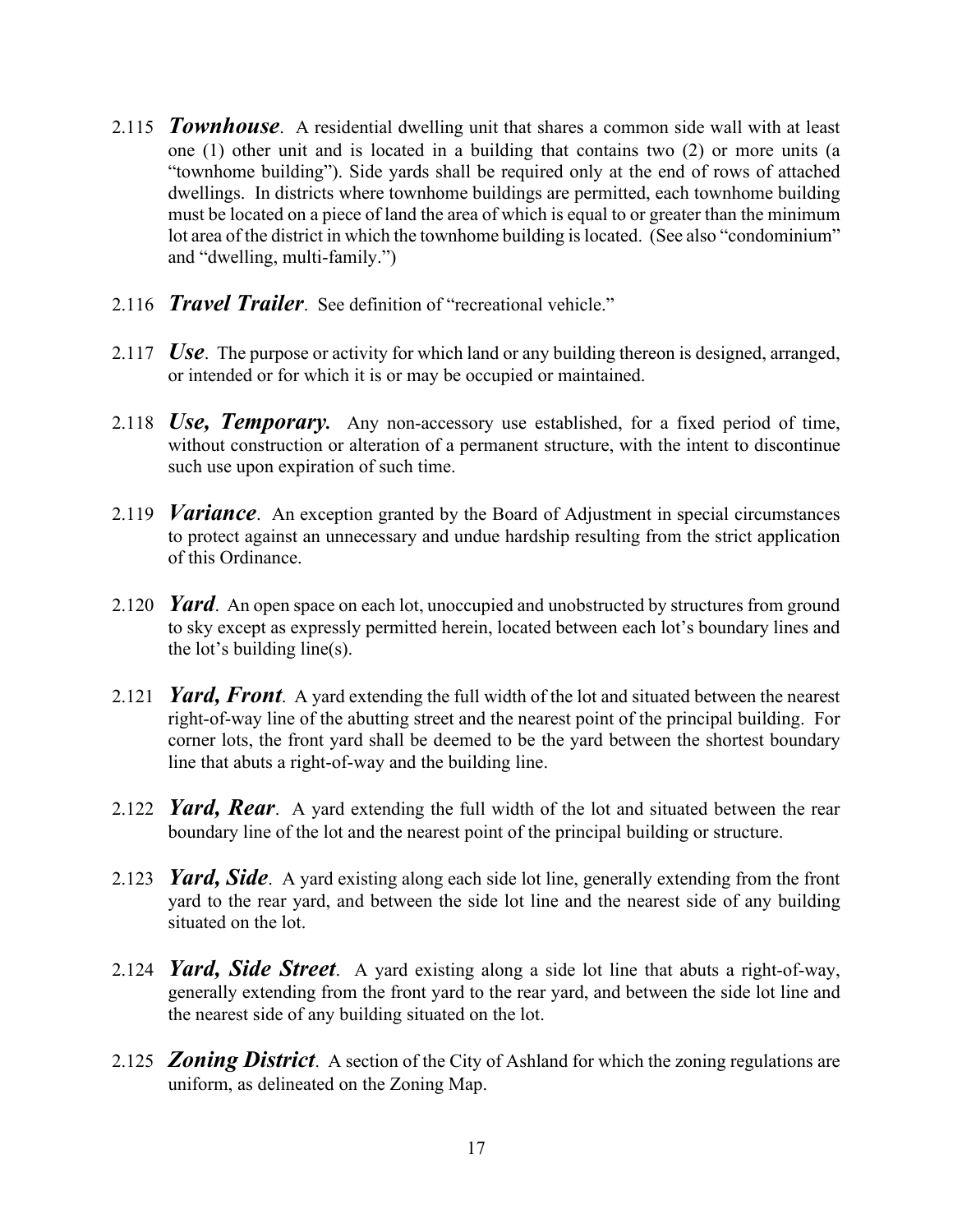2.126 *Zoning Map*. The "Official Zoning Map of the City of Ashland," which includes a base map or maps of the regular zoning districts and an overlay or overlays of the special zoning districts.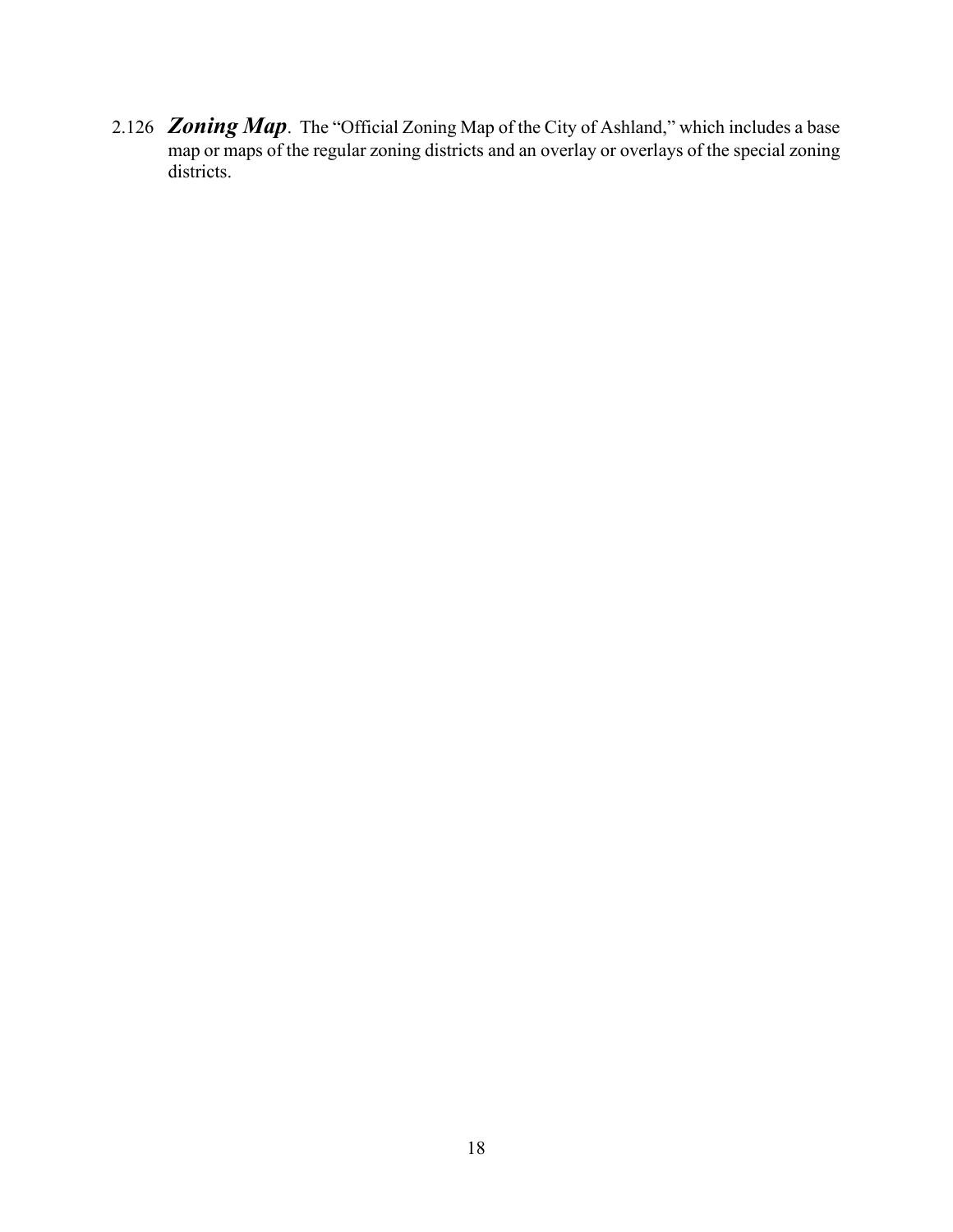# **ARTICLE III GENERAL REQUIREMENTS**

#### **SECTION 1 - USES**

Except as provided herein, no structure or parcel of land shall hereafter be used or occupied except for a use permitted within the zoning district in which it is located, and no structure, or any part thereof, shall be constructed, moved, or altered except for a use permitted within the zoning district in which it is located. In each district, only the uses specifically identified as permitted uses or conditional uses shall be allowed. Uses specified as conditional uses are exceptions, and no permit shall be issued for such uses except with written approval of the Planning Commission or Board of Adjustment (for conditional uses that are special exceptions), which shall be subject to such conditions imposed by the Planning Commission or Board of Adjustment pursuant to the provisions of this Ordinance.

#### **SECTION 2 - STRUCTURES**

It is the intent of this Ordinance that no more than one principal building, along with permissible accessory structures, shall be located on any single lot of record.

#### **SECTION 3 - HEIGHT AND DENSITY**

- 3.1 *Height of Structures.* Except as permitted herein, no structure hereafter erected or altered shall exceed the height limit specified in this Ordinance for the zoning district in which the structure is located.
	- A. **Exceptions to Height Limitations**: Chimneys, ventilators, utility service structures, solar panels, flagpoles, fire escapes, stairway enclosures, elevator enclosures, and similar accessory rooftop structures not used for habitation or storage may exceed structure height by a maximum of twelve (12) feet. Steeples, bell towers, clock towers, cupolas, and similar ornamental architectural features may exceed structure height by a maximum of twenty-five percent (25%) of the height limit of the respective zoning district.
	- B. **Exclusions from Height Limitations**: Height limitations shall not apply to farm structures, public utility poles, radio, telecommunications, and television towers, cooling towers, water tanks, and any structure specifically exempted from local zoning regulations by applicable federal law.
- 3.2 *Density*. No construction, real estate development(s), or erection or alteration(s) of an building or structure that causes the lot(s) on which the same is to be located or performed to exceed the maximum density of the zoning district(s) in which the lot(s) are located shall hereafter be permitted.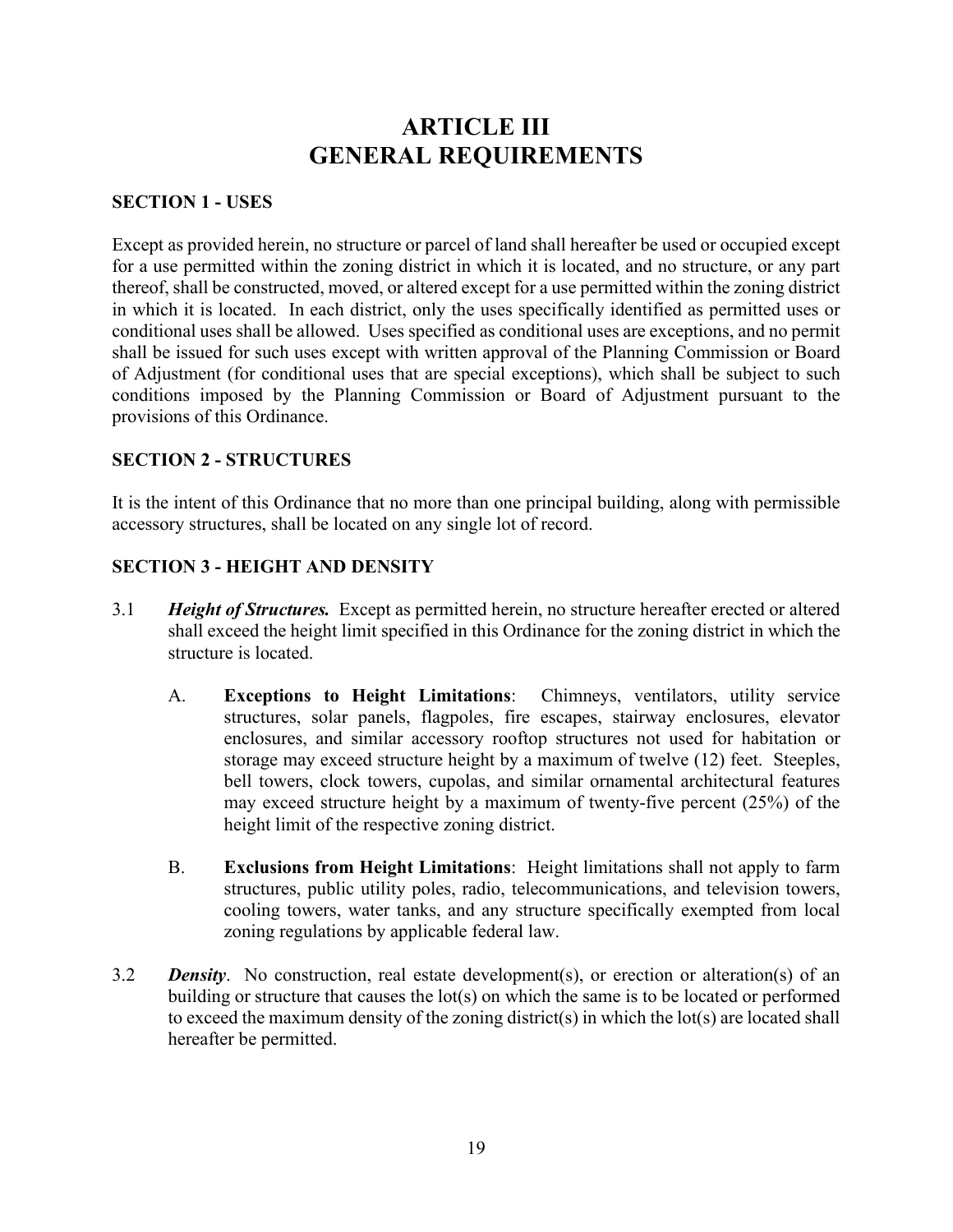#### **SECTION 4 - ACCESSORY BUILDINGS**

- 4.1 *In residential districts.* Accessory buildings in residential districts or on any lot used primarily for residential purposes shall conform to the following regulations:
	- A. Accessory buildings shall be permitted in the rear yard only, subject to the requirements herein. Accessory structures shall not exceed the height of the principal building, shall not occupy more than thirty percent (30%) of the rear yard, and shall be located a distance of not less than ten (10) feet from each of the following: (1) all side and rear lot lines, (2) the principal building, and (3) all other accessory buildings on the lot.
	- B. On any lot that shares with another lot located in a residential district a common boundary line, other than rear lot lines, no part of any accessory building shall be located within sixty (60) feet of any front lot line.
- 4.2 *In nonresidential districts.* On any nonresidential lot that shares with a lot located in a residential district any common boundary line(s), no part of any accessory building shall be located within fifty (50) feet of such shared boundary line(s).
- 4.3 *Minimum separation.* Except as herein provided, every accessory building, and the component parts thereof, shall be setback from each lot line a minimum five (5) feet and shall also be setback from the principal building and all other accessory buildings, if any, a minimum of ten (10) feet.

#### **SECTION 5 - LOTS**

- 5.1 *Minimum lot size.* Each lot created after the effective date of this Ordinance shall comply with the minimum lot size requirements for the zoning district in which it is located.
- 5.2 *Yard reduction.* No lot shall be reduced in area so that yards and other open spaces are less than the minimum area(s) required under this Ordinance, except as herein provided.
- 5.3 *Minimum frontage.* All lots shall have a minimum frontage of not less than forty (40) feet along a right-of-way or street that complies with all applicable City requirements. The minimum required frontage shall be reduced to thirty (30) feet for lots fronting on the turnabout at the end of a permanent cul-de-sac.

#### **SECTION 6 - YARDS, BUFFERS, AND OPEN SPACE**

6.1 *Required yards and open spaces.* In each district, each building hereafter erected or altered shall comply with the applicable minimum yard requirements set forth in this Ordinance. No open space or lot required for a building shall be occupied by or counted as open space for another building or structure. No yard or other open space provided, nor the off-street parking and loading spaces required, about any building for the purpose of complying with the regulations of this Ordinance shall hereafter be included as a part of a yard or other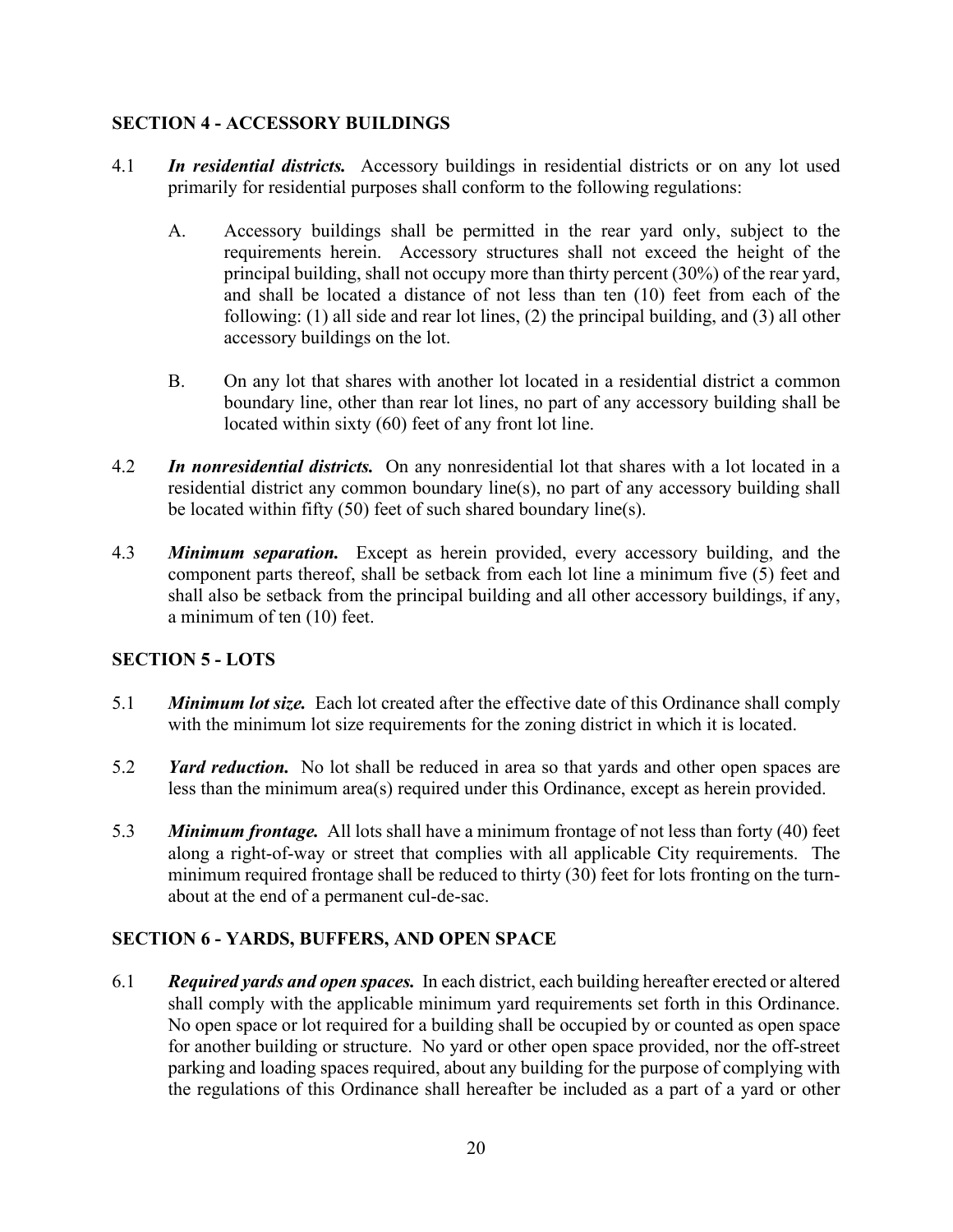open space, or the off-street parking or loading spaces for any other building, except as hereafter provided.

- 6.2 *Yards and open spaces on non-conforming lots.* A property owner may construct or build upon a lot of record, which at the time of the adoption of this Ordinance or any amendment thereto does not comply with the applicable lot size specifications, a principal building and accessory buildings or structures otherwise permitted in the district in which the lot is located provided that:
	- A. they are constructed or erected in a manner that, in the opinion of the Board of Adjustment, conforms as closely as possible to the minimum yard size, setbacks, and other requirements applicable to the district in which the lot is located;
	- B. that neither side yard shall be reduced to less than five (5) feet except in zoning districts that have no side yard requirement; and
	- C. the front building setback line of the principal building shall not be required to exceed the average of the setbacks of the existing principal buildings within 100 feet on each side of the non-conforming lot, but in no case shall the front building setback line of any principal building hereafter erected or altered be less than twenty (20) feet. In the event the average of the setbacks of each existing principal building within 100 feet on each side of the non-conforming lot exceeds the minimum setback for the zoning district in which the non-conforming lot is located, the minimum setback shall apply.

## 6.3 *Buffers***.**

- A. **Generally.** No required buffer shall be less than ten (10) feet in width at any point when separating adjoining residential uses, and no required buffer area shall be less than fifteen (15) feet in width at any point when separating commercial or industrial use from a residential use.
- B. **Permitted Buffer Types.** Subject to the limitations and requirements set forth herein, buffers shall consist of a densely planted strip of evergreen shrubs or trees, solid brick or wood fencing, earthen berm, a natural drainage way, or a similar condition, or any combination thereof intended to serve as a physical and visual divider between different uses or lots.
	- 1. **Height Restrictions.** Unless otherwise set forth herein, buffers, including fences and walls, may be erected, placed, or maintained along a lot line to a height not exceeding eight (8) feet above the ground. *See* Article III, Section 11 for traffic visibility requirements and additional restrictions related to buffers. *See* Article III, Section 10, "Fences and Walls" for additional restrictions for buffer fences and walls.
	- 2. **Evergreen Shrubs.** Buffers consisting of evergreen shrubs with an upright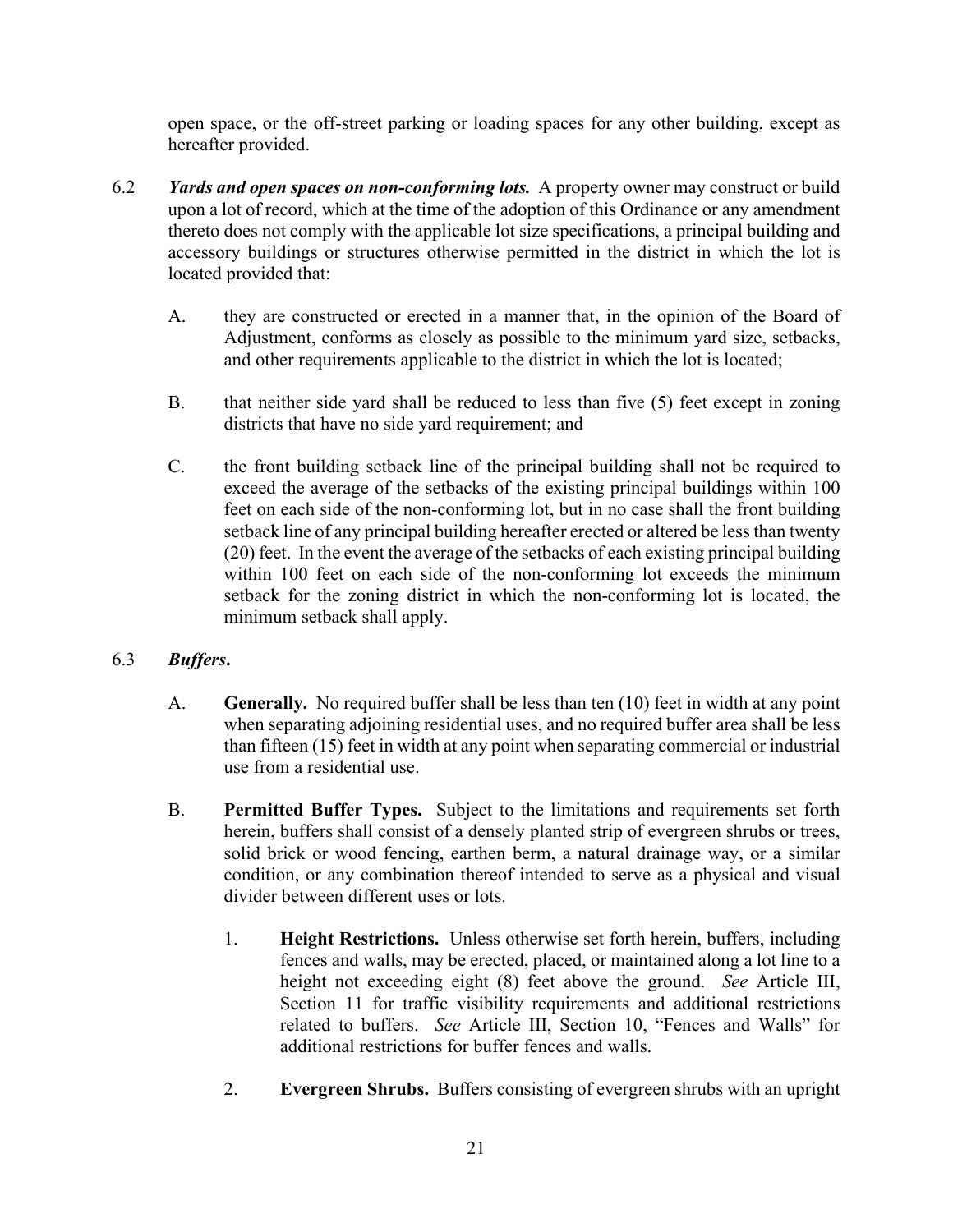to spreading form shall be spaced not less than seven and one-half  $(7 \frac{1}{2})$ feet on center of the boundary line of the Lot along which the buffer is located.

C. **Maintenance Requirements.** Each buffer shall be improved and regularly maintained to provide an effective, year-round, visual screen between adjoining uses and structures that is natural in appearance and enhances or complements the aesthetic appearance of the subject property from the adjoining property or properties.

#### **SECTION 7 - BUILDING SETBACK LINES**

- 7.1 *Measuring Building Setback Lines.* Building setback lines shall be measured from the boundary lines of each lot; provided, however, that in the event a front, rear, or side boundary line of a lot abuts a right-of-way, the respective front, rear, or side building setback line shall be measured from the nearest boundary line of the abutting right-of-way.
- 7.2 *Properties abutting existing improved public streets.* When any required yard abuts a street or roadway within a right-of-way that is forty (40) feet or more in width, the setback shall be the standard setback required in that zoning district.
- 7.3 *Additional setback for Lots abutting dedicated rights-of-way.* When any required yard abuts a street or roadway within a right-of-way that is less than forty (40) feet in width, the setback shall be the standard setback required in the applicable zoning district *plus* an additional ten (10) feet. .
- 7.4 *Additional setback for Lots abutting street or roadway without dedicated right-of-way.* When any required yard abuts a roadway that is not within a dedicated right-of-way, the setback shall be not less than ten (10) feet, *plus* any additional setback required by the minimum dimensional requirements for the applicable zoning district.

#### **SECTION 8 - FRONTAGE ON CORNER LOTS AND DOUBLE FRONTAGE LOTS**

For corner lots, the front yard shall be deemed to be the yard between the shortest boundary line that abuts a right-of-way and the building line.

#### **SECTION 9 - ACCESS TO STREETS**

No building for human occupancy shall be erected without unrestricted vehicular access to a public right-of-way.

#### **SECTION 10 - FENCES AND WALLS**

10.1 *Height on residential properties.* Fences or walls may be erected and maintained, along a side or rear lot line on residentially zoned property to a height not exceeding eight (8) feet above the ground. Fences or walls located in a required front yard shall not exceed a height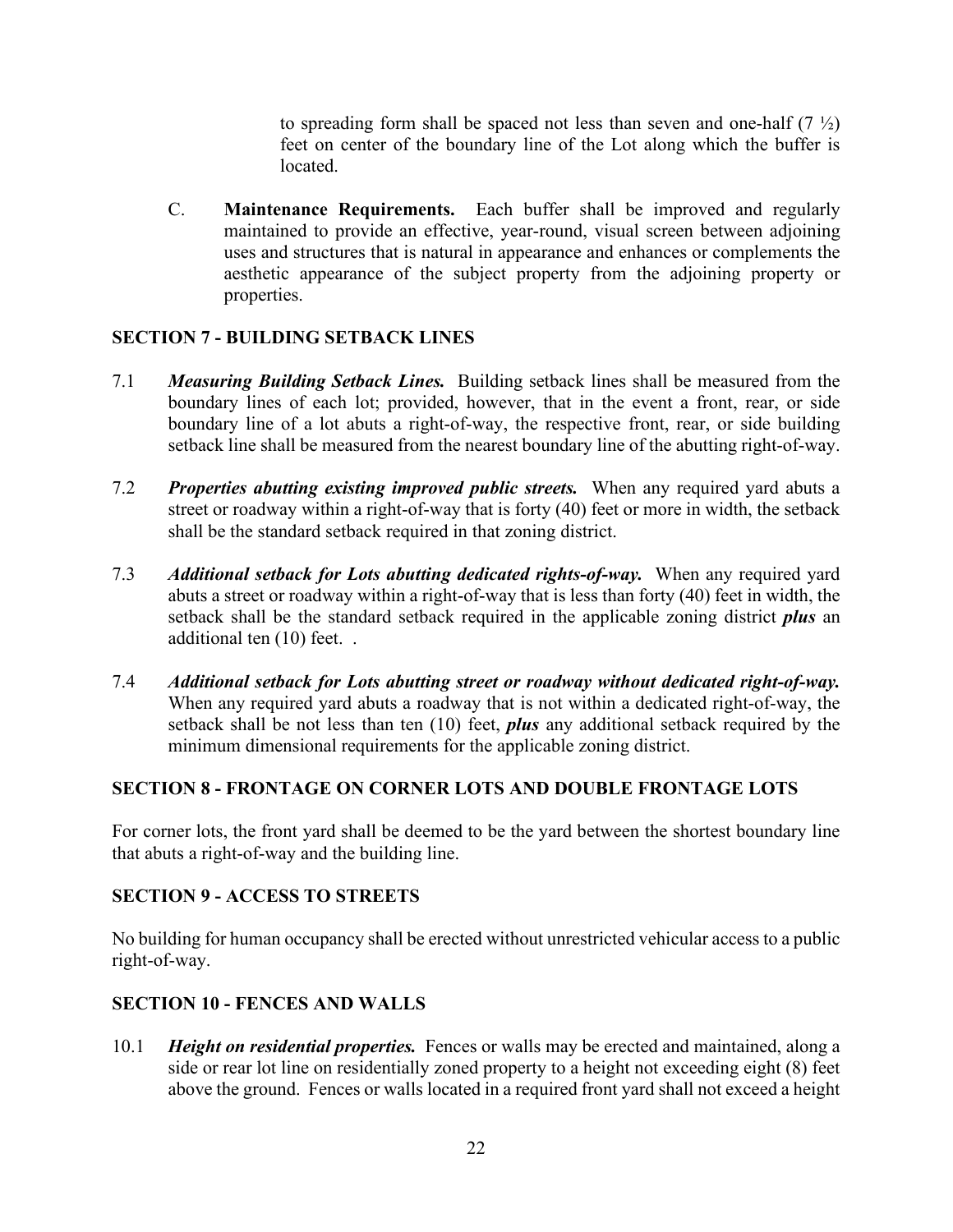of four (4) feet, and such fences or walls, and all component parts thereof, shall be a minimum of twenty (20) feet from any intersecting lines of public rights-of-way or railway rights-of-way. *See* Article III, Section 6.3 for buffer regulations.

- 10.2 *Height on nonresidential properties.* No fence or wall erected, placed, maintained, or grown along a lot line on any non-residentially zoned property shall exceed a height of eight (8) feet.
- 10.3 *Prohibited materials.* Barbed wire shall not be used as fencing for any residential property.

## **SECTION 11 - TRAFFIC VISIBILITY AT INTERSECTIONS**

Except as otherwise permitted herein, no fence, wall, shrubbery, marquee, sign, buffer, or other obstruction to vision in excess of three and one-half (3.5) feet in height above street level shall, in any district, be permitted within twenty (20) feet of the intersection of the right-of-way lines of two (2) or more streets or railroads or of any street and railroad rights-of-way lines.

## **SECTION 12 - STORMWATER MANAGEMENT**

Stormwater runoff from construction sites and urban development is a significant source of surface water contamination. New development and construction activity must be designed to minimize on-site erosion and the resulting sedimentation of off-site water resources that can be generated by stormwater runoff. Therefore, all development shall comply with the following requirements. The City may request assistance from the Natural Resource Conservation District or other qualified experts in evaluating the applicant's proposed measures to comply with these requirements.

- 12.1 *Exempt activities.* The following activities shall be exempt from these stormwater management requirements:
	- A. minor land disturbing activities normally associated with single family uses, such as home gardens, landscaping, building repairs or alterations, swimming pool installation, or other related, low-impact activities;
	- B. construction of a single-family dwelling on an individual lot;
	- C. the installation or replacement of a manufactured home;
	- D. agricultural practices or the construction of farm buildings conducted in full compliance with all applicable Best Management Practices maintained by the Alabama Department of Environmental Management (ADEM); and
	- E. private and commercial forestry activities, when conducted in full compliance with all of ADEM's applicable Best Management Practices.
- 12.2 *ADEM permit required.* Construction projects or land disturbing activities involving one (1) or more acre of land must be approved by the Alabama Department of Environmental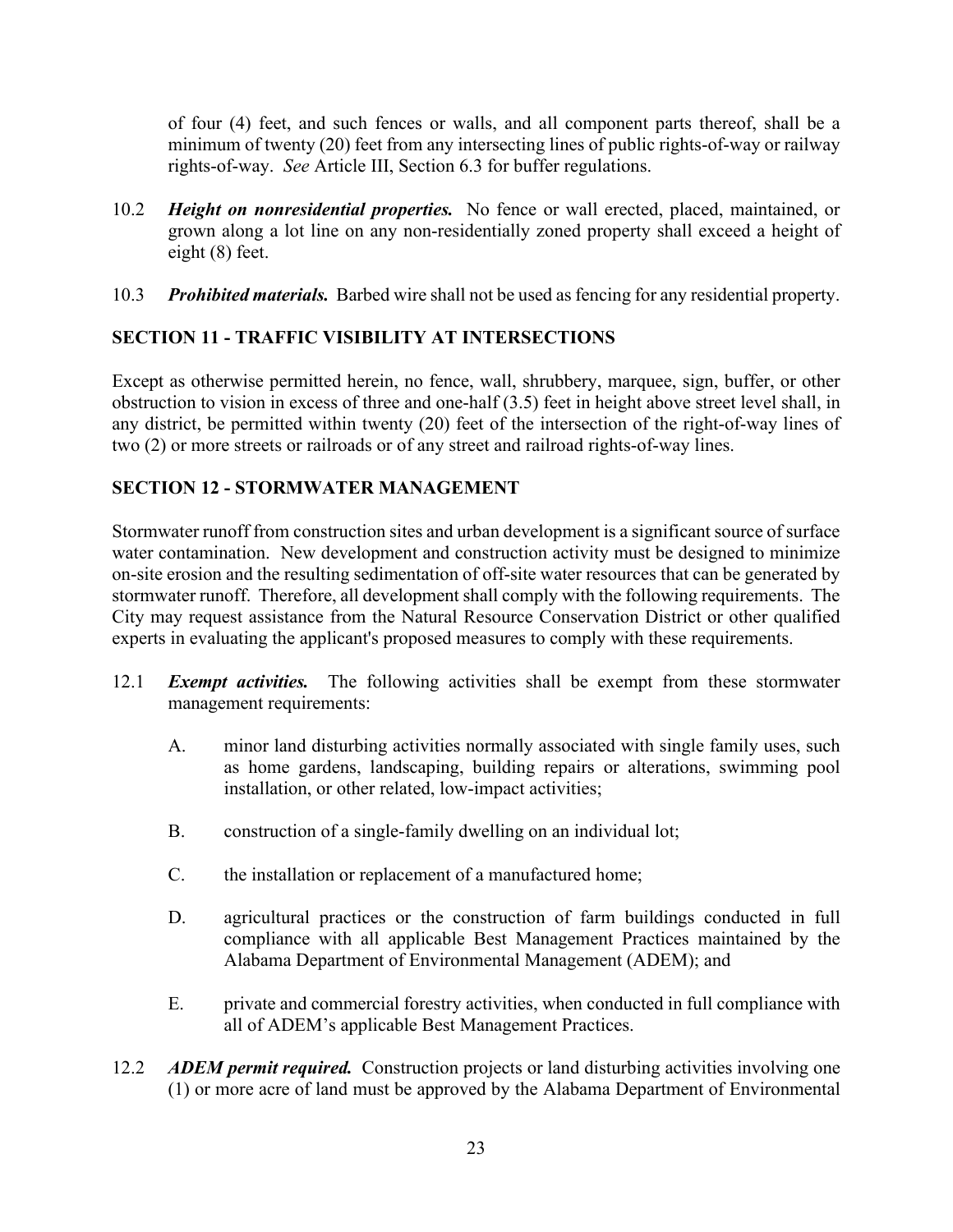Management prior to commencing. Applicants subject to this requirement shall provide evidence that a stormwater discharge permit has been issued by ADEM prior to the issuance of a zoning permit by the Code Enforcement Officer.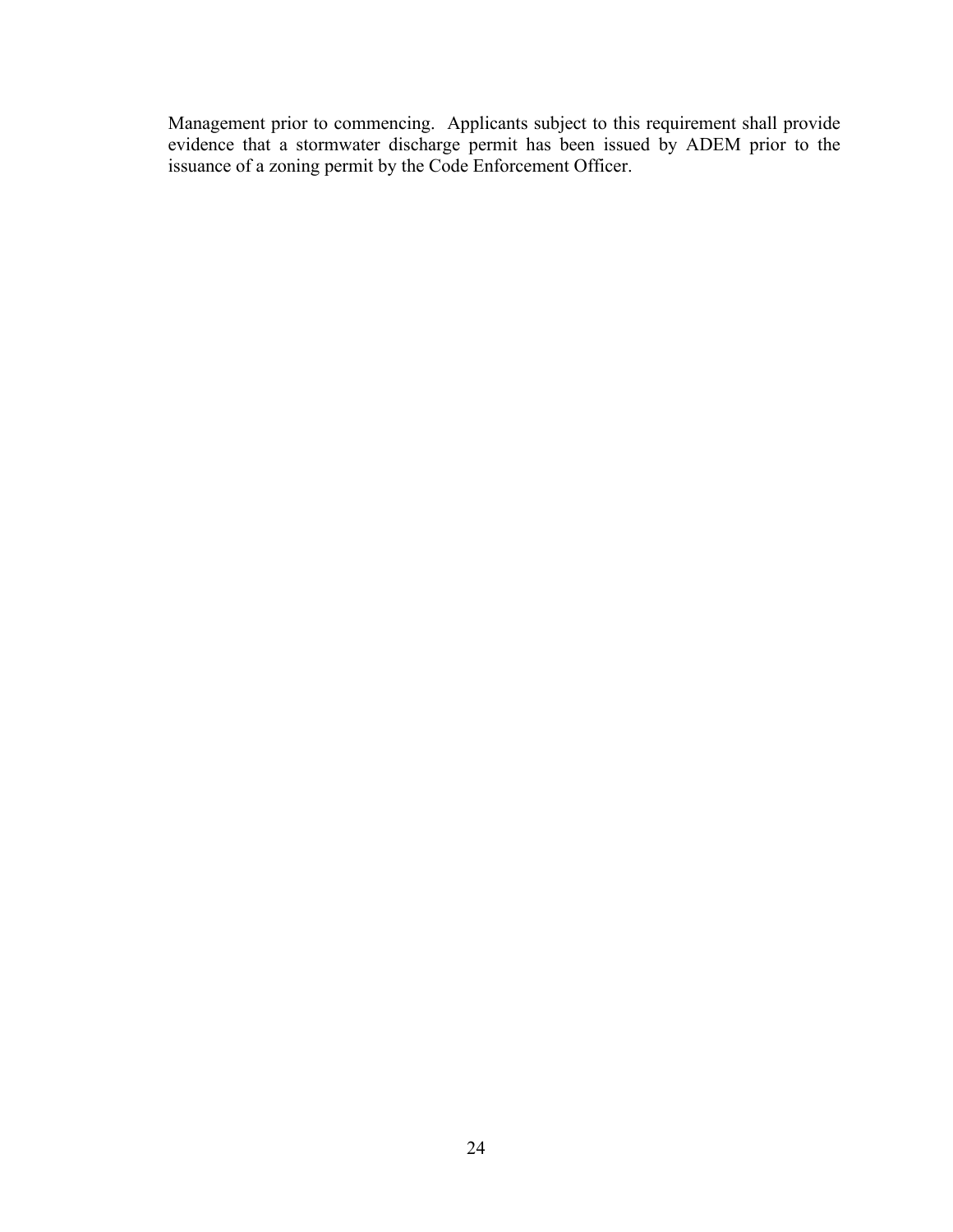# **ARTICLE IV SPECIAL USE PROVISIONS**

#### **SECTION 1 – NONCONFORMING USES AND STRUCTURES**

- 1.1 *Purpose of Provisions***.** Within the zoning districts established by this Ordinance or by any subsequent amendment hereto, there exist lots, structures, uses of land and structures, and characteristics of use that were lawfully created, established, or constructed before this Ordinance was adopted or amended, but that would be prohibited, regulated, or restricted under the terms of this Ordinance or of subsequent amendments. It is the intent of this Ordinance to permit such nonconformities to continue until they are removed or discontinued but not to actively encourage their survival. It is further the intent of this Ordinance to assure nonconformities shall not be enlarged, expanded, or extended, nor be used as grounds for adding other structures or uses prohibited in the same district. Nonconforming status runs with the land; i.e., a change in ownership or tenancy does not terminate the nonconforming status of a lot and/or structure.
- 1.2 *Incompatibility of Nonconforming Uses***.** Nonconforming uses are declared by this Ordinance to be incompatible with the permitted uses in the zoning districts in which they are located. A nonconforming use of land, of structure, or of land and structure in combination shall not be extended, enlarged, or otherwise intensified after passage of this Ordinance either by additions to any existing structure or by the addition of any other use that is generally prohibited in the district in which such non-confirming use is located.
- 1.3 *Avoidance of Undue Hardship***.** To avoid undue hardship, nothing in this Ordinance shall be deemed to require a change in the plans, construction, or designated use of any building upon which actual construction was lawfully initiated prior to the effective date of adoption of or amendment to this Ordinance.
- 1.4 *Single Nonconforming Lots of Record***.** A single lot of record that does not meet the minimum size requirements of the zoning district in which it is located at the effective date of adoption of or amendment to this Ordinance may be used for the erection of those buildings and accessory buildings necessary to carry out the permitted uses in that district, provided:
	- A. Minimum space and height requirements of the lot shall conform as closely as possible to the applicable standards for the district.
	- B. Requirements for yards and setbacks, accessory buildings and uses, and off-street parking and loading spaces shall conform as closely as possible to the applicable standards for the district.
	- C. Variance for area, dimensional, and other requirements shall be obtained only through action of the Board of Adjustment as authorized in Article VII, Section 5.3 of this Ordinance.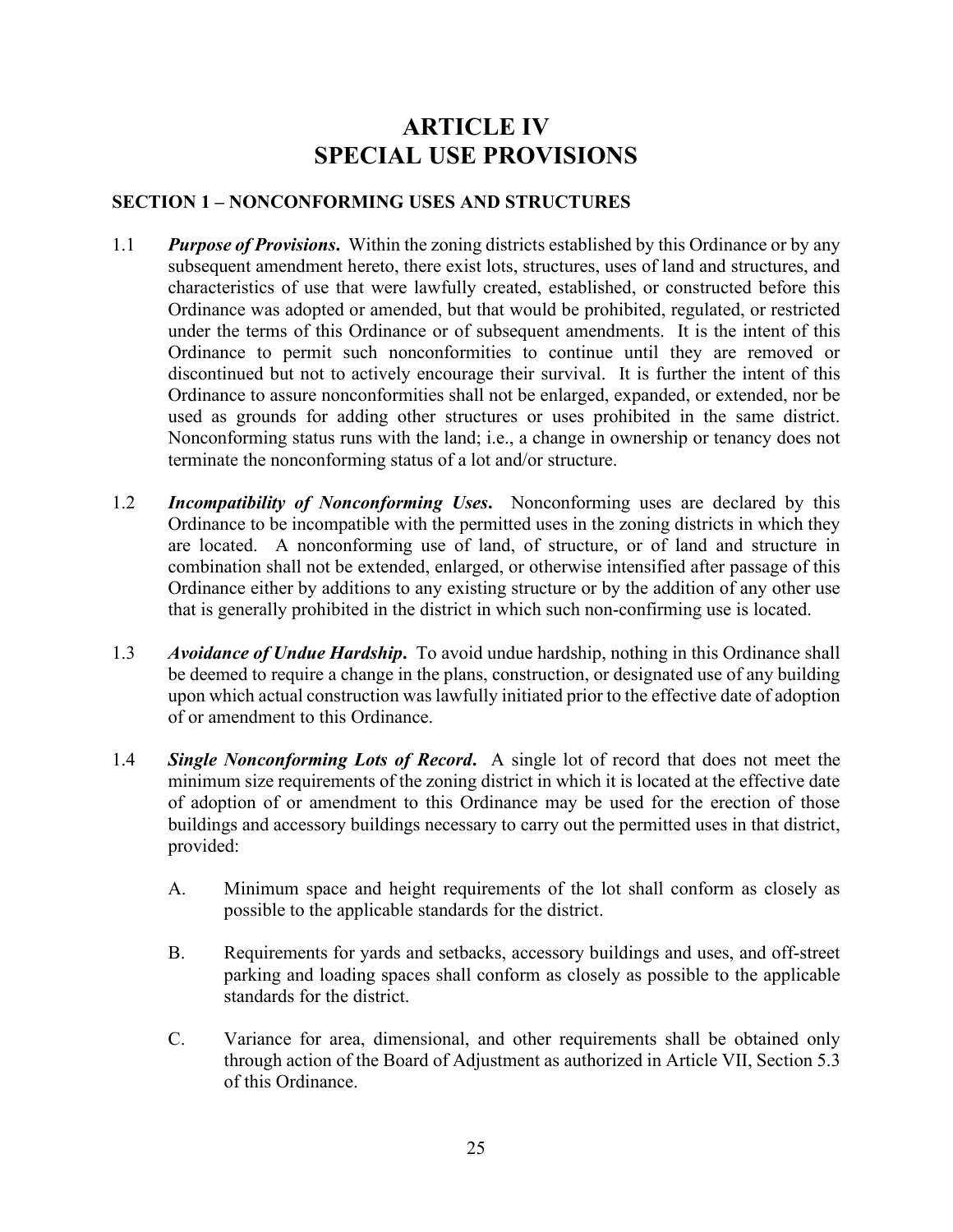- D. Such lot must not have continuous frontage with other lots in the same ownership that could be combined to eliminate the nonconformity.
- 1.5 *Contiguous Nonconforming Lots of Record***.** If two (2) or more lots that do no conform with the minimum lot specifications herein, are contiguous and owned by the same person(s), the lots shall be considered to be an undivided parcel for the purpose of this Ordinance, and no portion of said parcel shall be used or sold in a manner that diminishes compliance with the minimum size standards. Nor shall any existing lot of record be divided in a way that would create a non-conforming lot. Nothing in this provision shall be interpreted to prevent the adjustment of an adjoining lot line or the re-subdivision of a lot so combined, where sufficient land area exists to establish more than one conforming lot.
- 1.6 *Nonconforming Structures***.** Where, at the effective date of adoption of or amendment to this Ordinance, a lawful structure exists that could not be built under the terms of this Ordinance by reason of not complying with minimum dimensional requirements or other requirements concerning the structure, such structure may be continued so long as it remains otherwise lawful, provided:
	- A. No such nonconforming structure may be enlarged or altered in a way that increases its nonconformity, but any structure or portion thereof may be altered to decrease its nonconformity.
	- B. Should such nonconforming structure or any part thereof be destroyed by any means to the extent of more than fifty percent (50%) of its fair market value immediately prior to its destruction, it shall be reconstructed or repaired only in conformity with the provisions of this Ordinance.
	- C. Should such structure be voluntarily relocated for any reason whatsoever, it shall thereafter conform to the requirements or standards for the district in which it is located after it is moved.
- 1.7 *Nonconforming Uses of Land or Land and Structure in Combination***.** Where, at the time of adoption of or amendment to this Ordinance, lawful uses of land or land and structure exist that, under the terms of this Ordinance, would not be permitted in the zoning district in which they are located, such uses may be continued so long as they remain otherwise lawful, provided:
	- A. No such nonconforming uses, nor structures devoted to nonconforming uses, shall be enlarged or increased, nor extended to occupy a greater area of land than was occupied at the effective date of adoption of or amendment to this Ordinance.
	- B. No such nonconforming uses, nor structures devoted to nonconforming uses, shall be moved in whole or in part to any portion of the lot or parcel other than that occupied by such uses at the effective date of adoption of or amendment to this Ordinance.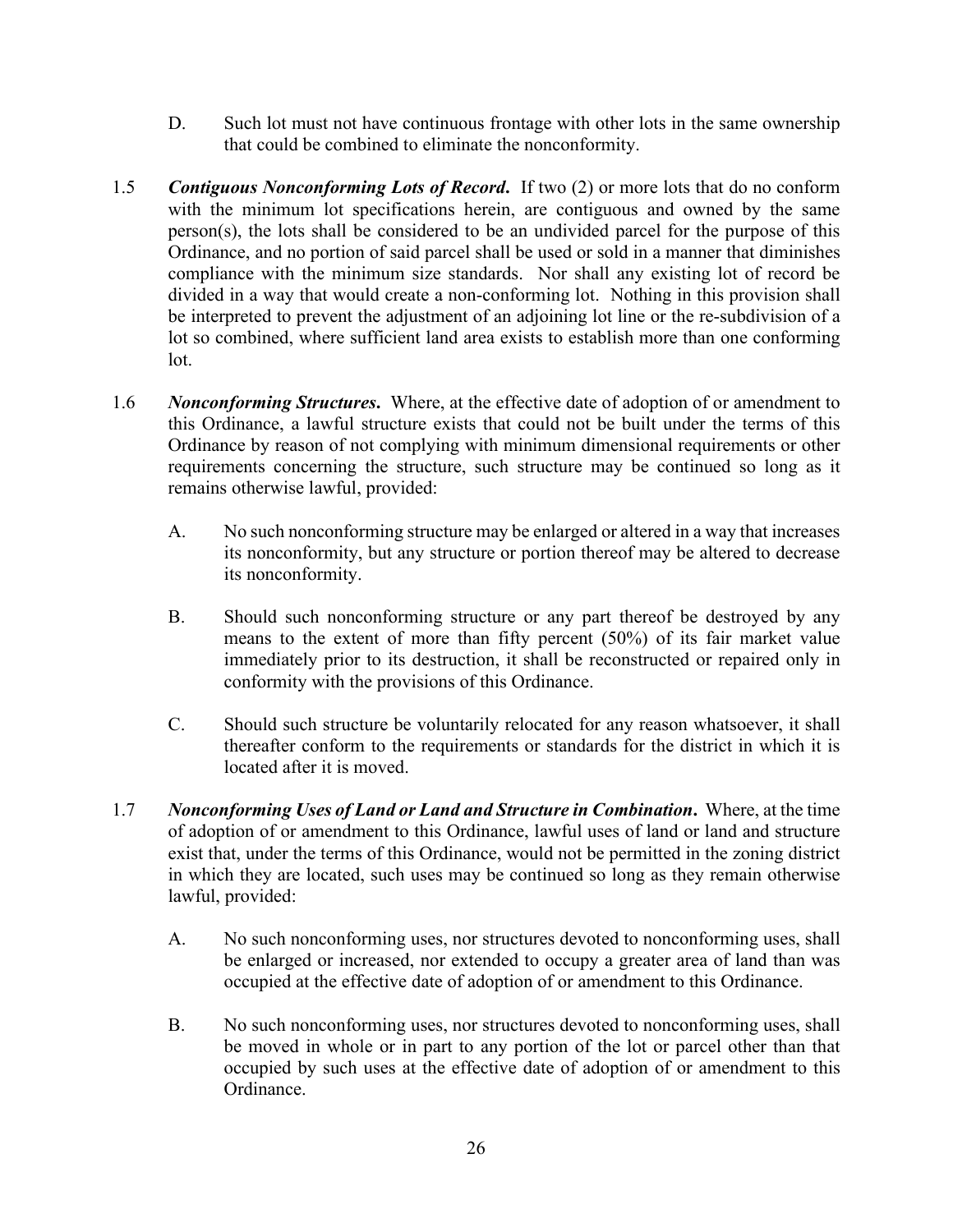- C. No additional structures shall be erected in connection with such nonconforming uses.
- D. If any such nonconforming uses are discontinued for a period of more than one (1) year, any subsequent use of the land and/or structure formerly devoted to such nonconforming uses shall thereafter conform to the requirements or standards specified by this Ordinance for the zoning district in which such land and/or structure is located.
- E. If any nonconforming use is replaced by a permitted use, any subsequent use of the land and/or structure formerly devoted to such nonconforming uses shall thereafter conform to the requirements or standards for the district in which it is located, and the nonconforming use may not thereafter be resumed.
- F. A nonconforming use may change to a new nonconforming use, provided the new use is more consistent with the permitted uses of the district in which it is located and is less objectionable and generates fewer external impacts on neighboring uses and properties than the previous nonconforming use. In determining whether the new use would be in greater conformity with this Ordinance, impact criteria shall be evaluated, and such criteria shall include, but not be limited to, the following:
	- 1. the degree to which traffic generation and congestion, including truck, passenger car, and pedestrian traffic would be reduced;
	- 2. the degree to which external noise, smoke, dust, fumes, vapors, gases, heat, odor, glare, or vibration would be reduced; and
	- 3. the degree to which the nature of the new use is consistent with other uses permitted in the district.
- G. Where nonconforming use status applies to land and structure in combination, destruction of the structure to the extent of more than fifty percent (50%) of its fair market value immediately prior to such destruction, shall terminate the nonconforming status of the structure but shall not terminate the nonconforming use.

#### 1.8 *Repairs and Maintenance***.**

- A. On any structure devoted to a nonconforming use, whether in whole or in part, work may be done on ordinary maintenance, including remodeling, or on repair or replacement of nonbearing walls, fixtures, wiring, or plumbing, provided the volume of the structure, as it existed at the effective date of this Ordinance or subsequent amendment, shall not be increased.
- B. On any lot devoted to a nonconforming use, whether in whole or in part, work may be done on ordinary maintenance, repair, or replacement of parking and loading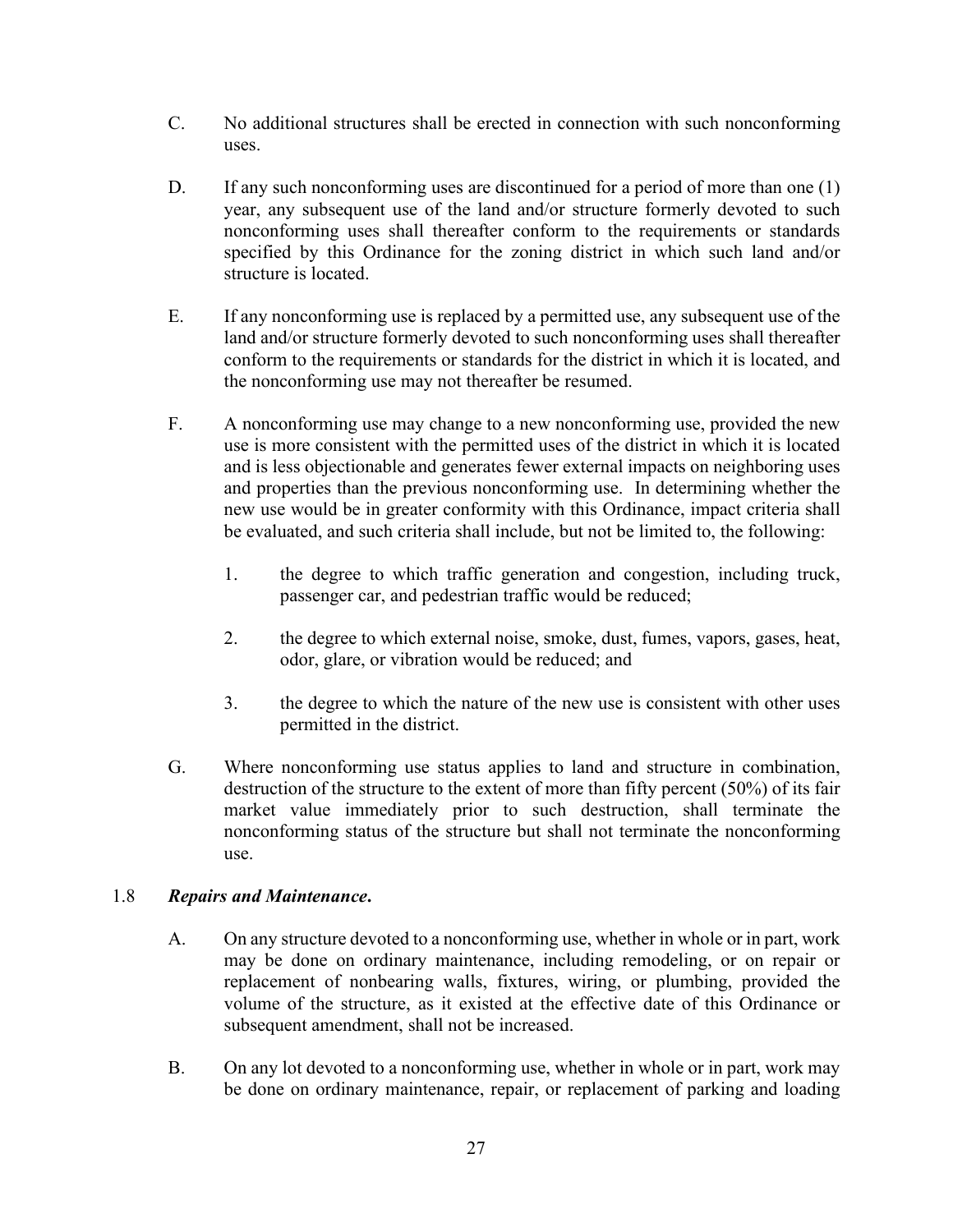areas, signs, lighting, fences, walls, and related exterior amenities, provided the extent of those amenities shall not be increased or rearranged.

C. Nothing in this section shall be deemed to prevent the strengthening or restoring to a safe condition of any structure or exterior amenity declared to be unsafe by any official charged with protecting the public safety, upon order of such official.

#### **SECTION 2 – GROUP HOMES**

Group homes shall be conducted within a building that is consistent or compatible with the character of the district in which it is located.

- 2.1 *No exterior changes incompatible with residential character.* A group home located in the R-1 Residential District shall be conducted within a building that shall maintain the exterior appearance of a single-family dwelling, with no separate outside entrances to individual bedrooms.
- 2.2 *Group homes in multi-family and nonresidential districts.* A group home in a multifamily or business district may be conducted in a building other than a single-family dwelling, provided the group home conforms to the characteristics described in the definition of "group home" in Article II, Section 2 of this Ordinance.
- 2.3 *Compliance with all applicable State laws.* Where applicable, the group home shall provide evidence that it will operate in compliance with any State licensing requirements.

#### **SECTION 3 – MANUFACTURED HOMES**

- 3.1 *H.U.D. seal required.* Prior to installation, each manufactured home shall bear a seal certifying compliance with the Manufactured Home Construction and Safety Standards Act promulgated by the U.S. Department of Housing and Urban Development. Any existing mobile home or manufactured home not bearing such seal shall be deemed a nonconforming structure and shall be treated as a nonconforming structure and use in accordance with the regulations established in Section 1 of this Article.
- 3.2 *Anchoring requirements.* All manufactured homes shall be set up, installed, and anchored in full compliance with the requirements of the Alabama Manufactured Housing Commission. Each manufactured home site shall be properly prepared for set up and installation as may be necessary and appropriate to prevent the accumulation of standing water or the drainage of stormwater runoff beneath the manufactured home. Where a concrete pad is available, a manufactured home shall be properly anchored thereto, and all tow bars and axles shall be removed and stored in a location where they will not be visible from the street or neighboring properties.
- 3.3 *Skirting required.* All manufactured homes shall be skirted by a continuous weatherresistant material which resembles a permanent foundation commonly found on a singlefamily dwelling. All skirting shall be adequately vented and shall be completely installed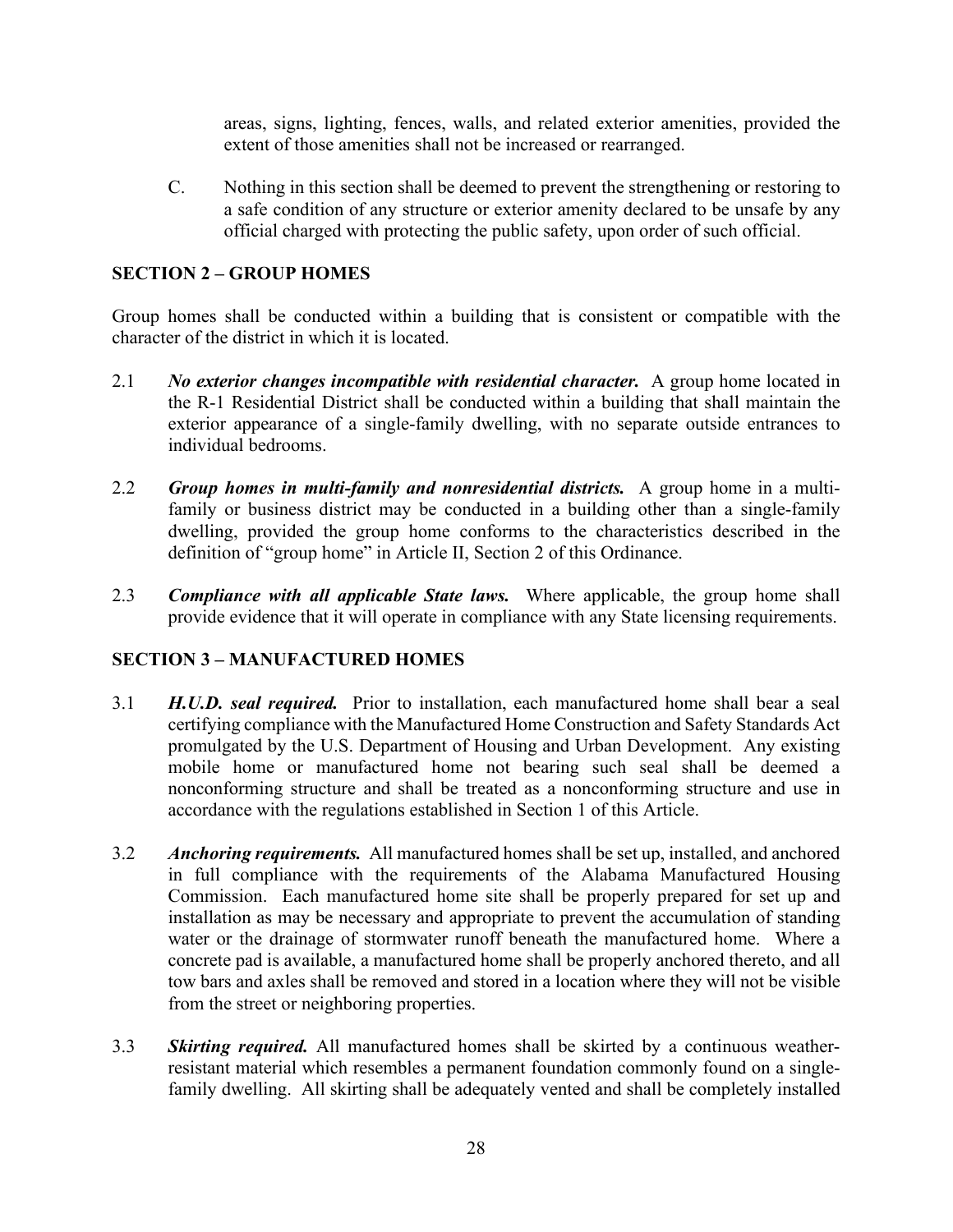within ninety (180) days of the date that the manufactured home has been installed and anchored to the home site. Where the space beneath a manufactured home that is to be enclosed by skirting is not completely covered by a concrete pad, then a ground vapor retarder of 6 mil rated polyethylene sheeting or greater shall be installed over the entire area enclosed by skirting.

- 3.4 *Sanitary facilities.* Each manufactured home used for residential purposes shall contain at least one shower or tub, a flush toilet, a lavatory, hot and cold running water, and a central source of heat for the occupants thereof.
- 3.5 *Compatibility with Adjoining Residential Properties.* While the City of Ashland acknowledges and accepts its responsibility to promote a wide range of affordable housing styles for its residents, it also must recognize that manufactured homes are a distinct type of housing that can, under certain circumstances, alter or disrupt the stability of property values and character of established residential neighborhoods that consist predominantly or exclusively of site-built single family detached dwellings. Such disruptions can be especially severe in neighborhoods that consist of historic homes that represent and reflect a specific architectural style and character or that consist of uniformly high value dwellings, relative to the value of a standard manufactured home. In these special neighborhoods, the City's responsibility to provide siting flexibility for manufactured homes must be reasonably tempered and balanced by the City's competing responsibility to maintain the character, architectural integrity, and property value stability of established single-family residential neighborhoods. Therefore, manufactured homes may be permitted on a vacant lot within an AG and RMH Zoning District only in full compliance with the following special conditions:
	- A. the proposed manufactured home will not be located on a vacant lot that is within a designated local, state, or federal historic district or a vacant lot that is between two or more structures that have been listed on or are eligible for addition to the National Register of Historic Places.
- 3.6 *Manufactured Home Use.* No manufactured home may be used for any purpose other than as regulated for residential use herein except as follows:
	- A. as an office at a licensed manufactured home sales business;
	- B. a temporary construction office at a job site; provided that such use shall cease when a certificate of occupancy is issued;
	- C. showing of exhibits or special products for a period not to exceed thirty (30) consecutive days;
	- D. as an office, storage, or housing community facilities by and for the owner of a manufactured home park and/or its residents; or
	- E. as a commercial use in an emergency situation for a period not to exceed one (1)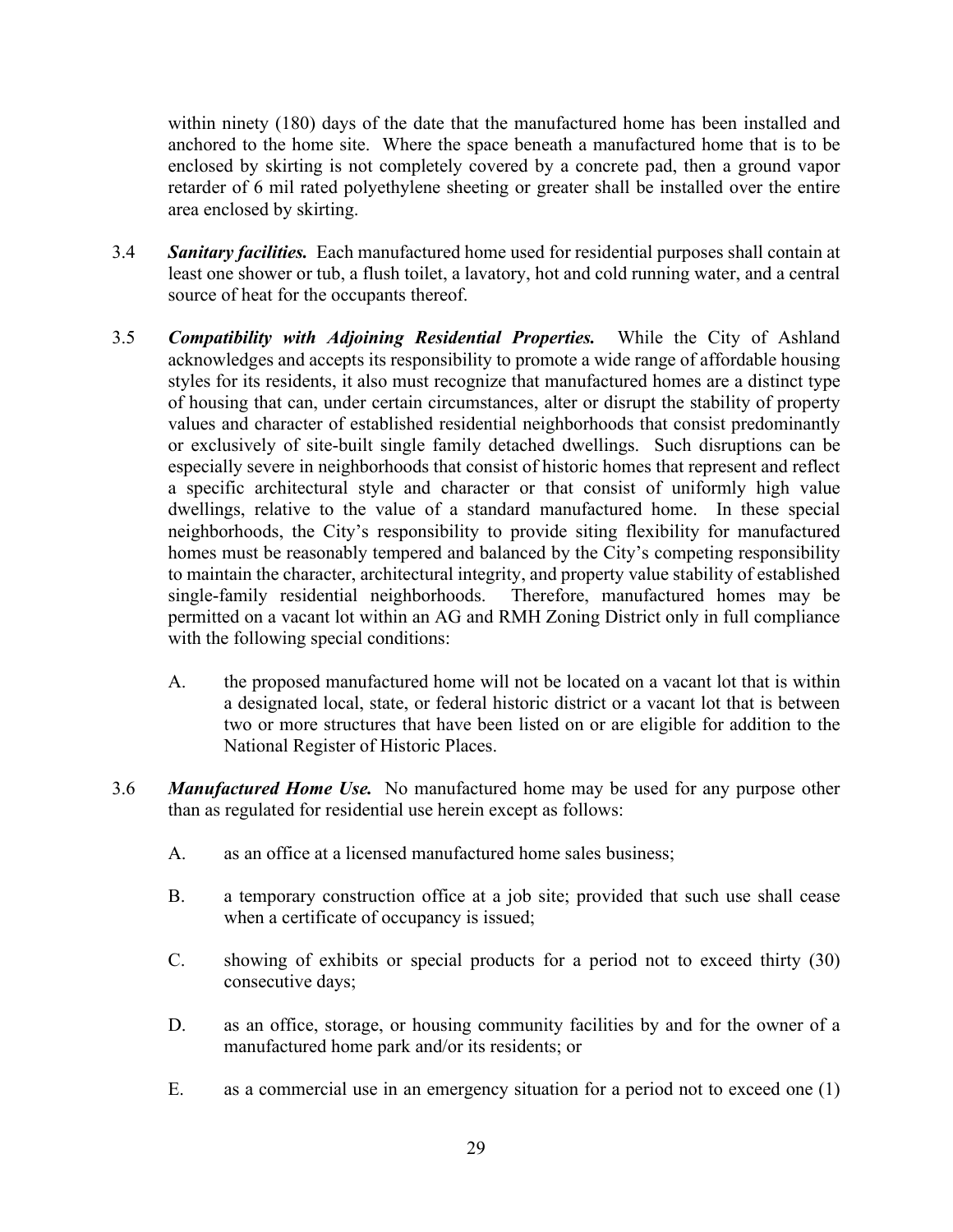year, which emergency use shall be a conditional use and permitted only upon Planning Commission approval pursuant to the provisions of Article VI, Section 3 of this Ordinance to the extent such use exceeds a period of one (1) year.

3.7 *Exceptions from Manufactured Home Requirements.* Manufactured homes used for any purpose identified in Section 3.6(B) and Section 3.6(C) shall be exempt from the skirting and anchoring requirements otherwise applicable to manufactured homes.

#### **SECTION 4 – HOME OCCUPATIONS AND COTTAGE INDUSTRIES.**

- 4.1 *Home Occupations***.** A home occupation may consist of any accessory business use that fully complies with all of the standards contained in this section. No home occupation shall be allowed in any multi-family dwelling.
- 4.2 *Cottage Industries***.** A cottage industry may consist of any accessory business use, except solid waste facilities, junk or scrap metal shops, automobile repair shops or garages, or food processing/packing operations, that fully complies with all of the standards contained in this section.
- 4.3 *Standards Applicable to both Home Occupations and Cottage Industries.* The following standards shall apply to both home occupations and cottage industries.
	- A. The home occupation or cottage industry must be owned and operated by the owner of the property upon which such business use is to be located, or the business owner must have written approval of the owner of the premises, if the applicant is a tenant.
	- B. The home occupation or cottage industry shall be operated only by the members of the family residing in the principal dwelling located on the lot upon which such business use will be located.
	- C. The home occupation or cottage industry shall not involve the use of or result in the production of any hazardous materials or hazardous waste.
	- D. The home occupation or cottage industry shall not generate smoke, glare, vibrations, electrical disturbance, radioactivity, or other conditions that will be a nuisance to the surrounding area. No home occupation or cottage industry shall involve the use of any equipment or process that creates visual or audible interference on any radio or television receivers on the premises or that causes fluctuations in line voltage off the premises.
	- E. The home occupation or cottage industry shall not generate any in-person business or customer traffic (either by the business operators or customers) between the hours of 8:00 p.m. and 6:00 a.m.
	- F. At least three (3), but no more than five (5), off-street parking spaces shall be provided for the home occupation or cottage industry.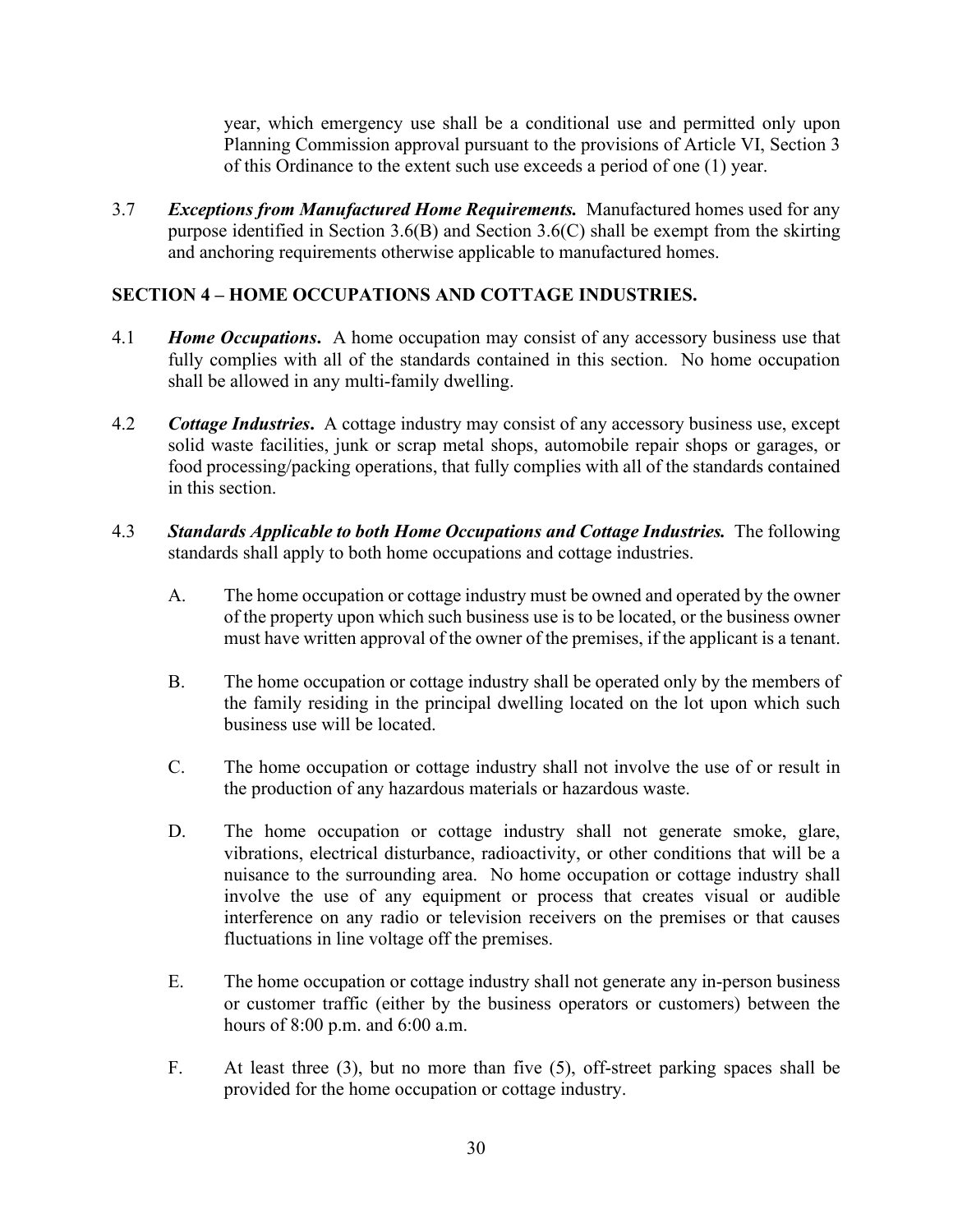- G. No home occupation or cottage industry shall require the use of more than one vehicle for exclusive use of the business.
- 4.4 *Standards Applicable to Home Occupations***.** The following standards shall apply to only home occupations.
	- A. All business operations, activities, and transactions associated with the home occupation shall be conducted entirely within the dwelling unit. No business operations, activities, or transactions shall be conducted in any portion of the dwelling not approved for home occupation use by the City.
	- B. The home occupation shall not occupy more than 25% of the total dwelling unit floor area. In no instance shall the total floor area devoted to a home occupation exceed five hundred (500) square feet.
	- C. The home occupation shall not cause or result in any change in the outside appearance and residential character of the dwelling unit.
	- D. The home occupation shall not generate more customers to the home at any point in time than can be accommodated in the improved off-street parking area on the property, and in no instance shall the total customer traffic at the home exceed more than five (5) vehicles at a time.
	- E. All equipment, materials, and products of the home occupation, with the exception of one vehicle intended for business use, shall be safely and securely stored inside the dwelling unit at all times.
	- F. The home occupation and dwelling unit shall comply with all applicable building and fire codes. Home occupations will not be permitted in any dwelling unit in which the primary residential use does not fully comply with the applicable requirements for the zoning district within which it is located.
	- G. Only one (1) non-illuminated accessory sign having a sign area of not more than two (2) square feet shall be allowed to advertise any home occupation.
- 4.5 *Standards Applicable to Cottage Industries.* The following standards shall apply to only cottage industries.
	- A. No cottage industry shall be permitted on a lot smaller than three (3) acres.
	- B. All business operations, activities, and transactions associated with the cottage industry shall be conducted entirely within an accessory building, which shall be set back at least fifty (50) feet from each line of the lot on which the accessory building is situated. No business operations, activities, or transactions shall be conducted in any portion of the owner's dwelling or lot not specifically approved by the City for cottage industry use.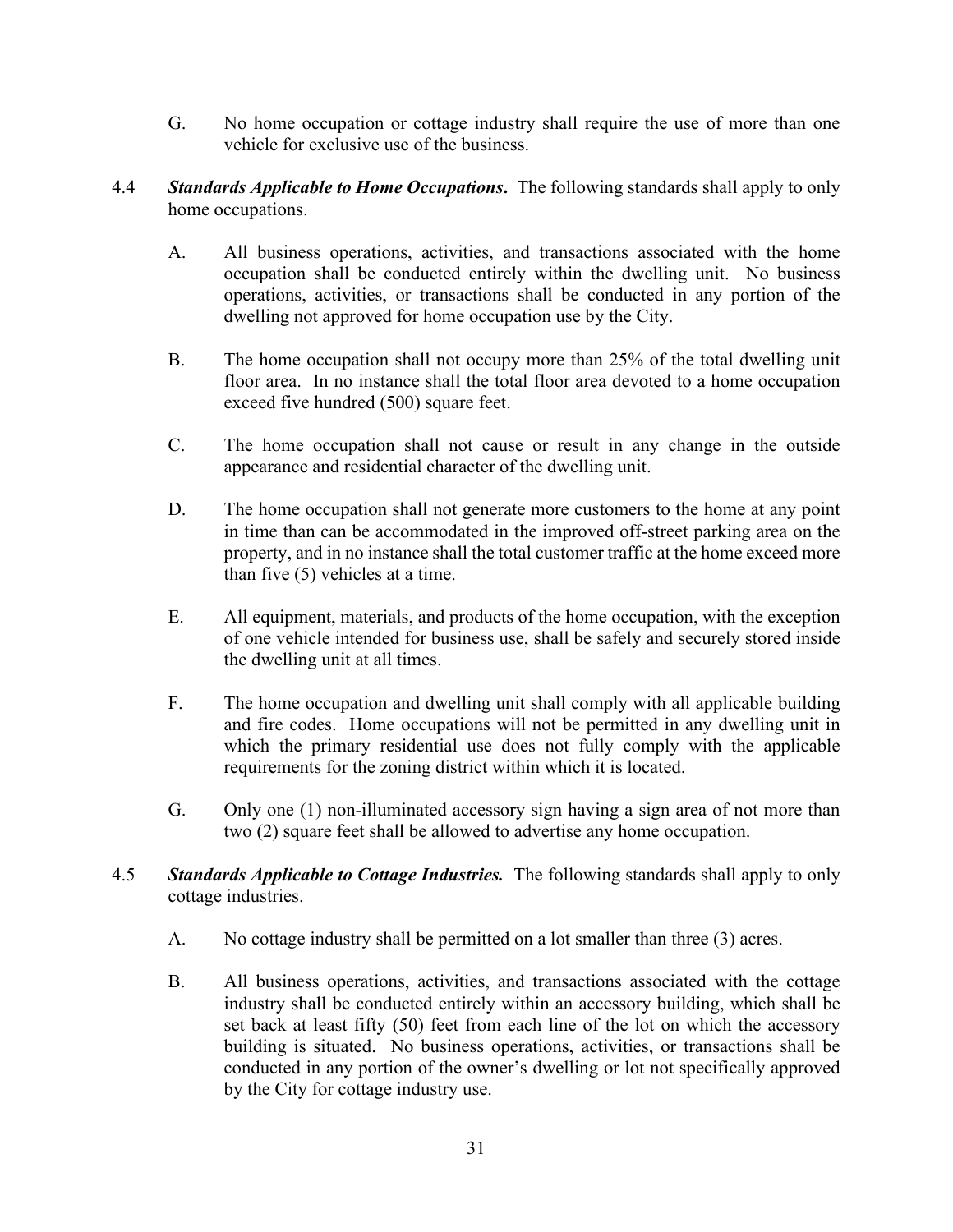- C. All equipment, materials, and products of the cottage industry, with the exception of one vehicle intended for business use, shall be safely stored inside a secured structure on the lot.
- D. Cottage industries shall not be permitted in any accessory structure that does not fully comply with all applicable requirements for the zoning district within which the accessory structure is located.
- 4.6 *Expiration of Permit/License***.** It shall be unlawful to engage in any home occupation or cottage industry in absence of obtaining all required business licenses, including City business license(s). When a municipal business license from the City is required, it shall expire upon the occurrence of any event specified below:
	- A. When the permittee ceases to occupy the structure or lot for which the permit was issued. No subsequent occupant of such premises shall engage in any home occupation or cottage industry until a new permit has been issued. A permit to operate a home occupation or cottage industry is not transferable to a new residence or lot.
	- B. When the holder of a home occupation or cottage industry permit ceases operation of the permitted business activity for any period of ninety (90) consecutive days.
	- C. When the owner of a permitted home occupation or cottage industry is issued a notice of violation of this Ordinance, the owner shall cease and desist from all business operations until such time as the enforcing officer has verified, through on-site inspection, that the violation has been remedied. Failure to cease and desist from all business operations, in accordance with this provision, shall constitute a separate violation. If the owner fails to comply with a cease and desist order, or the violation has not been remedied within fifteen (15) days of the date that the notice of violation was issued, the home occupation or cottage industry permit and business license shall expire and no resumption of business activities associated with such business may occur without first obtaining a new permit and business license.
	- D. Upon the expiration of the permit according to the terms thereof.

### **SECTION 5 – OFF-STREET PARKING REQUIREMENTS**

5.1 *Basic design requirements for parking lots.* Required parking spaces, as set forth below, shall not be located within, whether in whole or in part, any public right-of-way. Each individual parking space shall be at least eight (8) feet, six (6) inches in width. Required spaces shall have an all-weather surface, an unobstructed maneuvering space, and access lanes of adequate width leading to a street or alley. Overflow or reserve parking areas in excess of the minimum spaces required herein may be constructed of permeable surface materials, including gravel, crushed stone, or other porous pavement materials designed to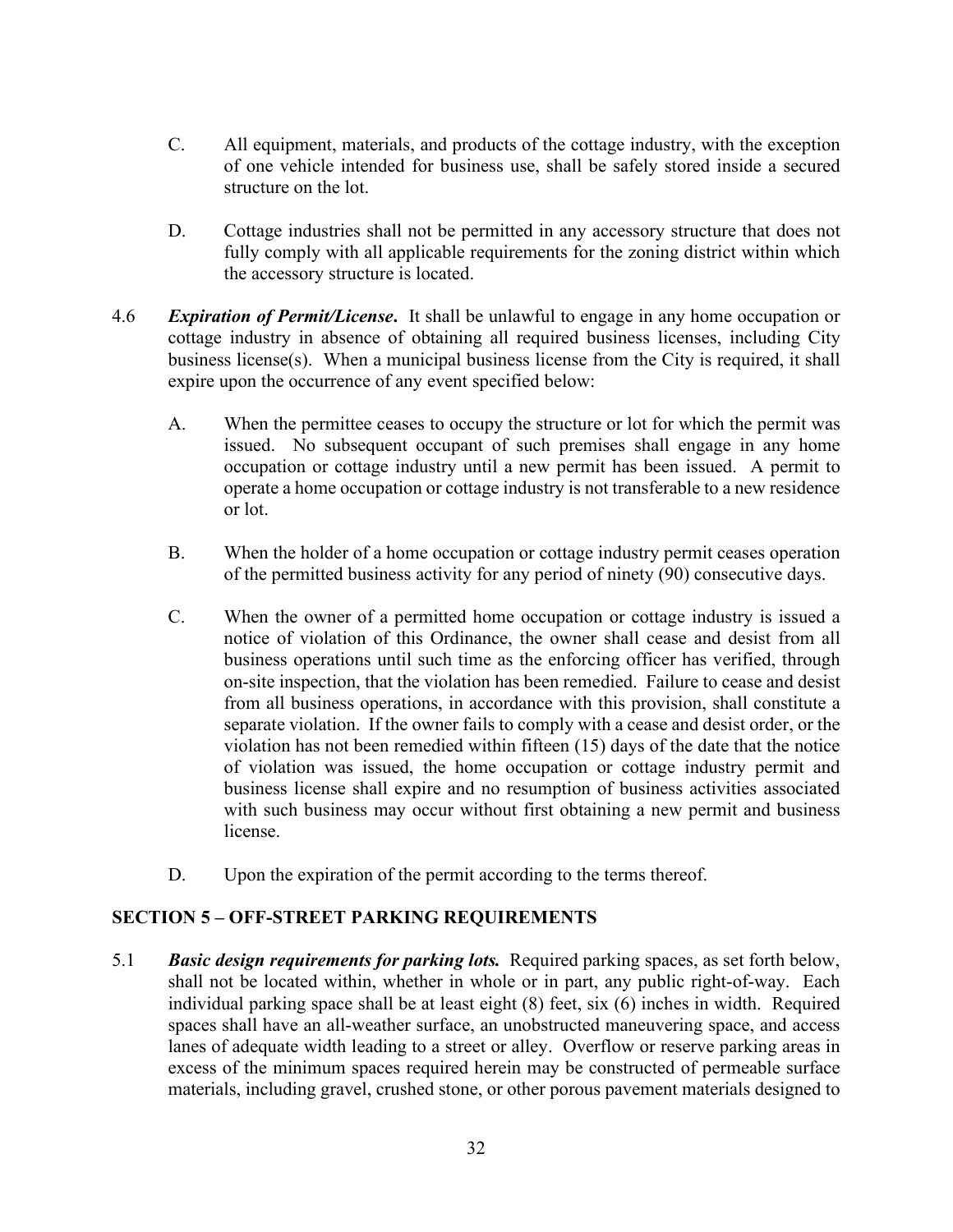serve anticipated overflow parking and to prevent excessive soil erosion. Except for one and two-family dwellings with access from local or minor collector streets only, maneuvering and turning areas shall be provided so that no vehicles will be required to back into a street. Only vehicles in operating condition shall be allowed to occupy these spaces. The following identifies the minimum number of automobile parking spaces for specified uses. Where a particular use is not specifically mentioned, the requirements of a similar or related use shall apply. Where more than one use will be conducted on a specific site, the site shall satisfy the combined requirements of all specified uses. Required parking spaces shall include spaces designated for people with disabilities, the number and design of which shall be in accordance with the standards set forth by the Americans with Disabilities Act.

- A. *Automobile Service Stations* Three (3) parking spaces for each grease rack, vehicle lift, or similar facility, plus one (1) for each attendant.
- B. *Bowling Alleys* Three (3) parking spaces for each bowling lane.
- C. *Churches, Theatres, Auditoriums, Stadiums or Other Places of Public Assembly* One (1) parking space for every three (3) seats in the principal assembly room or area.
- D. *Dwellings* Two (2) parking spaces per dwelling unit, except that buildings containing three (3) or more dwelling units shall have one and one-half  $(1 \frac{1}{2})$ parking spaces per dwelling unit.
- E. *Hospitals, Sanitariums or Nursing Homes* One (1) space for every two (2) beds intended for patients, plus one (1) space for each staff member employed during the peak work shift.
- F. *Manufactured Home Parks* Two (2) parking spaces located on each manufactured home site. A manufactured home lot in a manufactured home park shall not be required to provide off-street space for vehicle turn-around without backing into the street.
- G. *Motels and Hotels* One (1) parking space for each room leased for guest accommodation, plus one (1) additional space per full-time equivalent employee during the peak work shift.
- H. *Offices or Professional Buildings* One (1) parking space for every two hundred fifty (250) square feet of gross floor area. Travel lanes for drive-through services shall not be included in the minimum area required for the parking lot.
- I. *Private Club or Lodge* One (1) space for every one hundred (100) square feet of gross floor area.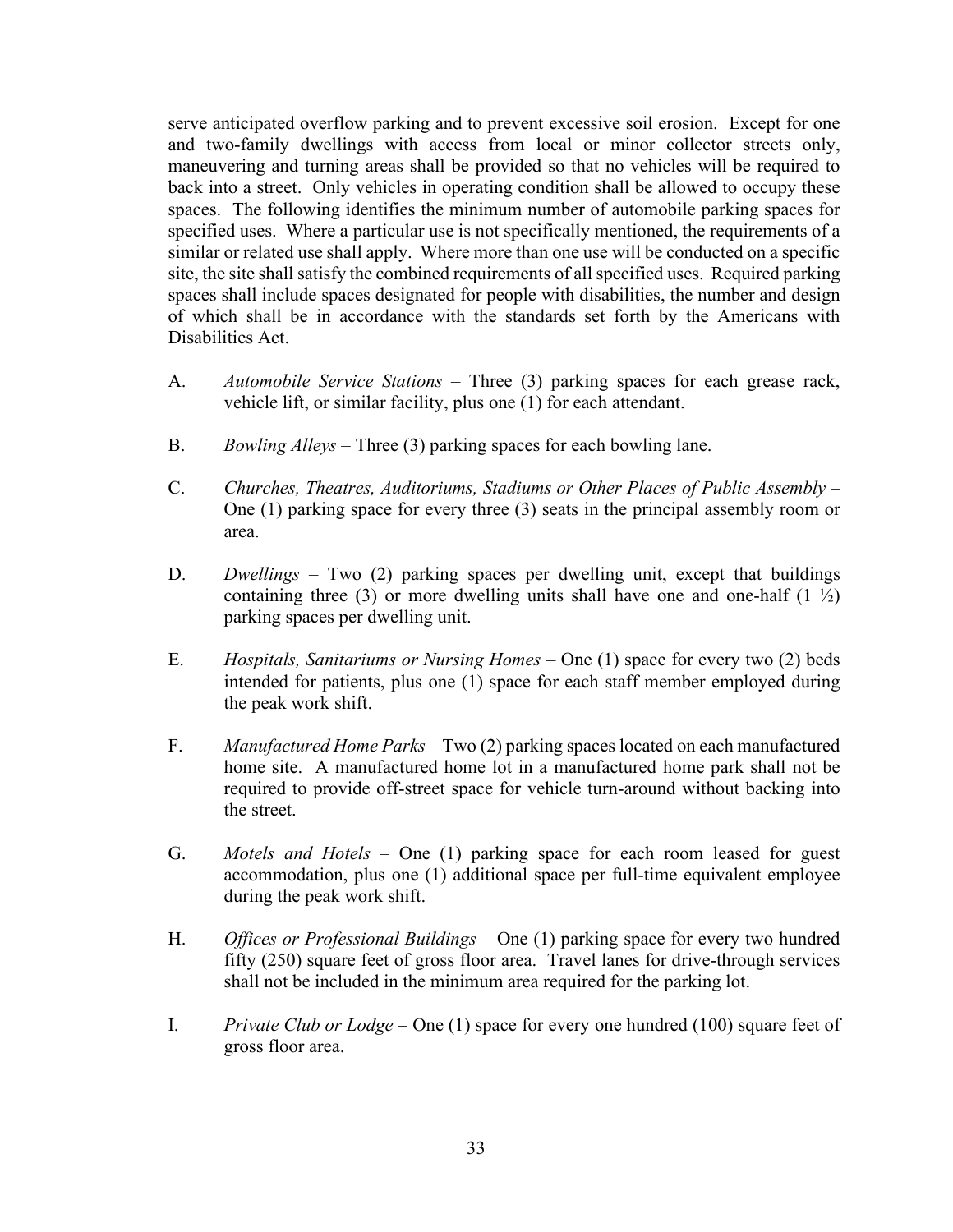- J. *Restaurant or Other Eating Place* One (1) parking space for every two (2) seats. Travel lanes for drive-through services shall not be included in the minimum area required for the parking lot.
- K. *Retail or Services* One (1) parking space for each three hundred (300) square feet of gross floor area devoted to trade or service activity (including inventory storage space and administrative office space). Travel lanes for drive-through services shall not be included in the minimum area required for the parking lot.
- L. *Rooming Houses, Boarding Houses, and Bed and Breakfast Inns* One (1) parking space for each rental room, plus two (2) spaces for each resident manager unit.
- M. *Schools* One (1) parking space for each administrative employee working at the school. Two (2) parking spaces for each classroom serving students below grade ten (10). One (1) parking space for every five (5) students of classroom seating capacity for each classroom serving students in grade ten (10) or higher.
- N. *Shopping Centers* Four (4) parking spaces for every one thousand (1,000) square feet of area devoted to trade or service activity.
- O. *Warehousing, Manufacturing, and Industrial Establishments* Three (3) parking spaces for every two (2) employees working during the peak work shift.
- P. *Wholesale Establishments* One (1) parking space for every one thousand (1,000) square feet of gross floor area.
- 5.2 *Plans and Specifications Required for Off-Street Parking Spaces.* Plans and specifications showing required off-street parking spaces, including the means of access and interior circulation, shall be submitted to the enforcing officer for review at the time of application for a zoning or building permit.

# 5.3 *Location of Parking Spaces***.**

- A. Except for one and two family dwelling units, if required parking spaces cannot be provided on the same lot on which the principal use is conducted, such spaces may be provided on adjoining off-street property, provided that the required spaces are located no further than four hundred (400) feet from the main entrance of the principal use. Such parking spaces shall be associated with the permitted use and shall not thereafter be reduced or encroached upon in any manner.
- B. Parking spaces designated for use by people with disabilities shall be located in close proximity to the main entrance of the building with which they are associated, in accordance with the standards set forth by the Americans with Disabilities Act.
- 5.4 *Truck Parking Restrictions.* No trucks larger than 1-ton pick-up trucks shall be permitted to park in any residential district, except that a truck or commercial vehicle not greater than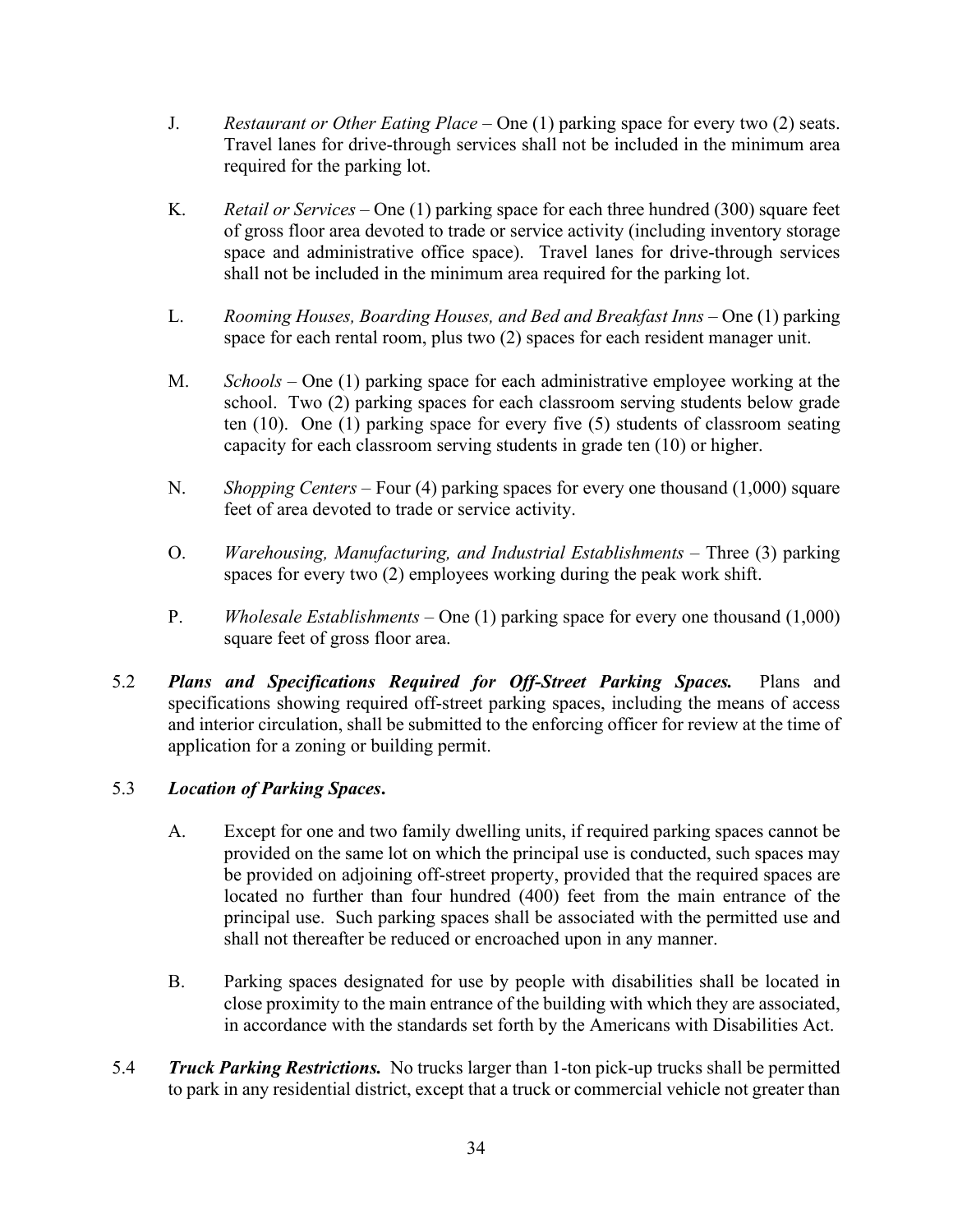one and one quarter (1.25) tons may be parked in an accessory structure within a residential district.

- 5.5 *Joint Use of Off-Street Parking Areas.* Nothing in this Ordinance shall be construed to prevent the joint use of an off-street parking area or facility by two or more buildings or uses if the total of such spaces, when used together, exceeds the sum of the requirements for the various individual uses or buildings computed separately.
- 5.6 *Landscaping.* All paved surface parking lots containing more than one hundred (100) parking spaces shall incorporate, within the paved area, landscaped islands constituting not less than ten (10) percent of the total paved portions of the parking lot. The area of any required islands shall not be counted as part of the required minimum parking area for the off-street parking lot. Landscaped islands shall be distributed broadly throughout the parking lot and designed to provide sufficient unpaved area to support healthy plant growth and root structures. Each landscaped island shall also be designed to accommodate at least one shade tree, which shall be not less than ten (10) feet tall at planting. Shrubs, flowers, and other ornamental plants or ground cover shall be incorporated into the landscaping on each island. Special consideration shall be given to native plants and trees when selecting vegetation and additional consideration shall be given to the location of trees and tall shrubs with respect to above ground power lines, light poles, and other possible obstructions, to prevent the need for excessive pruning as the trees and shrubs grow and mature.
- 5.7 *Plans and Specifications Required for Off-Street Loading and Unloading Spaces.* Plans and specifications showing required loading and unloading spaces, including the means of ingress and egress and interior circulation, shall be submitted to the enforcing officer for review at the time of application for a building permit.

### 5.8 *Off-Street Loading and Unloading.*

- A. All commercial and industrial structures hereafter erected or created are required to provide and maintain adequate off-street space for loading and unloading of materials, goods, or things, and for delivery and shipping. Such off-street space shall be designed so that service and delivery vehicles may use this space without encroaching on or interfering with public use of streets and alleys by pedestrians and other vehicles. All such structures are also required to have sufficient offstreet parking space for all vehicles owned, controlled, or rented by such establishment.
- B. Where any commercial or industrial structure is enlarged, or any such use is expanded, the full amount of off-street loading space shall be provided and maintained for the structure or use in its enlarged size.
- C. Where the use of a structure or land, or any part thereof, is changed to a use requiring off-street loading space under this article, the full amount of off-street loading space shall be provided and maintained to comply with this Section.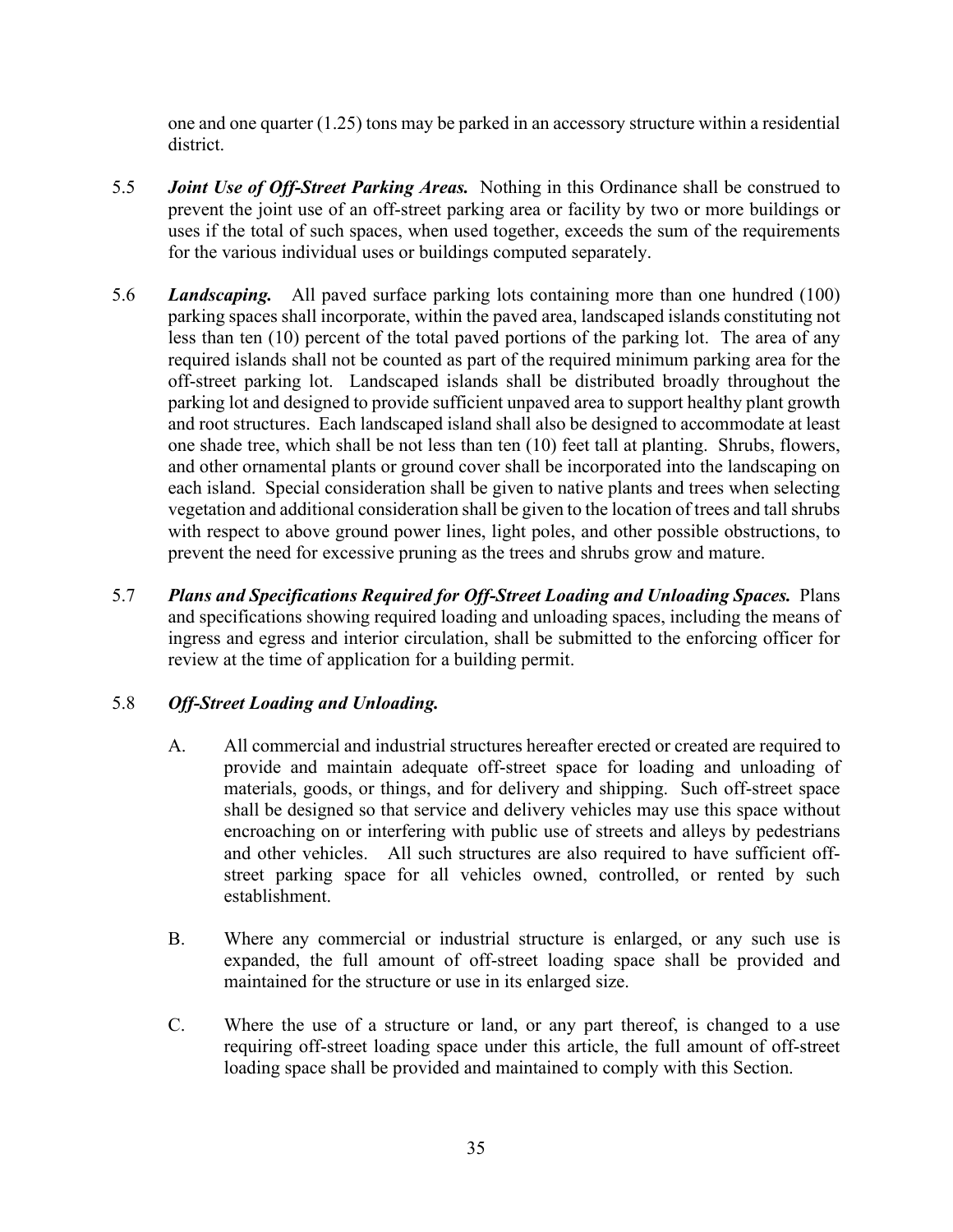- D. Off-street loading space shall be an area at least 12 feet wide by 45 feet long with 14-1/2 feet of vertical clearance. Off-street loading spaces shall be provided and maintained in accordance with the following schedule:
	- 1. For each retail store, storage warehouse, wholesale establishment, industrial plant, freight terminal, market, restaurant, funeral home, laundry, dry cleaning plant, or similar use which has an gross floor area of:
		- a. Less than 8,000 square feet No off-street loading required, but no permit will be issued without off-street loading until the Code Enforcement Officer has approved the plot plan of the proposed structure;
		- b. 8,000 square feet to less than 20,000 square feet One space of offstreet loading is required;
		- c.  $20,000$  square feet to less than  $60,000$  square feet Two (2) spaces of off-street loading is required;
		- d. For each additional 40,000 square feet One (1) additional off-street loading space is required.
	- 2. For each auditorium, convention hall, exhibition hall, hotel, office building, stadium, sanitarium, or similar use which has an aggregate gross floor area of:
		- a. Less than 10,000 square feet No off-street loading required, but no permit will be issued without off-street loading until the Code Enforcement Officer has approved the plot plan of the proposed structure;
		- b.  $10,000$  square feet to less than 40,000 square feet One (1) space of off-street loading is required;
		- c. For each additional  $40,000$  square feet One (1) additional off-street loading space is required.
	- 3. For any use not specifically mentioned herein, the off-street loading requirements specified above for the most similar use shall apply.
- E. No area or facility supplied to meet the required off-street parking facilities shall be utilized for or deemed to meet the requirements of this article for off-street loading facilities.
- F. Nothing in this article shall prevent the collective, joint, or combined provision of off-street loading facilities for two or more buildings or uses, provided that such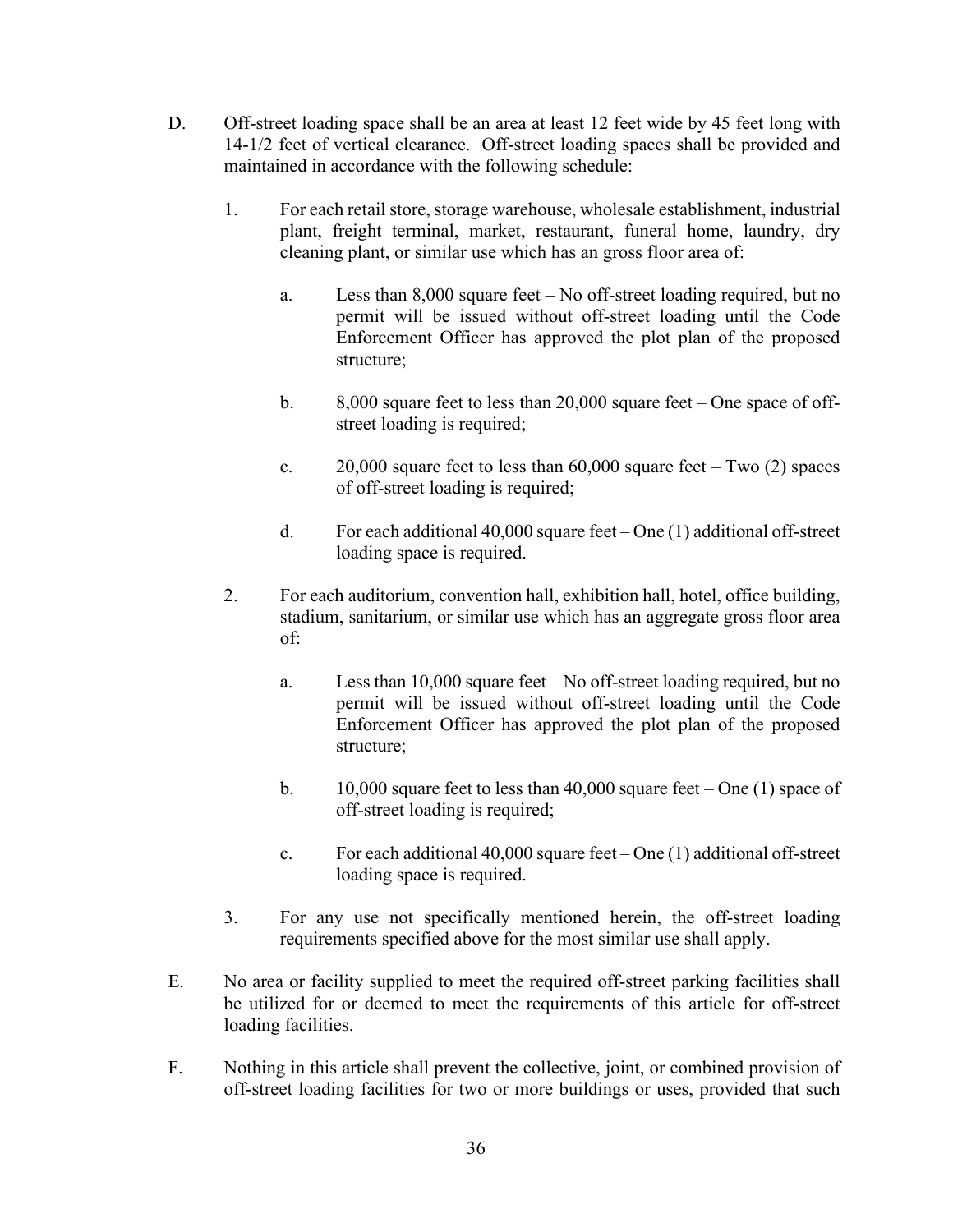off-street loading facilities are equal in size and capacity to the combined requirements of the several buildings or uses and are so located and arranged as to be usable thereby.

- G. Plans for buildings or uses requiring off-street loading facilities under the provisions of this article shall clearly indicate the location, dimensions, clearance, and access of all such required off-street loading facilities.
- 5.9 *Emergency Vehicle Access.* The Code Enforcement Officer shall require, at the specific request of the Police Chief or Fire Chief, separate additional emergency vehicle access lanes, if deemed necessary to provide for adequate emergency vehicle access to the principal structures on the property. Where required, emergency vehicle access lanes shall be located as close as possible to the main entrance of the principal structures of the property, shall be at least 15 feet in width, and shall be visibly designated for exclusive emergency use, either by painting, appropriate signage, or both.
- 5.10 *Continuing Character of Obligation.* Required off-street parking and loading spaces associated with newly erected or altered buildings or newly established uses of land shall be a continuing obligation of the owner of said building or land so long as the structure or use exists or its use requiring such parking or loading facilities continues. Apart from the discontinuance, sale, or transfer of the building or use, it shall be unlawful for said owner to discontinue, change, dispense with, or cause the discontinuance or change of the required vehicle parking or loading space without establishing alternative vehicle parking or loading space which meets the requirements of and is in compliance with this Ordinance; or for any person to use a building or lot without providing vehicle parking or loading spaces which meet the requirements of and are in compliance with this Ordinance.

### **SECTION 6 – ACCESSORY RESIDENTIAL UNITS**

Technological and medical advances have made it possible for people to live longer lives and to live more independently than ever before. At the same time, a declining number of children must provide care and support for an expanding elderly population, despite increased work demands to make ends meet. The City of Ashland understands the demands faced by working adults and seeks to provide an option for families to provide special and convenient care for elderly and handicapped members. The purpose of this Section is to establish basic standards for the development of accessory residential units to provide a semi-independent living environment for family members who require special care and support from the primary household. Such a unit would provide greater privacy and personal freedom than an added bedroom within the primary dwelling but would not create an additional independent living unit that would alter the character of the original single-family structure and the surrounding neighborhood. However, nothing in this section shall be interpreted to require the creation of an accessory residential unit to provide in-home care for an elderly or handicapped family member. Accessory residential units shall be allowed only for single family dwellings, and manufactured homes shall not be permitted as accessory residential units.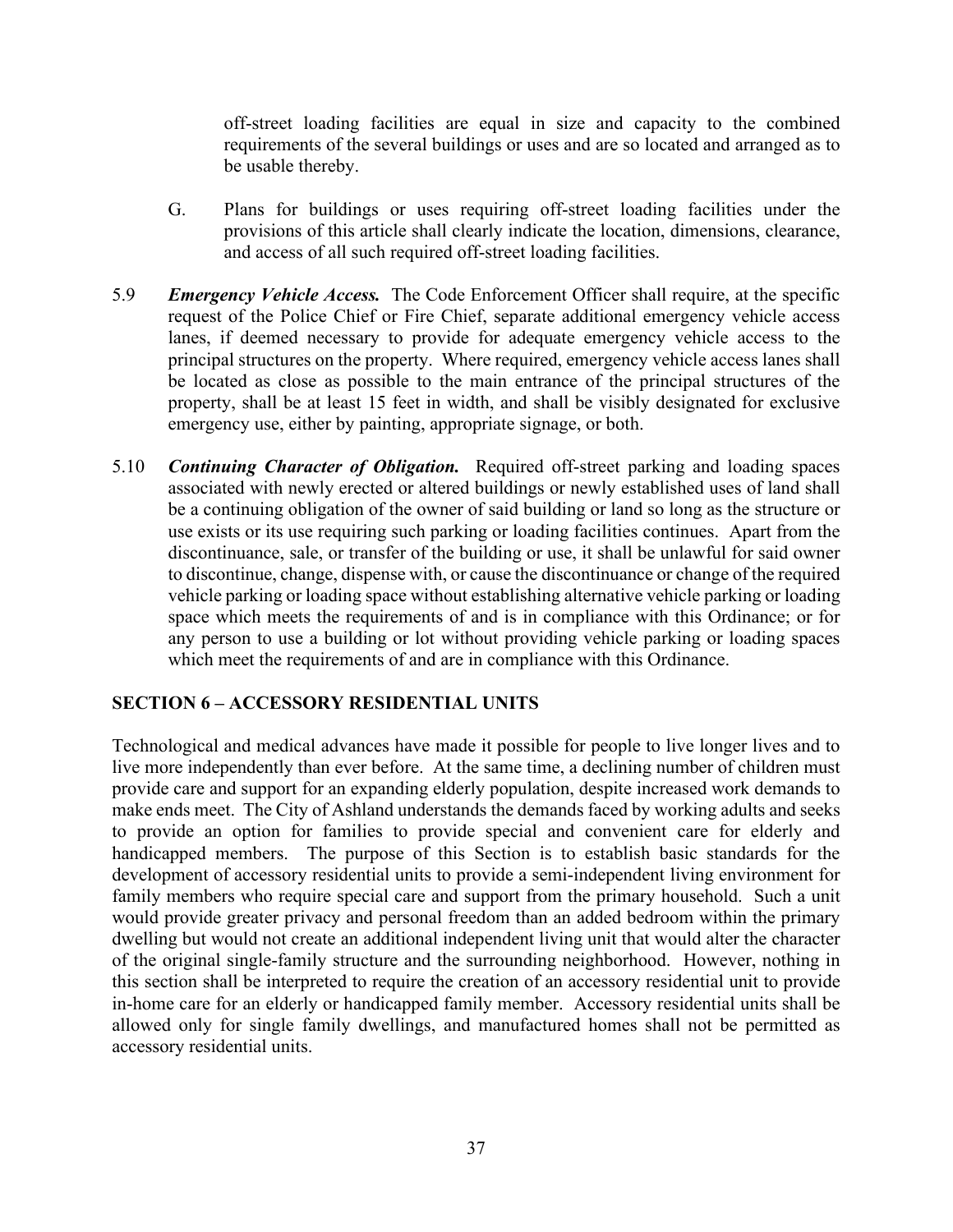- 6.1 *Incomplete facilities for exclusive personal use.* The purpose of this provision is to provide opportunities for families to provide essential on-site care and support for elderly and handicapped members, not to provide opportunities for families to create independent rental units for general leasing. Therefore, accessory residential units must be designed to prevent independent use. All accessory residential units must lack either complete kitchen facilities or bathroom facilities for exclusive personal use. An incomplete kitchen must lack a convection microwave/oven, stove, or kitchen sink. An incomplete bathroom must lack a toilet, or if it has a toilet, must lackboth a shower and bathtub. The remaining kitchen or bathroom facilities necessary to serve the accessory residential unit must be provided within the primary dwelling unit. The applicant shall provide evidence that the sewage disposal needs of the additional accessory bedroom(s) can be satisfied by the existing sewage service. No separate meters for utility service shall be established or provided for any accessory residential unit.
- 6.2 *Maximum floor area.* Accessory residential units shall contain not more than five hundred (500) gross square feet or twenty-five (25) percent of the total floor area of the primary residential dwelling, whichever is less.
- 6.3 *Leasing agreement prohibited.* No accessory residential unit shall be leased to a tenant through any formal leasing agreement or contract. Any reimbursement arrangements for use of the unit or support services provided to the tenant shall be on an informal and incidental basis.
- 6.4 *Contained within primary dwelling.* An accessory residential unit must be contained within the primary dwelling unit on a property. No accessory structure or outbuilding on the lot may be used or modified to serve as an accessory residential unit. Not more than one (1) exterior entrance to an accessory residential unit shall be permitted.
- 6.5 *Limit on number of units.* Where permitted, no more than one (1) accessory residential unit shall be allowed per primary dwelling.
- 6.6 *No change in character of structure.* An accessory residential unit shall be designed to cause no apparent change in the exterior residential character or appearance of the primary dwelling unit.
- 6.7 *Documentation of need.* Accessory residential units are intended to serve specific family or household needs that would be better satisfied by the creation of a semi-independent living environment. Applicants who desire to construct an accessory residential unit shall submit a written statement to the Code Enforcement Officer describing the need that will be served by the accessory residential unit.

#### **SECTION 7 -TEMPORARY BUILDINGS AND STRUCTURES**

Nothing in this Ordinance shall be construed to prohibit the use of a trailer for a temporary construction office in accordance with the building code of the City of Ashland, nor shall this ordinance be deemed to prohibit the parking of only one unoccupied camper-trailer, not exceeding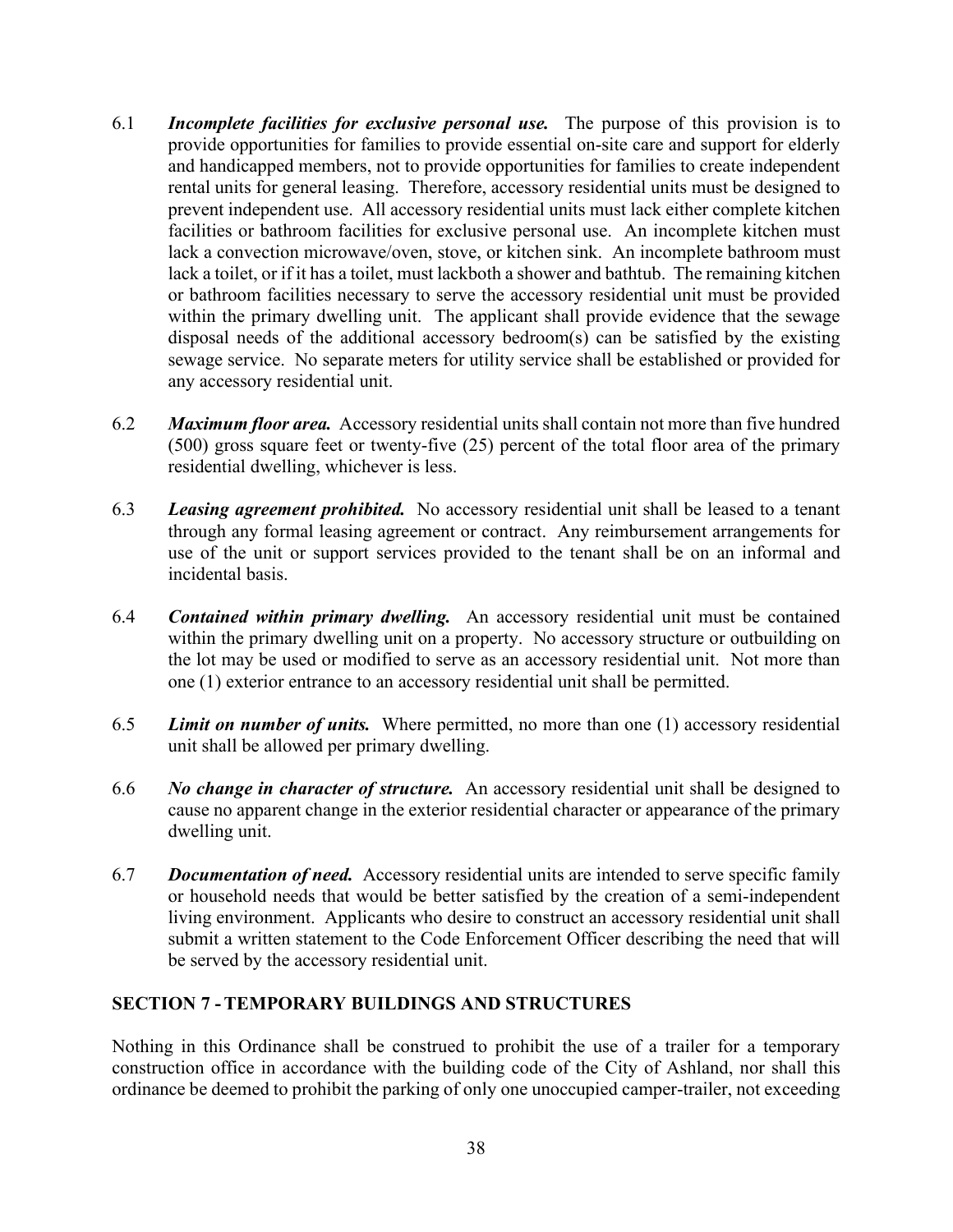ten (10) feet in width and twenty-five (25) feet in length, in an accessory private garage building or in a rear yard of any lot in any district, so long as no living quarters are maintained and no business is practiced in such camper-trailer while it is so stored or parked.

# **SECTION 8 – COMMON OPEN SPACE REQUIREMENTS**

Within developments where common open space is required or will be provided by a developer, the following requirements shall apply:

- 8.1 *Access to common open space.* Open space should be distributed throughout the development so that all lots within the development shall have either direct access or access from an improved public right-of-way or easement to such areas.
- 8.2 *Minimum size of subdivision.* No subdivision containing fewer than twenty-five (25) lots or units shall contain common open space lands, unless such common lands are deemed necessary by the Planning Commission.
- 8.3 *Improvements prohibited from inclusion in common open space.* Common open space shall not include driveways, private yards, parking areas, or utility easements, where the utilities within the easement would interfere with reasonable active or passive recreation uses. Sidewalks, playgrounds, and other outdoor recreational facilities, and ponds or lakes may be constructed within common open space lands, where adequate provisions are made for continued private maintenance of any such improvements.
- 8.4 *Management agreement for control and maintenance of common areas.* The City of Ashland shall bear no responsibility or liability for the maintenance, repair, or improvement of privately owned common open space lands. No lot or structure in a development containing common or shared open space shall be sold until a corporation, association, property owner's group or similar entity has been formed. Such corporation shall possess the right to assess all the properties with interests in the common areas and facilities in the entire development to meet the expense of such entity. The corporation also shall be vested with authority to control, and the duty to regularly maintain (either directly or by contract), all of said mutually owned features of the development. In addition, the homeowner's association bylaws or rules shall contain provisions authorizing the local government to maintain said open space at the association's expense and upon fifteen (15) days advance written notice, if the association has not properly maintained any or all open space entrusted to it. Such entity shall operate under recorded conditions, covenants, and restrictions that may include compulsory memberships of all owners of lots and/or dwelling units, and flexibility of assessments to meet the changing costs of maintenance, repairs, and services.

# **SECTION 9 – MOBILE FOOD VENDORS**

9.1 *Purpose of Regulations***.** Mobile food vendors have the right to sell and distribute goods and services throughout the community. However, the general public has a legitimate interest and concern in the proper placement, distribution, health, safety, maintenance, advertising, and regulation of mobile food vendors within the City. Each mobile food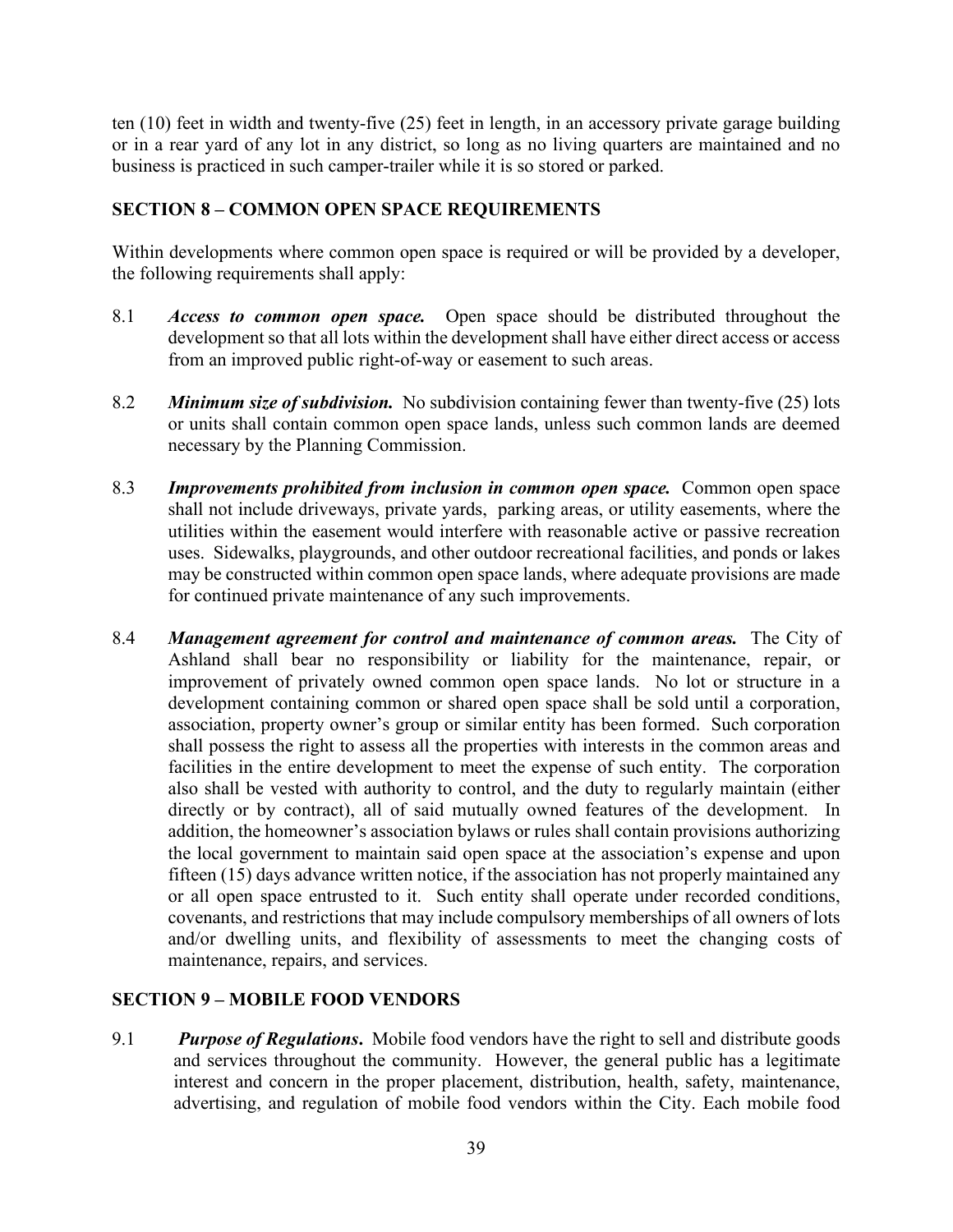vendor must have all required business licenses and city permits to sell and distribute goods and services and shall, to the extent required by applicable law, be inspected and approved by the Clay County Health Department.

- 9.2 *Permitted Uses.* Mobile food vendors, including mobile food trucks, concession carts, and concession trailers, shall be permitted to sell and distribute edible goods and beverages, including, but not limited to:
	- A. prepackaged food, such as candy, beverages, and ice cream;
	- B. prepared food including, but not limited to, hot dogs, deserts, and pizza; and
	- C. on-site prepared food including, but not limited to, ice, sandwiches, and tacos.

### 9.3 *Permit/License Requirements.*

- A. Each mobile food vendor shall have all licenses required by law, including a municipal business license issued by the City.
- B. Every permit or license required by law, including those from the Clay County Health Department, shall be displayed at all times in a conspicuous place where it can be read by the general public on the mobile food vendor's vehicle, concession cart, or trailer.
- 9.4 *Zoning and Location Regulations.* Mobile food vendors shall be permitted in any zoning district, subject to the following limitations:
	- A. No Mobile Food Vendor shall be located within one hundred (100) feet of the primary entrance or exit of an open and operating fixed-location food establishment.
		- 1. **Special Event Exception:** This restriction shall not be applicable during any special event open to the public, the duration of which does not exceed three (3) consecutive days; provided, however, that during such special events, no Mobile Food Vendor may locate in any area that may restrict or impede ingress and egress to and from the primary entrance and exit and any emergency exit of any open and operating fixed-location food establishment.
	- B. No Mobile Food Vendor shall be located within five (5) feet of another Mobile Food Vendor.
	- C. No Mobile Food Vendor shall locate on any private property without the written permission of the property owner and must comply if asked to leave by the property owner. A copy of the written permission to operate on a specific location, signed by the property owner, shall be kept within the mobile vending unit at all times.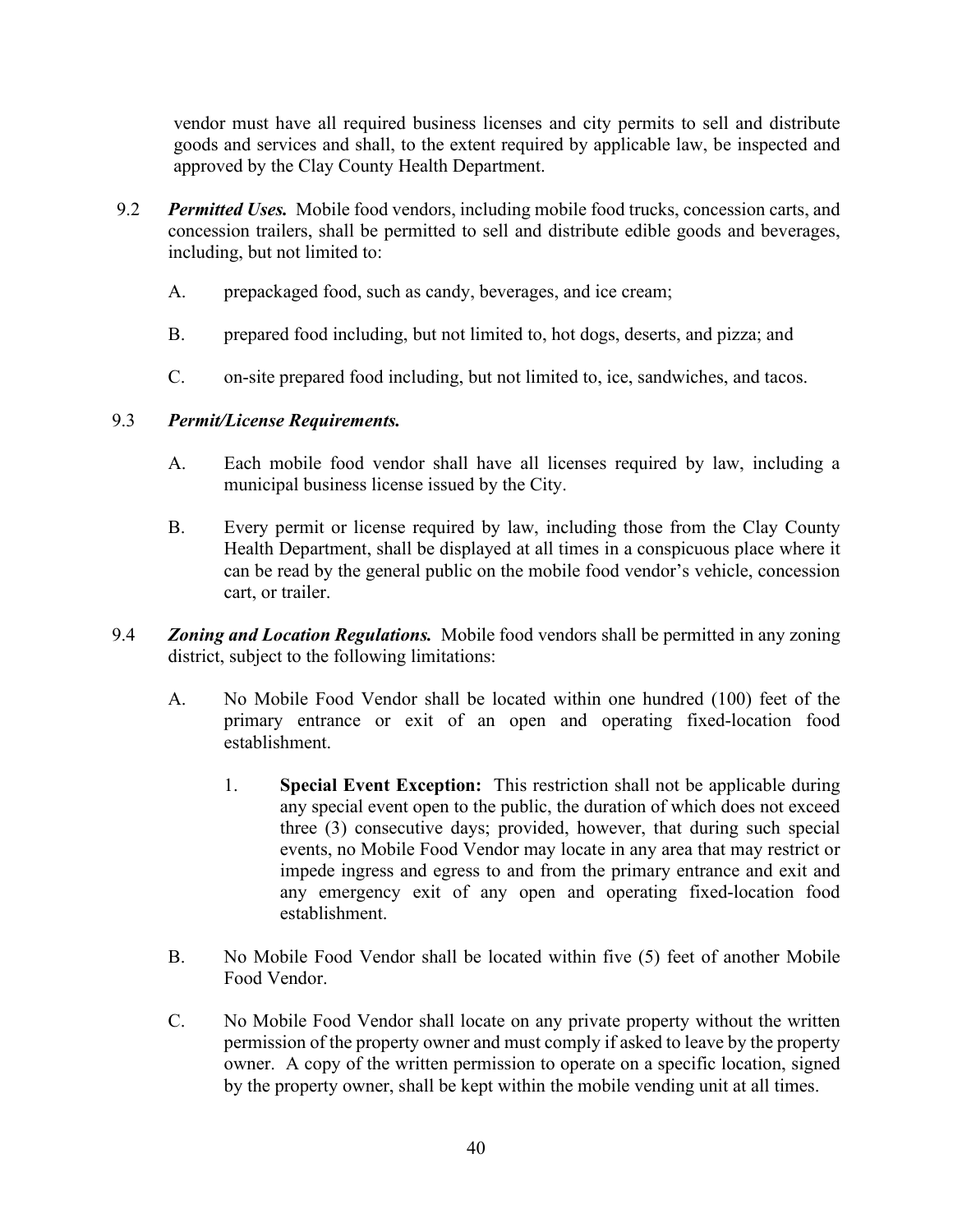#### 9.5 *Mobile Food Vendor Requirements.*

- A. Each Mobile Food Vendor shall be equipped with a portable trash receptacle and shall be responsible for proper disposal of solid waste and wastewater. All disturbed areas must be cleaned following each stop. Cleanup may be supervised and inspected by the Clay County Health Department to assure protocol.
- B. No Mobile Food Vendor shall violate the City's noise ordinance.
- C. A five (5) foot clear space must be maintained around the vending unit.
- D. The vending unit may be subject to inspection by the Clay County Health Department.
- E. No smoking is allowed within ten (10) feet of the vending unit and a "No Smoking" sign must be posted next to the order window or area.
- F. A tagged fire extinguisher shall be kept accessible as directed by the City of Ashland Fire Chief or his designee or as otherwise required by applicable laws.
- G. No Mobile Food Vendor may conduct sales operations between the hours of 10:00 PM and 7:00 AM on any day.
- 9.6 *Exceptions.* Any person selling from a vehicle, trailer, or temporary structure only nonrefrigerated farm food products in an unrefined state shall be considered a Mobile Food Vendor, as defined by this Ordinance but shall be exempt from the requirements of this Mobile Food Vendor section.

### **SECTION 10 – OPEN AIR MARKETS**

- 10.1 *Purpose of Regulations.* Communities may form establishments where the general public may buy and/or sell new or used merchandise for profit in a designated outdoor market area. However, the general public has a legitimate interest and concern in the proper placement, distribution, maintenance, and operations of such markets within the City.
- 10.2 *Definition.* See Article II, Section 2.85

#### 10.3 *Permitted Uses.*

A. Advertising and display of new or used merchandise and miscellaneous items for sale to the general public without the requirement of a permanent business establishment, permit, and business license, located in a designated outdoor market area.

#### 10.4 *Zoning and Location Regulations.*

A. Open air markets shall only be permitted in the B-2, City Square District, AG: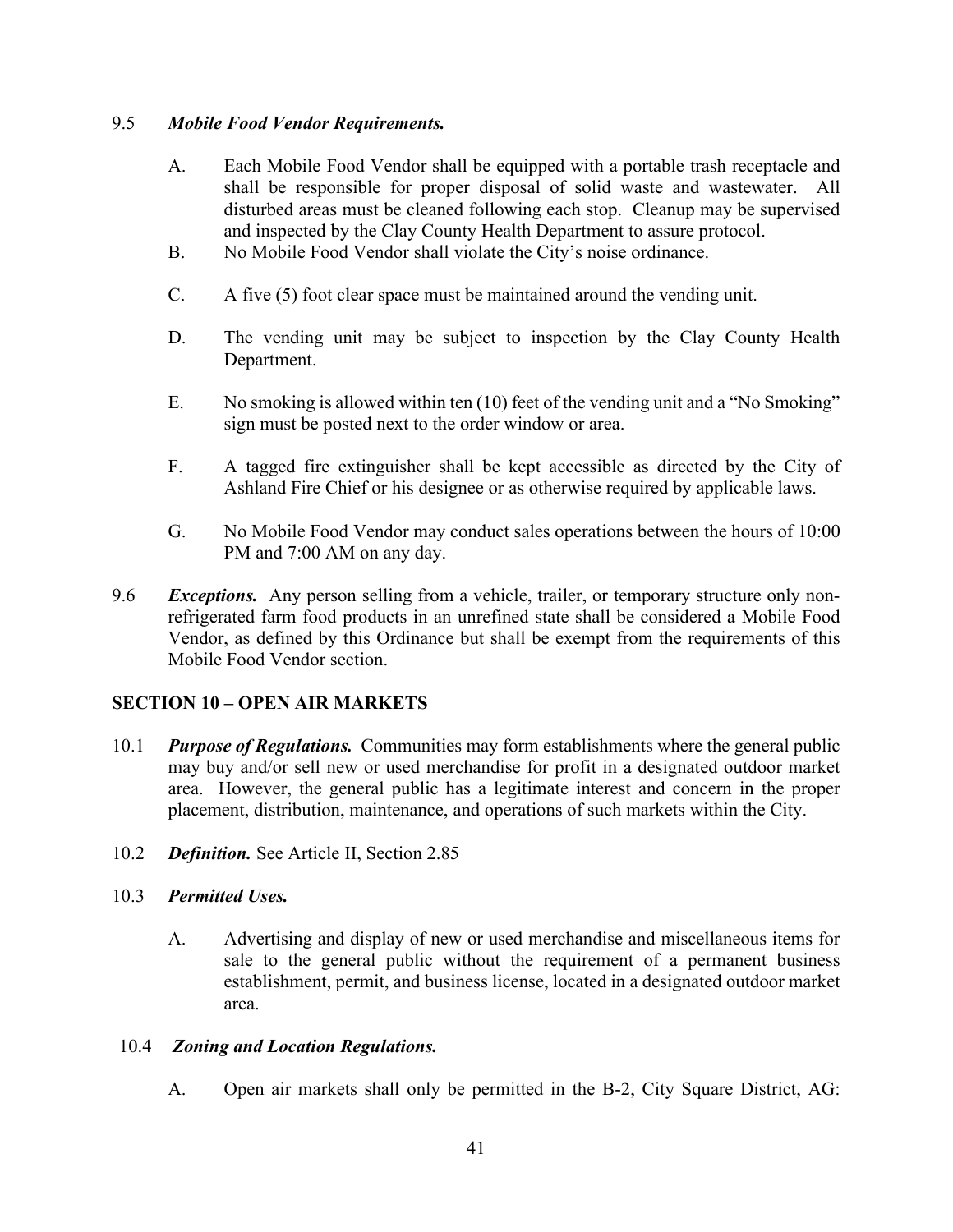Agricultural District, and IND: General Industry District; provided, however, that open air markets shall also be permitted in the B-1: General Business District as a conditional use subject to the approval of the Planning Commission as provided in Article VI, Section 3.

B. No open air market shall be located less than one hundred (100) feet from property zoned R-1: Single Family Residential, R-2: Multi-family Residential, or R-MH: Manufactured Home District.

### 10.5 *Dimensional Requirements.*

- A. Parking shall be provided at the rate of one (1) space per fifty (50) square feet of sales area, as designated on an approved plan.
- B. A twenty (20) foot wide buffer area with landscaping shall be provided (See Article II, Section 2) along all lot lines.

# 10.6 *Open Air Market Requirements.*

- A. Stall operators wishing to sell or give away animals must have a regular stall rented and must comply with all State, County, and local laws and regulations. Animals may not be given away or sold in any of the common areas, parking lots, or entrances/exits, etc. Dogs must remain on leashes and other animals such as cats, birds, reptiles, and amphibians, must remain in cages on premises.
- B. Sale and distribution of food and beverage items, cooked or uncooked, shall be addressed through the Mobile Food Vendor section of this Ordinance. No alcohol is allowed on the premises.
- C. Only propane or electric heaters shall be allowed. Stall operators with a heating source must secure a working fire extinguisher in a clearly open and accessible location at their stall.
- D. Stall operators are expected to conduct business between themselves, as well as with the public, in a professional, respectful manner. Shirts and pants are required when on the premises.
- E. The market shall not maintain open business between the hours of 10:00 PM and 5:00 AM on any day.

# **SECTION 11 – AIRPORTS**

- 11.1 *Purpose of Regulations.* Private and commercial airports provide a valuable transportation option to their respective communities, providing faster and more efficient access to the City than other modes of transport. However, airports require development regulations so as to preserve and protect the health, safety, welfare of the general public.
- 11.2 *Definitions.* Terms used in this section shall be defined as the following: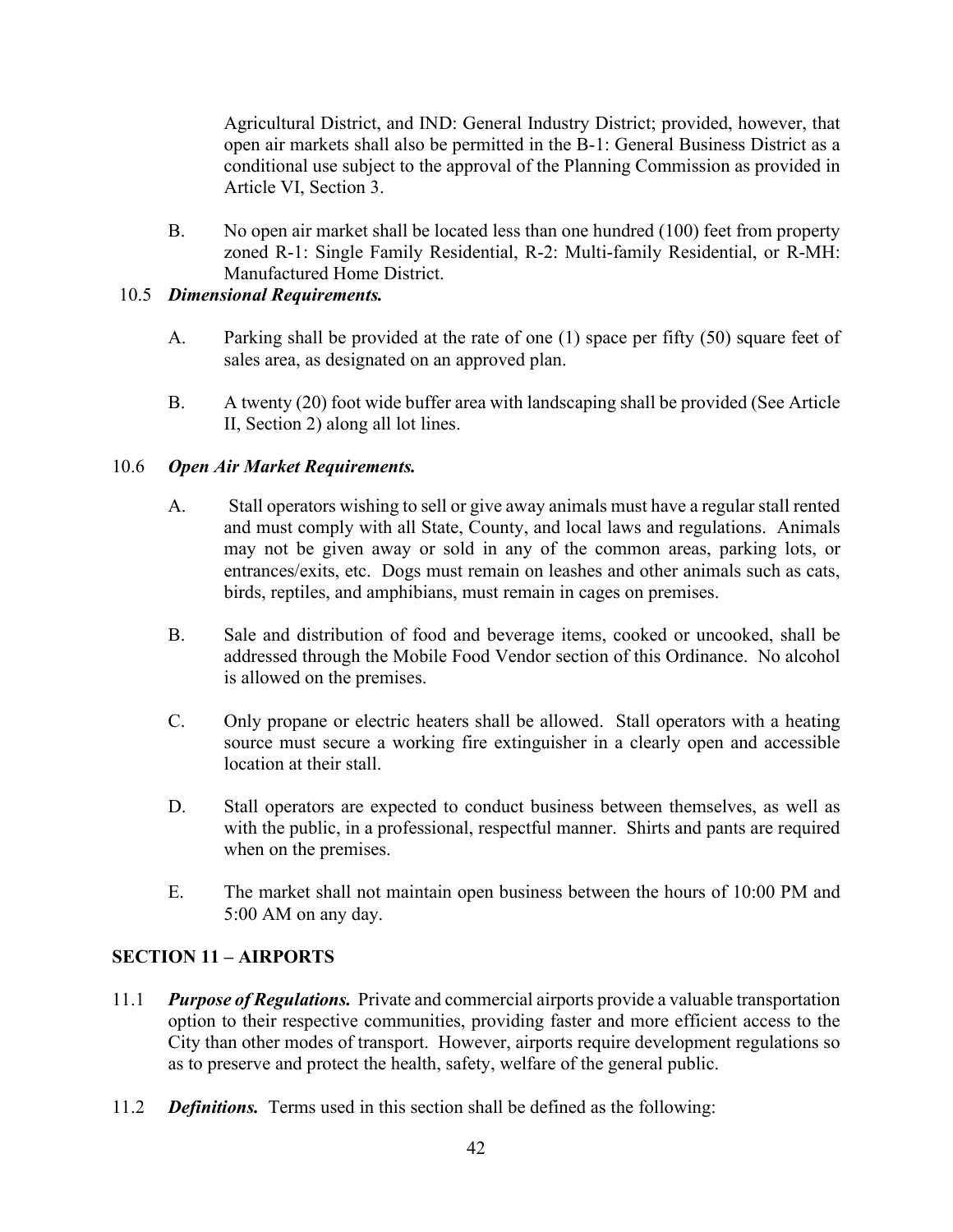- A. **Primary Surface.** A surface two-hundred and fifty (250) feet wide longitudinally centered on the runway and extending two-hundred (200) feet beyond the pavement at each end of the runway. For the purposes of this Ordinance, the elevation of any point on the primary surface is the same as the elevation of the nearest point on the runway centerline.
- B. **Airport Clear Zone (approach surface).** A non-instrument approach surface located at each end of the runway at the Ashland/Lineville Airport and extending outward and upward from each end of the primary surface at a slope of one (1) foot in height for each twenty (20) feet in horizontal distance. The clear zone is longitudinally centered on the extended runway centerline and extends outward and upward from the end of the primary surface. The clear zone has a width of twohundred and fifty (250) feet at a distance of two hundred (200) feet beyond the end of the runway and expands uniformly to a width of four hundred and fifty (450) feet at a horizontal distance of one thousand two hundred (1,200) feet from the end of the runway. The Airport Clear Zone shall be as depicted on the Zoning Map.
- 11.3 *Use Restrictions.* In reference to the airport, no use may be made of land or water within the Airport Clear Zone established by this ordinance that:
	- A. Creates electrical interference with navigational signals or radio communication between the airport and aircraft;
	- B. Makes it difficult for pilots to distinguish between airport lights and others;
	- C. Results in glare in the eyes of pilots using the airport;
	- D. Impairs the visibility in the vicinity of the airport;
	- E. Creates bird strike hazards; or
	- F. Otherwise, in any way, endangers or interferes with the landing, takeoff, or maneuvering of aircraft intending to use or using the airport.
- 11.4 *Height Restrictions.* Height restrictions within the Airport Clear Zone. No structure or tree shall be erected, altered, allowed to grow or be maintained within the Airport Clear Zone to a height that would interfere with the safe landing and takeoff of aircraft to and from the airport.

### **SECTION 12 – JUNKYARDS**

- 12.1 *Junkyards***.** Junkyards shall be permitted only in the General Industrial District as a conditional use subject to the approval of the Planning Commission and the requirements set forth below.
	- A. **Screening Requirement.** Junkyards shall be entirely screened from surrounding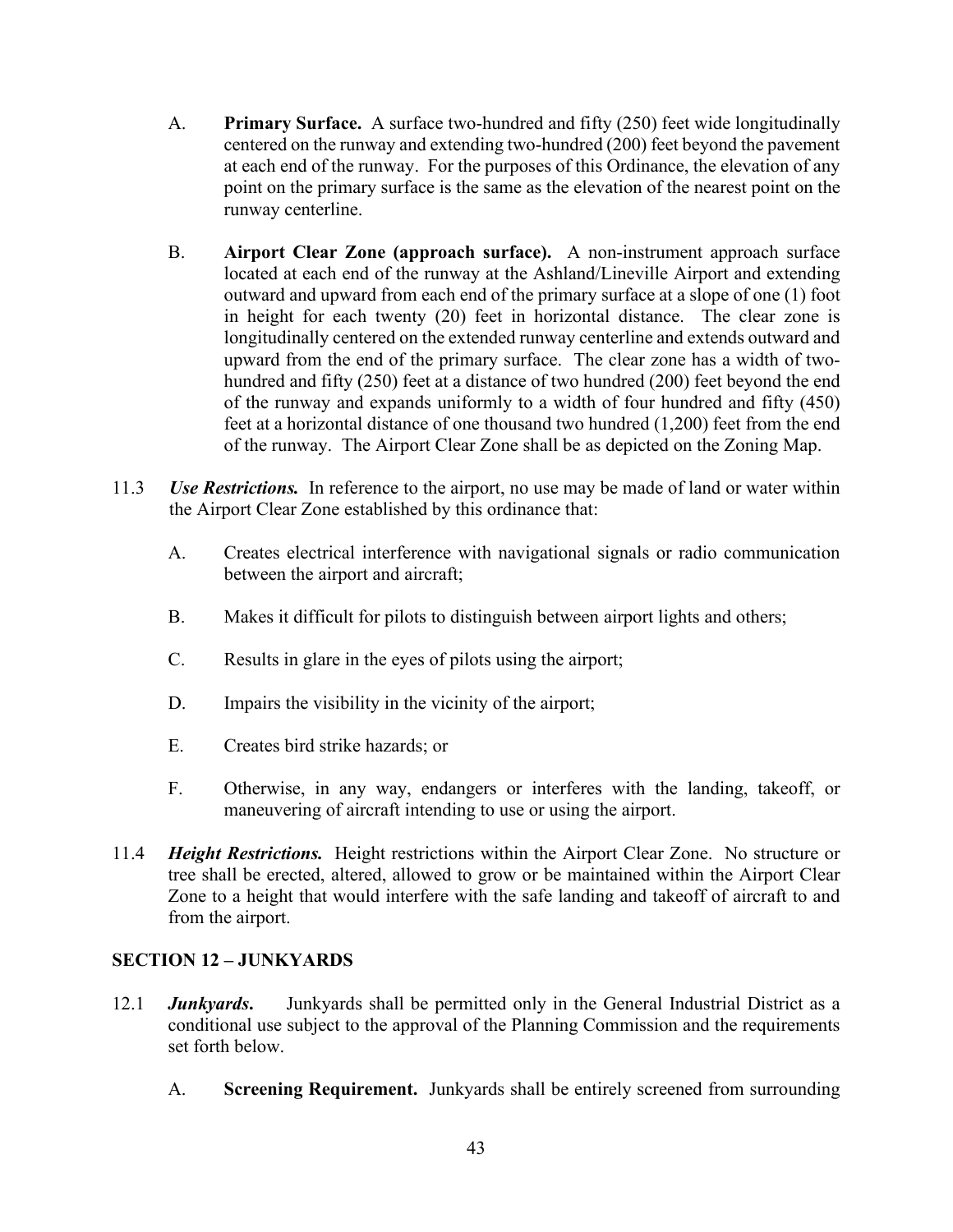views by a continuous fence or wall of masonry, wood, or other opaque material, other screen that is eight (8) or more feet in height without openings of any type, except for one entrance and/or one exit, neither of which shall exceed twenty-five (25) feet in width.

- 1. **Gates.** Gates at the entrance or exit shall be of a material without openings.
- 2. **Consistency.** The screen shall be constructed of the same type of material throughout.
- 3. **Maintenance.** Screens and gates shall be maintained and in good repair at all times.

#### B. **Storage of Materials.**

- 1. Material that is not salvageable shall not be permitted to accumulate, except in bins or containers, and shall be disposed of in an approved sanitary landfill. The period of accumulation is limited to two (2) months.
- 2. In no case shall material that is not salvageable be buried or used as fill.
- 3. Any items, which can be recycled or salvaged, shall be accumulated in bins or containers to be sold to a recycling firm.
- 4. Recyclable material, which cannot be stored in bins or containers, may be stored in the open.
- 5. Junkyard operators shall be responsible for compliance with all applicable federal and State regulations pertaining to the handling, storage, and disposal of waste fluids. In no case shall disposal of waste fluids be permitted on-site.
- C. **Presumption of Junkyard.** For the purposes of this Ordinance, any lot containing two (2) or more unregistered or inoperable motor vehicles for a period exceeding thirty (30) consecutive days shall constitute prima-facie evidence of a junkyard.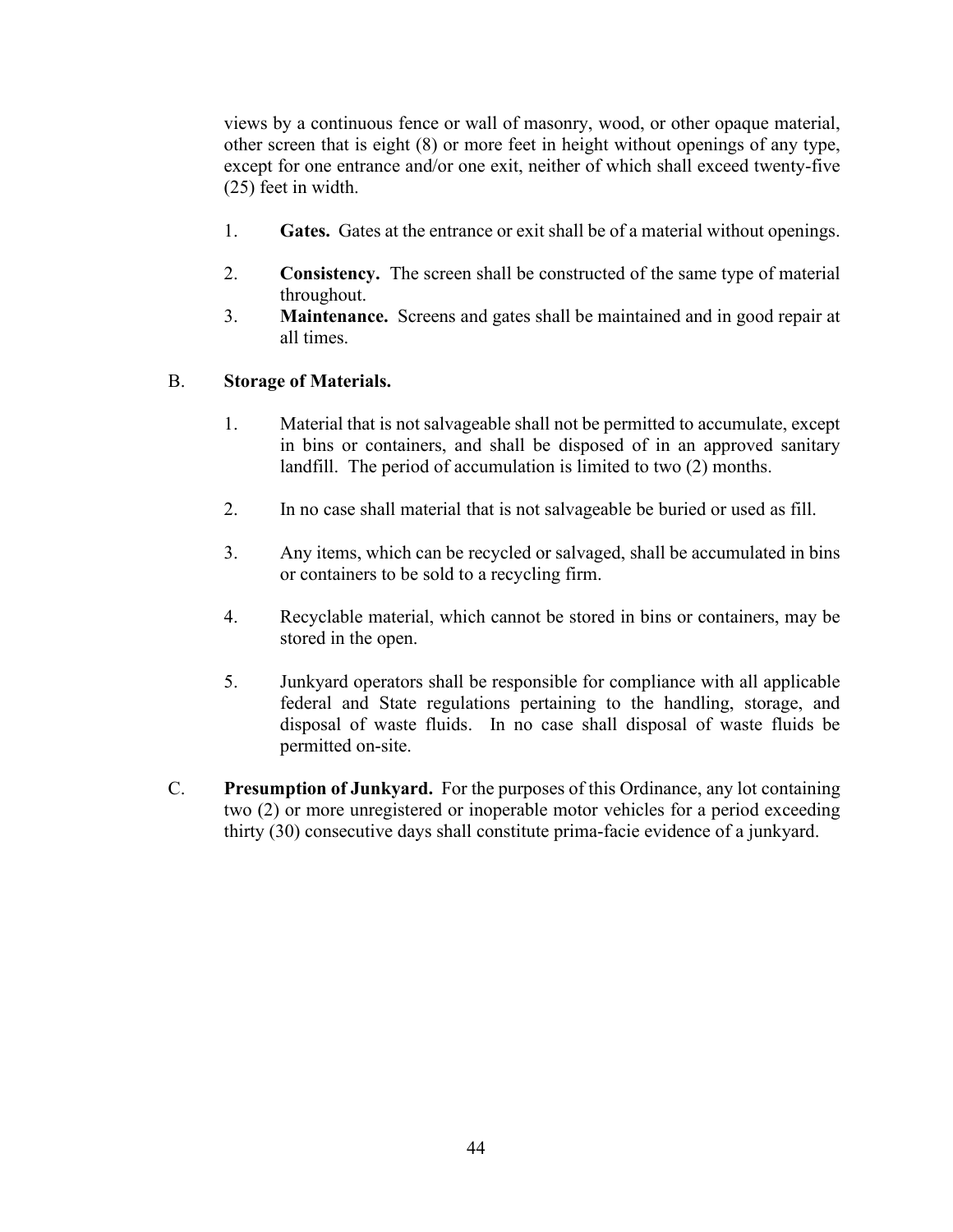# **ARTICLE V ZONING DISTRICT REQUIREMENTS**

# **SECTION 1 - ESTABLISHMENT OF ZONING DISTRICTS**

For the purpose of this Ordinance, the City of Ashland is hereby divided into the type of districts designated as follows:

#### 1.1 Regular Districts

- AG: Agricultural District
- R-1: Single Family Residential District
- R-2: Multi-Family Residential District
- R-MH: Manufactured Home District
- B-1: General Business District
- B-2: City Square Commercial District
- IND: General Industry District
- 1.2 Special Districts FH: Flood Hazard District ACZ: Airport Clear Zone

### **SECTION 2 - ZONING DISTRICT BOUNDARIES**

The boundaries of the various zoning districts are hereby established as shown on the Zoning Map, which is incorporated herein by reference. The Zoning Map includes a base map that identifies the location of the regular districts and an overlay to the base map that depicts the boundaries of the special districts. Official copies of the Zoning Map shall be on file in the Office of the City Clerk.

### **SECTION 3 - INTERPRETATION OF ZONING DISTRICT BOUNDARIES**

Where uncertainty exists as to the boundaries of any district shown on said maps, the following rules shall apply:

- 3.1 Where boundaries are indicated as approximately following the limits of a municipal corporation or any property line, such lines shall be construed to be such boundaries.
- 3.2 Where boundaries are indicated as approximately following streets, alleys, rights-of-way, or railroads, such boundaries shall be construed to follow the center lines of such streets, alleys, rights-of-way, or railroads.
- 3.3 Where boundaries are indicated as approximately following shorelines of any lake, such boundaries shall be construed to follow the mean high waterlines of such lake. In the event of a change in the mean high waterline, the boundaries shall be construed as moving with the actual mean high waterline.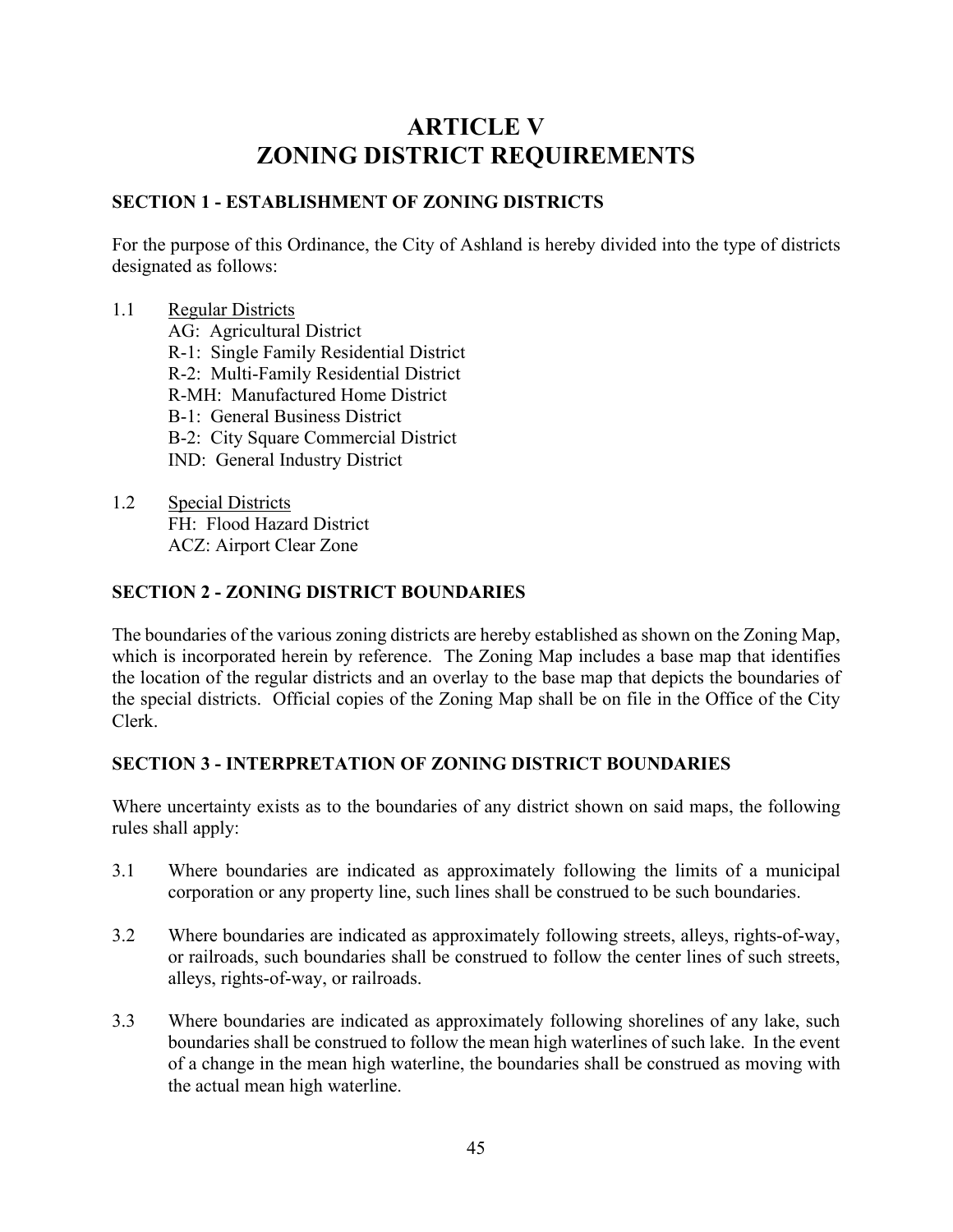- 3.4 Where boundaries are indicated as approximately following streams, rivers, or other perennial water courses, such boundaries shall be construed to follow the centerline of such waterways as determined by thread, or channel centerline, of such watercourses taken at mean low water. In the event of a natural change in the location of such waterways, the district boundary shall be construed as moving with the thread, or channel centerline, of such watercourses.
- 3.5 Where boundaries are indicated as being separate from but approximately parallel to any features listed in Subparagraphs 3.1 through 3.4 of this Section, such boundaries shall be construed as being parallel to and at such distances therefrom as shown on the Zoning Map. If no distance is given, such dimension shall be determined by the use of the scale shown on the Zoning Map.
- 3.6 In unsubdivided property or tracts where a district boundary divides a lot, the location of such boundary, unless same is indicated by dimensions, shall be determined by use of the scale appearing on the Zoning Map.
- 3.7 In case any further uncertainty exists, the Board of Adjustment shall determine the location of boundaries. The Board of Adjustment may also cause to be prepared sectional maps of any part of the City that will interpret the exact location of the district boundaries, following the guidelines contained in the preceding paragraphs.

# **SECTION 4 - INTERPRETATION OF USES**

Where doubt exists as to whether a new or previously unclassified use is similar in nature to the permitted uses identified in this Ordinance, the Board of Adjustment shall approve or deny the location of the unclassified use in question. In making such a determination, the Board of Adjustment shall decide such questions as are involved in determining whether a special exception should be granted and ensure that special exceptions are granted only when they conform to the spirit and intent of this Ordinance. However, in no instance shall the Board of Adjustment interpret a proposed use as being permitted in one district, when the use is more similar in impact and characteristics to a use that is permitted exclusively in another district.

- 4.1 *Determination by Board of Adjustment.* In reviewing requests for special exceptions, the Board shall follow the language of this Ordinance exactly and, prior to granting a special exception, make certain that all applicable conditions and requirements in this Ordinance have been met. To the extent a proposed unclassified use is compatible with the existing zoning district intent and all applicable conditions and requirements in this Ordinance have been satisfied, the unclassified use shall be permitted by special exception upon approval of and subject to the additional conditions, if any, set by the Board of Adjustment. Such conditions of approval shall be established to prevent undue impacts of the use on surrounding uses and shall be limited to:
	- A. special setback requirements;
	- B. special buffer or fencing requirements;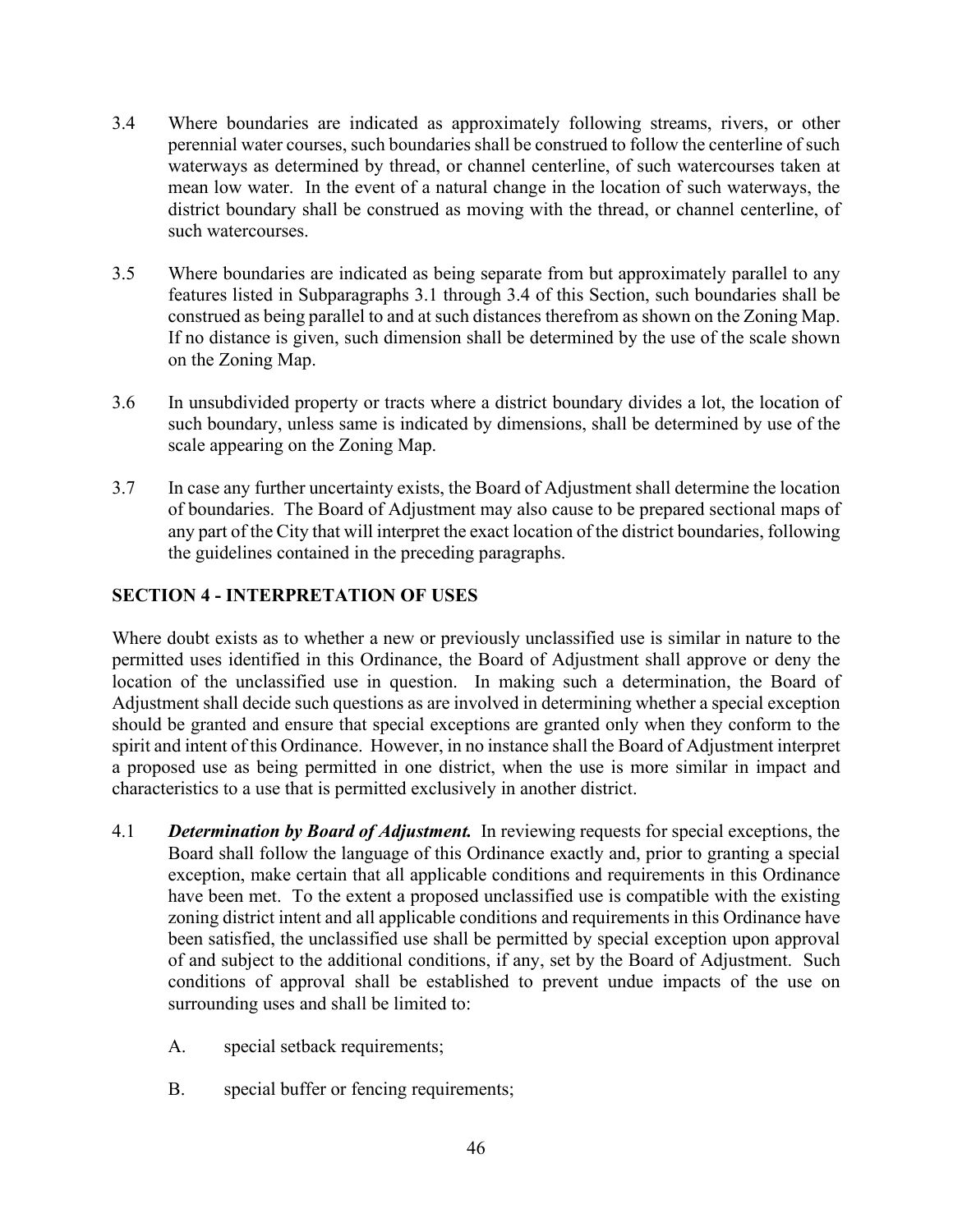- C. special lighting requirements to prevent excessive glare on neighboring properties;
- D. special parking requirements;
- E. special landscaping requirements;
- F. special limitations on signage;
- G. special limitations on traffic access points to the property; and
- H. special stormwater management requirements.
- 4.2 *Rezoning required.* If the unclassified use is deemed to be incompatible with the existing zoning district intent, the Code Enforcement Officer shall recommend the most appropriate district classification and shall require the applicant to seek rezoning of the property in question, before the proposed use can be conducted on the property.
- 4.3 *Amendment of permitted uses.* Following the final action on the unclassified use, the Planning Commission is permitted, but not required, to initiate an amendment to this Ordinance to add the unclassified use to the list of permitted uses in the appropriate zoning district(s).

# **SECTION 5 – AG: AGRICULTURAL DISTRICT**

- 5.1 *District Intent***.** The purpose of this district shall be to provide opportunities for commercial agriculture, forestry, and other land-intensive, natural resource-based industries to continue as the City grows and expands. The district also provides for a mix of low intensity residential and commercial uses that contribute to the rural economy and maintain the mix of uses that are characteristic of rural areas and newly developing suburban neighborhoods. Low density and intensity<sup>[1](#page-52-0)</sup> development patterns are preferred in this district due to the limited infrastructure available to support intensive development and the need to conserve productive soils from excessive erosion from storm-water runoff and competition from developed uses.
- 5.2 *Permitted Uses***.** The following identifies the uses permitted in the Agricultural Zoning District.
	- A. Single-family dwellings.
	- B. Accessory residential dwelling units in compliance with all requirements specified in Article IV, Section 6 of this Ordinance.
	- C. Group Homes, subject to the standards established in Article IV, Section 2 of this Ordinance.

<span id="page-52-0"></span><sup>&</sup>lt;sup>1</sup> Intensity refers to comparing the impact of a proposed development with adjacent land uses and zoning districts by evaluating characteristics such as the number of dwelling units per acre and amount of site coverage.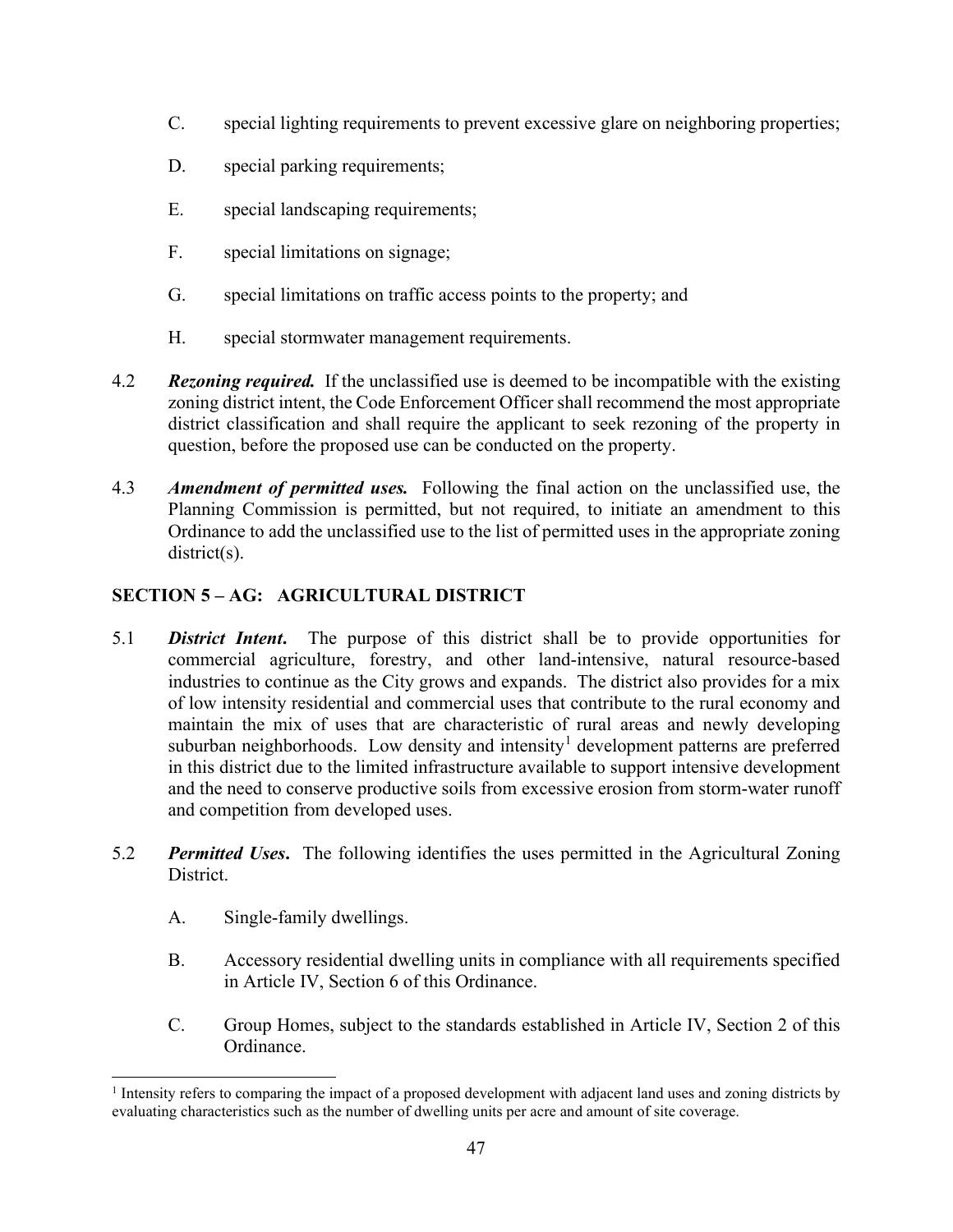- D. Accessory uses and buildings, subject to the standards established in Article III, Section 4 of this Ordinance.
- E. Home occupations, subject to the standards established in Article IV, Section 4 of this Ordinance.
- F. Cottage industries, subject to the standards established in Article IV, Section 4 of this Ordinance.
- G. Agricultural, dairying, and livestock raising, provided that the subject lot contains not less than five (5) acres of land, and all buildings used for housing fowl or animals, storing grain or feed, or processing products shall not be located closer than one hundred (100) feet to any property line.
- H. Sale of products and commodities raised on the premises only.
- I. Non-commercial agriculture, poultry, horse, and livestock raising as an accessory use to a one family dwelling for the principal benefit of the occupant thereof, provided that the subject lot contains not less than three (3) acres of land, and all related accessory buildings are located in the rear yard and not closer than one hundred (100) feet to any property line.
- J. Riding stables and academies, provided that the subject lot contains not less than five (5) acres of land, and any structure, pen, or corral housing animals (but not including grazing areas) shall not be closer than one hundred (100) feet to any property line.
- K. Public or private schools, including pre-schools, childcare centers, and kindergartens, provided that any play area is enclosed on all sides by a fence to a height of at least four (4) feet.
- L. Publicly owned and operated community structures and lands, including parks.
- M. Public utilities, structures, and lands and semi-public uses.
- N. Public or private fishing clubs, gun clubs, and other similar outdoor recreational activities, provided that such activities shall be conducted at least two hundred (200) feet from any property line and the discharge of any firearms shall be directed away from any established residential uses.
- O. Athletic fields or stadiums, racetracks and speedways, and other recreational areas for public use, including swimming pools, and similar recreational uses, provided that such activities are located at least one hundred (100) feet from any property line.
- P. Driving ranges and public or private golf courses.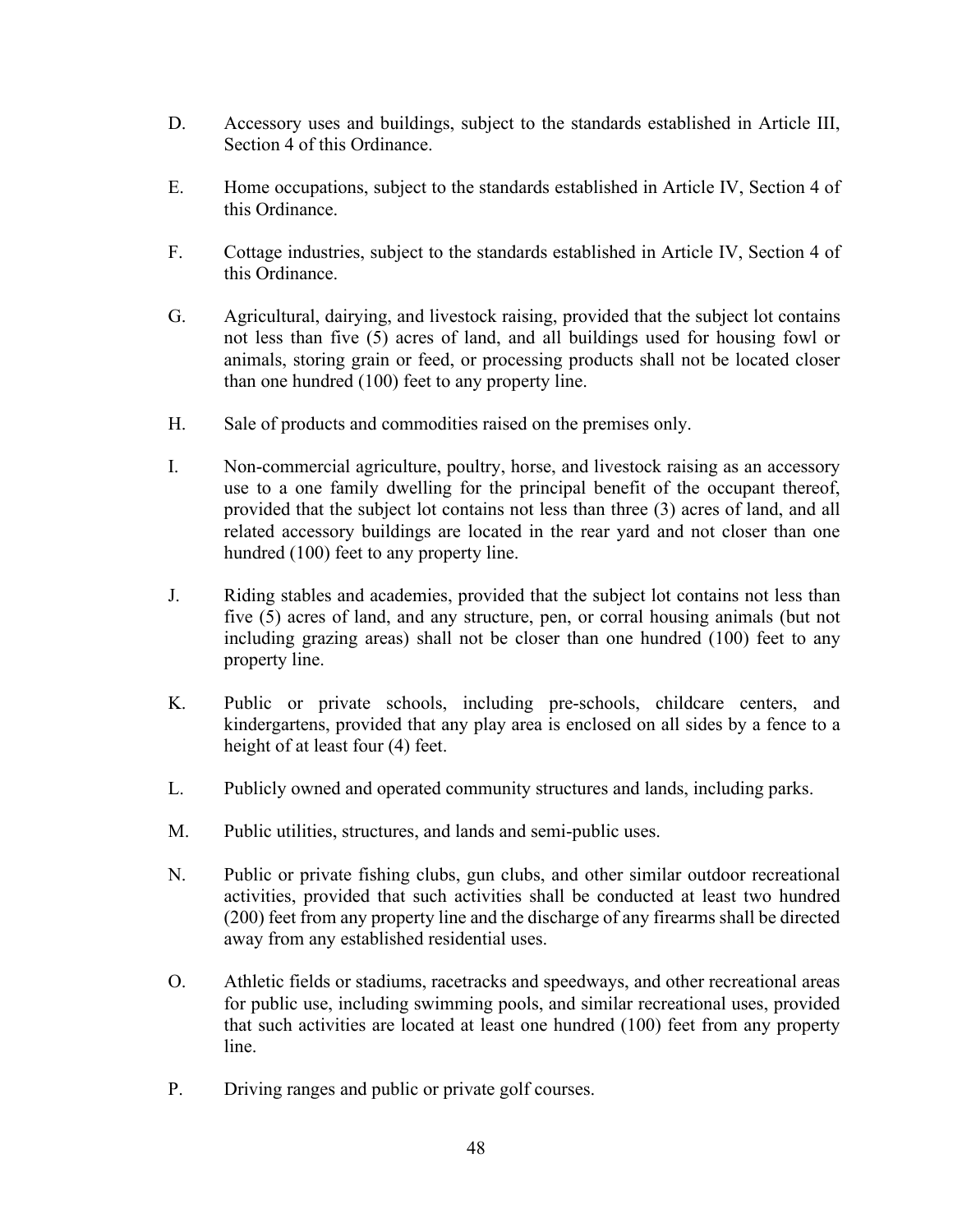- Q. Churches and other similar places of worship.
- R. Cemeteries.
- S. Boat docks and boat houses, as accessory uses to a residential use.
- T. Bed and Breakfast Inns.
- U. Residential Care Facilities and Domiciliary Care Facilities.
- V. Greenhouses and nurseries.
- W. Temporary or portable sawmills for the cutting of timber on the surrounding land, provided that machine operations shall not be located closer than two hundred (200) feet from any property line.
- X. Veterinary Clinics, Commercial Kennels, and the raising of other domestic animals for sale, provided that no portion of a building, structure, outdoor run, or pens used to house or exercise such animals shall be located closer that one hundred (100) feet from any property line.
- Y. Boarding and Rooming Houses.
- Z. Campgrounds and RV parks.
- AA. Manufactured homes, used only for residential purposes, occupying individual lots.
- AB. Broadcasting stations.
- AC. Aircraft landing fields, hangers, and related structures.
- AD. Open air markets.

# 5.3 *Dimensional Requirements:*

- A. **Minimum Lot Size:** 5 acres for all lots. Lots not served by municipal sewer shall contain at least 5 acres, plus any additional area deemed necessary by the Clay County Health Department for proper siting and installation of on-site sewage disposal facilities.
- B. **Minimum Lot Width:** Three hundred (300) feet.
- C. **Minimum Front Yard Setback:** Forty (40) feet from the edge of the rightof-way line; provided, however, that no structure used for the housing of livestock, horses, fowl, other farm animals, the storage of grain and feed, and processing agricultural products shall be located within one hundred (100) feet of any property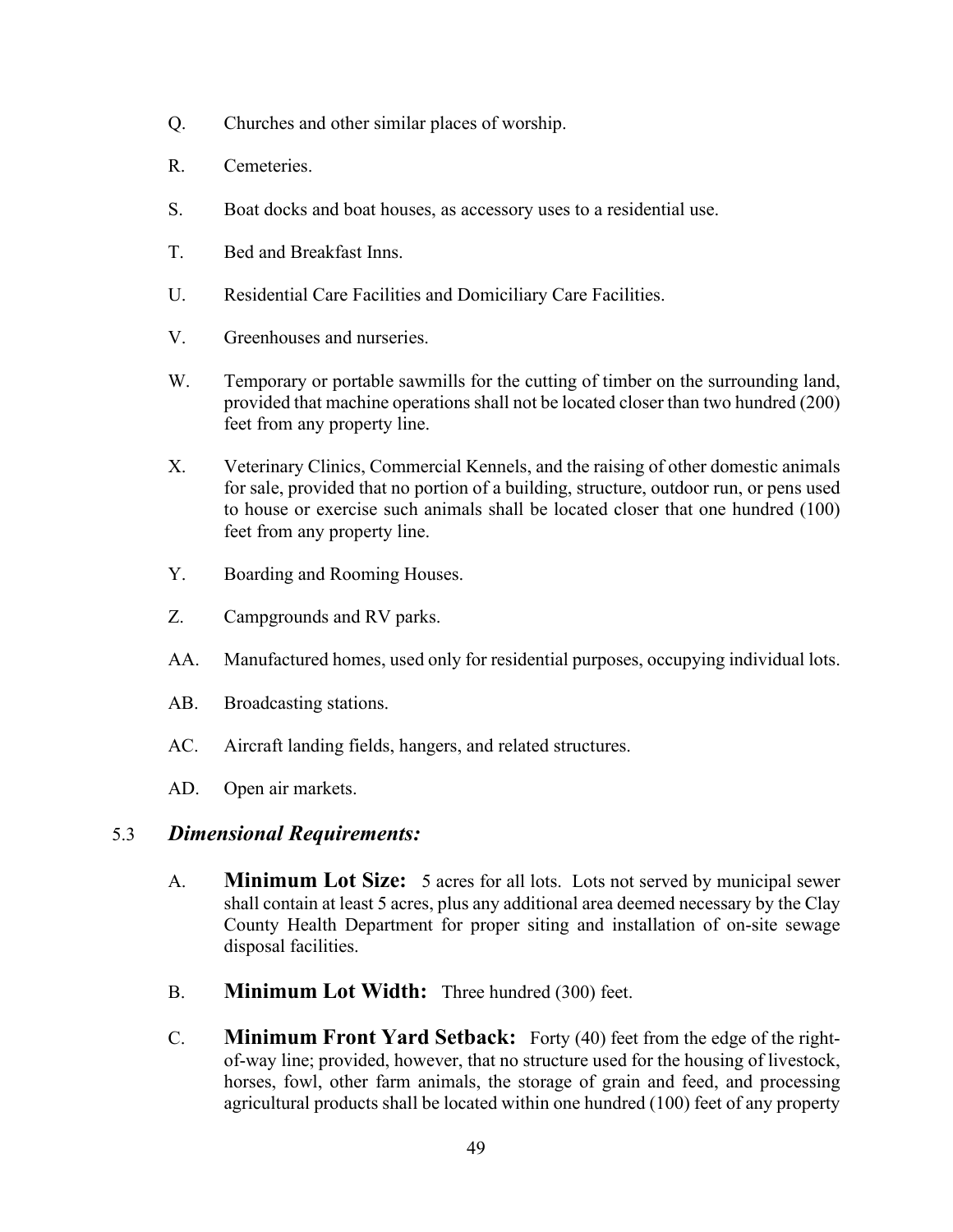line or line of a district other than an agriculture district. An additional setback may be required under the conditions specified in Article III, Section 7 of this Ordinance and Article V, Section 5.2.

- D. **Minimum Side Yard Setbacks:** Fifteen (15) feet; provided, however, that no structure used for the housing of livestock, horses, fowl, or other fam animals, the storage of grain and feed, and process agricultural products shall be located within one hundred (100) feet of any property line or line of a district other than an agriculture district. An additional setback may be required under the conditions specified in Article III, Section 7 of this Ordinance and Article V, Section 5.2.
- E. **Minimum Rear Yard Setback:** Forty-five (45) feet; provided, however, that no structure used for the housing of livestock, horses, fowl, other farm animals, the storage of grain and feed, and processing agricultural products shall be located within one hundred (100) feet of any property line or line of a district other than an agriculture district. An additional setback may be required under the conditions specified in Article III, Section 7 of this Ordinance and Article V, Section 5.2.
- F. **Maximum Structure Height:** Sixty-five (65) feet or two and one half (2.5) stories for all structures that are not exempt from height requirements, as specified in Article III, Section 3.1 of this Ordinance.

# G. **Maximum Impervious Surface Area:**

- 1. For all lots under three (3) acres in size, not more than eight percent (8%) of the total lot area.
- 2. For all lots between three (3) and five (5) acres in size, not more than seven percent (7%) of the total lot area.
- 3. For all lots greater than five  $(5)$  acres in size, not more than six percent  $(6\%)$ of the total lot area.

# 5.4 *Minimum standards for all dwellings.*

- A. **Minimum Dwelling Unit Gross Floor Area:** Eight hundred (800) square feet.
- B. **Utility Installation:** All electrical service meters shall be attached to the exterior wall of the dwelling. No temporary service poles shall be used for permanent residential or commercial utility service.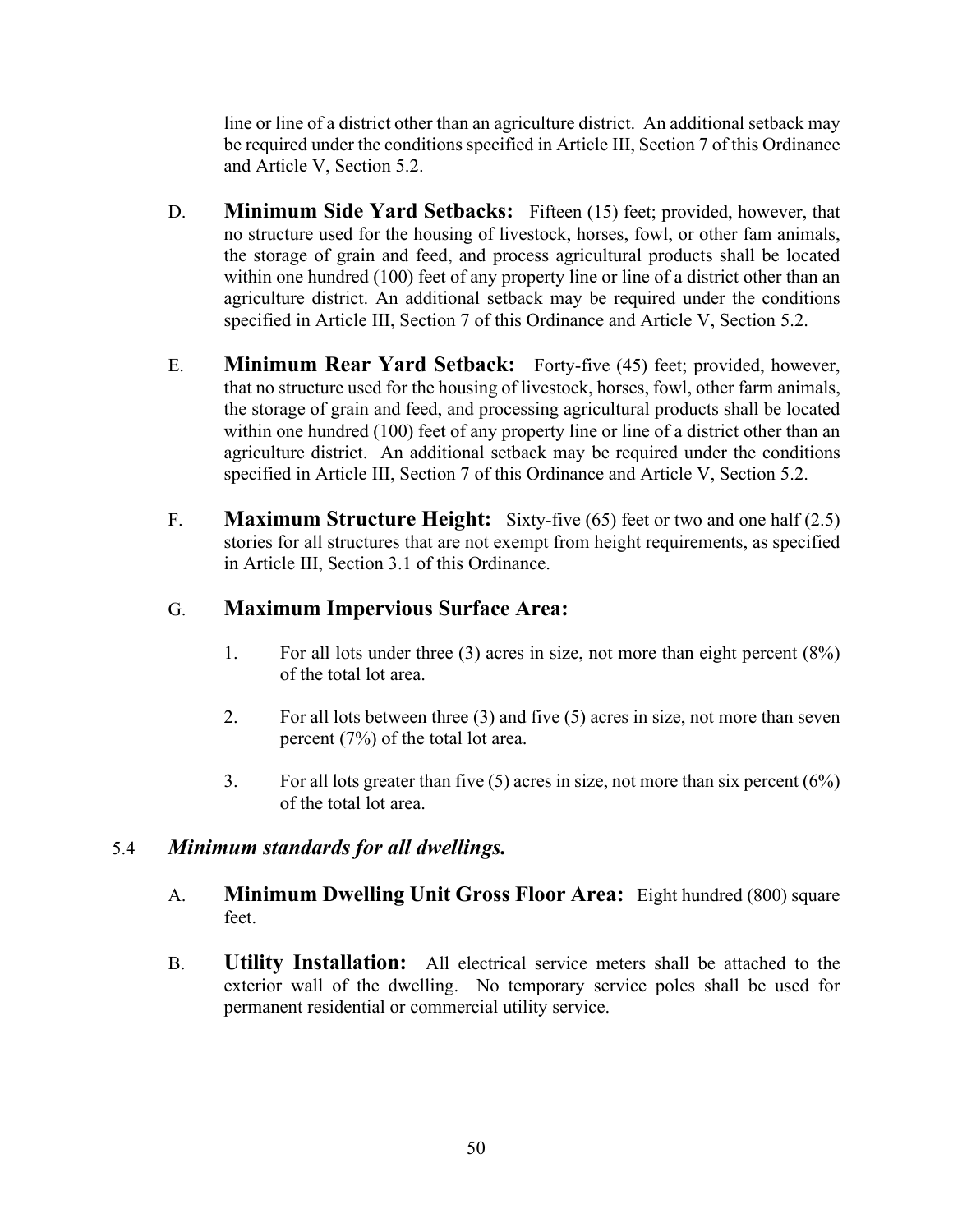### **SECTION 6 - R-1: SINGLE FAMILY RESIDENTIAL DISTRICT**

- 6.1 *District Intent***.** This zoning district is intended to preserve and protect the character of low density, high amenity, single-family residential areas, subdivisions, and neighborhoods. Suburban development in this area should be supported by municipal infrastructure and services. The R-1 district also allows for accessory and institutional uses commonly associated with small-scale residential neighborhoods.
- 6.2 *Permitted Uses.* The following identifies the uses permitted in the R-1: Single Family Residential District.
	- A. Single-family dwellings, excluding manufactured homes, which shall be prohibited in the R-1: Single Family Residential District.
	- B. Accessory residential dwelling units in single family dwellings only and in compliance with all requirements specified in Article IV, Section 6 of this Ordinance.
	- C. Group homes, subject to the standards established in Article IV, Section 2 of this Ordinance.
	- D. Accessory uses and buildings, subject to the standards established in Article III, Section 4 of this Ordinance.
	- E. Home occupations, subject to the standards established in Article IV, Section 4 of this Ordinance.
	- F. Non-commercial agriculture, horse, and livestock raising as an accessory use to a one family dwelling for the principal benefit of the occupant thereof, provided that the subject lot contains not less than three (3) acres of land, and all related accessory buildings are located in the rear yard and not closer than fifty (50) feet to any property line.
	- G. Public utility structures and lands, provided that there is no outside storage area and a natural or landscaped buffer not less than twenty (20) feet in width is provided for the side and rear yards.
	- H. Churches and other similar places of worship.
	- I. Boat docks and boat houses, as accessory uses to a residential use.
	- J. Bed and Breakfast Inns and Boarding and Rooming Houses.
- 6.3 *Permitted Uses Pending Planning Commission Approval.* The following uses in the R-1: Single Family Residential District shall be permitted pending Planning Commission approval following a public hearing as provided in Article VI, Section 3 of this Ordinance.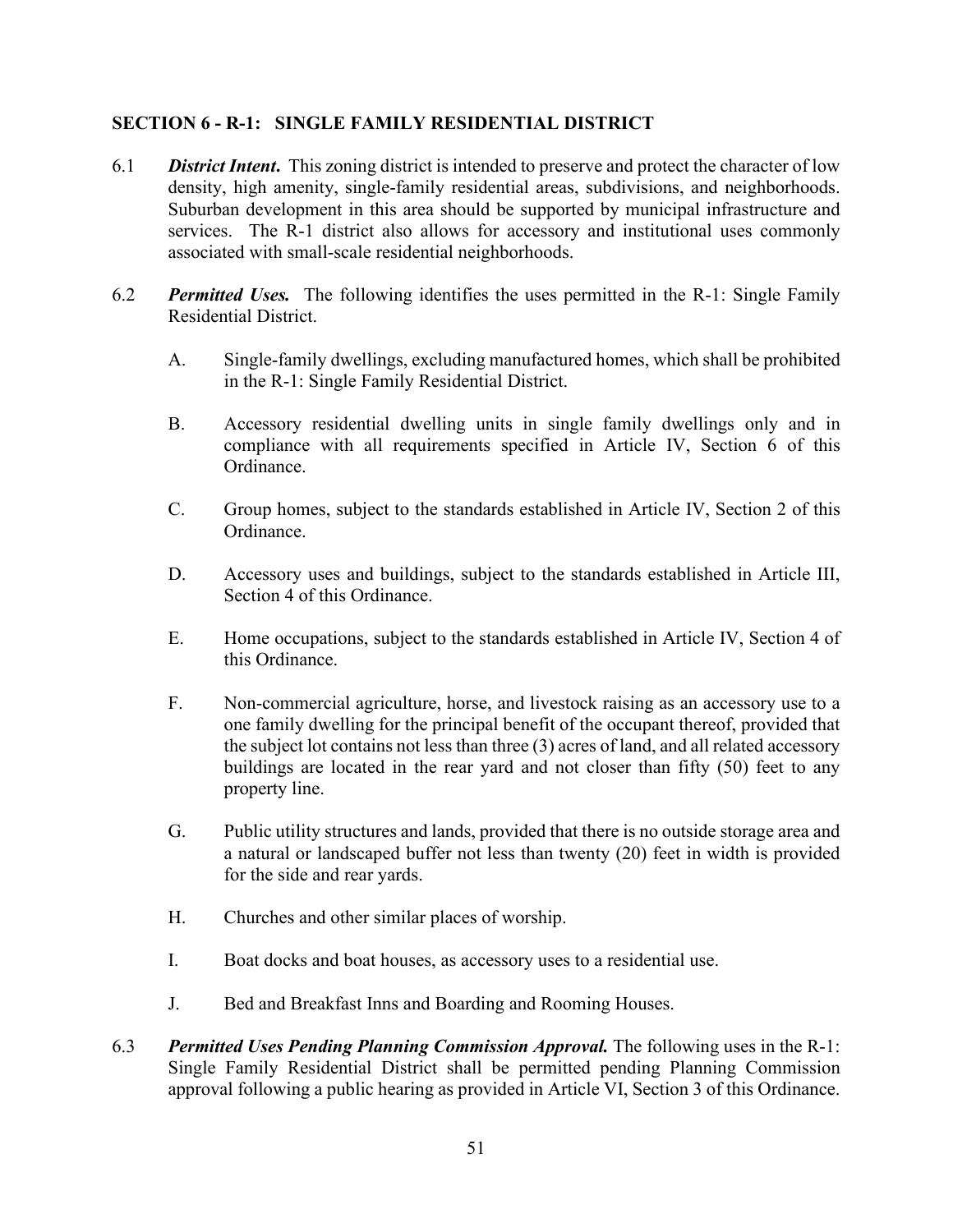- A. Public or private schools, including pre-schools, childcare centers, and kindergartens, provided that any play area is enclosed on all sides by a fence to a height of at least four feet.
- B. Cemeteries
- C. Public or private golf courses, country clubs, swim clubs, tennis clubs, lodges, and the like.
- D. Public parks, playgrounds, community buildings, and similar public service facilities serving residential areas.
- E. Semi-public uses.
- F. Riding stables and academies, provided that the subject lot contains not less than three (3) acres of land, and any structure, pen, or corral housing animals (but not including grazing areas) shall not be closer than fifty (50) feet to any property line.

# 6.4 *Dimensional Requirements:*

- A. **Minimum Lot Size:** Seven thousand two hundred (7,200) square feet for lots served by municipal sewer. Lots not served by municipal sewer shall contain at least fifteen thousand (15,000) square feet, plus any additional area deemed necessary by the Clay County Health Department for proper siting and installation of on-site sewage disposal facilities.
- B. **Minimum Lot Width:** Sixty (60) feet with public sewer. One hundred (100) feet without public sewer.
- C. **Minimum Front Yard Setback:** Forty (40) feet from the edge of the rightof-way line. An additional setback may be required under the conditions specified in Article III, Section 7 of this Ordinance.
- D. **Minimum Side Yard Setbacks:** Fifteen (15) feet. An additional setback may be required under the conditions specified in Article III, Section 7 and Article V, Section 6.2 of this Ordinance.
- E. **Minimum Rear Yard Setback:** Forty-five (45) feet. An additional setback may be required under the conditions specified in Article III, Section 7 and Article V, Section 6.2 of this Ordinance.
- F. **Maximum Structure Height:** Thirty-five (35) feet or two and one half (2.5) stories for all structures that are not exempt from height requirements, as specified in Article III, Section 3.1 of this Ordinance.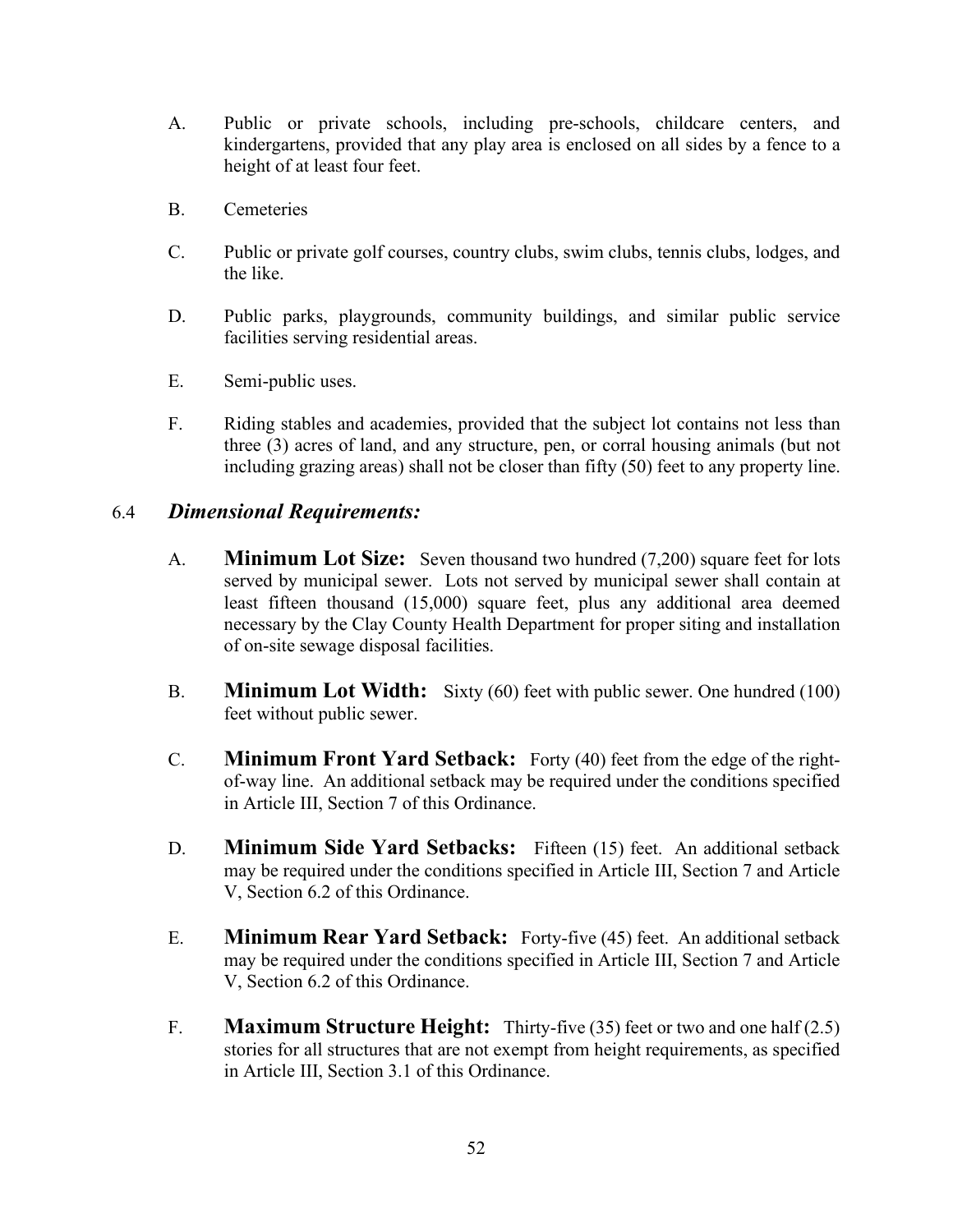- G. **Maximum Impervious Surface Area:** Twenty-five percent (25%).
- H. **Curb Cut Access:** Access to single-family residential lots shall allow for the placement of one (1) curb cut for lots with less than seventy-five (75) feet of street frontages. Lots with seventy-five feet of street frontage or more are permitted a total of two (2) curb cuts. Maximum width of curb cuts for single-family residential lots shall not exceed twenty-five (25) feet or twenty-five (25) percent of the lot width, whichever is less. This shall not prohibit the construction of a turn-around area, provided that such area does not exceed twenty-five (25) feet in width.

# 6.5 *Minimum standards for all dwellings.*

- A. **Minimum Dwelling Unit Gross Floor Area:** Nine hundred-sixty (960) square feet.
- B. **Minimum exterior width of dwelling:** Twenty (20) feet.
- C. **Landscaping:** All dwelling sites shall be landscaped in a manner consistent with other adjoining residential home sites in the area or neighborhood. At a minimum, ornamental shrubs shall be applied along the front yard foundation or skirting of each dwelling.
- D. **Utility Installation:** All electrical service meters shall be attached to the exterior wall of the dwelling. No temporary service poles shall be used for permanent residential utility service.

# **SECTION 7 – R-2: MULTI - FAMILY RESIDENTIAL DISTRICT**

- 7.1 *District Intent.* The intent of this district is to provide a broadest range of residential options and land use intensity, with multi-family housing in close proximity to commercial districts and places of employment. The district also allows institutional and accessory uses common to residential neighborhoods.
- 7.2 *Permitted Uses.* The following identifies the uses permitted in the R-2: Multi-family residential district.
	- A. All uses permitted in the R-1: Single-family Residential District.
	- B. Two-family or duplex dwelling units.
	- C. Multi-family dwelling units.
- 7.3 *Permitted Uses Pending Planning Commission Approval.* The following uses in the R-2: Multi-Family Residential District shall be permitted pending Planning Commission approval following a public hearing as provided in Article VI, Section 3 of this Ordinance.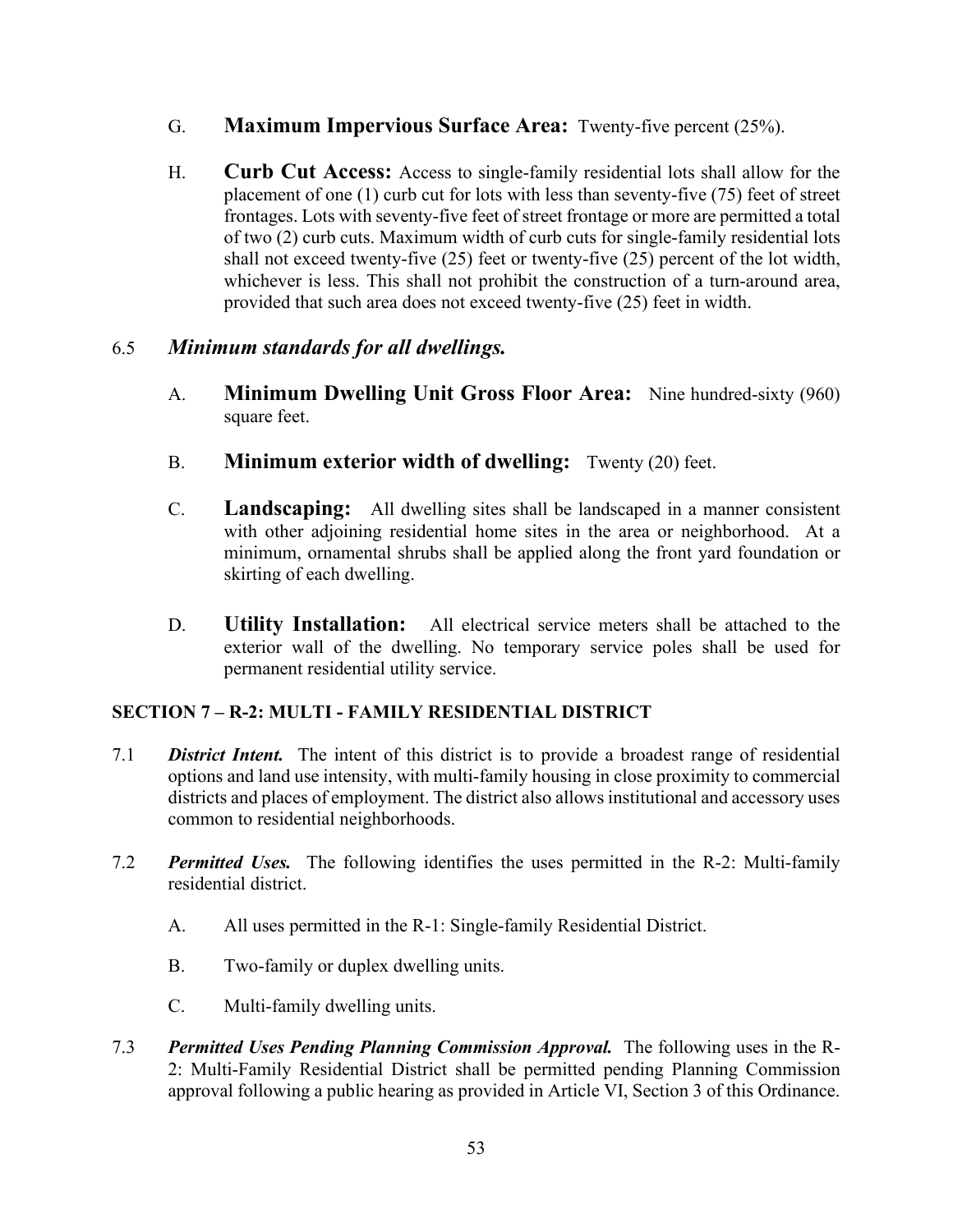- A. Public or private schools, including pre-schools, childcare centers, and kindergartens, provided that any play area is enclosed on all sides by a fence to a height of at least four feet.
- B. Cemeteries.
- C. Public or private golf courses, country clubs, swim clubs, tennis clubs, lodges, and the like.
- D. Public parks, playgrounds, community buildings, and similar public service facilities serving residential areas.
- E. Adult day care centers.
- F. Semi-public uses.

# 7.4 *Dimensional Requirements:*

- A. **Minimum Lot Size:** Seven Thousand Two Hundred (7,200) square feet for the first dwelling unit, plus two thousand (2,000) square feet for each additional dwelling unit. Lots not served by municipal sewer shall contain such additional area as may be deemed necessary by the Clay County Health Department for proper siting and installation of on-site sewage disposal facilities.
- B. **Minimum Development Site Size (***for multi-family dwellings***):** Twenty-five thousand (25,000) square feet.
- C. **Minimum Lot Width:** One hundred (100) feet.
- D. **Maximum Density (***for multi-family dwellings***):** Seventeen (17) dwelling units per acre rounded down to the nearest whole unit.
- E. **Minimum Front Yard Setback:** Thirty-five (35) feet from the edge of the right-of-way line. An additional setback may be required under the conditions specified in Article III, Section 7 of this Ordinance.
- F. **Minimum Side Yard Setbacks:** Ten (10) feet. An additional setback may be required under the conditions specified in Article III, Section 7 and/or Article V, Section 6.2 of this Ordinance.
- G. **Minimum Rear Yard Setback:** Forty (40) feet. An additional setback may be required under the conditions specified in Article III, Section 7 and/or Article V, Section 6.2 of this Ordinance.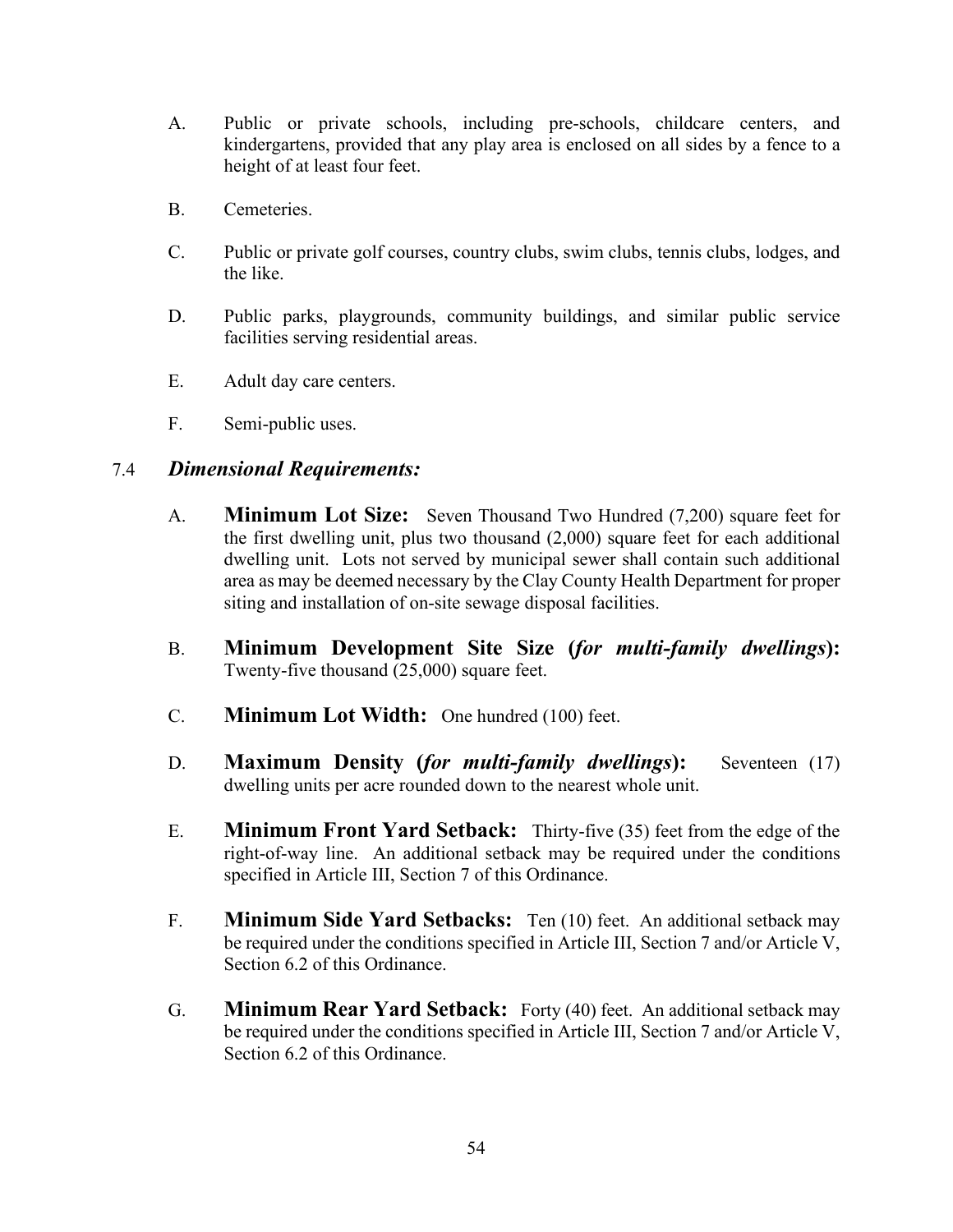- H. **Minimum Separation Distance Between all Buildings on a single lot:** Ten (10) feet.
- I. **Maximum Percentage of Lot Covered by Impervious Surfaces:** Thirtypercent (30%).
- J. **Maximum Structure Height:** Thirty-five (35) feet or two and a half (2.5) stories for all structures that are not exempt from height requirements, as specified in Article III, Section 3.1 of this Ordinance.
- K. **Curb Cut Access:** Access to multi-family residential lots shall allow for the placement of one (1) curb cut for lots with less than seventy-five (75) feet of street frontages. Lots with seventy-five feet of street frontage or more are permitted a total of two (2) curb cuts. Maximum width of curb cuts for multi-family residential lots shall not exceed thirty (30) feet, excluding the necessary turning radius.

# 7.5 *Minimum standards for all dwellings.*

- A. **Minimum Dwelling Unit Gross Floor Area:** Eight hundred fifty (850) square feet for all single-family dwellings and seven hundred fifty (750) square feet per unit for all other dwelling structures.
- B. **Minimum exterior width of dwelling:** Fourteen (14) feet.
- C. **Landscaping:** All dwelling sites shall be landscaped in a manner consistent with other adjoining residential home sites in the area or neighborhood. At a minimum, ornamental shrubs shall be applied along the front yard foundation or skirting of each dwelling.
- D. **Utility Installation:** All electrical service meters shall be attached to the exterior wall of the dwelling. No temporary service poles shall be used for permanent residential utility service.

# **SECTION 8 – R-MH: MANUFACTURED HOME DISTRICT**

- 8.1 *District Intent.* The purpose of this district is to provide quality manufactured housing as an affordable housing option, where a manufactured housing unit is placed on a single lot or in a manufactured home park and served by municipal water and sewer.
- 8.2 *Permitted Uses for Dwelling Units on Single Lots.* The following identifies the uses permitted in the R-MH: Manufactured Home District for manufactured homes situated on single lots.
	- A. All uses permitted in the R-1: Single-family Residential Zoning District.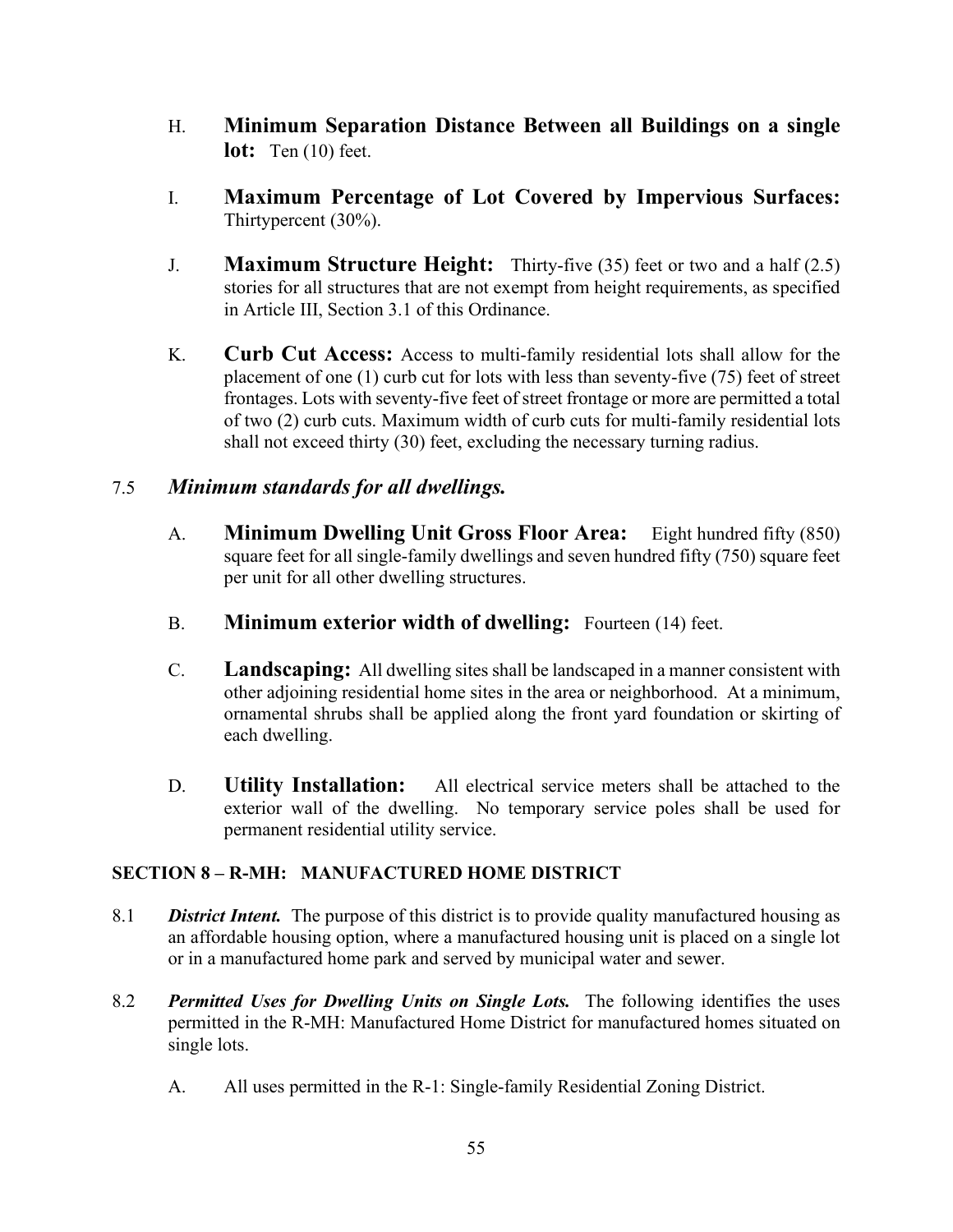- B. Manufactured homes, as defined in Article II, Section 2, and subject to the minimum standards specified in Article IV, Section 3 of this Ordinance.
- 8.3 *Permitted Uses pending Planning Commission Approval.* The following identifies the uses permitted in the R-MH: Manufactured Home District pending special approval from the Planning Commission following a public hearing as provided in Article VI, Section 3 of this Ordinance.
	- A. Schools, public and private.
	- B. Public or private golf courses, country clubs, swim clubs, tennis clubs, lodges, and similar uses.
	- C. Adult day care centers.
	- D. Public or private pre-schools, child care centers, and kindergartens.
	- E. Cemeteries.
	- F. Public parks, playgrounds, community buildings, and other public recreational facilities serving residential areas.
	- G. Semi-public uses.
	- H. Manufactured Home Parks and related accessory uses, subject to the conditions and requirements set forth in Article V, Sections 8.5 through 8.9.

#### 8.4 *Dimensional Requirements for Manufactured Housing Units on Single Lots.*

- A. **Minimum Lot Size:** Seven Thousand Two Hundred (7,200) square feet.
- B. **Minimum Lot Width:** Forty (40) feet.

# C. **Minimum Front Yard Setback:**

- 1. Twenty (20) feet from the edge of the right-of-way line of any street that does not provide through traffic access to more than one street.
- 2. Forty (40) feet from the edge of the right-of-way line of any local street that provides through traffic access to more than one street. An additional setback may be required under the conditions specified in Article III, Section 7 of this Ordinance.
- 3. For any lot with frontage along a street classified as an arterial or collector in the Comprehensive Plan, all structures shall be set back at least forty-five (45) feet from the right-of-way line.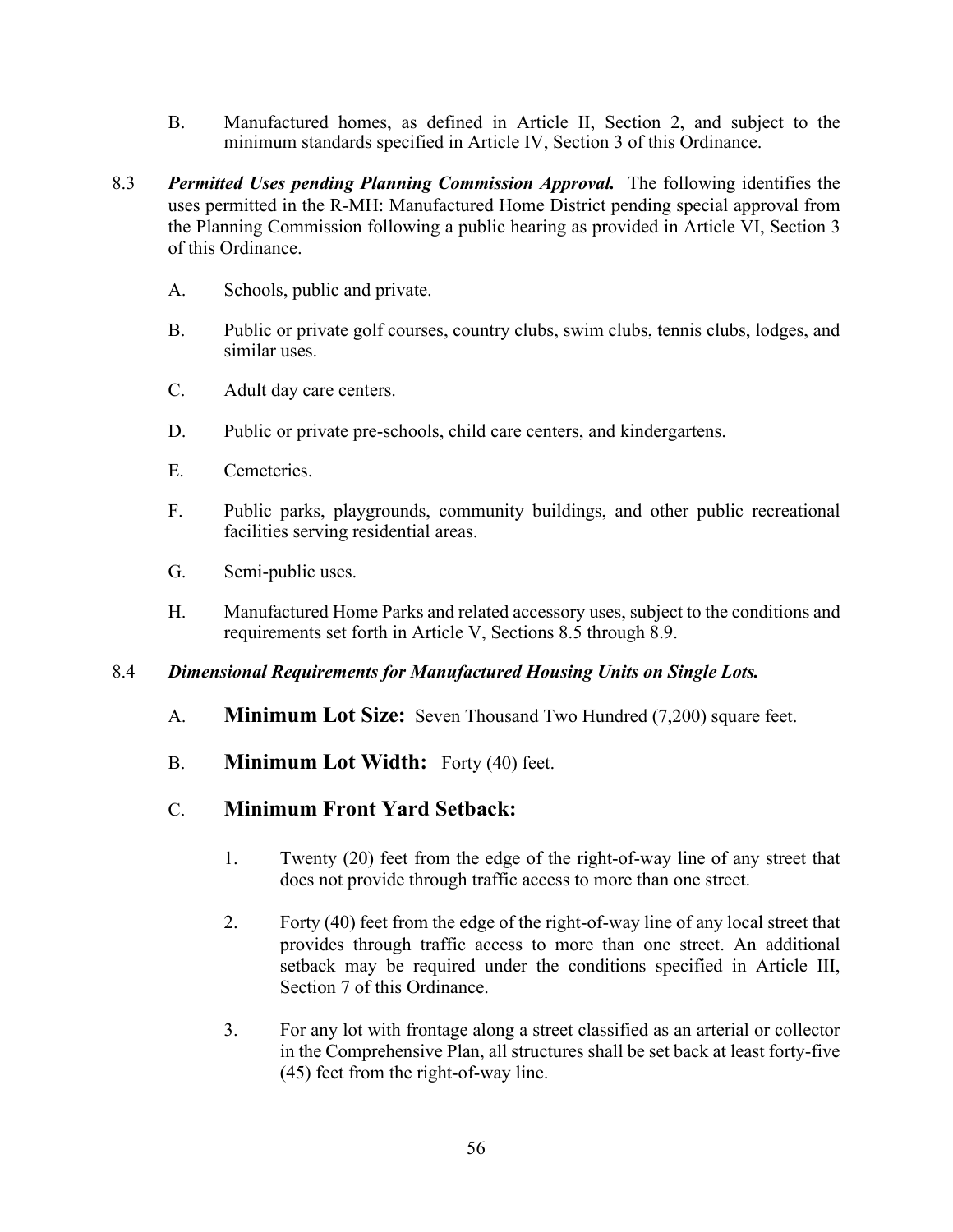- D. **Minimum Side and Rear Yards Setback:** No principal structure shall be located less than fifteen (15) feet from any lot line. An additional setback may be required under the conditions specified in Article III, Section 7 and/or Article V, Section 6.2 of this Ordinance.
- E. **Minimum Frontage for Each Manufactured Home Space or Lot:** Forty (40) feet for any lot or space adjacent to a street, except that the minimum frontage shall be reduced to Thirty (30) feet for any lot or space adjoining the turnabout at the end of a permanent cul-de-sac.
- F. **Maximum Height:** Two and one-half (2 ½) stories or thirty-five (35) feet.
- 8.5 *Manufactured Home Parks.* Section 8.5 through Section 8.9 of this Article shall guide the development of mobile home parks in order to provide a clean, safe, and healthy living environment for residents living therein. The Planning Commission may, in districts permitting manufactured home parks, approve proposed mobile home parks that comply with the minimum specifications in Sections 8.5 through 8.8 of this Article; provided, however, that the submission to the Planning Commission of an application for a conditional use permit and a site plan meeting the requirements herein shall be required for the approval of a manufactured home park.

### 8.6 *Specifications for Manufactured Home Parks.*

- A. **Minimum Development Site Size:** Five (5) acres.
- B. **Maximum Density.** The maximum density shall be four (4) manufactured homes per acre.
- C. **Minimum Manufactured Home Space or Lot Size:** Seven Thousand Two Hundred (7,200) square feet.
- D. **Minimum Manufactured Home Space or Lot Width:** Forty (40) feet.

# E. **Minimum Front Yard Setback:**

- 1. Twenty (20) feet from the edge of the right-of-way line of any street within the manufactured home park that does not provide through traffic access to more than one external street.
- 2. Forty (40) feet from the edge of the right-of-way line of any street that provides through traffic access to more than one external street. An additional setback may be required under the conditions specified in Article III, Section 7 of this Ordinance.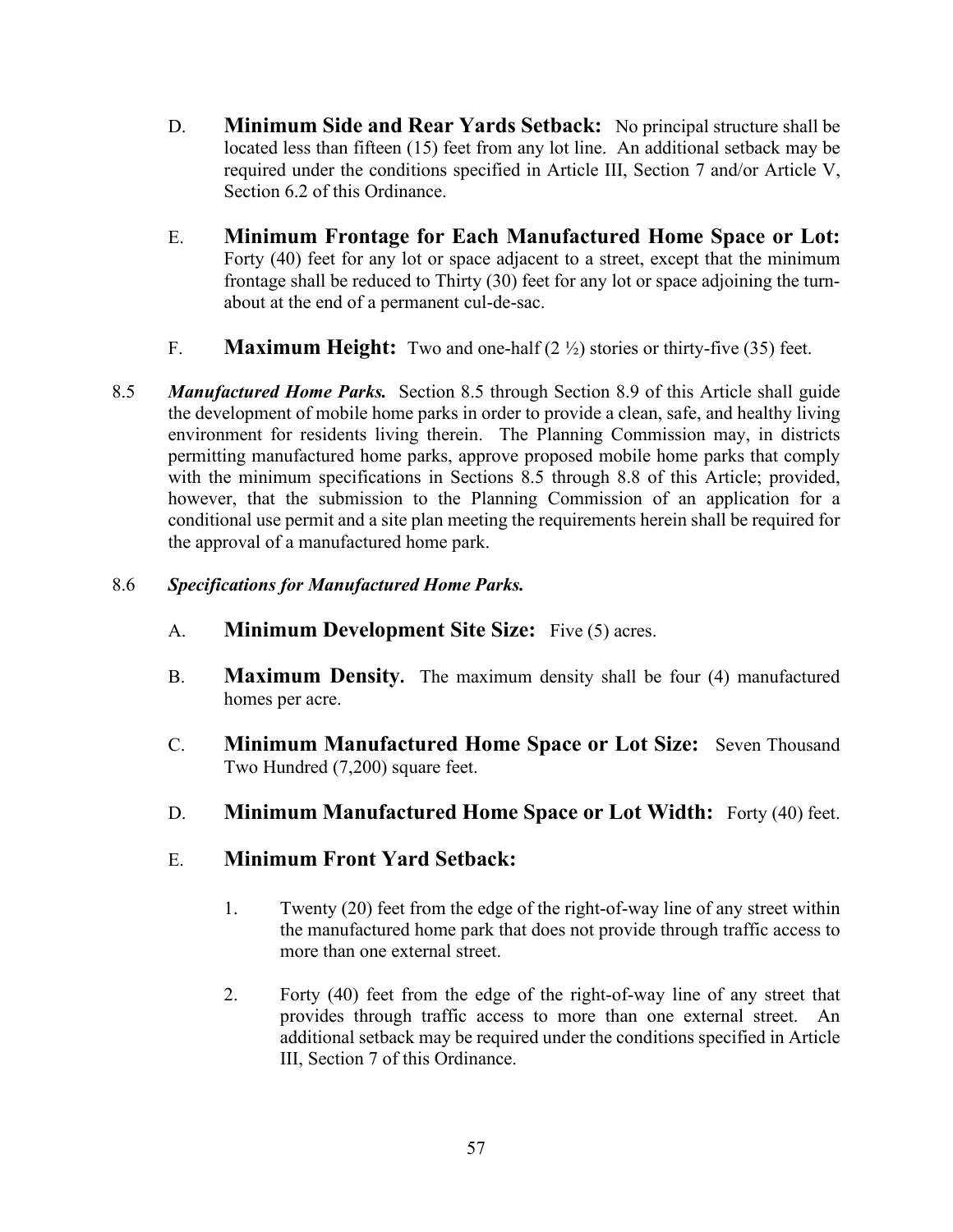- 3. For any lot with frontage along a street classified as an arterial or collector in the Comprehensive Plan, all structures shall be set back at least forty-five (45) feet from the right-of-way line.
- F. **Minimum Side Yard Setback:** No principal structure within the park shall be located less than fifteen (15) feet from any lot line or ten (10) feet of any line of another manufactured home space.
- G. **Minimum Frontage for Each Manufactured Home Space or Lot:** Forty (40) feet for any lot or manufactured space adjacent to an internal or external street, except that the minimum frontage shall be reduced to thirty (30) feet for any lot or space adjoining the turn-about at the end of a permanent cul-de-sac.

# H. **Minimum Separation Distance Between all Structures:**

- 1. All residential manufactured homes within the park shall be separated by not less than fifteen (15) feet between opposing unit sides (which shall be the longest exterior walls of the manufactured home) and not less than ten (10) feet between opposing unit ends (which shall be the shortest exterior walls of the manufactured home).
- 2. Accessory structures for any residential manufactured home within the park shall be sited not less than ten (10) feet from any other structure, nor less than five (5) feet from any lot line or any line of another manufactured home space.
- 3. All other buildings and structures within the park (office, laundry facility, non-manufactured home residence) shall be at located not less than thirty (30) feet from any other principal structure.
- I. **Minimum Buffer along all Exterior Boundaries of the Manufactured Home Park:** Thirty (30) feet along any Single-Family Zoning District (R-1 and R-2) boundary and twenty (20) feet along all other boundaries of the Manufactured Home Park.A landscaped strip within each buffer area of not less than eight (8) feet wide shall be provided along the manufactured home park boundary lines that do not abut a public street. This landscaped strip shall be improved to serve as a year-round visual screen, greenbelt, or a planting strip composed of deciduous or evergreen shrubs. Said shrubs shall be not less than four (4) feet tall when planted and shall be maintained in such a manner as not to exceed a height of twelve (12) feet.
- J. **Maximum Percentage of Development Site Covered by Impervious Surfaces:** Forty percent (40%).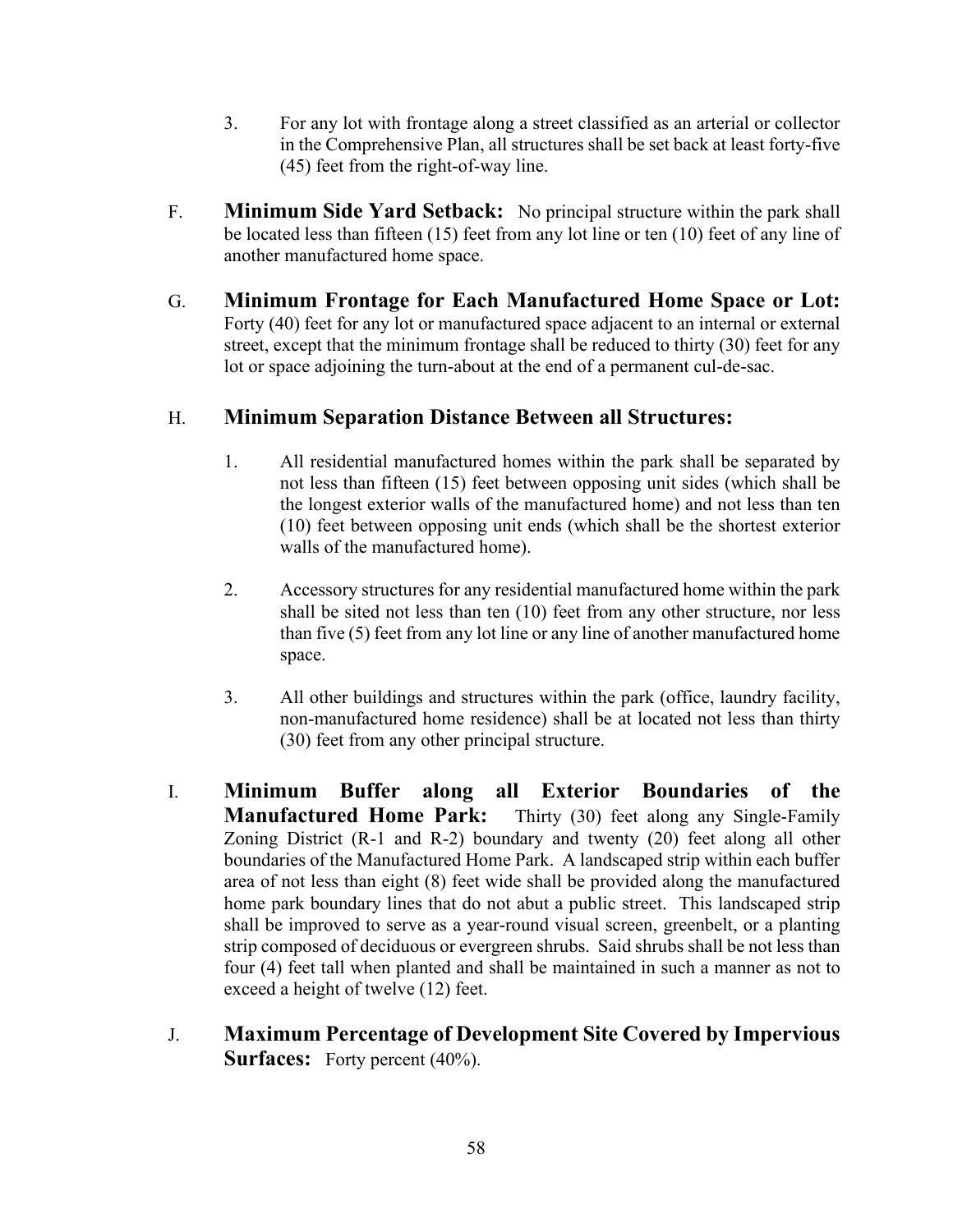- K. **Maximum Percentage of Manufactured Home Space Covered by Impervious Surfaces:** Fifty percent (50%)
- L. **Maximum Structure Height:** Thirty-five (35) feet or two and one-half (2.5) stories for all structures that are not exempt from height requirements, as specified in Article III, Section 3.1 of this Ordinance.
- 8.7 *Site Development Requirements.* In addition to the Dimensional Requirements listed in Section 8.6 above and the applicable Manufactured Home standards contained in Article IV, Section 3 of this Ordinance, each Manufactured Home Park shall comply with the following requirements.
	- A. *Municipal Water and Sewer.* Each manufactured home space in a Manufactured Home Park shall be served by municipal water and sewer. Except as may be otherwise provided by law, each manufactured home space shall be provided with a cold water tap at least four (4) inches above the ground or slab and with a trapper sewer connection to the municipal sewer system that is at least four (4) inches in diameter.
	- B. *Grading.* The proposed park shall be located on a site graded and improved to insure proper drainage and freedom from standing water.
	- C. *Paving and Lighting.* All driveways and walkways within the park shall be paved or have a gravel surface and adequately lighted.
	- D. *Electrical Connection.* Each manufactured home space or lot shall be provided with an individual electrical service of adequate size to serve the manufactured home located thereon. The service shall be mounted on a treated pole or metal pedestal. Wiring from the service to the manufactured home shall be of a direct burial type, properly sized for service being connected, and buried from the service to beneath the manufactured home. In no event shall a primary service line be located above a manufactured home.
	- E. *Patios and Pads.* Each lot or manufactured home space shall be improved with one patio of concrete or other suitable impervious material, having a minimum area of one hundred fifty (150) square feet, and one gravel or better home pad of size equal thereto or greater than the dimensions of the manufactured home to be located thereon, but in no case less than ten (10) by forty (40) feet.
	- F. *Identification.* Each manufactured home lot or space shall be plainly staked off or marked, and each manufactured home shall be permanently numbered with minimum 2.5" numbers and/or letters capable of being easily read from the street. Lot numbers and street names may require approval regulatory approval by emergency management authorities.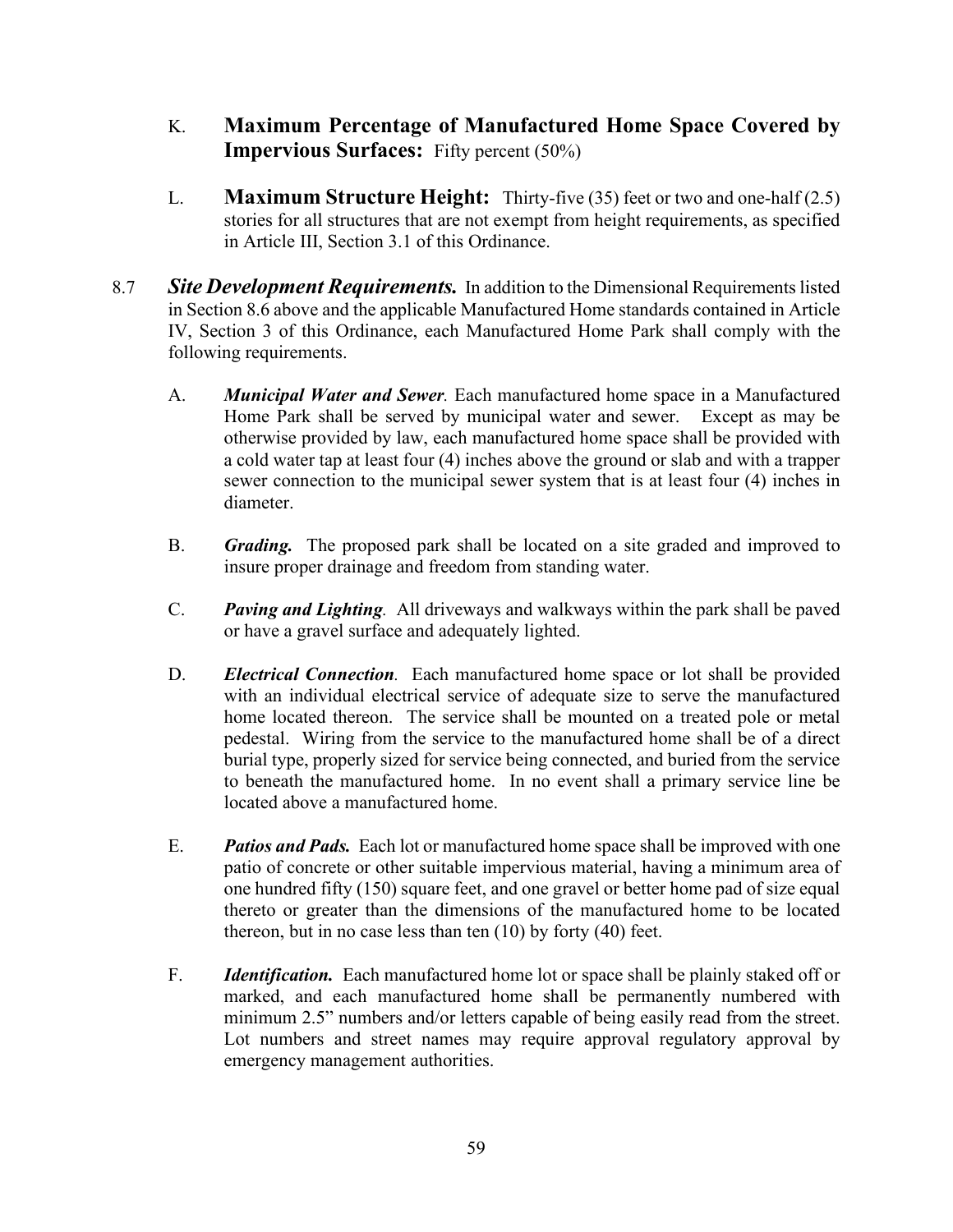- G. *Allowable Accessory Uses.* The accessory uses, structures, and buildings identified below shall be permitted in manufactured home parks provided they comply with the requirements herein.
	- 1. Clubhouse, laundry, swimming pool, and other shared facilities, including recreational sites and facilities, for the common use of the park's residents.
	- 2. One (1) single-family residence of traditional construction (i.e., stick built), at least eight hundred (800) square feet in total floor area, for the exclusive use of the park's owner(s), caretaker(s), or manager(s) and the immediate family member(s) of the person occupying the dwelling unit.
	- 3. Office, maintenance, and storage buildings incidental to the operation of the park.
	- 4. Accessory structures and storage buildings on individual manufactured home spaces or lots; provided, however, that no more than one (1) accessory storage building shall be located upon each manufactured home lot or space, which shall be used for storage purposes only and have a maximum area of one hundred fifty (150) square feet.
	- 5. Home occupations, subject to the standards established in Article III, Section 4 of this Ordinance.
- H. *Common Open Space.* There shall be set aside a recreational area or areas, within the manufactured home park, which shall be suitably restricted to such use. The size of the recreational area shall be compatible with the size and density of the manufactured home park.
- I. *Floodplain.* No portion of a manufactured home park site located within a 100 year floodplain shall be improved for residential use.
- J. *Garbage Containers.* Each manufactured home park shall provide adequate onsite containers for the collection of household garbage generated by the park's residents. All garbage containers shall be placed and kept within three- or foursided enclosures with walls at least four (4) feet high to provide proper screening of the containers. Private dumpster services shall be provided for refuse collection if City services are not provided and be easily accessible to the park's residents. Bulk waste containers shall be provided at an average of at least one and one-half (1.5) cubic yards for every three (3) manufactured homes, and dumpster sites shall be screened from public rights-of-way.
- K. *Sidewalks.* All manufactured home parks designed to accommodate fifty (50) or more manufactured homes shall provide a sidewalk along at least one side of each internal street. Otherwise, sidewalks shall be permitted but not required.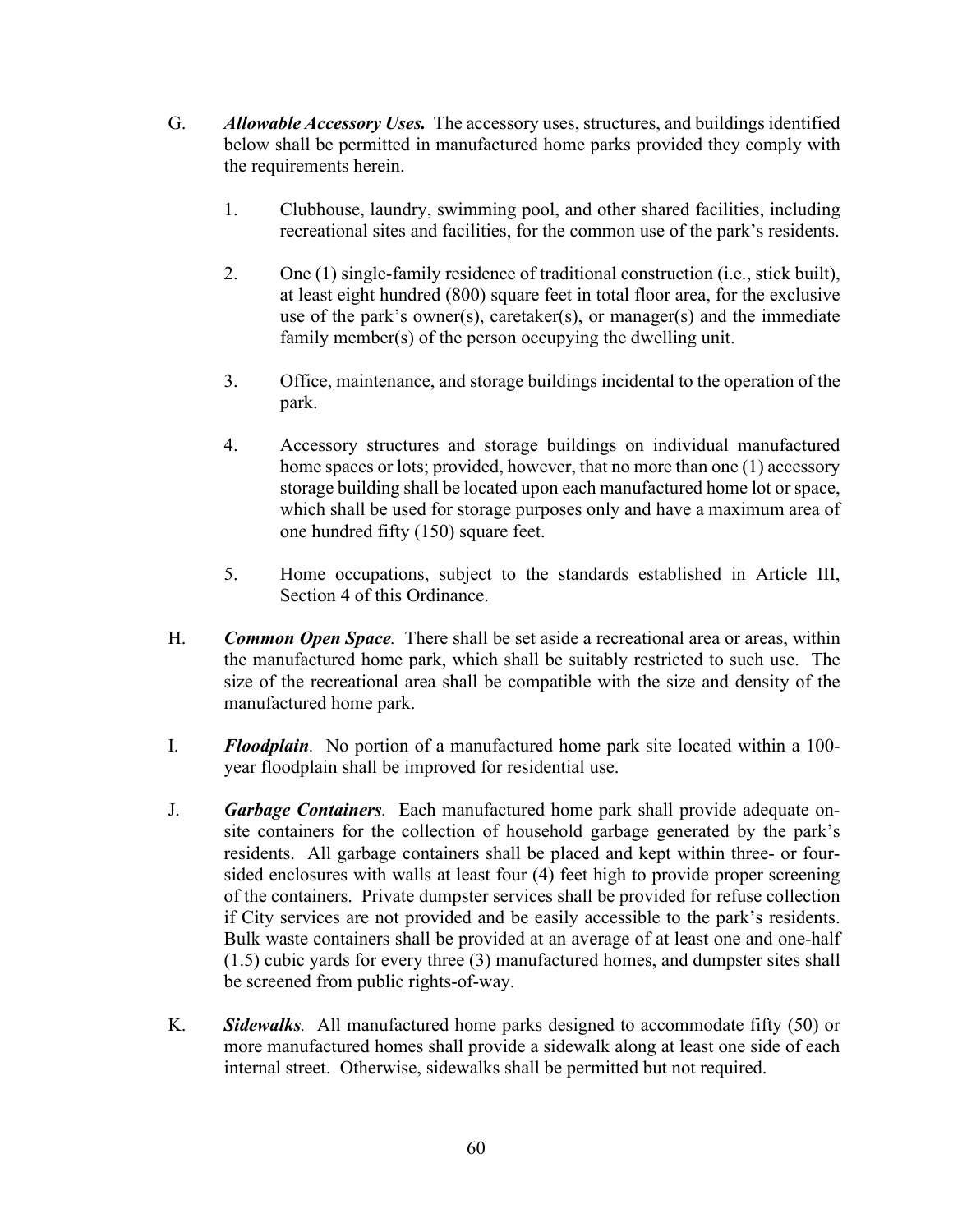- L. *Street Access and Specifications.* All lots and/or spaces dedicated for manufactured homes within a manufactured home park shall possess frontage on a paved internal or external street that is or was constructed and maintained in accordance with applicable City standards to ensure safe and convenient access to the lot or manufactured home space. All roads within the park shall be paved, have a road surface of at least twenty-two (22) feet in width, and be owned and maintained by the developer or owner of the park.
- M. *Fire Hydrants.* Every park shall be equipped at all times with fire hydrant equipment in good working order, of such type, size, and number and so located within the park as to satisfy all applicable federal, state, and local laws and regulations. At a minimum, fire hydrants shall be placed within the manufactured home park so that no manufactured home is more than one thousand (1000) feet away from the nearest hydrant. No open fires shall be permitted at any place that may endanger life or property, and no fire shall be left unattended at any time.
- N. *Staging Development.* Manufactured homes may be installed within an approved manufactured home park only after at least fifty percent (50%) of the lots or manufactured home spaces therein have been completely developed. This section shall in no way be construed to prevent incremental development of manufactured home park sites, provided the entire development plan is first approved by the Planning Commission and the manufactured home park site is developed in increments of not less than two and one-half (2.5) acres.
- O. *Additions.* No permanent additions of any kind shall be built onto, or become a part of, any manufactured home within a manufactured home park; provided, however, that this provision shall not be construed to prohibit the addition to a manufactured home a patio cover or carport cover if the same is not permanently attached to the ground. Such patio covers or carport covers shall be similar in appearance and design to the manufactured home.
- P. *Parking*. Each manufactured home lot in a manufactured home park shall have not less than two (2) off-street parking spaces. A manufactured home space that fronts along a private road that does not provide through-traffic service shall not be required to provide off-street space for vehicle turn around without backing into the street.
- Q. *Certificate of Occupancy.* No manufactured home shall be occupied, nor shall any residential utility service be authorized, until the Code Enforcement Officer has issued a Certificate of Occupancy for the manufactured home.
- 8.8 *Manufactured Home Park Site Plan.* A manufactured home park site plan and an application for a conditional use permit shall be submitted to the Planning Commission for review and approval prior to the issuance of a Zoning Permit by the Code Enforcement Officer. The Site Plan shall be drawn to scale and shall contain or include the information identified in this subsection and any additional information required by this Ordinance,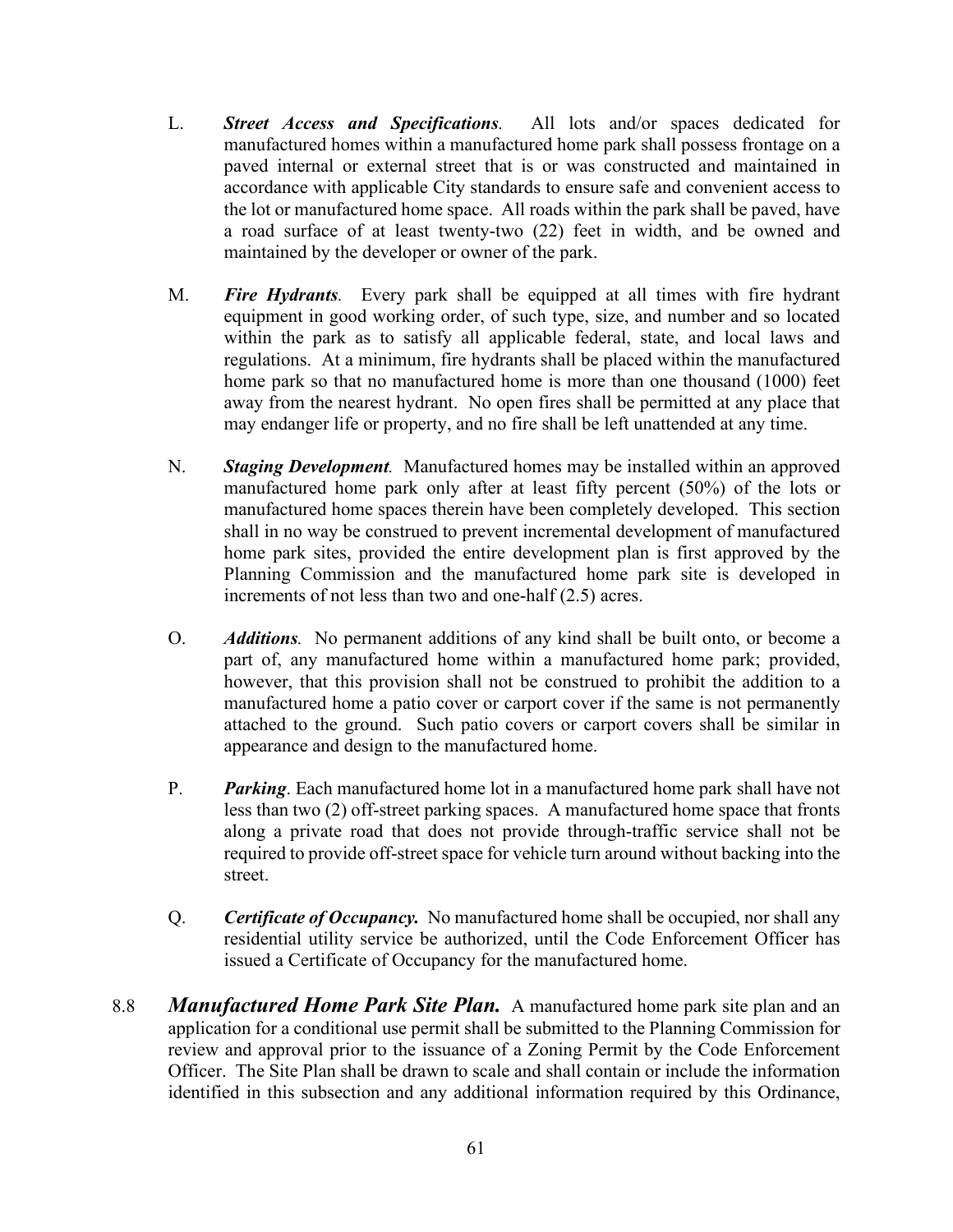including the information identified in Article IV, Section 3. The Planning Commission shall review and approve or deny a proposed Manufactured Home Site Plan only at a public hearing as provided in Article VI, Section 3 of this Ordinance. All improvements, regardless of timing or project phasing, shall be substantially consistent with the approved site plan.

- A. A site location map; the proposed name of the manufactured home park; the name, address, and telephone number of the developer, owner, and plan preparer, a north arrow; a scale; the acreage of the proposed site; and a legend containing an explanation of all symbols used on the site plan.
- B. The location of each manufactured home space or lot, consecutively numbered or lettered, and the dimensions thereof.
- C. Driveways and parking spaces, with dimensions.
- D. Proposed office, maintenance, and storage buildings incidental to the operation of the park.
- E. The location of proposed common use facilities, including, but not limited to, clubhouses, laundry, swimming pools, and recreational sites, and all proposed accessory structures or uses.
- F. All existing buildings and structures.
- G. The location of all existing and proposed rights-of-way, streets, utility lines, fire hydrants, garbage containers, dumpsters, and other infrastructure improvements.
- H. The location and boundaries of all required buffers and common open spaces.
- I. The location of all floodplains on the site, if any.
- J. Proposed water distribution system, including fire hydrant location, and proposed sanitary sewer system, including size, and proposed street lighting.
- K. Any other information that the Planning Commission may from time to time deem reasonably necessary in connection with its review of a proposed manufactured site plan.

#### **SECTION 9 – B-1: GENERAL BUSINESS DISTRICT**

9.1 *District Intent.* This district is designed for small scale, low impact commercial businesses, offices, and service operations that primarily serve residents in a small neighborhood setting.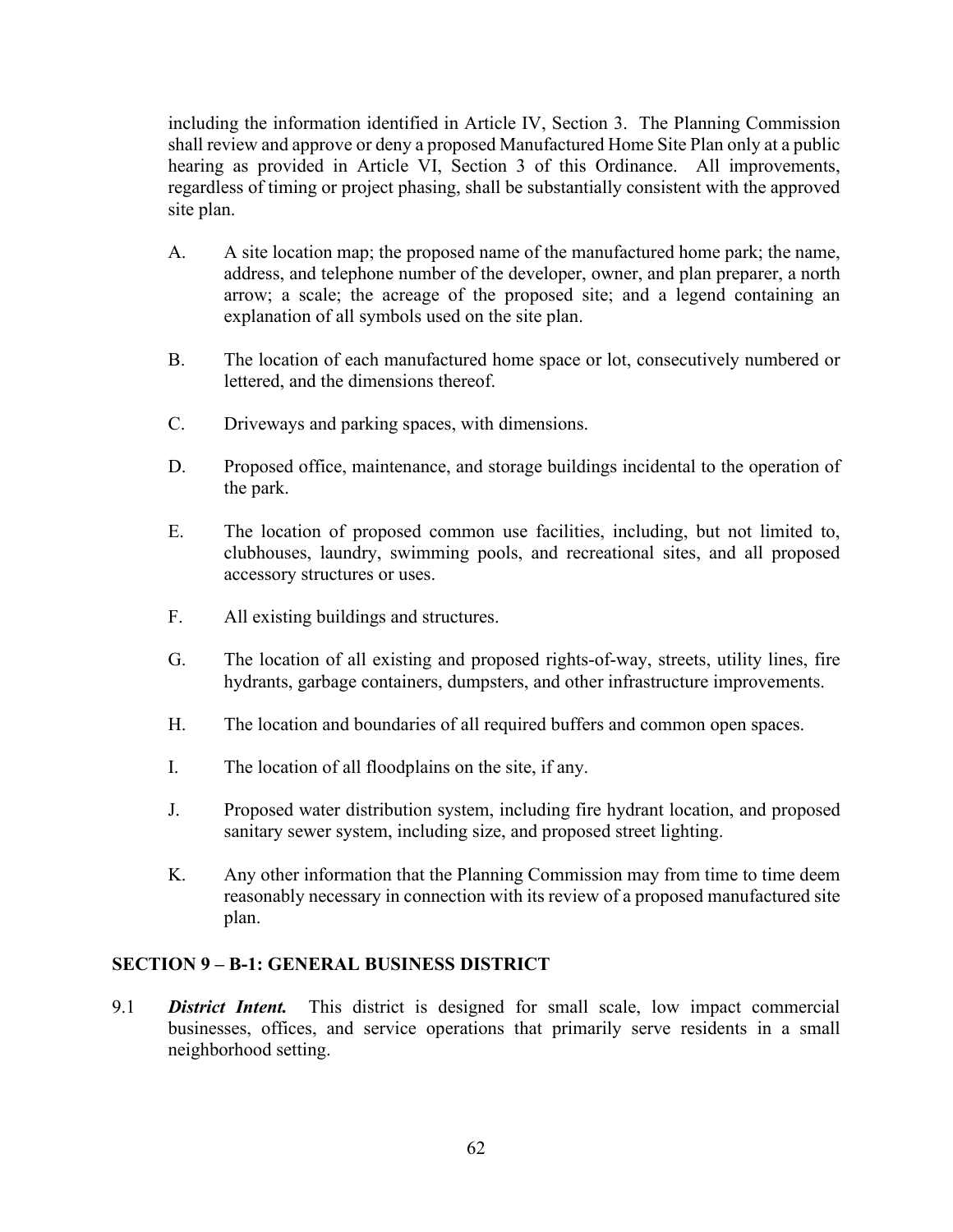- 9.2 **Permitted Uses.** The following identifies the uses permitted in the B-1: General Business Zoning District.
	- A. *Retail establishments customarily serving residential neighborhoods*, such as: pharmacies or drug stores, grocery markets, clothing/apparel stores, gift shops, jewelry stores, greeting card shops, book stores, music stores, consignment shops, newsstands, toy stores, fish and tackle shops, sporting goods stores, craft and hobby shops, florist shops, video stores, furniture stores, hardware stores, and other similar establishments.
	- B. *Personal or professional service establishments, and businesses repairing and servicing small equipment*, such as: barber shops and salons, photocopiers or print shops, laundry and dry cleaning services, including coin-operated laundromats, tailors, shoe repair shops, electronic or small appliance repair shops, photography studios, camera shops, health and fitness clubs, newspaper offices, radio station studios, television station studios, jewelry and watch repair shops, and other similar establishments.
	- C. *Professional offices*such as: banks, with or without drive-through services, doctor's offices, dentist's offices, accounting and tax preparation services, real estate offices, attorney's offices, investment offices, consulting offices, and other similar establishments.
	- D. *Dine-in or carry-out restaurants*, such as: cafes, delis, bakeries, coffee shops, ice cream parlors, pizza parlors, fast food businesses, steak houses, and other similar dining or food establishments.
	- E. *Family entertainment and cultural uses* such as: video arcades, dance studios, art studios, martial arts studios, and other similar establishments that cater to children and families (not adults exclusively) and that do not serve or offer alcoholic beverages for sale.
	- F. Lounges or Nightclubs, public and private.
	- G. Public and private educational institutions and associated accessory uses.
	- H. Churches and cemeteries.
	- I. Public and semi–public institutions and offices.
	- J. Bed and breakfast inns.
	- K. *Loft, efficiency, and studio apartments*, provided that all of the following requirements are satisfied: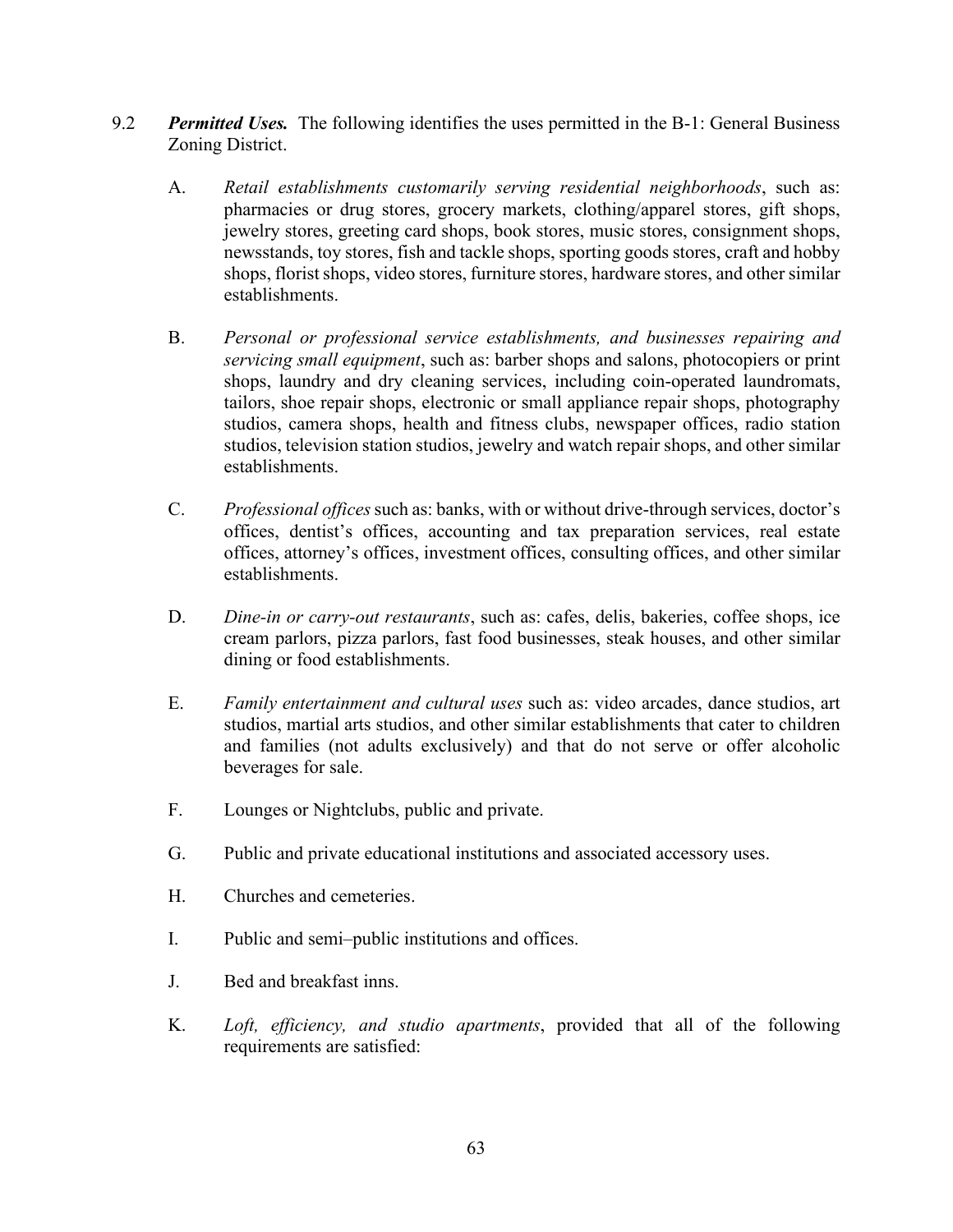- 1. said residential uses are located above the first floor of a multi-story commercial use building;
- 2. appropriate soundproofing or sound attenuation measures have been or will be installed to limit noise impacts that may be generated by ground floor commercial uses;
- 3. adequate off-street parking for all proposed dwelling units is provided in the rear yard of the lot;
- 4. a separate building entrance is available for the proposed apartments;
- 5. all exterior apartment windows and doors are secured by appropriate locks or security devices;
- 6. adequate fire escape ladders or other devices are provided for each dwelling unit; hard-wired fire alarms and sprinkler systems are provided on all floors of the building; and the lower floor commercial uses in the building shall generally not operate between the hours of 8:00 p.m. and 7:00 a.m.
- L. Accessory uses and buildings, subject to the standards established in Article III, Section 4 of this Ordinance.
- M. Adult day care centers.
- N. Group homes, subject to the standards established in Article IV, Section 2 of this Ordinance.
- O. Automobile filling and service stations; convenience stores; gasoline service station; body shop; service stations; and vehicle repair garages, including painting, body repair, parts fabrication, and engine rebuilding.
- P. Garden centers, greenhouses, and nurseries.
- Q. Funeral homes and mortuaries.
- R. Boarding and Rooming Houses.
- S. Educational, training, health, medical, or nursing uses of public, charitable, or philanthropic nature, including rest homes and sanitariums.
- T. Hospitals (all hospitals, regardless of district, may include a commercial cafeteria and/or a commercial pharmacy), medical clinics, doctors' and dentists' offices, laboratories, including research and testing laboratories, sanitariums, nursing homes, and ambulance services.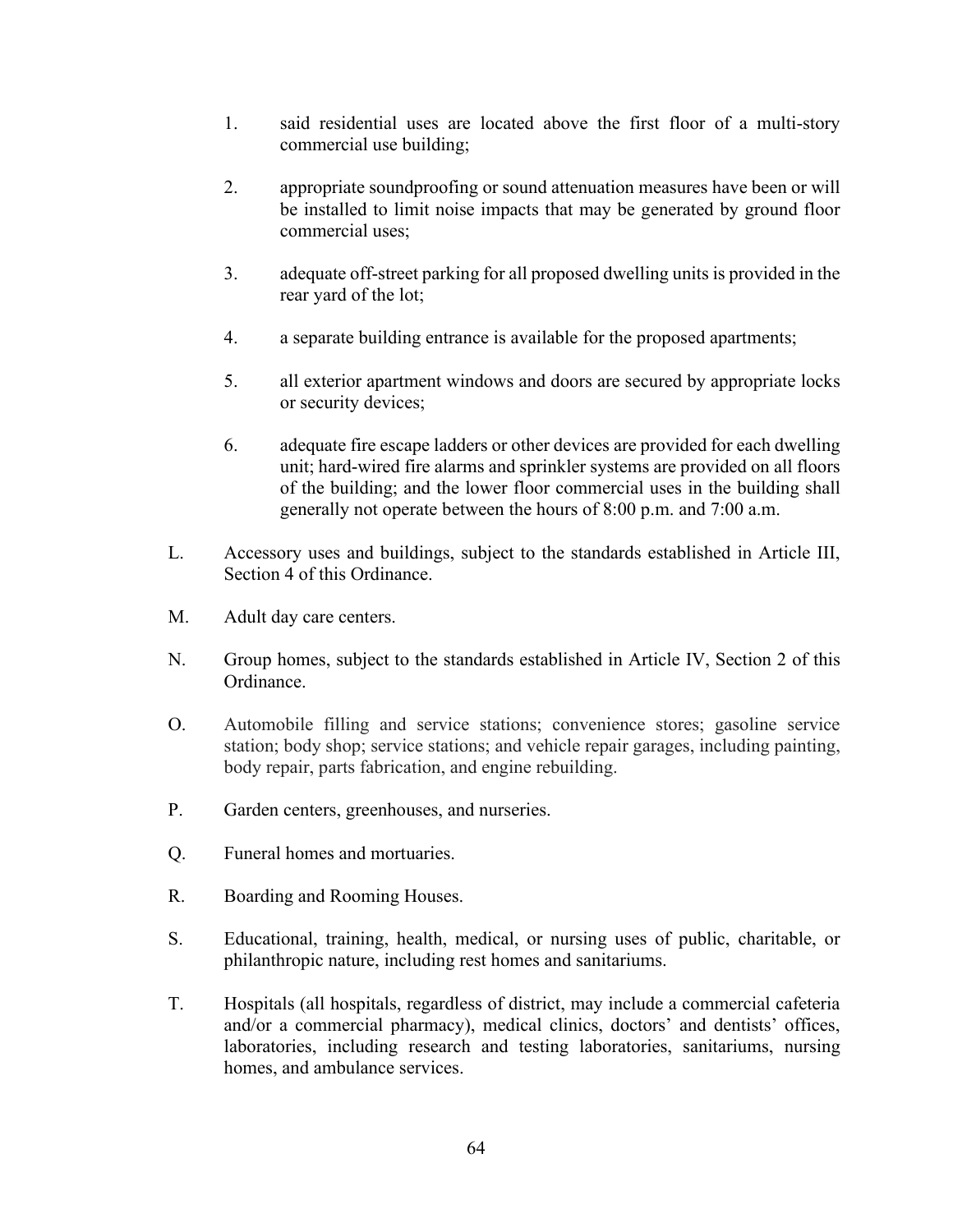- U. Nursery schools, childcare centers, public and private schools.
- V. Animal hospitals, veterinary clinics, and kennels; provided that all animals are kept within suitably designed, soundproofed, and air-conditioned buildings.
- W. Hotels and motels.
- 9.3 *Permitted Uses Pending Planning Commission Approval.* The following uses in the B-1: General Business District shall be permitted pending Planning Commission approval following a public hearing as provided in Article VI, Section 3 of this Ordinance.
	- A. Off-premises advertising signs and billboards.
	- B. Outdoor entertainment and recreation such as driving ranges, miniature golf, drivein theaters, commercial sports arenas, racetracks, and amphitheaters.
	- C. Car washes.
	- D. Vehicle repair garages, excluding painting, body repair, parts fabrication, and engine rebuilding.
	- E. Mini warehouses.
	- F. Open air markets.
	- G. Single Family Dwellings.

### 9.4 *Dimensional Requirements:*

- A. **Minimum Front Yard Setback:** Twenty-five (25) feet from the edge of the right-of-way line. An additional setback may be required under the conditions specified in Article III, Section 7 of this Ordinance.
- B. **Minimum Rear Yard Setback:** Twenty (20) feet. An additional setback may be required under the conditions specified in Article III, Section 7 of this Ordinance.
- C. **Minimum Side Yard Setback:** Not specified except when a side yard is used, shall not be less than eight (8) feet abutting a non-residential district and for a side yard abutting a residential district, not less than fifteen (15) feet. An additional setback may be required under the conditions specified in Article III, Section 7 of this Ordinance.
- D. **Maximum Structure Height:** Forty-five (45) feet or three (3) stories.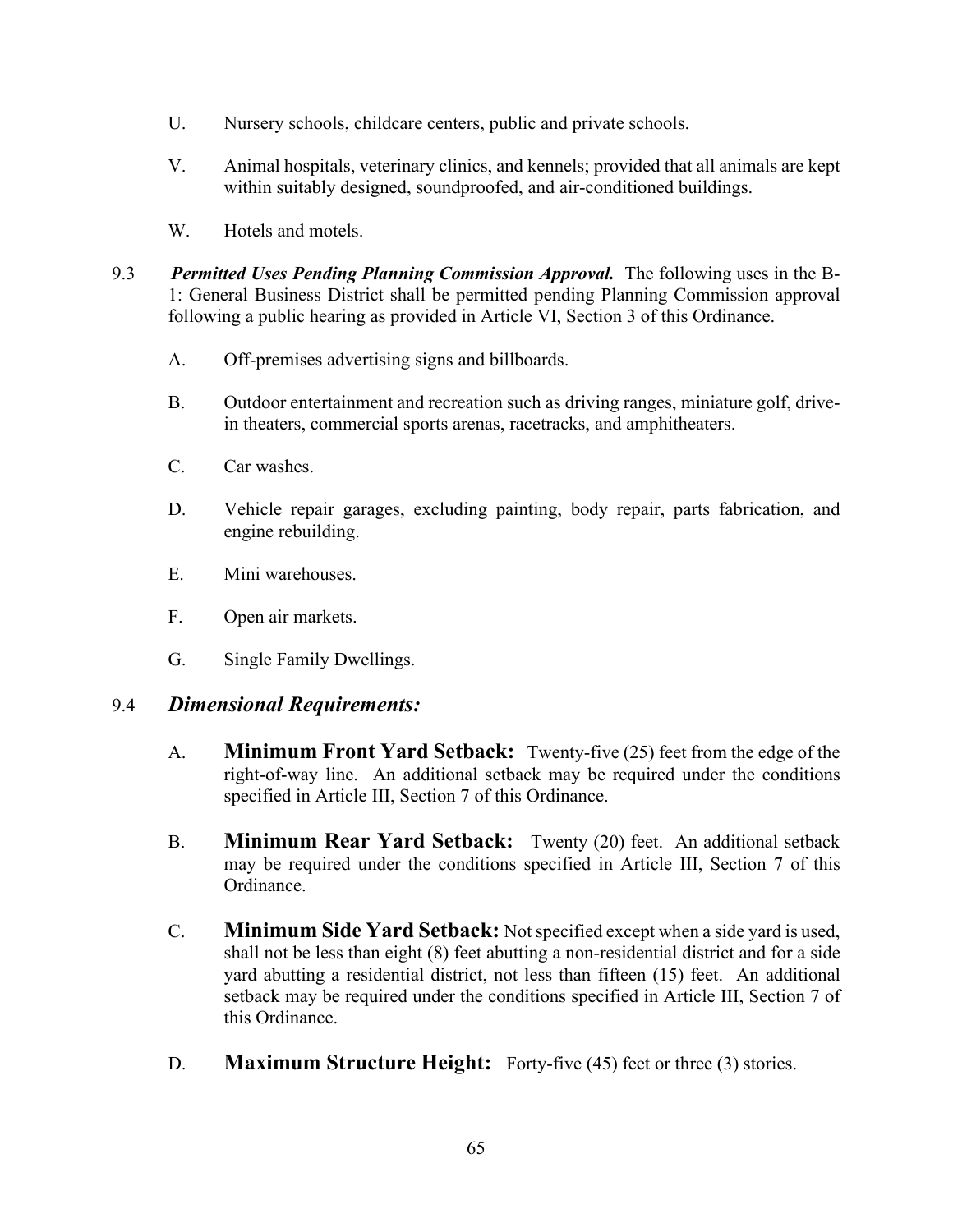E. **Curb Cut Access:** Access to non-residential lots shall allow for the placement of one (1) curb cut for lots with less than seventy-five (75) feet of street frontages. Lots with seventy-five feet of street frontage and less than four-hundred (400) feet are permitted a total of two (2) curb cuts. Lots with four-hundred (400) feet or more street frontage are permitted a total of three (3) curb cuts provided a traffic impact analysis demonstrates the need and is approved by the Planning Commission. Maximum width of curb cuts for non-residential lots shall not exceed forty (40) feet, excluding the necessary turning radius.

# 9.5 *Minimum standards for all Buildings.*

- A. **Minimum Building Unit Gross Floor Area:** Eight hundred fifty (850) square feet for all buildings.
- B. **Minimum exterior width of Building:** Fourteen (14) feet.
- C. **Landscaping:** All building sites shall be landscaped in a manner consistent with other adjoining lots in the area or neighborhood. At a minimum, ornamental shrubs shall be applied along the front yard foundation or skirting of each dwelling.
- D. **Utility Installation:** All electrical service meters shall be attached to the exterior wall of any building. No temporary service poles shall be used for permanent utility service.

### **SECTION 10 - B-2: CITY SQUARE COMMERCIAL DISTRICT**

- 10.1 *District Intent.* The intent of this zoning district is to provide development opportunities for a mixture of general small to medium sized business establishments in the downtown core. The district is also designed to enhance the architecturally and historically unique character of the city square.
- 10.2 *Permitted Uses.* The following identifies the uses permitted in the B-2: City Square Commercial Zoning District.
	- A. All uses permitted in the B-1: General Business Zoning District.
	- B. Convention centers, which may include restaurants and/or gift shops and other retail sales.
	- C. Movie cinemas, auditoriums, and theaters, including drive-in theaters.
	- D. Restaurants, carry out or dine-in, that do not offer drive-through services. Notwithstanding anything to the contrary herein, restaurants that offer drivethrough services shall be prohibited in the B-2: City Square Commercial District.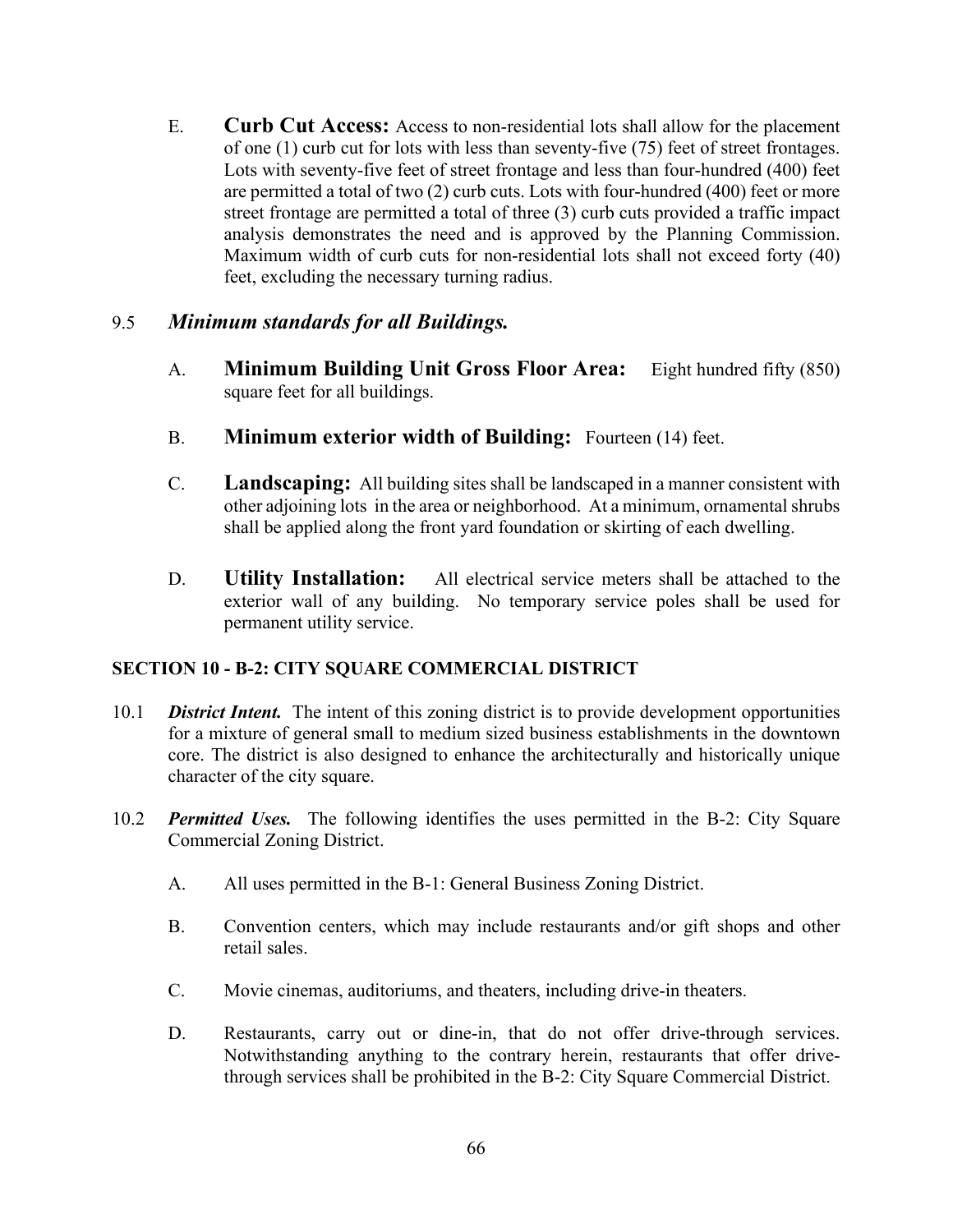- E. The *manufacturing of articles sold at retail* shall be permitted as an accessory use to a retail business only, provided that such manufacturing activities occupy less than thirty (30) percent of the gross floor area and employs no more than four operators. All storage, service, or incidental manufacturing activities shall be conducted within a fully enclosed building on the property.
- F. *Building contractor's office*, except outside storage of heavy equipment, and building materials shall be prohibited.
- G. Open air markets.
- H. Public and private primary, elementary, or secondary educational institutions, and other associated uses.
- I. Public and private colleges and universities, trade schools, community colleges, business and technical schools, universities and other post-secondary educational training facilities. College dormitories and other associated accessory uses.
- J. Warehouses.

# 10.3 *Dimensional Requirements:*

- A. **Minimum Front Yard Setback:** None specified, although a minimum setback may be required under the conditions specified in Article III, Section 7 of this Ordinance. Where a sidewalk exists along the front yard, the building storefront shall not be located more than fifty (50) feet away from the right-of-way line. Any buildings that will be constructed on a vacant lot between two pre-existing buildings shall not be located closer to or farther from the right-of-way line than the buildings on the contiguous side lots.
- B. **Minimum Side Yard Setbacks:** None required. In the event aside yard of a property adjoins a residential zoning district, a side yard buffer along the residential zoning district line shall be provided.
- C. **Minimum Rear Yard Setback:** None required. However, if the rear yard of a B-2 property adjoins a residential zoning district, a rear yard buffer along the residential zoning district line shall be provided.
- D. **Maximum Structure Height:** Sixty-five (65) feet.
- E. **Curb Cut Access:** Access to non-residential lots shall allow for the placement of one (1) curb cut for lots with less than seventy-five (75) feet of street frontage. Lots with seventy-five feet of street frontage and less than four hundred (400) feet are permitted a total of two (2) curb cuts. Lots with four hundred (400) feet or more street frontage are permitted a total of three (3) curb cuts provided a traffic impact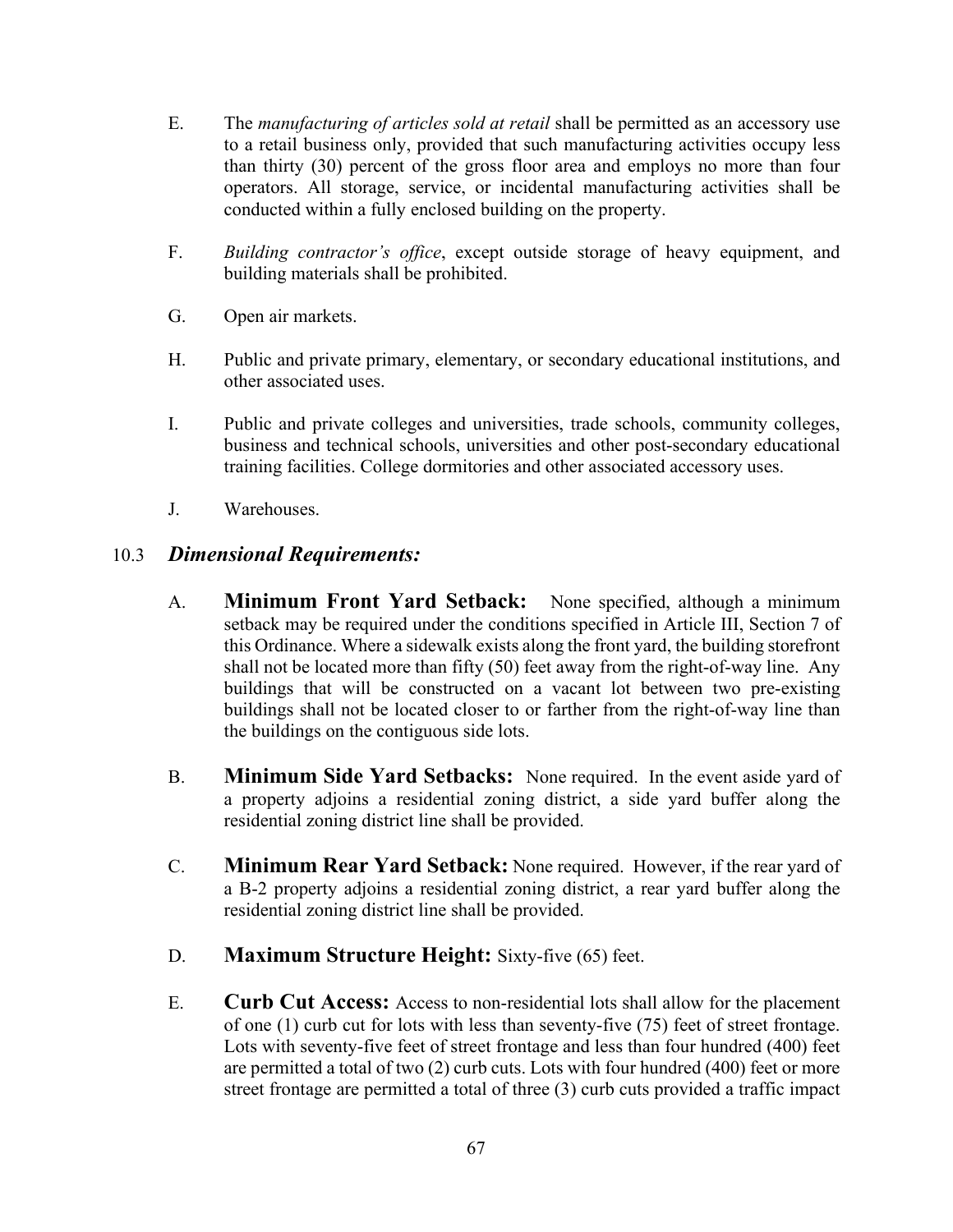analysis demonstrates the need and is approved by the Planning Commission. Maximum width of curb cuts for non-residential lots shall not exceed forty (40) feet, excluding the necessary turning radius.

- F. **Design Review:** Where there is a substantial alteration of an existing structure or building facade or the development of a new building , site development and architectural plans for each alteration or development shall be submitted to the Planning Commission for action prior to the issuance of a building permit. The Planning Commission shall act to approve, with conditions, or disapprove the submitted plans based on the assessment of the plan's contribution to the historical and design integrity of the city square.
- G. **Off-street Parking:** None required unless stipulated by the Planning Commission in the design review process.

# **SECTION 11 – IND: GENERAL INDUSTRIAL DISTRICT**

- 11.1 *District Intent.* The General Industrial Zoning District provides for small-scale industries that manufacture goods and provide services which emit no detectible neighborhood nuisance and degradation to the natural environment beyond industry boundaries. The district also will provide opportunities for the development of limited commercial uses that are accessory and complementary to the associated primary industrial use. Heavy industrial uses may be permitted in accordance with Planning Commission review and approval.
- 11.2 *Permitted Uses.* The following identifies the uses permitted in the IND: General Industrial Zoning District.
	- A. *Any industrial enterprise engaged in a manufacturing, assembly, or processing activity* that does not produce discharges that require the issuance of a National Pollutant Discharge Elimination System (NPDES) major operating discharge permit and does not emit fumes, odors, or particulate matter into the air that constitute a public nuisance.
	- B. Repair and maintenance of vehicles including heavy trucks, construction equipment, farm implements, or painting, body repair, upholstery repair, parts fabrication, engine rebuilding, and body shops.
	- C. Indoor and outdoor gun clubs and shooting ranges, provided that all activities involving the discharge of firearms shall be conducted more than two hundred fifty (250) feet from any property line and directed away from any established residential uses.
	- D. Warehousing and storage facilities, including mini-warehouses.
	- E. Truck terminals and shipping facilities.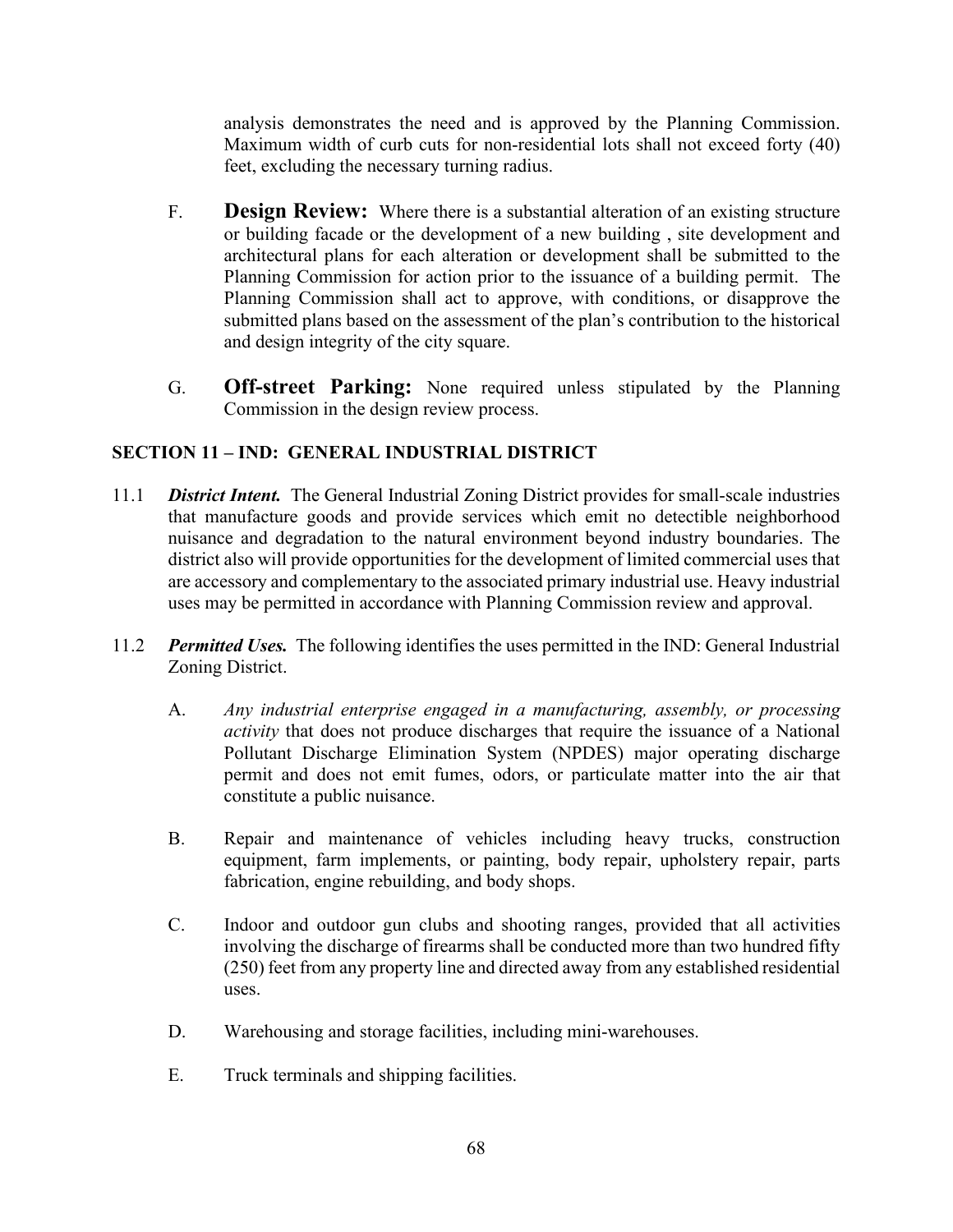- F. Railroad yards.
- G. Lumber yards and mills.
- H. Fuel or building material storage and distribution facilities.
- I. Bottling plants.
- J. General manufacturing.
- K. Research and scientific laboratories.
- L. Retail sales of consumer goods and services, including restaurants.
- M. Gasoline service stations and convenience stores.
- N. Car washes.
- O. Nurseries.
- P. Offices.
- Q. Construction and maintenance services, such as building contractors, wholesale building supplies, janitorial services, exterminating services, landscape services, and similar uses.
- R. Wholesaling and distribution.
- S. Military installations, such as reserve or National Guard centers or armories.
- T. Open air markets.
- U. Meat and poultry processing, including slaughter-houses.
- 11.3 *Permitted Uses Pending Planning Commission Approval.* The following uses in the IND: General Industry Zoning District shall be permitted pending Planning Commission approval. In addition, the Planning Commission shall conduct a public hearing in accordance with Article VI, Section 3 of this Ordinance.
	- A. Sanitary landfills.
	- B. Junkyards.
	- C. Off-premise advertising signs and billboards.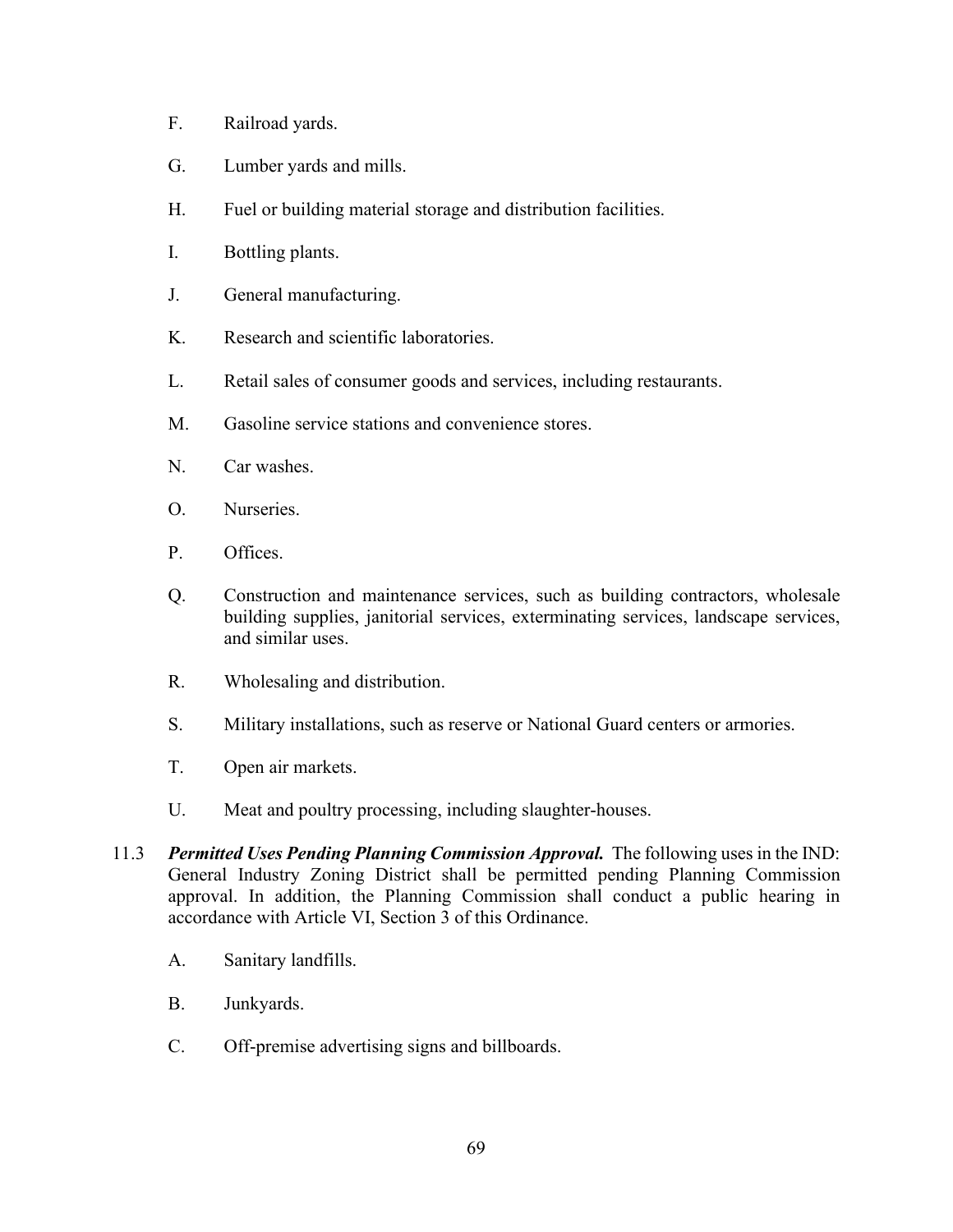- D. Quarries, borrow pits, sand and gravel operations, gas extraction, and other mining operations.
- E. Residences for watchman, custodian, manager, or business owner.
- F. Storage or manufacturing involving flammable or explosive materials or involving potentially hazardous or commonly recognized offensive conditions.

# 11.4 *Dimensional Requirements:*

- A. **Minimum Lot Size:** None required. However, it is the intent of the Ordinance that industrial lots of sufficient size provide adequate parking and loading space in addition to the space required for normal operations.
- B. **Minimum Lot Width:** One Hundred (100) feet.
- C. **Minimum Front Yard Setback:** Twenty (20) feet from the edge of the right-of-way line. An additional setback may be required under the conditions specified in Article III, Section 7 of this Ordinance.
- D. **Minimum Side and Rear Yard Setback:** Twenty-five (25) feet from all adjoining property lines and an additional twenty (20) feet from any property line that abuts a residential zoning district. Any required buffers along residential zoning districts shall be improved and maintained as a vegetated buffer to provide an effective year-round visual screen between the commercial use and the neighboring residential areas.
- E. **Maximum Percentage of Lot Covered by Impervious Surfaces:** Fifty (50) percent.
- F. **Maximum Structure Height:** Fifty (60) feet. 5 stories.
- G. **Curb Cut Access:** Access to non-residential lots shall allow for the placement of one (1) curb cut for lots with less than seventy-five (75) feet of street frontage. Lots with seventy-five feet of street frontage and less than four-hundred (400) feet are permitted a total of two (2) curb cuts. Lots with four-hundred (400) feet or more street frontage are permitted a total of three (3) curb cuts provided a traffic impact analysis demonstrates the need and is approved by the Planning Commission. Maximum width of curb cuts for non-residential lots shall not exceed forty (40) feet, excluding the necessary turning radius.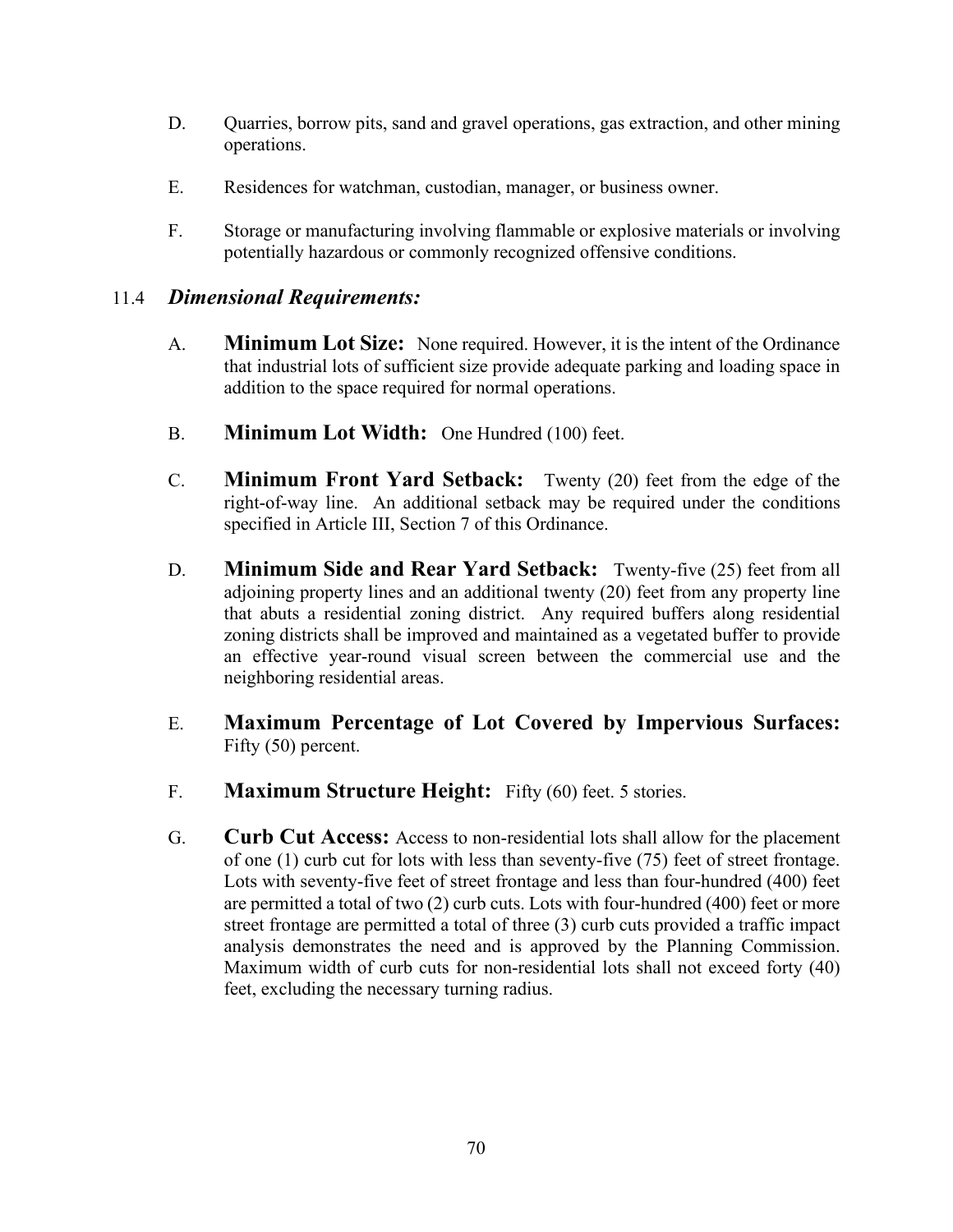# **ARTICLE VI ADMINISTRATIVE AND ENFORCEMENT GUIDELINES**

# **SECTION 1 - GENERAL ADMINISTRATION**

1.1 *Administration and Enforcement.* The provisions of this Ordinance shall be administered and enforced by a sworn Law Enforcement Officer who shall be appointed by City Council to serve as the Code Enforcement Officer. This official shall have the right to enter upon any premises at any reasonable time for the purpose of carrying out his duties in the administration and enforcement of this Ordinance.

### 1.2 *Invalid Permits.*

- A. No zoning permit, building permit, certificate of occupancy, or business license, or any other permit or license shall be issued by any City department, official, or employee except in full compliance with this Ordinance.
- B. Any permit or license issued by any City department, official, or employee, where issued in conflict with or violation of any terms of this Ordinance or other applicable codes or ordinances, shall hereby be declared null and void.

# **SECTION 2 – ZONING APPROVAL & BUILDING/USE PERMITS**

- 2.1 *Permit Required.* 
	- A. *Building Permit.* No building or other structure shall be constructed, erected, moved, extended, enlarged, or otherwise structurally altered, whether in whole or in part, unless and until the Code Enforcement Officer has issued a building permit for such work. The Code Enforcement Officer shall not issue a building permit unless the plans, specifications, and intended use conforms in all respects to the provisions of this Ordinance. Application for a building permit shall be made to the Code Enforcement Officer on forms provided for that purpose, and a validly issued building permit shall generally serve as both a building and zoning permit for the approved use, subject to the conditions as may be set forth therein, if any.
		- 1. *Expiration of Building Permit.* A building permit shall, upon the expiration of six (6) months from the date of issuance, automatically expire in the event construction has not commenced. A permit shall also expire upon (a) the sale or other transfer of the property to anyone other than the person for whom the permit was issued or (b) any change in the contractor employed for the project at the time the permit was issued. Any expired permit may be reissued, and such reissued permit shall be subject to the provisions of this Ordinance and all amendments hereto in effect at the time of reissuance.
	- B. *Zoning Permit/Approval.* It shall be unlawful to establish a new or additional use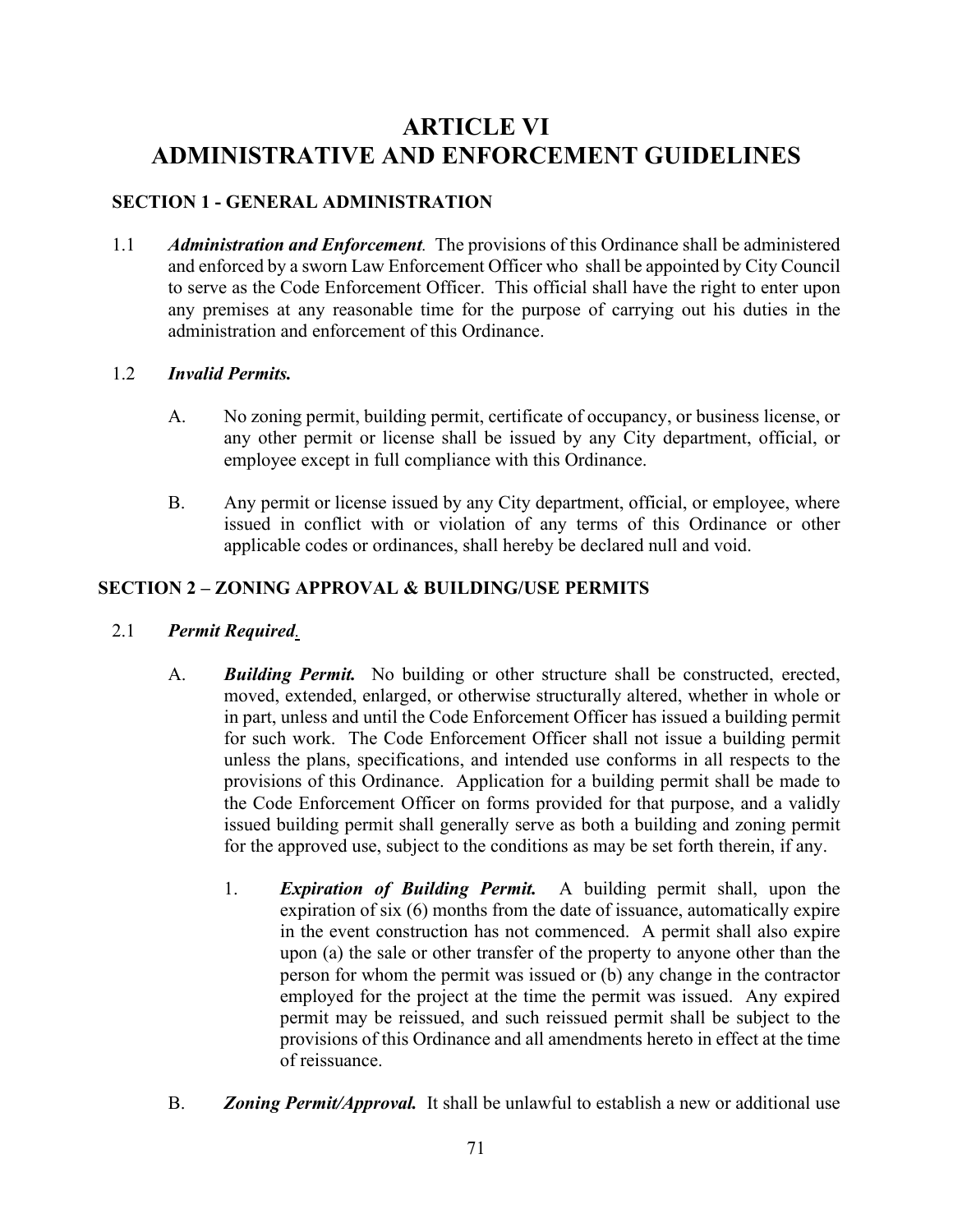or expand or enlarge an existing use unless and until the Code Enforcement Officer issues a valid zoning permit approving such use or the enlargement or expansion thereof. The Code Enforcement Officer shall not issue a zoning permit unless the plans, specifications, and intended use conforms in all respect to the provisions of this ordinance. Applications for a zoning permit shall be made on the same form as the building permit application and a separate zoning permit application shall not be required if the applicant is seeking a building permit.

- 2.2 *Zoning/Building Permit Approval.* The Code Enforcement Officer shall not issue a permit for any proposed use or development activity until an application and all required plans and/or specifications demonstrating conformance with the provisions of this Ordinance have been filed.
- 2.3 *Permit Approval Process***.** Each application for a building permit or zoning approval shall be filed on the written form available from the City, and include all required supporting information.
	- A. *Required Supporting Information.* The following information must be filed contemporaneously with each application for zoning approval:
		- 1. address and legal description of the subject property;
		- 2. name, address, and telephone number of the property owner(s) and applicant(s);
		- 3. a description of the use(s) to be established or expanded;
		- 4. an accurate dimensioned drawing of the subject property depicting the location of (a) buildings and structures, both existing and proposed; (b) lot areas to be used; (c) parking areas, including lighting and landscaping as required; (d) water supply facilities; and (e) sewage disposal facilities; and
		- 5. any additional information the Code Enforcement Officer may, in his discretion, deem necessary to determine whether the proposed project or use complies with this Ordinance.
	- B. *Issuance of Permit.* If the proposed use, or enlargement thereof, or construction, alteration, or other development activity conforms with the provisions of this Ordinance and other City codes, the Code Enforcement Officer shall issue a zoning or building permit, as the case may be. The issuance of a permit shall, in no case, be construed as waiving any provision of this Ordinance.
	- C. *Denial of Approval.* If the application is rejected, the Code Enforcement Officer shall state in writing on the application the reason for rejection.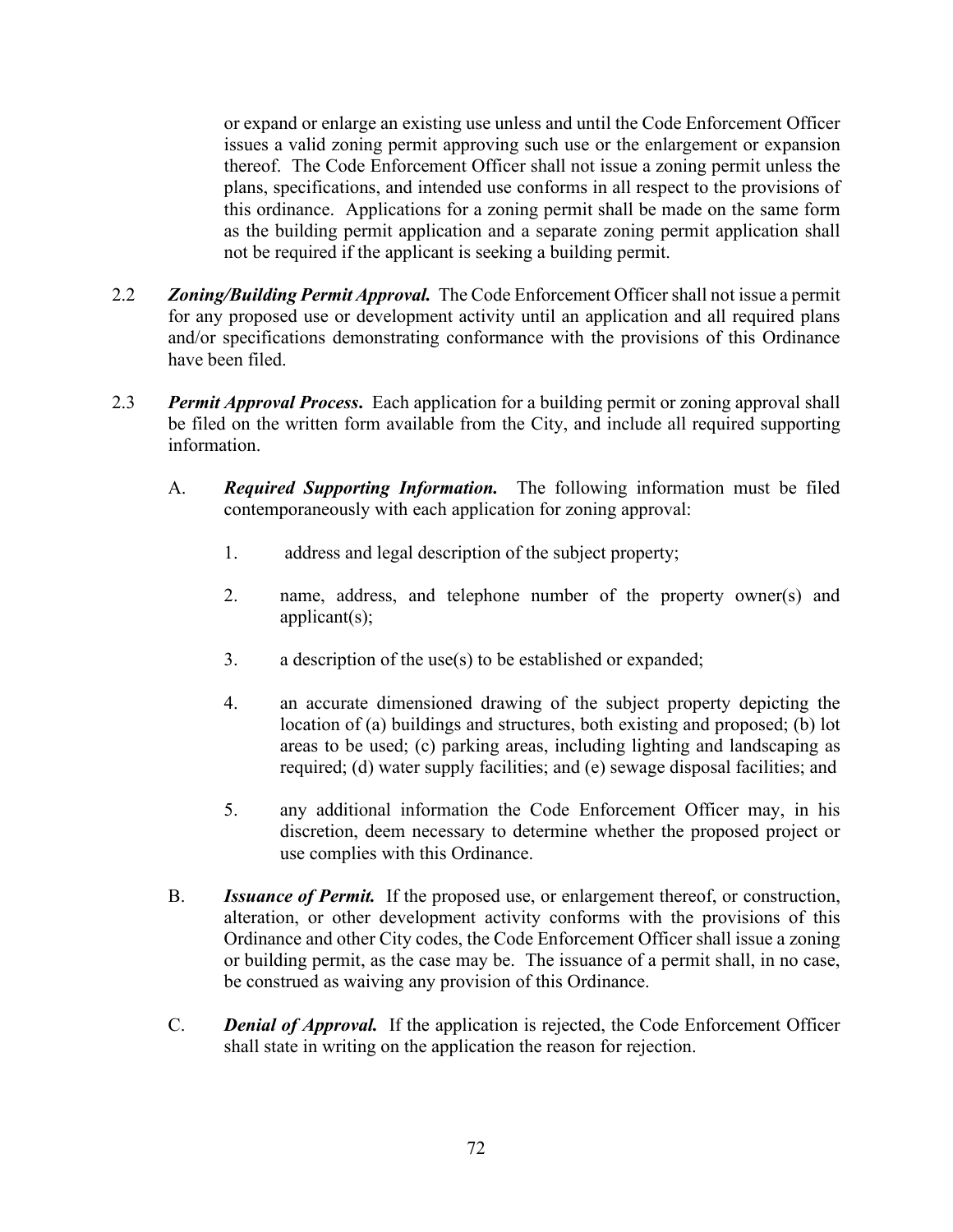# 2.4 *Certificate of Occupancy.*

- A. *Certificate Required.* No building, or any part thereof, hereafter constructed, moved, or altered, whether physically or in use, shall be occupied until the Code Enforcement Officer has issued a certificate of zoning occupancy stating that such land or structure or part thereof is found to be in conformity with the provisions of this Ordinance.
- B. *Inspection Process.* Within three (3) regular business days after the owner or his agent has notified the Code Enforcement Officer that the subject premises, building, or any part thereof is ready for occupancy or use, the Code Enforcement Officer shall make final inspection of the site. Not more than three (3) business days following the inspection, the Code Enforcement Officer shall issue a certificate of occupancy if the premises, building, or part thereof so inspected is found to conform with the provisions of this Ordinance.
- C. *Approval or Denial.* Not more than three (3) business days following the inspection, the Code Enforcement Officer shall issue a certificate of occupancy if the premises, building, or part thereof so inspected is found to conform with the provisions of this Ordinance. If a certificate of occupancy is denied, the Code Enforcement Officer shall notify the applicant in writing the reason for the denial not more than three (3) business days after the date on which the inspection occurred.

# **SECTION 3 – CONDITIONAL USE APPROVAL PROCESS**

3.1 *Applicability.*This Section shall apply to any use designated in the Ordinance as conditional and subject to the approval of the Planning Commission. However, this section does not apply to conditional uses that are identified herein as special exceptions permitted on appeal to the Board of Adjustment.

3.2 *Generally.* Applications for a conditional use permit shall be submitted and approved prior to an application for a building permit. A subdivision plat or site plan shall be submitted in support of each application for conditional use in all districts.

3.3 *Application.* The application for conditional use shall be made in writing and on a form available from the Code Enforcement Officer and shall be filed with the Code Enforcement Officer simultaneously with all other items required herein. The application shall be accompanied by the following information and materials:

- A. name, signature, and address of the property owner and agent of the property owner, if any;
- B. address and legal description of the property under consideration, accompanied by a copy of the applicable tax maps clearly identifying the subject property;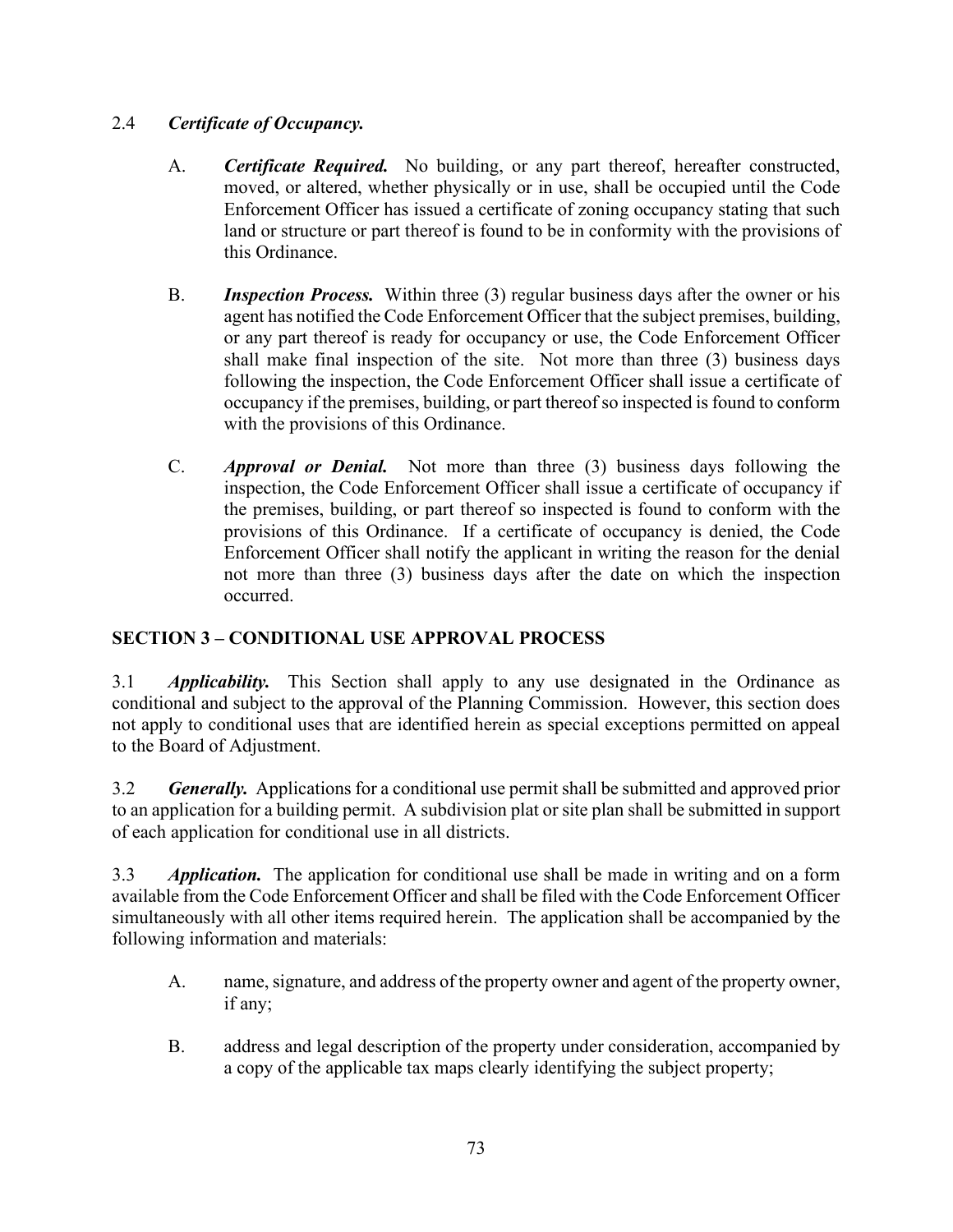- C. present zoning and land use of the subject property;
- D. reason(s) for the application for approval of a conditional use;
- E. a site plan, drawn to scale and dimensioned, showing the size and location of the property boundaries, public rights-of-way, the proposed development layout and conditional use, and other information required by this Ordinance, including the information in Article V, Section 8.8 in the event the proposed conditional use is a manufactured home park; and
- F. a certified check, payable to the City of Ashland in the amount of \$50.
- 3.4 *Planning Commission Action.* The Planning Commission shall hold a public hearing at the first regularly scheduled meeting after compliance with the application and notice requirements set forth in this Article VI, Section 3.
	- A. *Notice of Hearing.* Prior to considering a proposed conditional use, the Planning Commission shall give notice of the hearing to adjoining property owners via certified mail not less than ten (10) days prior to the date of the hearing and to the public by posting notice as required herein.
		- 1. *Posting of Notice.* Not less than six (6) days prior to the Planning Commission's hearing, the Planning Commission shall post or cause to be posted a notice of hearing, which shall identify the subject property and the proposed conditional use and state the time and place of the hearing. The notice shall also state that all persons who desire shall have an opportunity to be heard during the hearing, whether in favor of or opposition to the proposed conditional use.
	- B. *Planning Commission Review.* The Planning Commission shall consider the proposal in terms of existing zoning and land use in the vicinity of the proposed use; planned and proposed public and private developments that may be affected by the proposed use; whether and to what extent the use at the particular location for which it is proposed is consistent with the intent of the Ordinance; any other development policies/regulations of the City; whether and to what extent possible measures have been taken to maximize the beneficial effects and/or minimize the potential adverse effects of the proposed use on the immediate vicinity and on the public health, safety, and welfare in general.
		- 1. *Scope of Review***.** The Planning Commission shall deny the application if it finds the adverse impacts of the proposed use, despite any mitigating conditions that might be imposed by the Planning Commission, outweigh the public or private benefits of the proposal and require denial in the interest of the overall public health, safety, and welfare. Otherwise, the Planning Commission may, by majority vote, recommend the approval of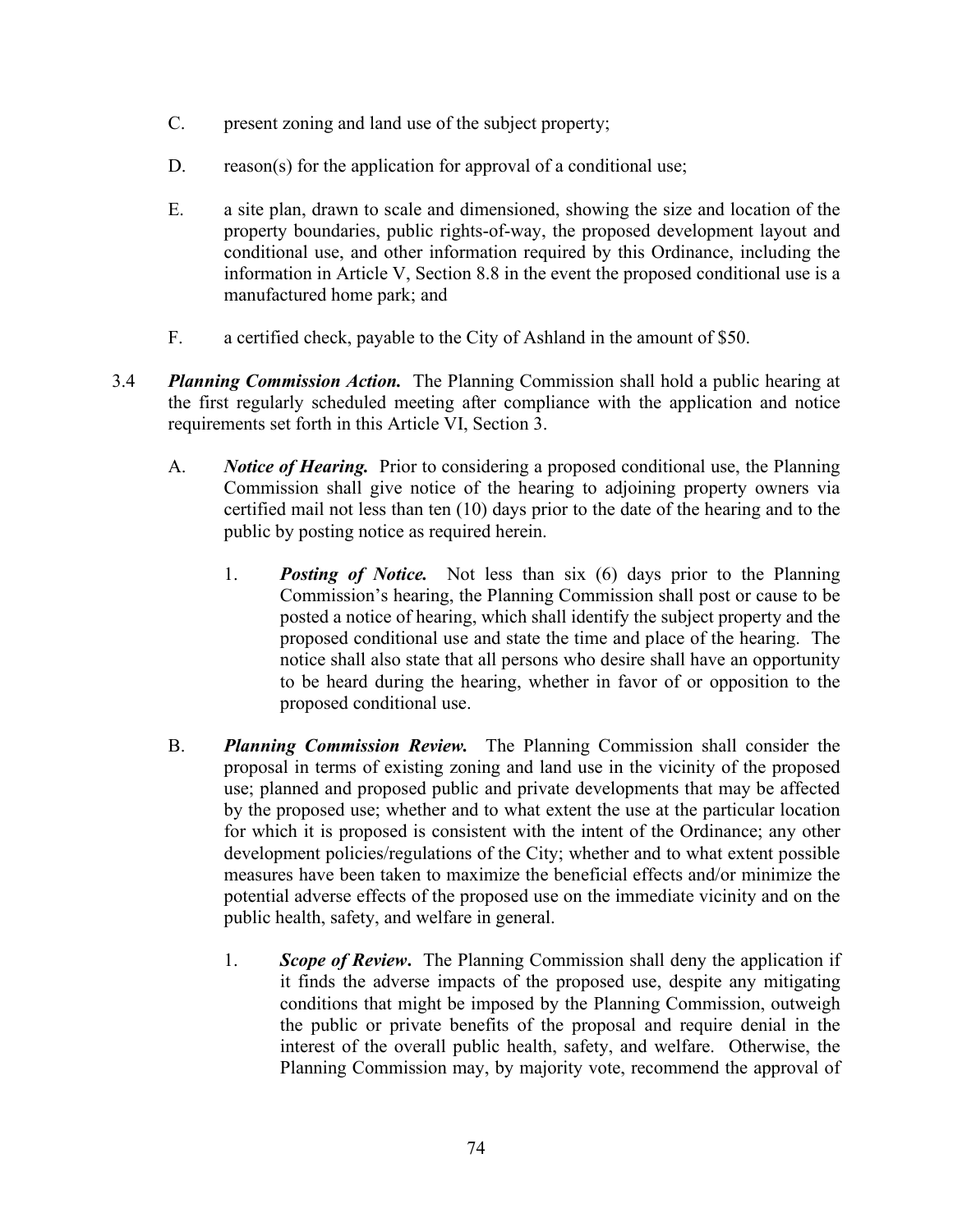the conditional use subject to such conditions and restrictions recommended by the Planning Commission, if any, as provided in subsection 2, below.

- 2. *Conditions and Restrictions.* The Planning Commission may, in order to prevent or minimize adverse effects on other properties and on the general health, safety, and welfare of the City, impose such restrictions and conditions on approval of the proposed use as it determines are required by the general purposes, goals, and objectives of this Ordinance. All conditions imposed upon any conditional use permit, except those that are otherwise stated in this Ordinance, shall be expressly set forth in the resolution granting such conditional use permits.
- 3. *Approval or Denial*. The Planning Commission shall deny or grant, either with or without restrictions and conditions, the application within thirty (30) days of its hearing. The failure of the Planning Commission to act within this time period shall constitute a denial of the application.
- C. *Applicant Steps Following Denial.* If an application is denied or granted subject to restrictions and conditions with which the applicant is not willing to comply, the applicant may file with the Planning Commission a petition to amend the Ordinance pursuant to Article VIII, below.
- D. *Applicant Steps Following Approval.* In the event a permit for a conditional use is approved or approved subject to additional conditions and restrictions not set forth in this Ordinance, the applicant shall file with the Code Enforcement Officer an application for a building permit or zoning approval pursuant to Article VI, Section 2 hereof and submit in support thereof a site plan meeting all conditions of approval, if any, in addition to all other required other information and documentation, including the permit application fee.

# **SECTION 4 - TEMPORARY LAND USES**

- 4.1 *Generally.* Temporary uses and structures are permitted only as expressly provided in this Section. Except as may be otherwise provided herein, no temporary use or structure shall be established unless a zoning permit evidencing compliance of such use with the applicable provisions of this Ordinance shall have first been issued as provided in Article VI, Section 2 hereof. Application for a temporary land shall be made on the same form used for standard building/zoning permits.
- 4.2 *General Regulations.* Unless otherwise excluded from the application of Article VI, Section 3, each temporary use and structure, including, but not limited to, any circus, tent meeting, whether religious, political, or otherwise, and events of public interest having in excess of five hundred attendees over the course of the event shall be prohibited in absence of compliance with the requirements below.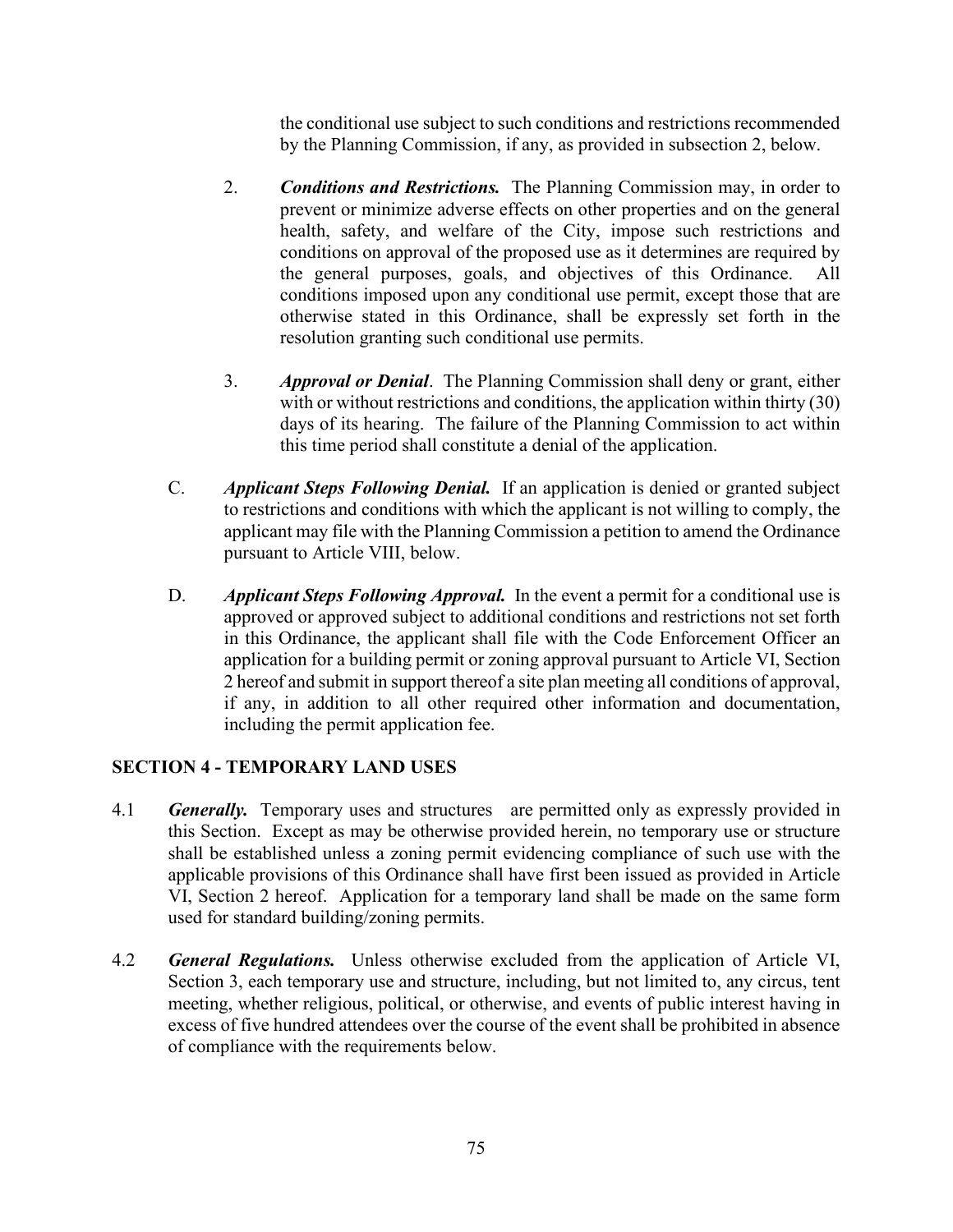- A. The event sponsor, if not the property owner, shall obtain from the property owner written authorization to locate such temporary use or structure on the subject property.
- B. The event sponsor shall comply with all applicable State, federal, and local laws and regulations and must provide such temporary sanitation facilities, if any, that may be deemed necessary by the Clay County Health Department or other state or local agencies or officials.
- C. The event sponsor shall not install permanent lighting or structures without first obtaining electrical and building permits.
- D. All uses and hours of operation shall be confined to the dates and times specified in the temporary use permit or, if exempt from the permit requirement, the duration of the temporary use shall last no more than forty-five (45) consecutive days and permitted hours of operation shall be 9:00 am to 11:00 pm.
- E. The event sponsor shall clear the subject site of all debris as soon as practical following the end of the event and clear the subject site of all temporary structures within seven (7) days after the last day of the event.
- 4.3 *Exempt Temporary Uses and Structures.* The temporary uses identified below shall be subject to the standards set forth in Subsection 3.2 but shall be exempt from the temporary permit requirement so long as the duration of such use does not exceed the specified exemption period, if any.
	- A. County or municipal fairs not exceeding twenty-one (21) consecutive days nor more than forty-five (45) calendar days in any consecutive twelve (12) month period;
	- B. Christmas tree lots not exceeding forty-five (45) consecutive days;
	- C. Sale of farm produce; and
	- D. Temporary shelters in the case of natural disasters, not exceeding a period of up to one (1) year.
- 4.4 *Excluded Temporary Uses and Structures.* Any temporary use or structure that is customarily incidental and subordinate to, and ordinarily found in association with any permitted use or structure located on the subject property, including non-conforming uses and structures that were lawfully created or constructed, shall be excluded from the requirements of Article VI, Section 3 provided that such accessory uses and structures are permitted in the district in which the subject property is located.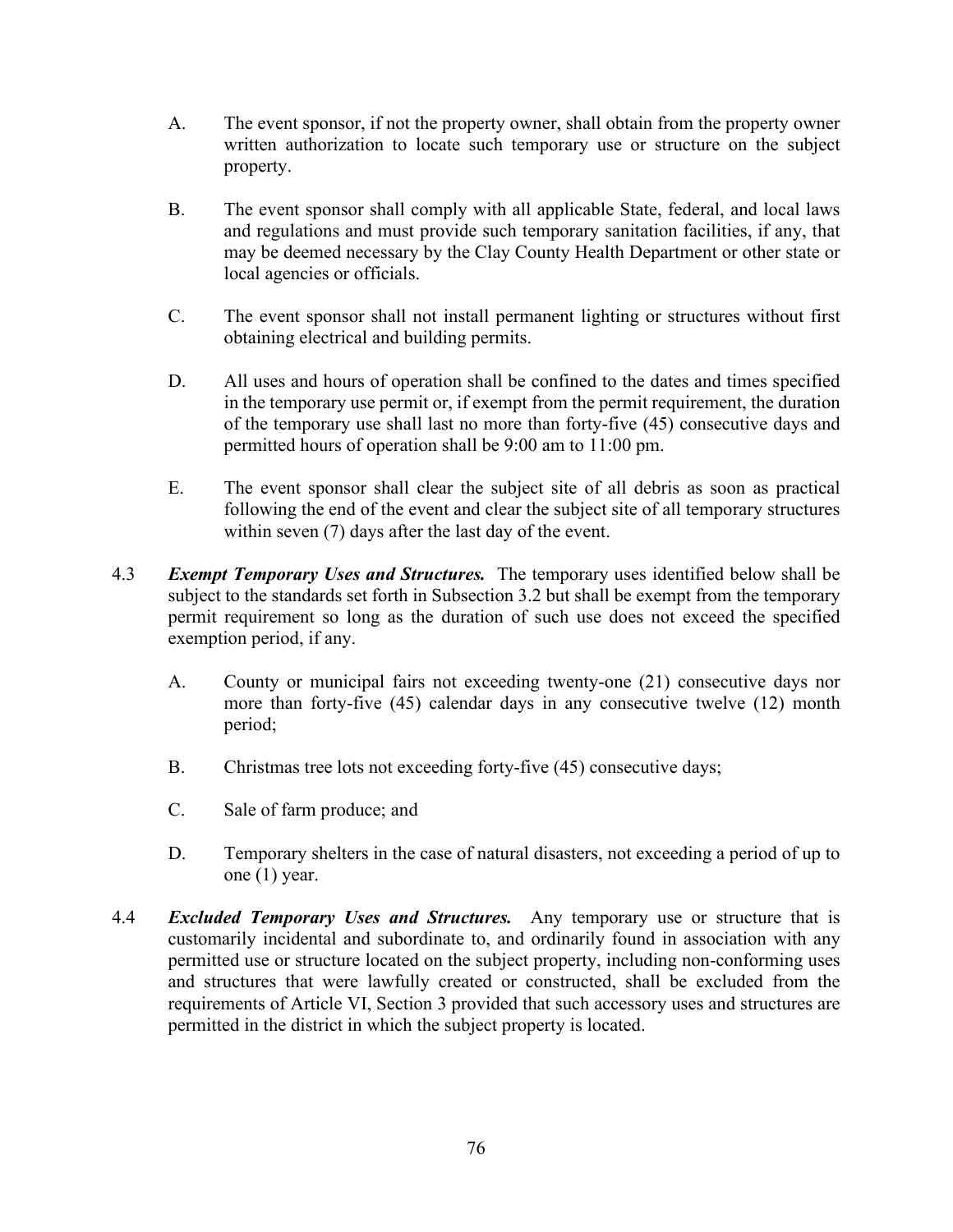# **SECTION 5 - PENALTIES FOR VIOLATION**

It shall be unlawful for any structure to be erected, constructed, altered, repaired, converted, or maintained, or for any structure or land to be used, whether in whole or in part, in violation of any provision of this Ordinance or any amendment hereto.

- 5.1 *Procedures.* Prior to commencing criminal prosecution, the Code Enforcement Officer is permitted, but not required, to send to the property owner(s) via certified mail, return receipt requested, written notice of the violation, identifying the rule or regulation being violated and notifying said person to cease, desist, and cure such violation or otherwise be prosecuted as provided herein. In the event such notice is sent, the deadline for curing the violation shall be established by the Code Enforcement Officer with due consideration and respect for the nature of the violation, the amount of work necessary to cure, and the need for an expeditious to prevent undue public impacts, but in no instance shall the deadline be less than fifteen (15) nor more than thirty (30) days from the date the notice was mailed. The notice shall state the property owner may schedule a meeting with the Code Enforcement Officer within seven (7) days to discuss objections to the violation or to propose a plan to cure the violation in the event the violation cannot be cured by the specified deadline due to circumstances beyond the property owner's control. In the event the property owner(s) fail(s) to cure the violation(s) on or before the date set forth in the notice or such other date as may be agreed by the property owner(s) and the Code Enforcement Officer, the Code Enforcement Officer shall issue a citation to the property owner for the violation of this Ordinance. Nothing herein, however, shall be construed as imposing upon the Code Enforcement Officer an obligation to provide a property owner or owners an opportunity to cure prior to issuing a citation.
- 5.2 *Penalties.* Any person found guilty of violating any provision of this Ordinance shall be fined upon conviction not more than Five Hundred Dollars (\$500.00), imprisoned in the county or municipal jail for not more than six (6) months, or both. Each day such violation continues shall constitute a separate offense.
- 5.3 *Other Remedies.* In the event any structure is erected, demolished, constructed, reconstructed, altered, repaired, converted, or maintained, or any building, structure, or land is used in violation of this Ordinance, the Code Enforcement Officer, any other appropriate authority or official, or any property owner affected by such violation may, in addition to any other right or remedy, take any and all other lawful actions and seek any other remedy or remedies as may now or hereafter be available by law or equity to redress such violation(s), including, without limitation, instituting proceedings seeking injunctive relief or mandamus.

# **SECTION 6 – FEES**

6.1 *Fees.* The City Council may, from time to time, modify or reduce the fees set forth herein or establish new or additional fees for any of the proceedings, permits, and/or applications required by this Ordinance or any amendment hereof, and may do so by virtue of a resolution, formally amending this ordinance, or adopting a separate municipal ordinance.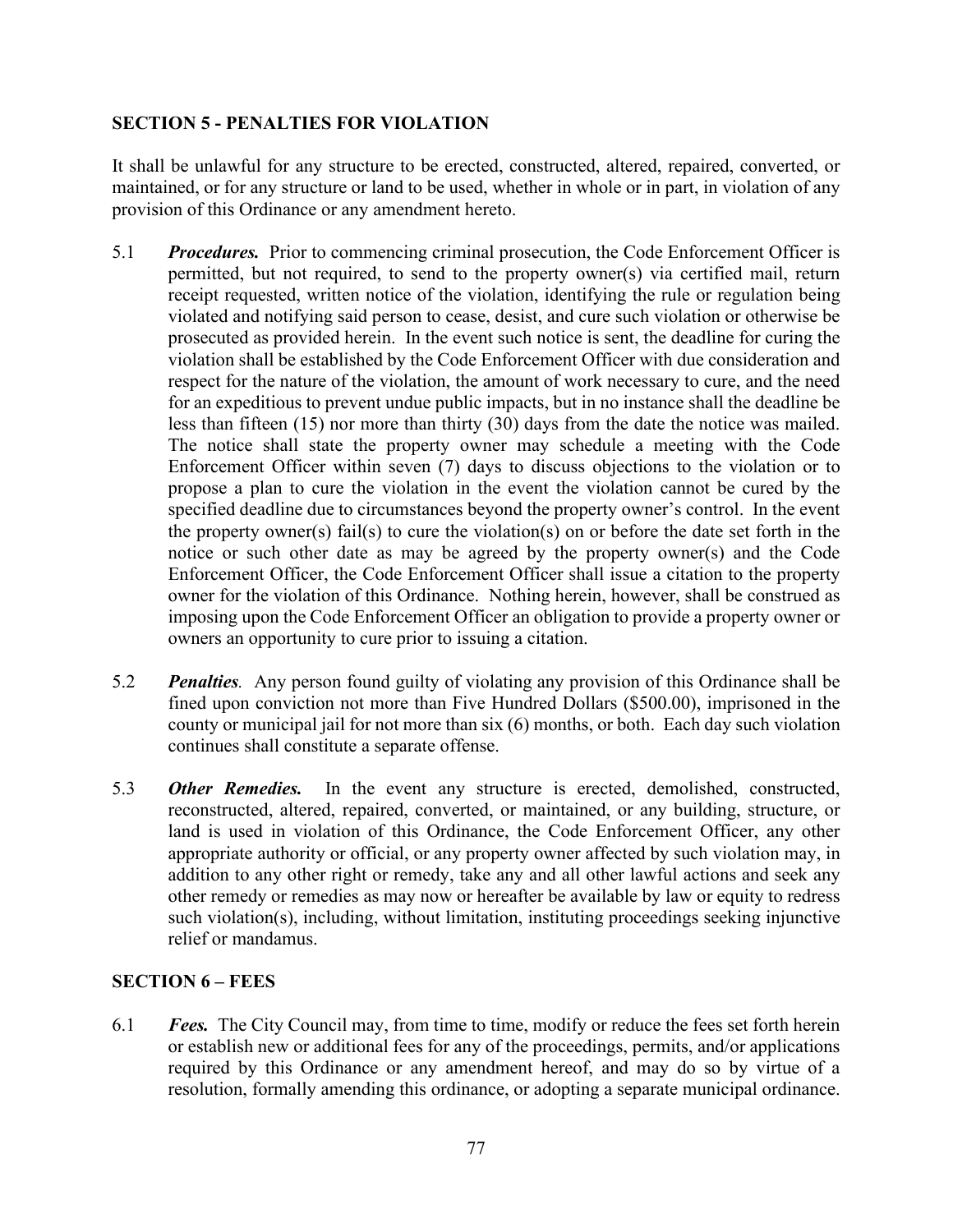The fees and charges specified by the Council shall be non-refundable and shall not be conditioned upon or related to the action taken with respect to the application.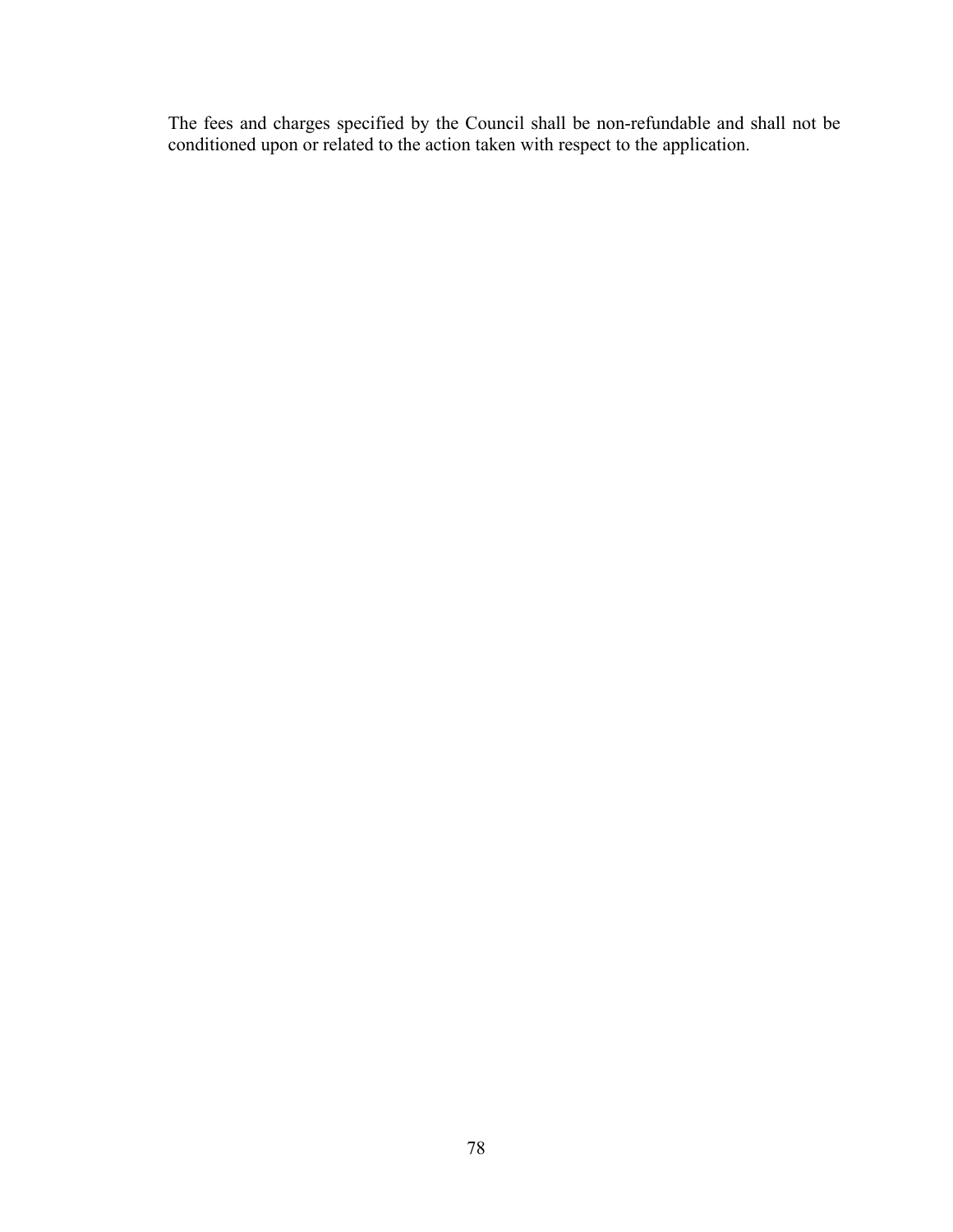# **ARTICLE VII BOARD OF ADJUSTMENT**

### **SECTION 1 - CREATION**

A Board of Adjustment is hereby established. The appointment, procedure, powers, and action of said Board of Adjustment shall be governed and controlled by Title 11, Chapter 52, Article 4, Section 80, Code of Alabama 1975, as amended.

# **SECTION 2 - COMPOSITION AND APPOINTMENT**

The Board of Adjustment ("Board") shall consist of five members, each to be appointed for a term of three years, except in the first instance as provided by law. In addition, two supernumerary members shall be appointed to serve on the Board at the call of the Chairman in the absence of regular members. Such supernumerary members shall be appointed to serve three-year terms and shall be eligible for reappointment. Appointed members may be removable for cause by the appointing authority upon written charges and after public hearing. Vacancies shall be filled for the unexpired term of any member whose seat becomes vacant.

### **SECTION 3 - PROCEDURES OF THE BOARD OF ADJUSTMENT**

- 3.1 *Bylaws.* The Board of Adjustment shall adopt rules necessary to the conduct of its affairs and in keeping with the provisions of this Ordinance. Meetings shall be held at the call of the Chairman and at such other time as the Board may determine. The Chairman or, in his absence, the Acting Chairman may administer oaths and compel the attendance of witnesses. All meetings shall be opened to the public.
- 3.2 *Records.* The Board of Adjustment shall keep minutes of its proceedings, showing the vote of each member upon each question, or if absent or failing to vote indicating such fact, and shall keep the records of its examination and other official actions, all of which shall be of public record and be immediately filed in the office of the City Clerk.

# **SECTION 4 - APPEALS TO THE BOARD OF ADJUSTMENT**

Appeals to the Board may be filed by any person aggrieved, or by any officer, department, board, or bureau of the City, affected by any decision of the enforcing officer. Such appeal shall proceed as established by § 11-52-80, Code of Alabama (1975), as amended, and by the rules of the Board. All appeals shall be submitted within a reasonable time, as provided by the rules of the Board, by filing with the officer from whom the appeal is taken and with the Board of Adjustment a notice of appeal specifying the grounds thereof. The officer from whom the appeal is taken shall transmit forthwith to the Board all papers constituting the record upon which the action appealed was taken. An appeal stays all proceedings in furtherance of the action appealed from, unless the officer from whom the appeal is taken certifies to the Board, after receiving the notice of appeal, that by reason of facts stated in the certificate, a stay would, in his opinion, cause imminent peril to life or property. After such certification, the proceedings shall be stayed only by a restraining order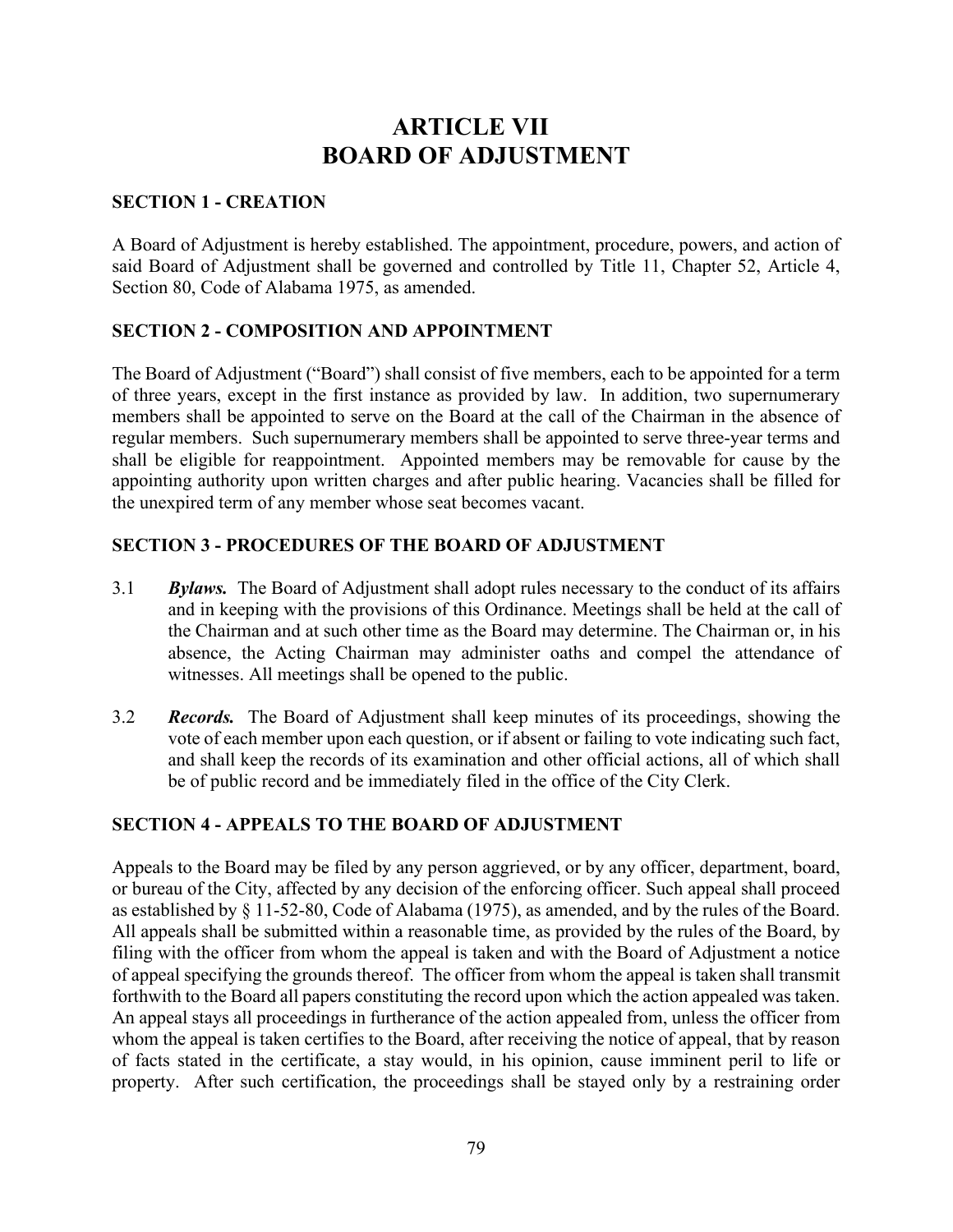granted by the Board or a court of competent jurisdiction for due cause on application of notice to the officer from whom the appeal is taken.

# **SECTION 5 - POWERS AND DUTIES OF THE BOARD OF ADJUSTMENT**

- 5.1 *Administrative Review.* To hear and decide appeals where it is alleged there is error in order, requirement, decision, or determination made by the enforcing officer in the enforcement of this Ordinance.
- 5.2 *Special Exceptions.* To hear and decide special exceptions to the terms of this Ordinance upon which such Board is required to pass under this Ordinance. In approving a use allowed by special exception, the Board of Adjustment may impose any of the following special conditions as may be reasonable and necessary, based on specific findings of fact, to mitigate potential negative impacts of the special exception use on neighboring permitted uses in the neighborhood or zoning district.
	- A. Special setback requirements (to alleviate potential use conflicts, to provide safe isolation distances, or to facilitate traffic access and mobility);
	- B. Special buffer, landscaping, or fencing requirements (to screen potentially conflicting uses);
	- C. Special lighting or light shielding requirements (to prevent excessive glare on neighboring properties);
	- D. Special access (ingress and egress) and parking requirements (to address special traffic or parking needs);
	- E. Special limitations on signage (to enhance or soften the appearance of the proposed use);
	- F. Special limitations on traffic access points to the property (to prevent traffic congestion and promote proper traffic circulation);
	- G. Special restrictions on operating hours (to reduce potential use conflicts);
	- H. Special soundproofing requirements (to prevent potential noise impacts); and
	- I. Special stormwater management requirements (to prevent excessive flooding or erosion impacts and/or to protect affected water resources).

# 5.3 *Variances.*

A. To authorize upon appeal in specific cases such variance from the terms of this Ordinance as will not be contrary to the public interest, where, owing to special conditions, a literal enforcement of the provisions of this Ordinance would result in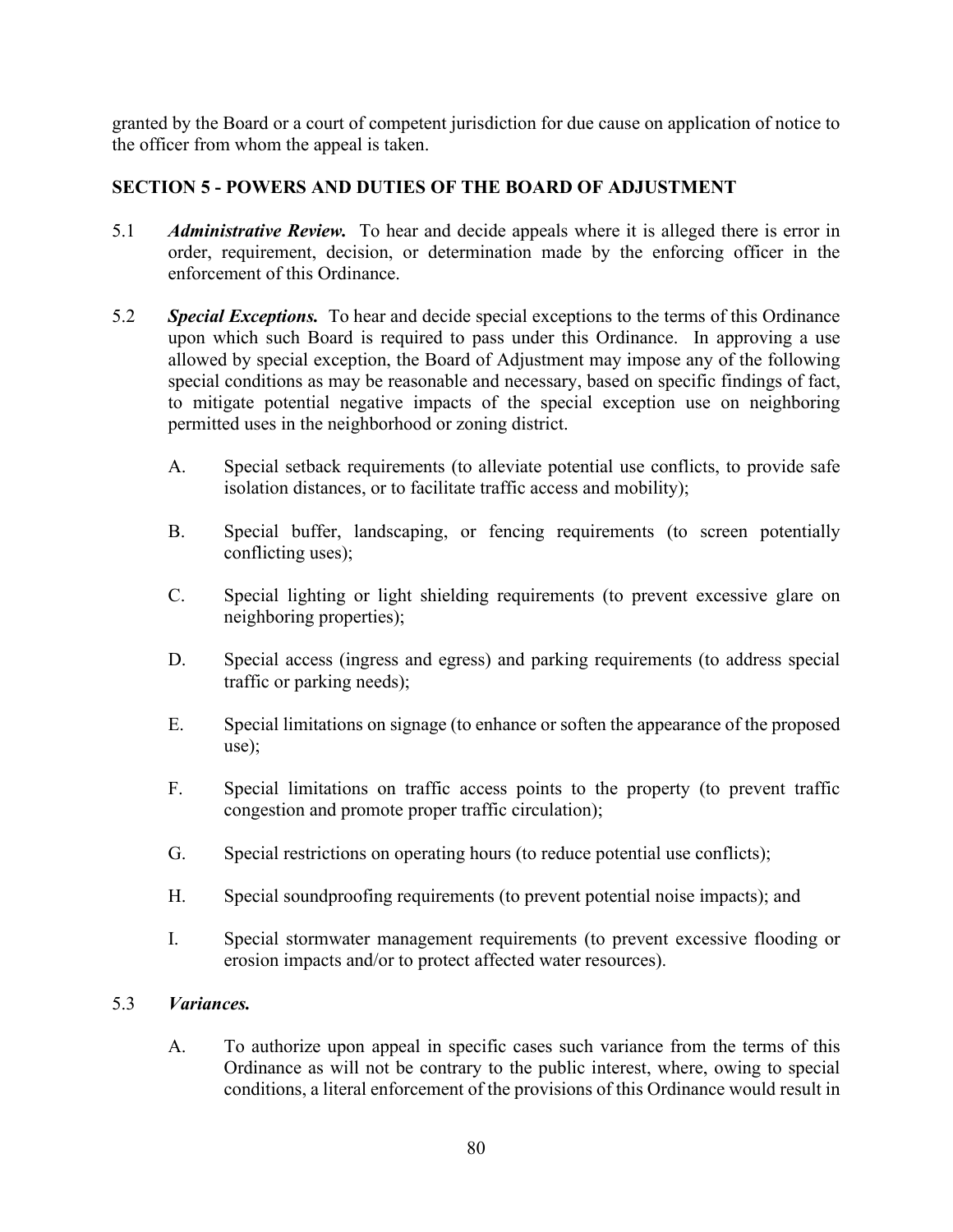unnecessary hardship. A variance from the terms of this Ordinance shall not be granted by the Board of Adjustment unless and until a written application for a variance is submitted demonstrating all of the following:

- 1. that special conditions and circumstances exist that are peculiar to the land, structure, or building involved and that are not applicable to other lands, structures, or buildings in the same district;
- 2. that literal interpretation of the provisions of this Ordinance would deprive the applicant of rights commonly enjoyed by other properties in the same district;
- 3. that special conditions and circumstances do not result from the actions of the applicants or the legal owners of the property; and
- 4. that granting the variance requested will not confer upon the applicant any special privilege that is denied by this Ordinance to other lands, structures, or buildings in the same district.
- B. No variance may be granted for a use of land or building or structure that is not permitted by this Ordinance.
- C. In granting any variance, the Board may prescribe appropriate conditions and safeguards in conformity with this Ordinance. Violations of such conditions and safeguards, when made a part of the terms under which the variance is granted, shall be deemed a violation of this Ordinance.
- 5.4 *Decisions of the Board of Adjustment.* In exercising the above-mentioned powers, the Board of Adjustment may, so long as such action is in conformity with the terms of this Ordinance, reverse or affirm, wholly or partly, or may modify the order, requirement, decision, or determination as ought to be made, and to that end shall have the powers of the enforcing officer from whom the appeal is taken. The concurring vote of four members of the Board shall be necessary to reverse any order, requirement, decision, or determination of the matter upon which it is required to pass under this Ordinance, or to affect any variation in the application of this Ordinance.

# **SECTION 6 - APPEALS FROM ACTIONS BY THE BOARD OF ADJUSTMENT**

Any interested party who is aggrieved by any action or decision of the said Board of Adjustment may make an appeal therefrom as provided by law.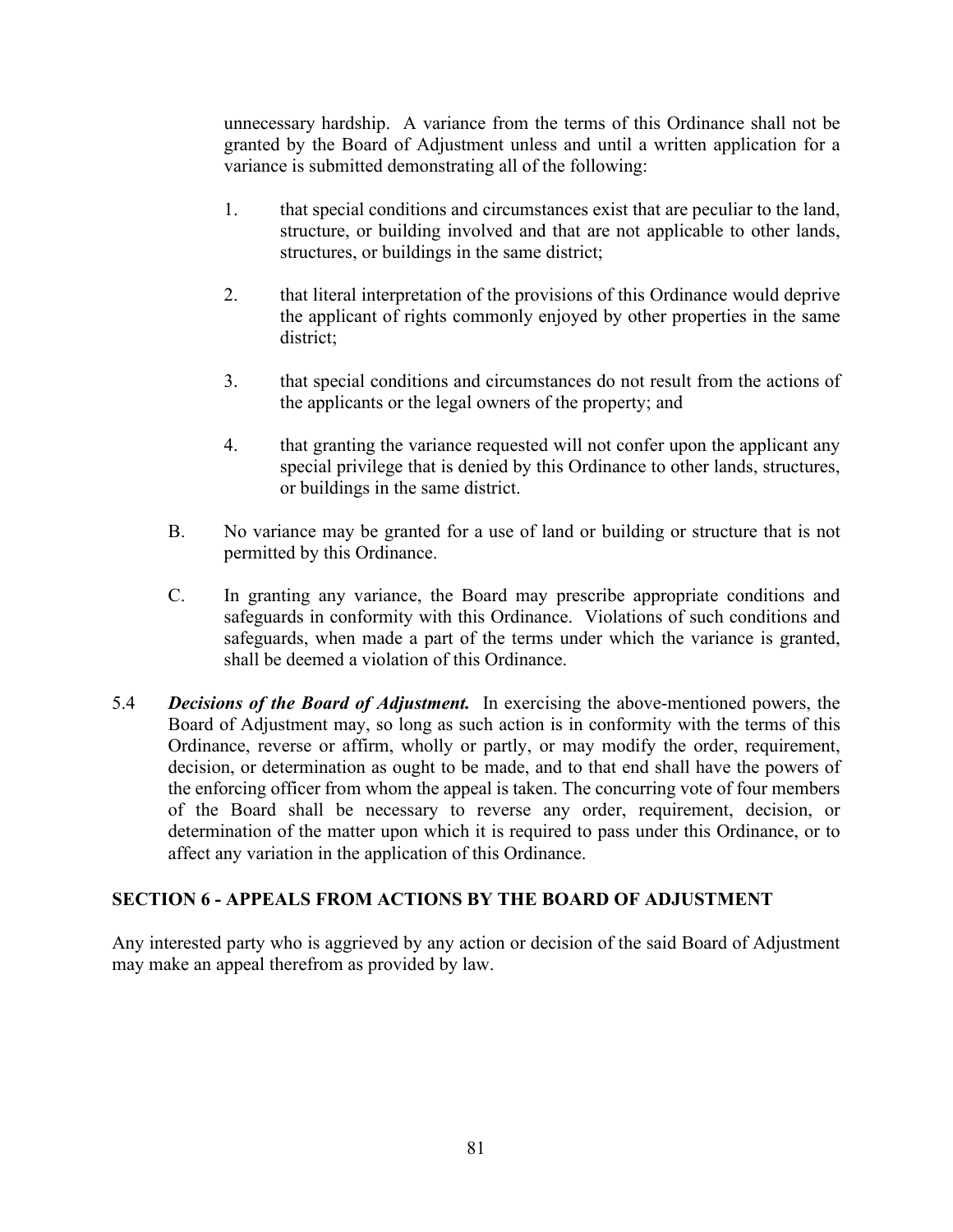# **ARTICLE VIII AMENDMENTS**

#### **SECTION 1 - PROCEDURES**

The regulations and the number, area, and boundaries of districts established by this Ordinance may be amended, supplemented, changed, modified, or repealed by the City Council, but no amendment shall be adopted unless it is first submitted to the City Planning Commission for its recommendation. The Planning Commission, upon its own initiative, shall hold public hearings, public notice of which shall be provided, for the consideration of any proposed amendment of this Ordinance and report its recommendations to the City Council. The provisions of Chapter 52 Section 78 of Title 11 of the 1975 Code of Alabama, as the same may be amended, shall apply to all amendments.

# **SECTION 2 - AUTHORIZED PETITIONERS**

A petition for amendment of this Ordinance, including the alteration of the zoning district boundaries, may be initiated by the City Council, the Planning Commission, or a property owner or such owner's agent.

# **SECTION 3 - PETITION FOR AMENDMENT**

A property owner or such owner's agent seeking an amendment of this Ordinance, including an application for rezoning, shall meet the application requirements of this Section.

- 3.1 The application for rezoning shall be made in writing and on a form available from the City Clerk or Code Enforcement Officer and shall be filed with the City Clerk or Code Enforcement Officer simultaneously with all other required items. The petition shall be accompanied by the following information and materials:
	- A. name, signature, and address of the property owner and agent of the property owner, if any;
	- B. address and legal description of the property under consideration, accompanied by a copy of the applicable tax maps clearly identifying the property subject to rezoning;
	- C. present and proposed zoning and land use of the property under consideration;
	- D. reason(s) for the rezoning request;
	- E. a site plan, drawn to scale and dimensioned, showing the size and location of the property boundaries, public rights-of-way, and the proposed use and development layout; and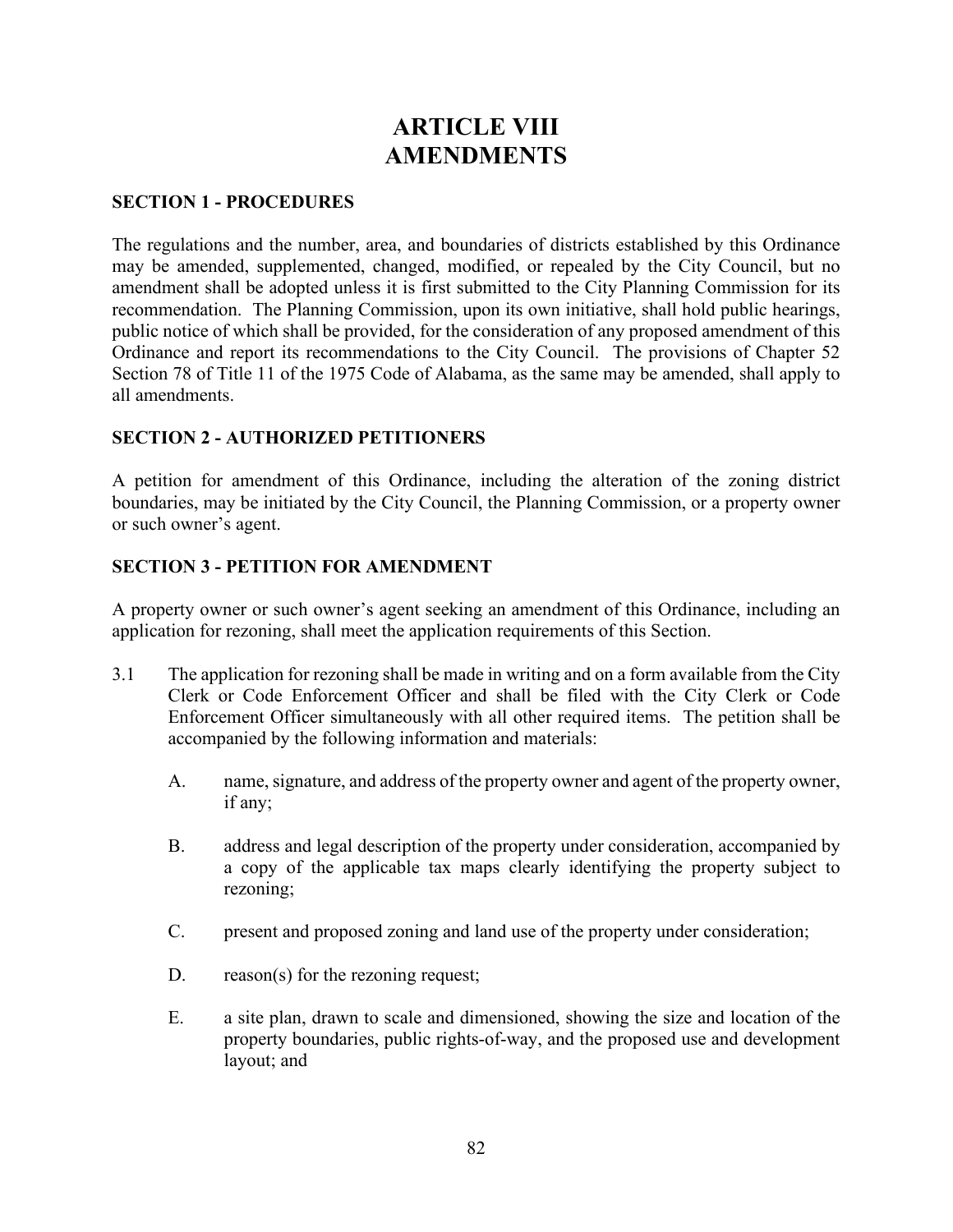F. a certified check, payable to the City of Ashland in the amount of \$100.00 minimum (any additional cost above the minimum will be borne by the applicant).

# **SECTION 4 - PLANNING COMMISSION ACTION**

- 4.1 *Scheduling of hearing.* The Planning Commission shall hold a public hearing at the first regularly scheduled meeting after compliance with the application and notice requirements of this Ordinance.
- 4.2 *Notice of public hearing.* Prior to considering a proposed amendment, including an application for rezoning, the Planning Commission shall give notice of the hearing by posting notice of the hearing as required herein.
	- A. *Posting of Notice and Proposed Amendment***:** Not less than six (6) days prior to the Planning Commission's hearing, the Planning Commission shall post or cause to be posted the proposed zoning amendment, in full, in four (4) conspicuous places within the City. A notice shall accompany the posted amendment stating the time and place of the Planning Commission's hearing and also stating that all persons who desire shall have an opportunity to be heard in favor of or opposition to the proposed amendment during the hearing.
- 4.3 *Planning Commission Recommendation.* The Planning Commission shall, by majority vote, recommend approval or denial of the proposed amendment. The Planning Commission shall transmit to the City Council its report of its recommendation within forty-five (45) days of the hearing unless the City Council grants an extension at the request of the Planning Commission. Otherwise, the Planning Commission shall be deemed to have recommended the rejection of the proposed amendment.

# **SECTION 5 - CITY COUNCIL ACTION**

- 5.1 *Scheduling of public hearing.* Upon receipt of the Planning Commission's recommendation, the City Council shall set the proposal for a public hearing during the next regularly scheduled City Council meeting that is scheduled for a date and time that will allow compliance with the notice requirements of this Ordinance.
- 5.2 *Public hearing notice.* Prior to holding a hearing on the proposed amendment, the City Council shall provide notice of the hearing as required by Section 11-55-77, Code of Alabama (1975), as amended, or such successor statute(s), if any, with which said statute may be from time to time replaced.
- 5.3 *Approval or denial.* After the public hearing, the City Council shall vote to approve or deny the amendment. In the event the City Council takes no final action upon the proposed amendment within one hundred and eighty (180) days after receipt of the Planning Commission's recommendation, the proposed amendment shall be deemed to have been rejected by the Council.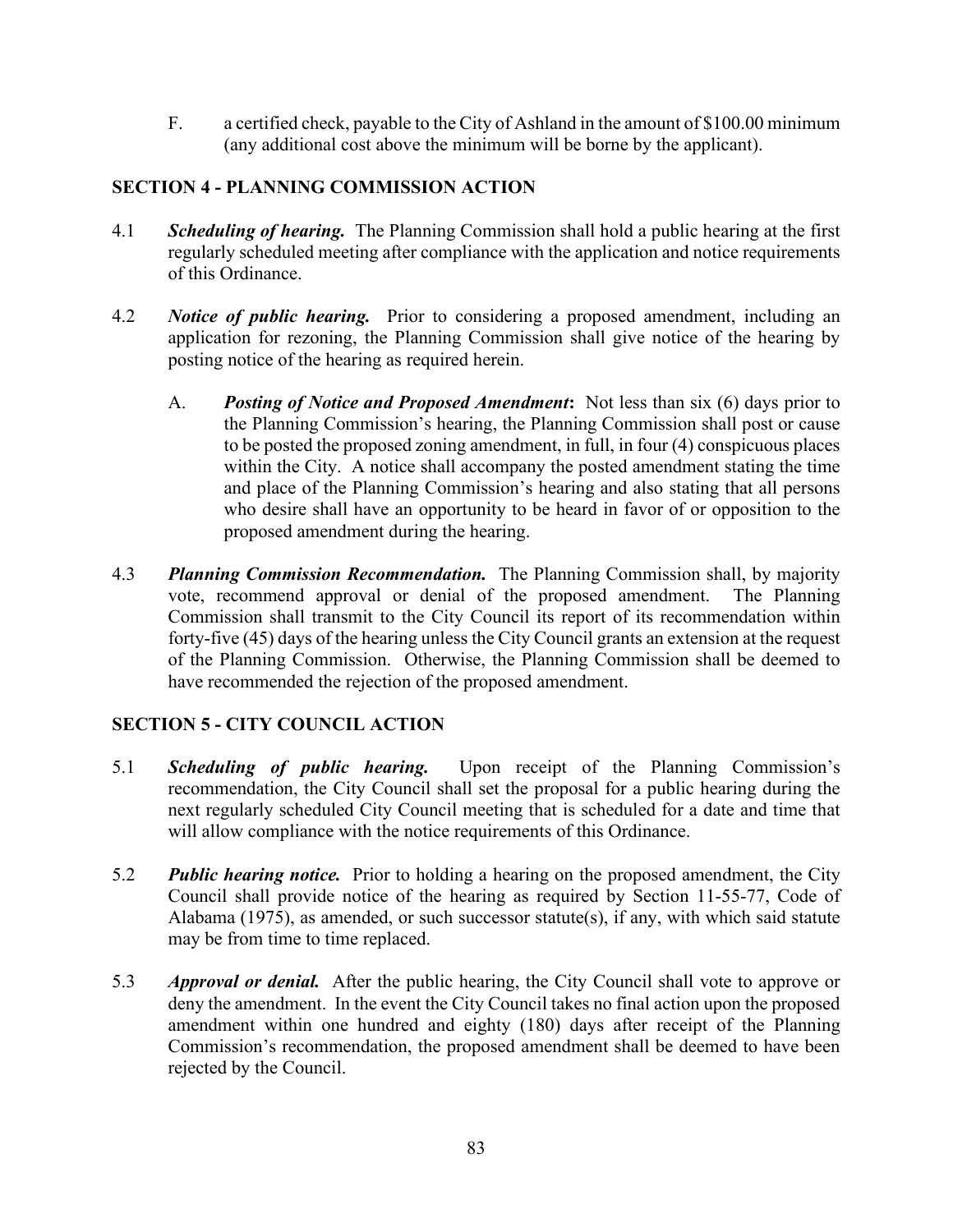# **SECTION 6 - TIME LIMIT**

After the City Council has considered a proposed amendment to the Zoning Ordinance, another application for rezoning of the same tract or parcel of land will not be considered until a period of one (1) year has elapsed from the date of such action by the City Council. Provided, however, that the City Council may, in its discretion, by majority vote, and without amendment of this Ordinance, shorten this period if an unusual situation or circumstance exists.

## **SECTION 7 - INITIAL ZONING OF ANNEXED PROPERTY**

- 7.1 *Automatic AG Zoning***.** Unless otherwise classified contemporaneously with annexation pursuant to this Section, any property hereafter annexed into the City of Ashland shall receive the AG Agricultural District designation.
- 7.2 *Application for zoning.* In the event any person(s) seeking annexation of property into the City of Ashland desires the property proposed for annexation to be zoned other than AG Agricultural District, the person(s) shall file an application for zoning of such property simultaneously with the petition for annexation. The application for zoning shall be made on a form available from the City Clerk and be filed simultaneously with the petition for annexation. The City Clerk shall transmit such petition and application to the Planning Commission, which shall hold a public hearing and give notice of such hearing in accordance with Section 4 of this Article.
- 7.3 *Planning Commission action.* The Planning Commission shall hold a public hearing at the first regularly scheduled meeting after compliance with the notice requirements of this Ordinance. The Planning Commission, by majority vote, shall report its recommendations to the City Council as to whether the property to be annexed should be brought into the City in the zoning district requested by the applicant or an alternative zoning district. The Planning Commission shall transmit to the City Council its report of its recommendation within forty-five (45) days of the hearing unless the City Council grants an extension at the request of the Planning Commission. Otherwise, the zoning classification requested by the applicant shall be deemed to have been recommended by the Planning Commission.
- 7.4 *City Council action.* Upon receipt of the recommendation of the Planning Commission, the City Council shall, after compliance with applicable notice requirements, hold a public hearing on the recommended zoning of the property to be annexed. Following such hearing, the City Council shall decide by majority vote to accept or reject the recommended zoning. If the recommended zoning is accepted, such property shall receive the approved zoning district designation contemporaneously with the annexation so long as the annexation occurs within 180 days of the commencement of annexation proceedings. If the recommended zoning is rejected, the City Council may revise the proposed zoning amendment and, after compliance with the notice requirements of Section 5.2 of this Article, hold another public hearing for the purpose of considering the revised proposal.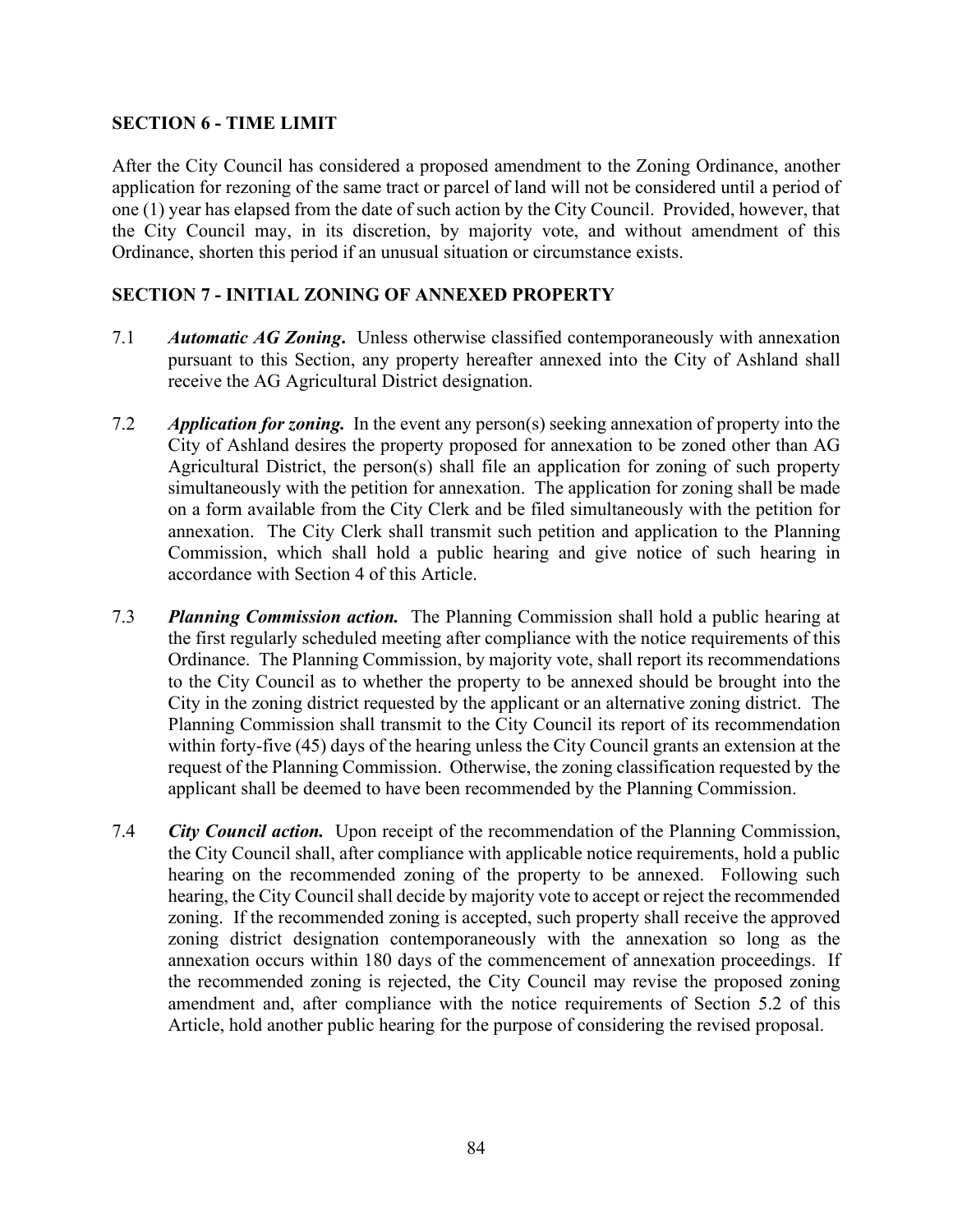#### **SECTION 8 - SPECULATIVE REZONINGS**

The City of Ashland discourages the use of rezonings as a strategy to increase speculative land value, such as where the applicant has no actual or immediate intent to develop in accordance with the rezoning. Rezonings are intended to grant the applicant an opportunity to exercise appropriate alternative development options in situations where development in compliance with existing zoning is not possible or practicable, as long as the proposed uses are consistent with the Comprehensive Plan and the character of the surrounding area. The granting of this privilege by the City carries with it a good faith expectation that the proposed development will occur in a timely and deliberate manner. Therefore, when the City Council grants approval of a rezoning, the applicant should acquire a zoning permit or final plat approval (whichever is applicable) and commence construction activities in compliance with that permit or approval within one (1) year of the date upon which the rezoning is approved. If such actions have not been taken within the specified time frame, the Planning Commission may initiate actions to further rezone the subject property and/or to reinstate the original zoning classification.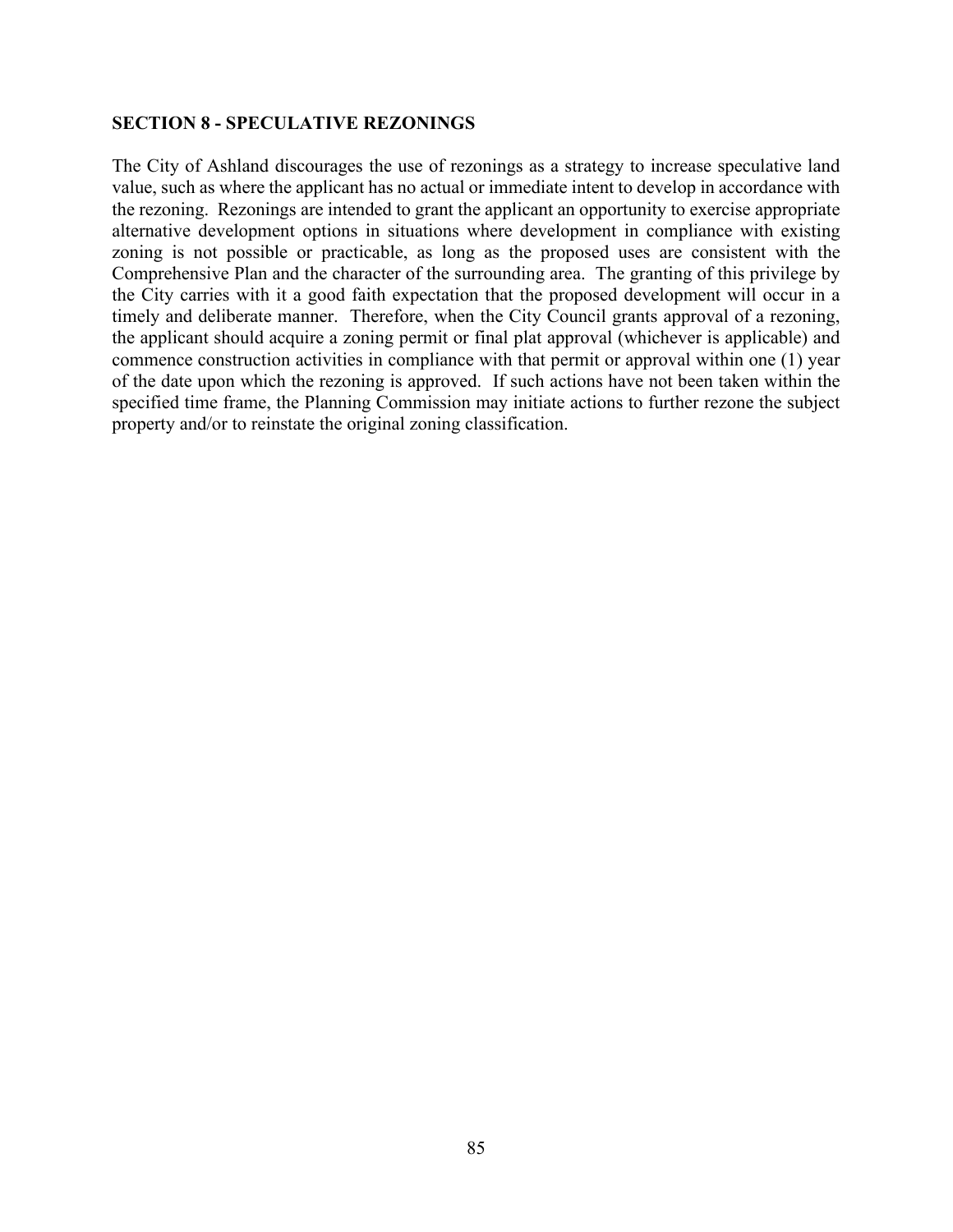# **ARTICLE IX LEGAL PROVISIONS**

### **SECTION 1 - INTERPRETATION WITH OTHER ORDINANCES**

Where other ordinances or regulations that may be adopted hereafter impose greater restrictions than those specified herein, compliance with such other ordinances or regulations is mandatory. Whenever the requirements of this ordinance conflict or are in any way inconsistent with the requirements of any other lawfully adopted statutes, rules, regulations, ordinances, the most restrictive, or that imposing higher standards, shall govern, unless otherwise specifically stated in this Ordinance. No zoning or plat approval shall be issued or considered valid for any use or activity that is or would otherwise be illegal under the terms of any applicable local, state, or federal Law. This Ordinance shall not lower the restrictions of plats, deeds, or private contracts, if such are greater than the provisions of this Ordinance.

### **SECTION 2 - REPEAL OF CONFLICTING ORDINANCES**

All previously adopted zoning ordinances or parts of zoning ordinances that are in conflict with this Zoning Ordinance, or inconsistent with the provisions of this Ordinance, are hereby repealed to the extent necessary to give this Ordinance full force and effect.

### **SECTION 3 - SEVERABILITY**

If any section, clause, provision, or portion of this Ordinance shall be held to be invalid or unconstitutional by any court of competent jurisdiction, such holding shall not affect any other section, clause, provision, or portion of this Ordinance which is not, in and of itself, invalid or unconstitutional.

#### **SECTION 4 - VIOLATIONS AND PENALTIES**

Any failure to comply with the applicable requirements of this Ordinance shall constitute a violation of these Regulations under Title 11, Chapter 52, Section 83 of the Code of Alabama, 1975, as amended. Any such violation shall be punishable by a fine of up to five hundred dollars (\$500.00) and or imprisonment of not more than six (6) months, as provided in accordance with Title 11, Chapter 45, Section 9 of the Code of Alabama, 1975, as amended. A violation may be cured in accordance with the administrative procedures outlined in Article VI, Section 4 of this Ordinance or in any another lawful manner now existing or hereafter provided by law.

#### **SECTION 5 - RESTRICTIVE COVENANTS AND BYLAWS**

A property owner may impose bylaws, covenants, and restrictions upon the owner's property. The City of Ashland and the Ashland Planning Commission is in not liable for and assumes no responsibility to approve, enforce, amend, or administer any duly adopted or recorded bylaws, covenants, and restrictions. Furthermore, advance knowledge by the City prior to Final Plat approval that any such bylaws, covenants, and restrictions will be imposed by the property owner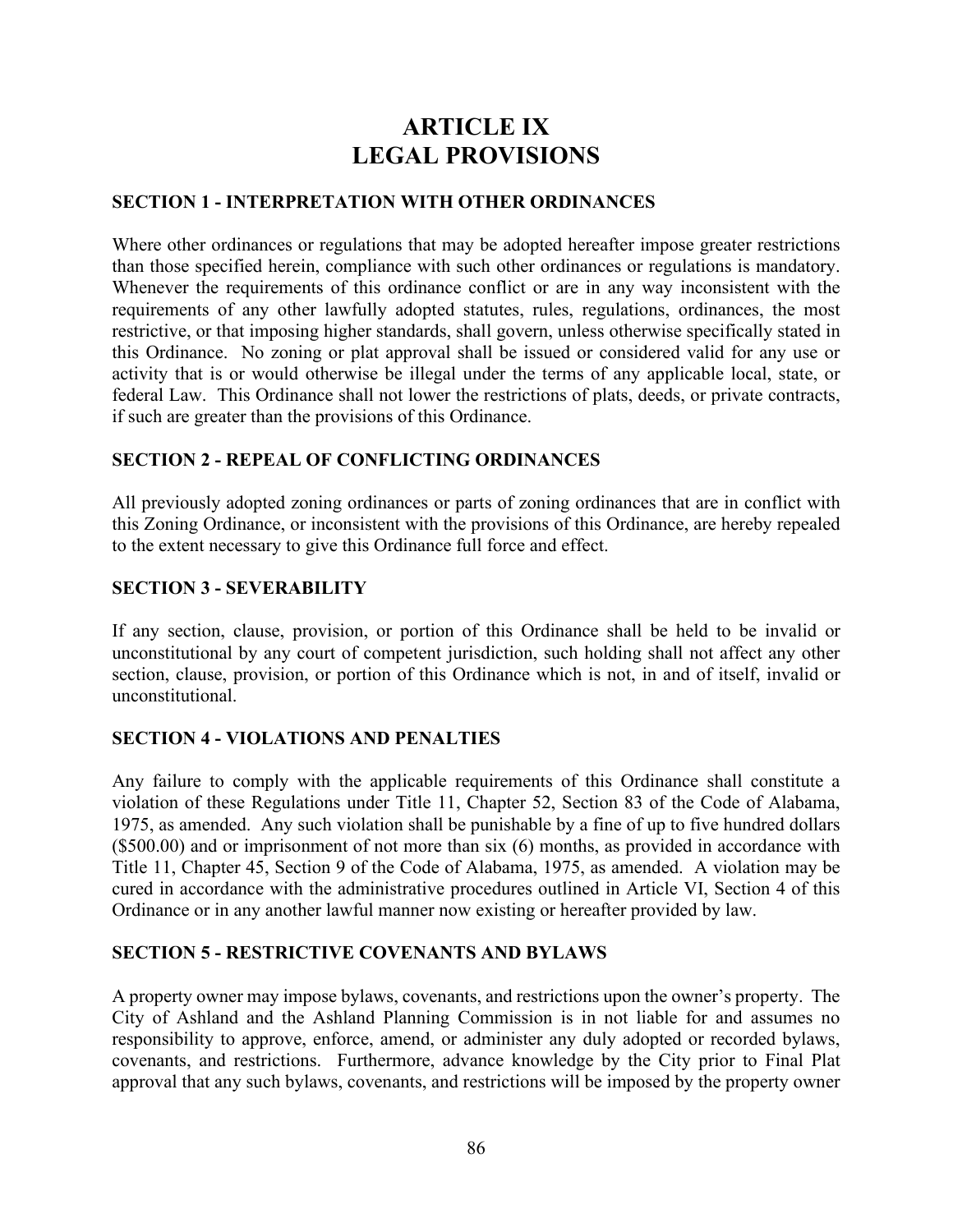shall in no way constitute implied authority or responsibility to approve, enforce, amend, or administer any such covenants or restrictions.

# **SECTION 6 - EFFECTIVE DATE**

This Ordinance shall take effect immediately upon its adoption and publication by the City Council, in accordance with Title 11, Chapter 45, Section 8 of the Code of Alabama, 1975, as amended.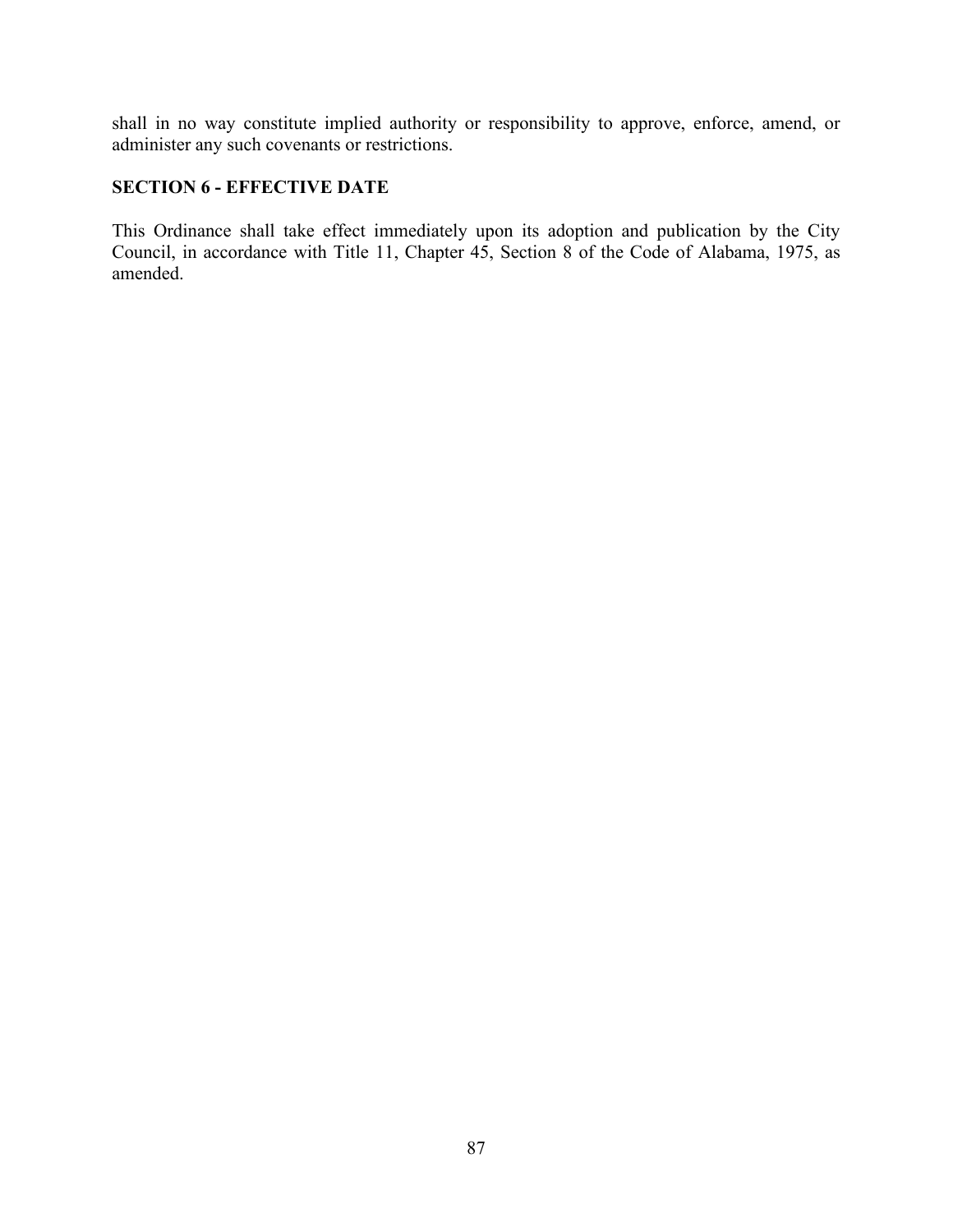# **APPENDIX A FORMS/NOTICES/APPLICATIONS/ AND PETITIONS**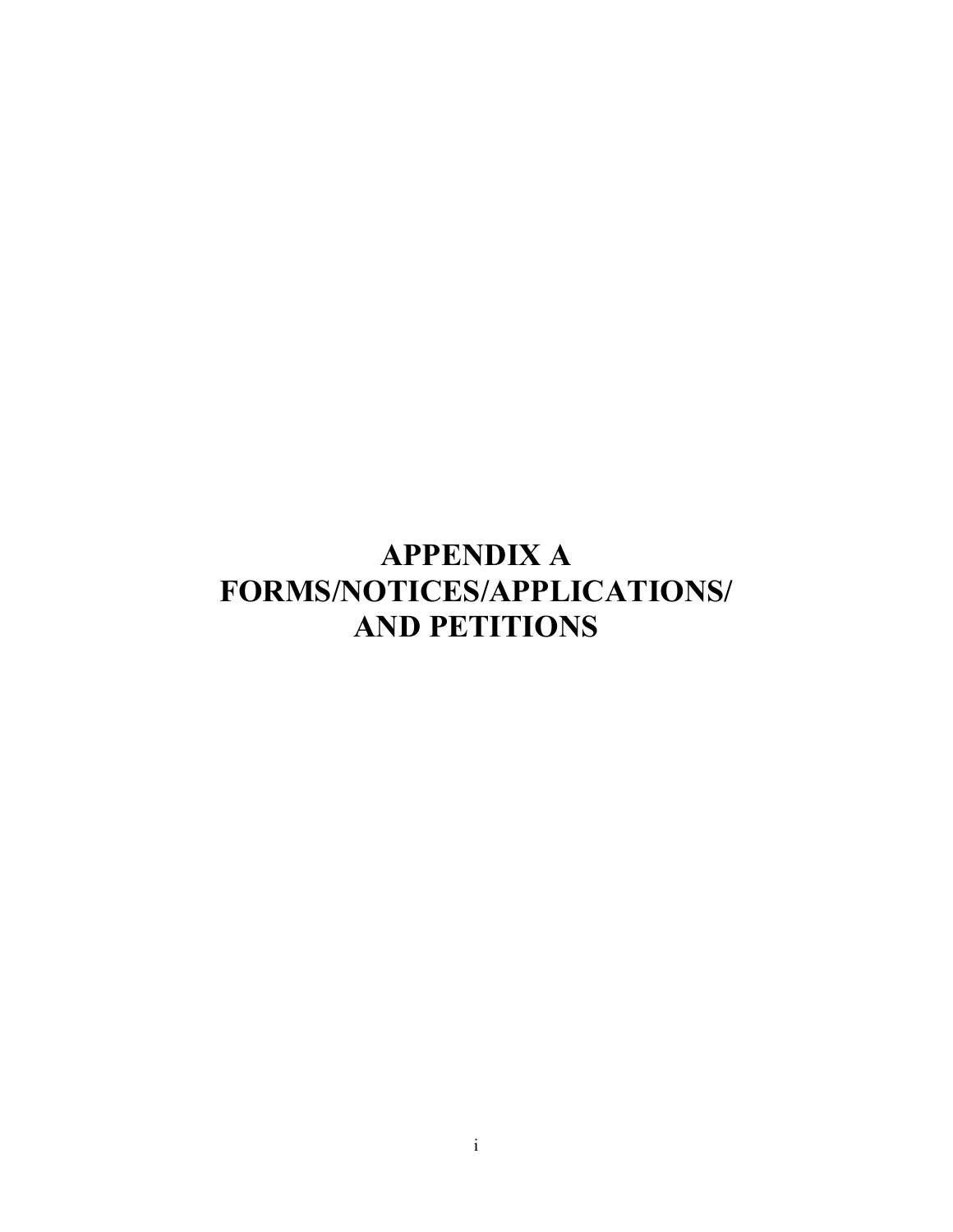# **CITY OF ASHLAND, ALABAMA ZONING PERMIT APPLICATION**

All property owners within the City of Ashland must apply for and receive a Zoning Permit before undertaking any construction activities, which shall include site preparation and excavation for the construction of new buildings (including accessory or temporary structures), moving any structures onto a property, relocating existing structures on a property, alteration or repair of a structure (excluding painting, interior remodeling, or any alteration or repair activity that will not change the character, size, or position of the structure as it exists on the property). The purpose of this permit process shall be to establish compliance with the Zoning Ordinance prior to the commencement of construction activities. The approval of a Zoning Permit Application by the Zoning Administrator shall not imply or constitute approval of any other applicable permit requirements including, but not limited to, subdivision plat approval, building permits, septic system approval from the Clay County Health Department, and wetland permits from the U.S. Army Corps of Engineers. To apply for a Zoning Permit, please complete the following application and return the form with all necessary supporting documents to City Hall. Incomplete applications will not be processed. For additional information, please call the City of Ashland at *(256) 354- 2121* during regular business hours.

#### **Applicant Information:**

| <b>Property Information:</b>                                                              |
|-------------------------------------------------------------------------------------------|
|                                                                                           |
|                                                                                           |
|                                                                                           |
| Tax Map & Lot Number of Property:                                                         |
| Size of Subject Property: [ ] Acres [ ] Square Feet                                       |
| Current Zoning Classification of Subject Property: _____________________________          |
| Does the Subject Property Contain any Existing Structures? $[ ]$ Yes $[ ]$ No             |
| Was the Property (if vacant) or Existing Improvements created or constructed prior to the |

*effective date of the Zoning Ordinance?* [ ] *Yes* [ ] *No*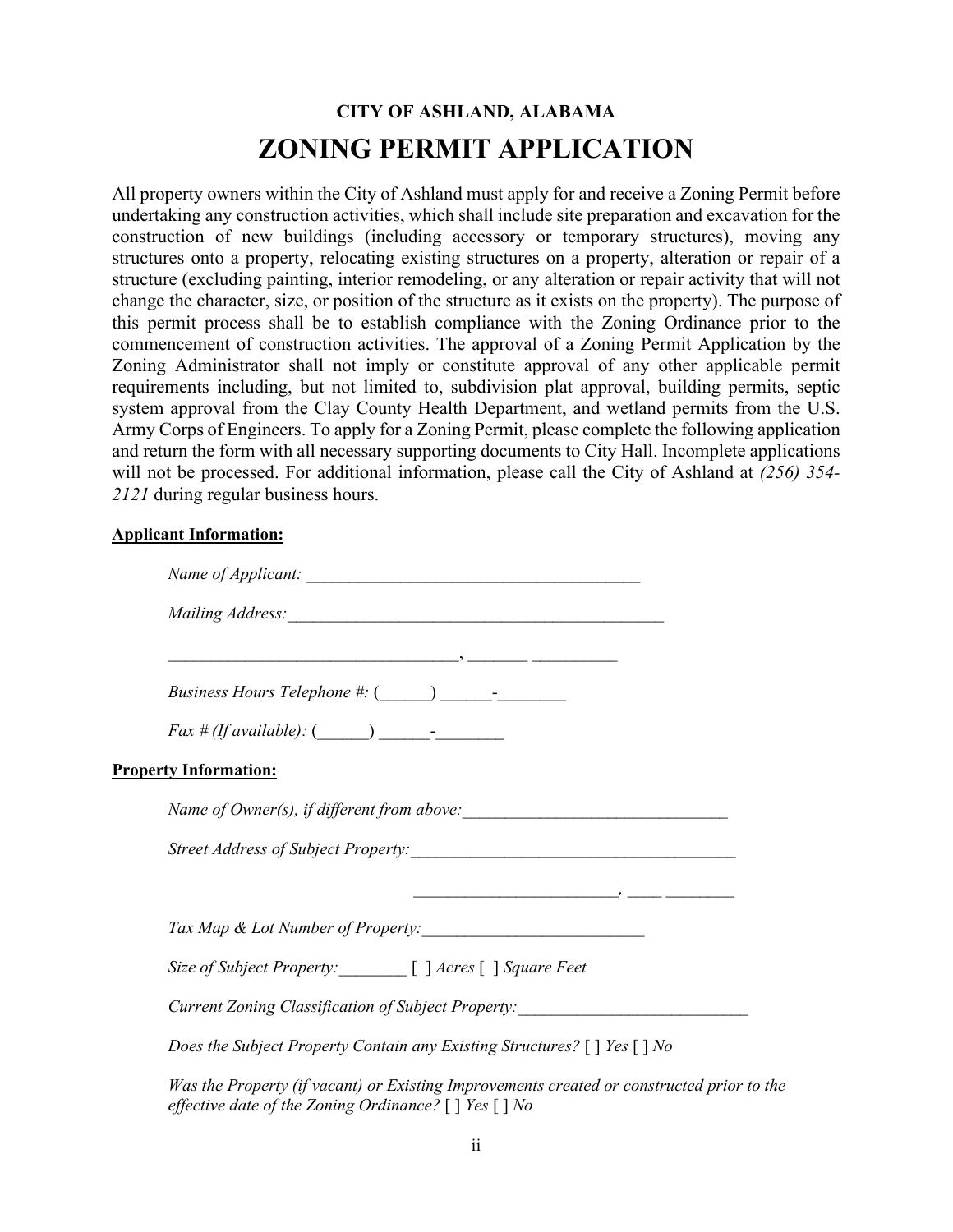#### **Project Information:**

*Do you propose to: (Please check all activities that apply to your project)*

[ ] *Construct a new building or accessory structure on the property?*

[ ] *Move a new or used structure onto the property?*

[  $\mid$  *Construct an addition to an existing building or accessory structure on the property?* 

[ ] *Move or relocate an existing building or accessory structure to a new location on the subject property?*

[ ] *Replace or repair a building or accessory structure that was damaged or destroyed by fire or act of God?*

*\_\_\_\_\_\_\_\_\_\_\_\_\_\_\_\_\_\_\_\_\_\_\_\_\_\_\_\_\_\_\_\_\_\_\_\_\_\_\_\_\_\_\_\_\_\_\_\_\_\_\_\_\_\_\_\_\_\_\_\_\_\_\_\_\_\_\_\_ \_\_\_\_\_\_\_\_\_\_\_\_\_\_\_\_\_\_\_\_\_\_\_\_\_\_\_\_\_\_\_\_\_\_\_\_\_\_\_\_\_\_\_\_\_\_\_\_\_\_\_\_\_\_\_\_\_\_\_\_\_\_\_\_\_\_\_\_*

 $\lceil \int$  *Other activity (please explain):* 

*Please attach one reproducible copy of a site plan showing the proposed project activities. The site plan must show the entire boundaries of the subject property and must be drawn to scale in ink, preferably by a licensed and certified or registered surveyor, architect, or engineer. For single family residential projects, the required site plan may be drawn to scale on a survey plat contained in a closing document or a copy of the tax map showing the subject property. In addition, the site plan must contain or show the following information as may be applicable to the subject property or project (please contact the Zoning Administrator if you have any question as to whether one or more of the items listed below must be included on your site plan):*

- *A. A north arrow.*
- *B. A scale bar.*
- *C. The length in feet of all property lines.*
- *D. The outline of all existing buildings or structures and any proposed buildings, structures, or building additions on the property in their proper locations. (New buildings or additions should be hatched.)*
- *E. The shortest distance in feet from all property lines to the closest point on any existing building or accessory structure or proposed new construction on the property.*
- *F. The minimum width in feet (between opposing property lines of the property.*
- *G. The maximum height in feet of any proposed new structure or addition.*
- *H. The location of any existing or proposed street access or curb cut.*
- *I. The location of any existing streams, lakes, ponds, or rivers on the property.*
- *J. The boundaries of any floodway or 100-year Flood Hazard Area on the property as identified on the applicable Flood Insurance Rate Map.*
- *K. Any boundaries of the Alabama Power Flood Easement on the property.*
- *L. The outline and location of any existing or proposed septic system and associated leachfield on the property.*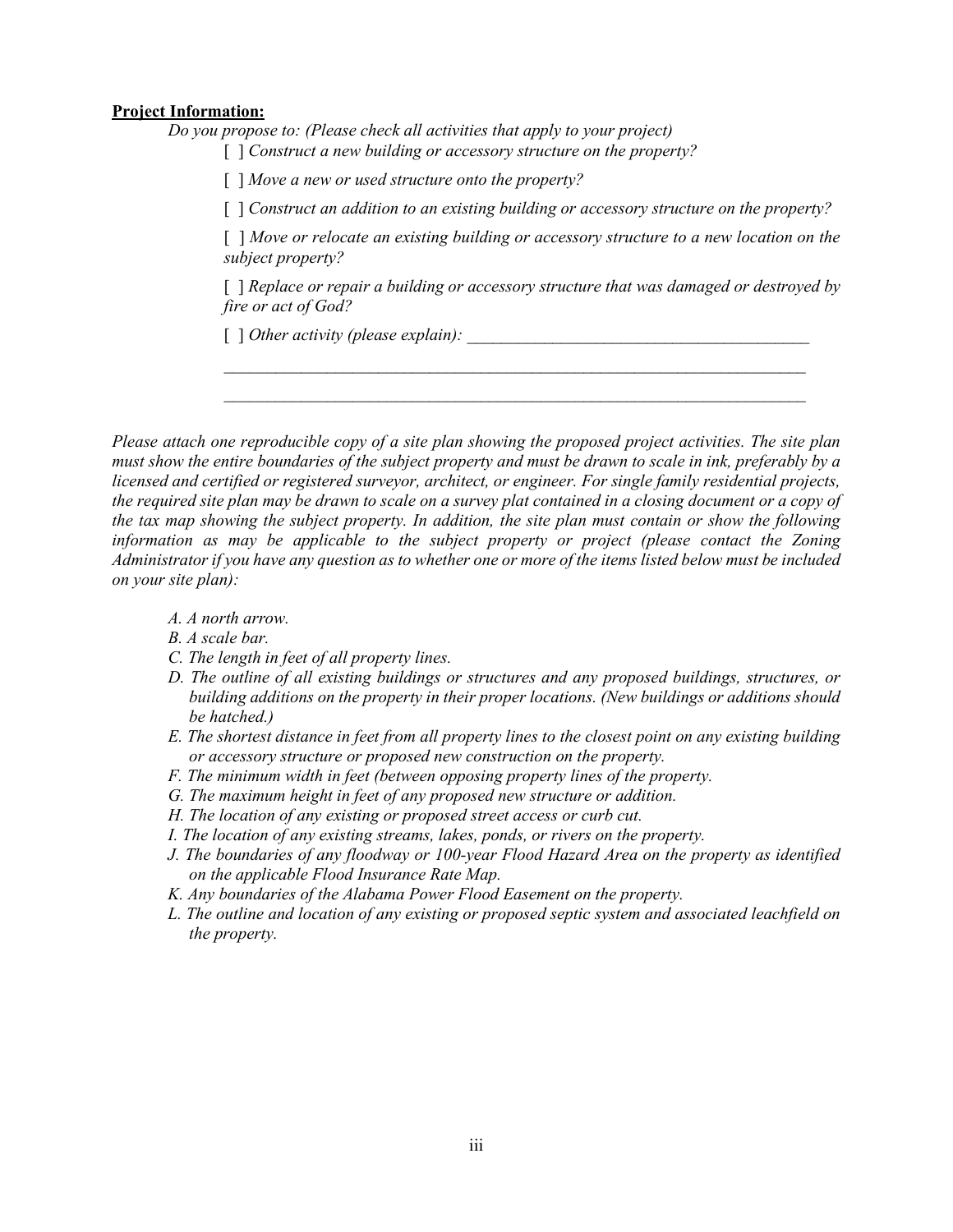#### **Certifications:**

*Applicant:*

**I hereby certify and attest that, to the best of my knowledge and abilities, the information provided in this application is true and accurate. Further, I agree to provide any additional information within my powers that may be required by the Zoning Administrator to determine the compliance of the proposed property construction or improvement activities with the City of Ashland, Alabama Zoning Ordinance.**

*Date Applicant's Signature*

**\_\_\_\_\_\_\_\_\_\_\_\_\_\_\_\_** \_\_\_\_\_\_\_\_\_\_\_\_\_\_\_\_\_\_\_\_\_\_\_\_\_\_\_\_\_\_\_\_\_\_\_\_\_\_\_\_\_

*Property Owner:*

**I hereby certify and attest that I have reviewed this application, and that, to the best of my knowledge and abilities, the information provided in this application is true and accurate. Further, I agree to provide any additional information within my powers that may be required by the Zoning Administrator to determine the compliance of the proposed property construction or improvement activities with the City of Ashland, Alabama Zoning Ordinance.**

*Date Property Owner's Signature*

#### **----------- FOR CITY OF ASHLAND USE ONLY -----------**

**\_\_\_\_\_\_\_\_\_\_\_\_\_\_ \_\_\_\_\_\_\_\_\_\_\_\_\_\_\_\_\_\_\_\_\_\_\_\_\_\_\_\_\_\_\_\_\_\_\_\_\_\_\_**

#### **Zoning Administrator's Information:**

*Date Filed: \_\_\_\_\_\_\_\_\_\_\_\_\_\_\_\_\_\_\_\_*

*Received By:* 

*Application Fee Received: \$\_\_\_\_\_\_\_\_\_\_\_\_\_\_\_* [ ] *Cash* [ ] *Check #*

*Residential Fee……*\$25.00

*Commercial Fee…..*\$50.00

*Industrial Fee……..*\$75.00

*Date Reviewed: \_\_\_\_\_\_\_\_\_\_\_\_\_\_\_\_\_\_\_\_\_\_*

*Decision:* [ ] *Application Approved* [ ] *Application Denied*

*Zoning Administrator's Signature: \_\_\_\_\_\_\_\_\_\_\_\_\_\_\_\_\_\_\_\_\_\_\_\_\_\_\_\_\_\_\_\_\_\_\_\_\_\_*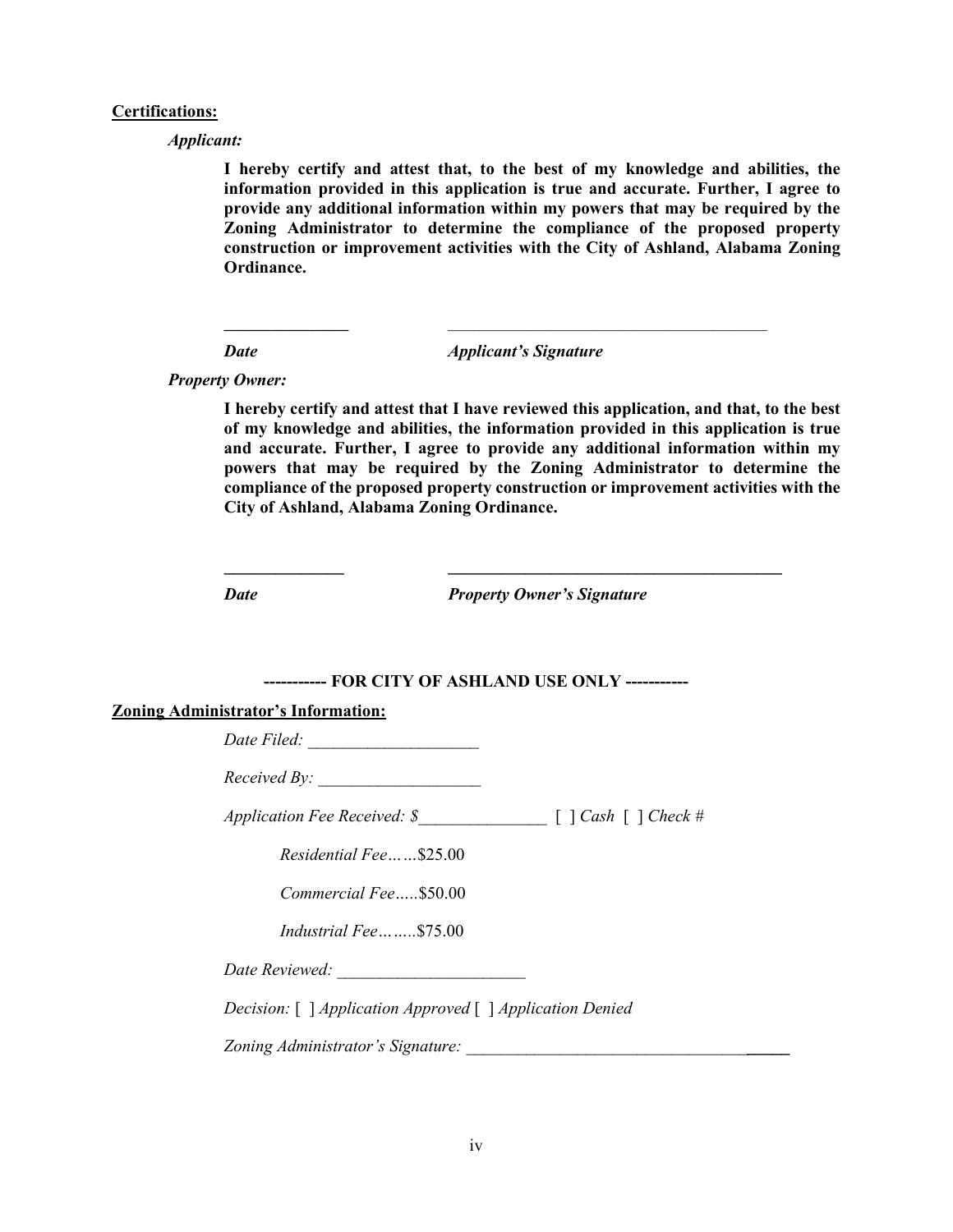### **Zoning Administrator's Review Checklist (To be completed by Zoning Administrator Only):**

| Proposed Land Use: | $\lceil$ 1 <i>Allowed in Zone</i>                                                                                                                                                                                                                                                                                                            | [ ] Not Allowed (Rezoning Required)    |
|--------------------|----------------------------------------------------------------------------------------------------------------------------------------------------------------------------------------------------------------------------------------------------------------------------------------------------------------------------------------------|----------------------------------------|
| Lot Size/Area:     | [ ] Complies/Grandfathered                                                                                                                                                                                                                                                                                                                   | $\lceil$ Too small (Variance Required) |
| Lot Width:         | $\lceil$ $\lceil$ Complies/Grandfathered                                                                                                                                                                                                                                                                                                     | [] Too small (Variance Required)       |
|                    | Street Frontage: [ ] Complies/Grandfathered                                                                                                                                                                                                                                                                                                  | [] Too small (Variance Required)       |
| <i>Front Yard:</i> | $\lceil$ $\lceil$ $\lceil$ $\lceil$ $\lceil$ $\lceil$ $\lceil$ $\lceil$ $\lceil$ $\lceil$ $\lceil$ $\lceil$ $\lceil$ $\lceil$ $\lceil$ $\lceil$ $\lceil$ $\lceil$ $\lceil$ $\lceil$ $\lceil$ $\lceil$ $\lceil$ $\lceil$ $\lceil$ $\lceil$ $\lceil$ $\lceil$ $\lceil$ $\lceil$ $\lceil$ $\lceil$ $\lceil$ $\lceil$ $\lceil$ $\lceil$ $\lceil$ | $\lceil$ Too small (Variance Required) |
| Side Yard:         | [ ] Complies/Grandfathered                                                                                                                                                                                                                                                                                                                   | $\lceil$ Too small (Variance Required) |
| Rear Yard:         | [] Complies/Grandfathered                                                                                                                                                                                                                                                                                                                    | $\lceil$ Too small (Variance Required) |
|                    | Imperv. Surfaces: [ ] Complies/Grandfathered                                                                                                                                                                                                                                                                                                 | [ ] Exceeds limits (Variance Needed)   |
|                    | <i>Building Height:</i> [ ] <i>Complies/Grandfathered</i>                                                                                                                                                                                                                                                                                    | [] Too high (Variance Required)        |

*Special Requirements/Conditions (required buffers, setbacks, etc.):*

*Other Permits/Approvals Required:*

*Approval Conditions (if necessary):*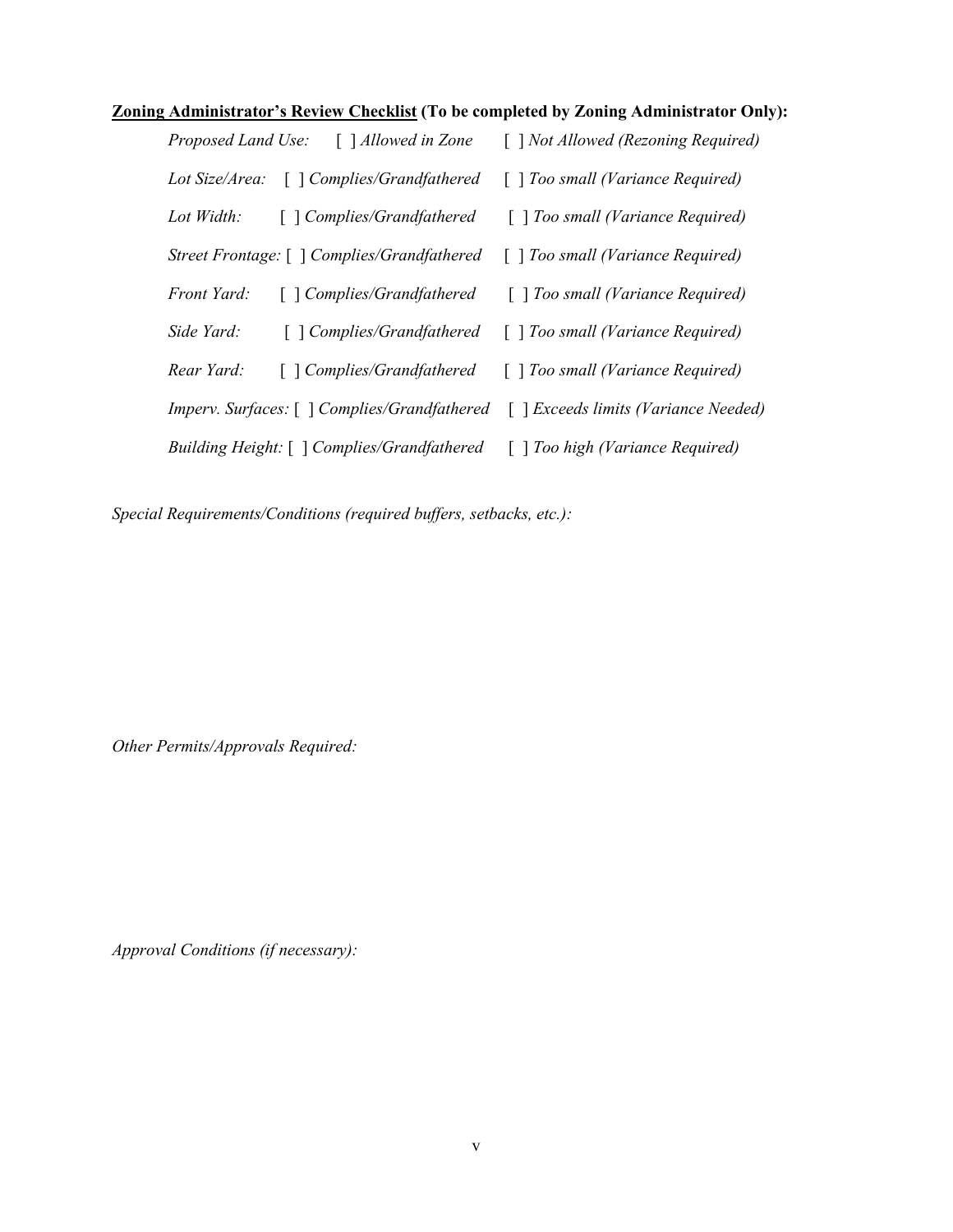# **Certificate of Zoning Compliance**

The plans and specifications submitted with this Application are in conformity with the zone district requirements applicable to the subject property. Changes in plans or specifications shall not be made without written approval of the appropriate city officials.

Failure to comply with the above shall constitute a violation of the provisions of the City of Ashland Zoning Ordinance.

Permit issued this  $\_\_\_\_\_\_\_\$  day of  $\_\_\_\_\_\_\_\_\_\_$ , 20 $\_\_\_\_\_\_\_\_\_\_$ .

Signature: \_\_\_\_\_\_\_\_\_\_\_\_\_\_\_\_\_\_\_\_\_\_\_\_\_\_\_\_\_\_\_\_\_\_\_\_\_\_.

Zoning Administrator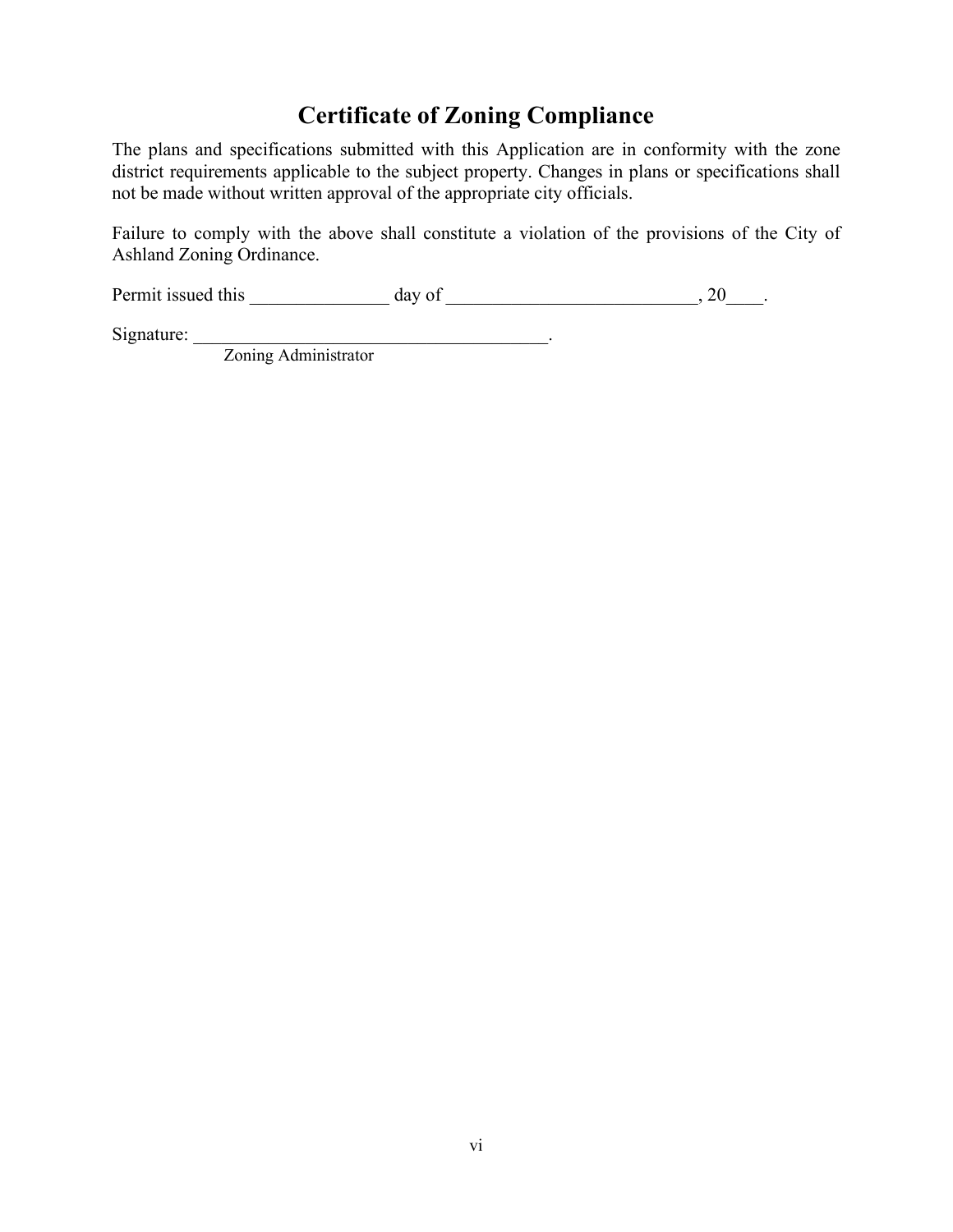# **Temporary Certificate of Zoning Compliance**

The plans and specifications submitted with this Application are in temporary conformity with the zone district requirements applicable to the subject property. Changes in plans or specifications shall not be made without written approval of the appropriate city officials.

Failure to comply with the above shall constitute a violation of the provisions of the City of Ashland Zoning Ordinance.

Permit issued this  $\_\_\_\_\_\_\_\$  day of  $\_\_\_\_\_\_\_\_\_\_$ , 20 $\_\_\_\_\_\_\_\_\_\_$ .

Signature: \_\_\_\_\_\_\_\_\_\_\_\_\_\_\_\_\_\_\_\_\_\_\_\_\_\_\_\_\_\_\_\_\_\_\_\_\_\_.

Zoning Administrator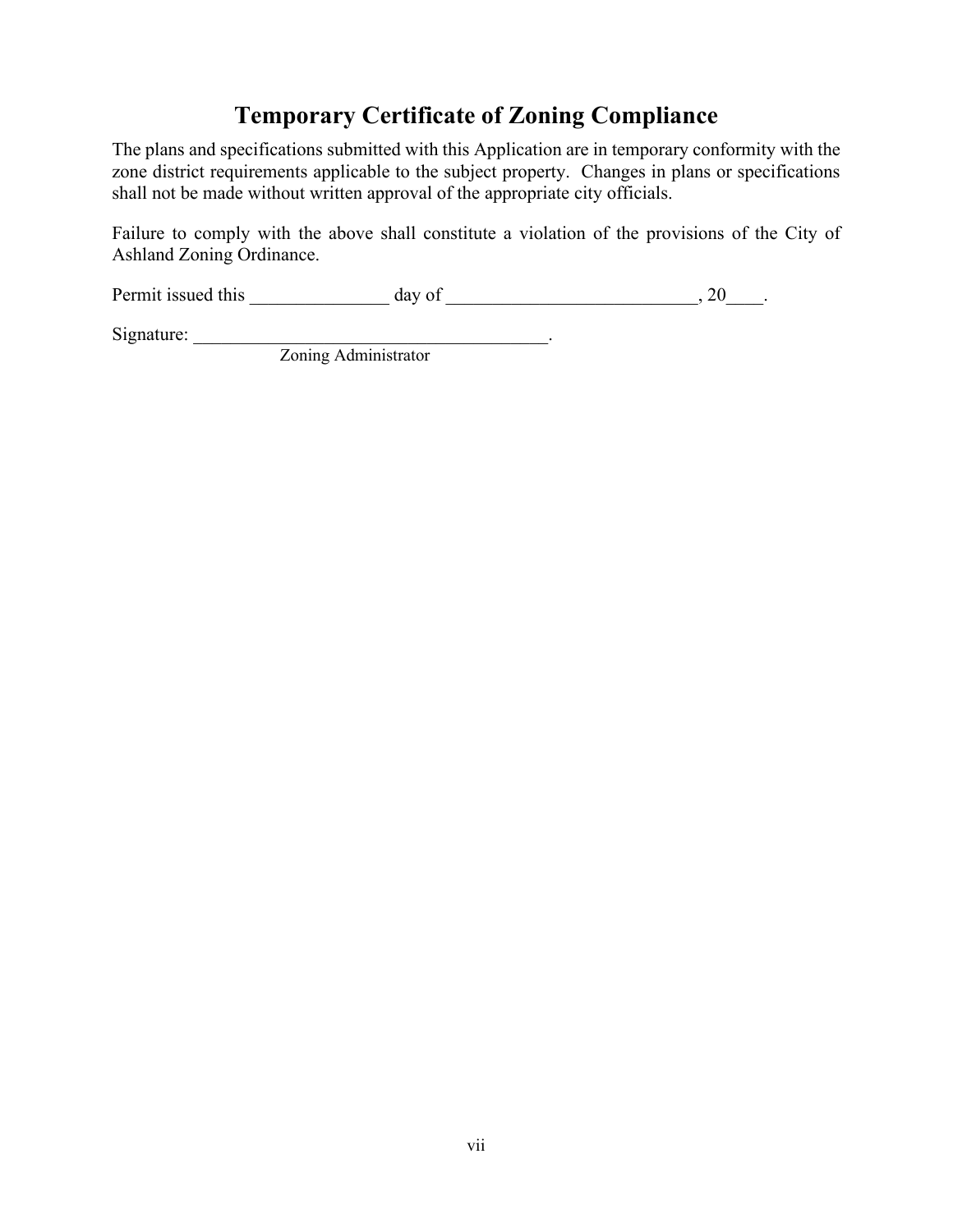# **CITY OF ASHLAND ALABAMA REZONING APPLICATION**

Property owners in the City of Ashland who wish to request a change in the zoning classification that applies to one or more specific properties must complete a Rezoning Application form. To apply for a rezoning, please complete the following application and return the form with all necessary supporting documents to City Hall. Incomplete applications will not be processed. For additional information, please call the City of Ashland at *(256) 354-2121* during regular business hours.

### **Applicant Information:**

| <b>Property Information:</b>                                                     |
|----------------------------------------------------------------------------------|
| $Owner(s)$ of Record: $\qquad \qquad$                                            |
|                                                                                  |
|                                                                                  |
|                                                                                  |
| Size of Subject Property: [ ] Acres [ ] Square Feet                              |
| Current Zoning Classification of Subject Property: _____________________________ |
| Proposed Zoning Classification of Subject Property: ____________________________ |
|                                                                                  |
|                                                                                  |
| Is the Subject Property Being Considered for Annexation? $[ \ ]$ Yes $[ \ ]$ No  |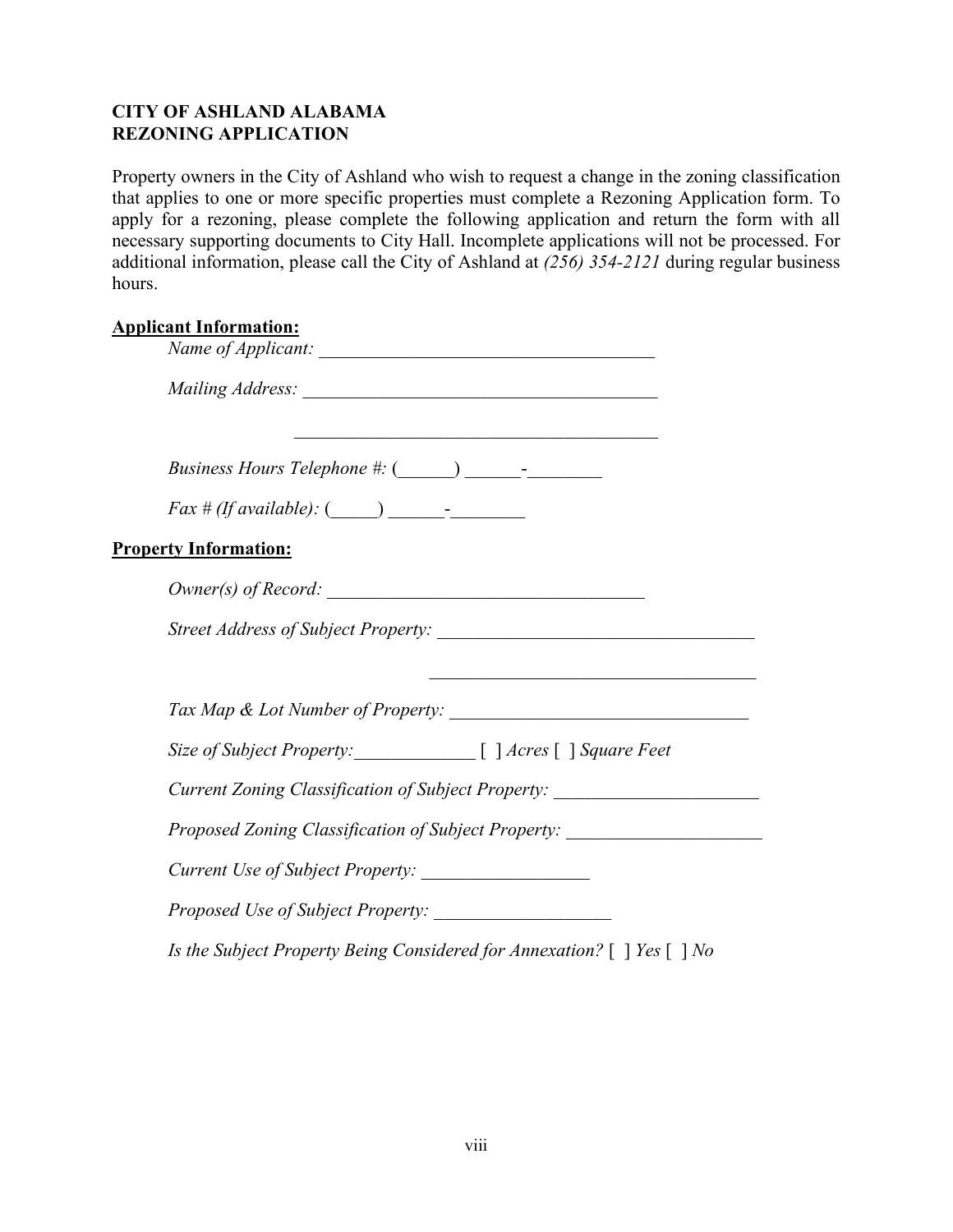### **Supporting Information:**

### *Please submit the following items with the Rezoning Application form:*

[ ] *A* written request from the property owner stating the reasons for the rezoning.

[ ] *A Certified Check or Cash payable to the City of Ashland in the amount of \$100.00.* 

[ ] *Legal description of subject property.*

[ ] *A reproducible copy of the tax map, drawn to a scale sufficient to clearly show the following items:*

- *1. The actual shape, proportion, and dimensions of the lot(s) proposed to be rezoned;*
- *2. The shape, size, and location of all buildings or other structures existing on the lot; and*
- *3. The existing use of all existing buildings or structures.*

[ ] *A reproducible copy of a site plan.*

[ ] *Address(es) for each person who owns property that is adjacent to the subject property that is the subject of the application, including, but not limited to, the owners of property located across the street from the subject property.*

#### **Certifications:**

*Applicant:*

**I hereby certify and attest that, to the best of my knowledge and abilities, the information provided in this application is true and accurate. Further, I agree to provide any additional information within my powers that may be required by the Zoning Administrator, Planning Commission, or City Council to determine the compliance of the proposed property construction or improvement activities with the City of Ashland, Alabama Zoning Ordinance.**

*\_\_\_\_\_\_\_\_\_\_\_ \_\_\_\_\_\_\_\_\_\_\_\_\_\_\_\_\_\_\_\_\_\_\_\_\_\_\_\_\_\_\_\_\_*

*Date Applicant's Signature*

#### *Property Owner:*

**I hereby certify and attest that I have reviewed this application, and that, to the best of my knowledge and abilities, the information provided in this application is true and accurate. Further, I agree to provide any additional information within my powers that may be required by the Zoning Administrator, Planning Commission, or City Council to determine the compliance of the proposed property construction or improvement activities with the City of Ashland, Alabama Zoning Ordinance.**

*Date Property Owner's Signature* 

*\_\_\_\_\_\_\_\_\_\_\_\_ \_\_\_\_\_\_\_\_\_\_\_\_\_\_\_\_\_\_\_\_\_\_\_\_\_\_\_\_\_\_\_*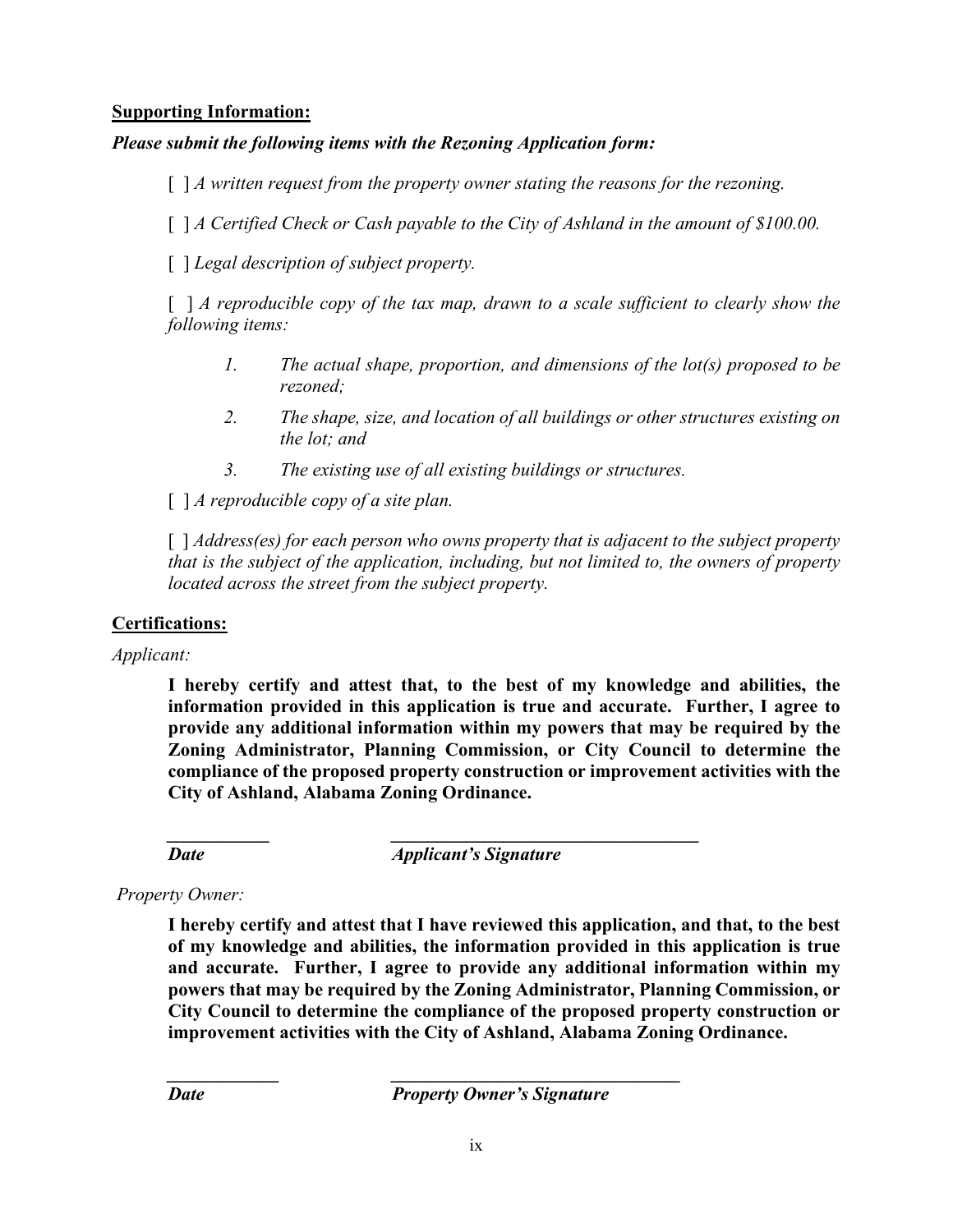# **----------- FOR CITY OF ASHLAND USE ONLY -----------**

# **Zoning Administrator's Information:**

| Date Filed:                                                                          |                                                |
|--------------------------------------------------------------------------------------|------------------------------------------------|
| Received By:                                                                         |                                                |
| Application Fee Received: $\mathcal S$ [ $\bigcap \text{Cash} \big[$ $\big]$ Check # |                                                |
| Application Fee\$100.00                                                              |                                                |
| Date Reviewed:                                                                       |                                                |
| Zoning Administrator's Signature:                                                    |                                                |
| <b>Planning Commission Action:</b>                                                   | [ ] Recommend Approval<br>[ ] Recommend Denial |
| <b>Planning Commission Findings:</b>                                                 |                                                |

*Planning Commission Chairman's Signature: \_\_\_\_\_\_\_\_\_\_\_\_\_\_\_\_\_\_\_\_\_\_\_\_\_\_\_*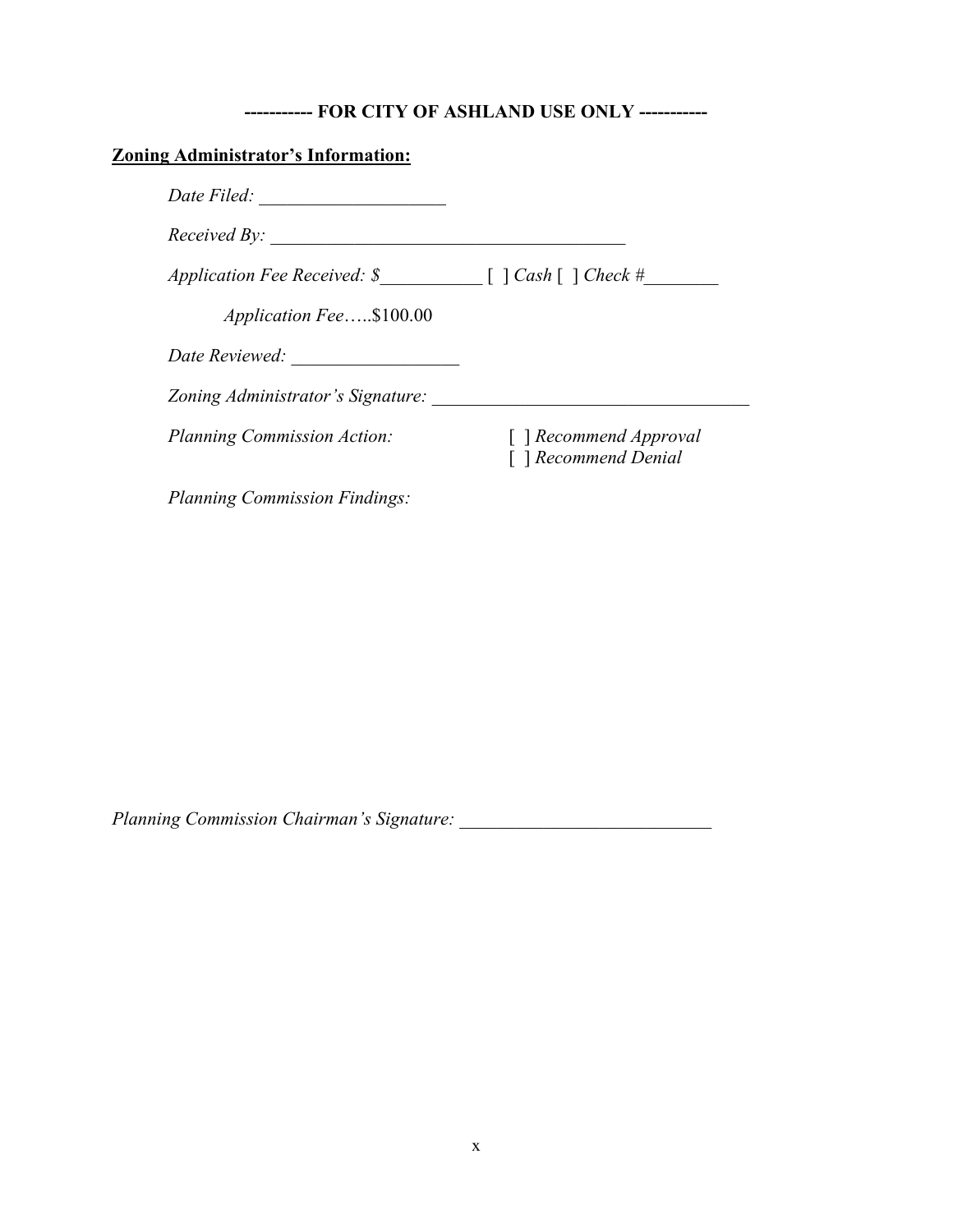# **CITY OF ASHLAND, ALABAMA**

# **PETITION FOR VARIANCE**

Property owners in the City of Ashland who desire relief from certain requirements of the zoning ordinance that create a specific hardship for the property owner must file a Petition for Variance. To file a petition, please complete the following form and return it with all necessary supporting documents to City Hall. Incomplete applications will not be processed. For additional information, please call the City of Ashland at *(256) 354-2121* during regular business hours.

#### **Applicant Information:**

|                                                                                  | <u> 1989 - Johann Stoff, deutscher Stoffen und der Stoffen und der Stoffen und der Stoffen und der Stoffen und der</u> |
|----------------------------------------------------------------------------------|------------------------------------------------------------------------------------------------------------------------|
|                                                                                  |                                                                                                                        |
| $Fax \# (If available):$ $(\_\_\_\_\_\_\_\_\_\_\_$                               |                                                                                                                        |
| <b>Property Information:</b>                                                     |                                                                                                                        |
| $Owner(s)$ of Record: $\_\_$                                                     |                                                                                                                        |
|                                                                                  |                                                                                                                        |
|                                                                                  |                                                                                                                        |
| Size of Subject Property: [ ] Acres [ ] Square Feet                              |                                                                                                                        |
| Current Zoning Classification of Subject Property: _____________________________ |                                                                                                                        |
| <b>Nature of the Hardship:</b>                                                   |                                                                                                                        |

*Nature of Relief Requested by Petitioner:*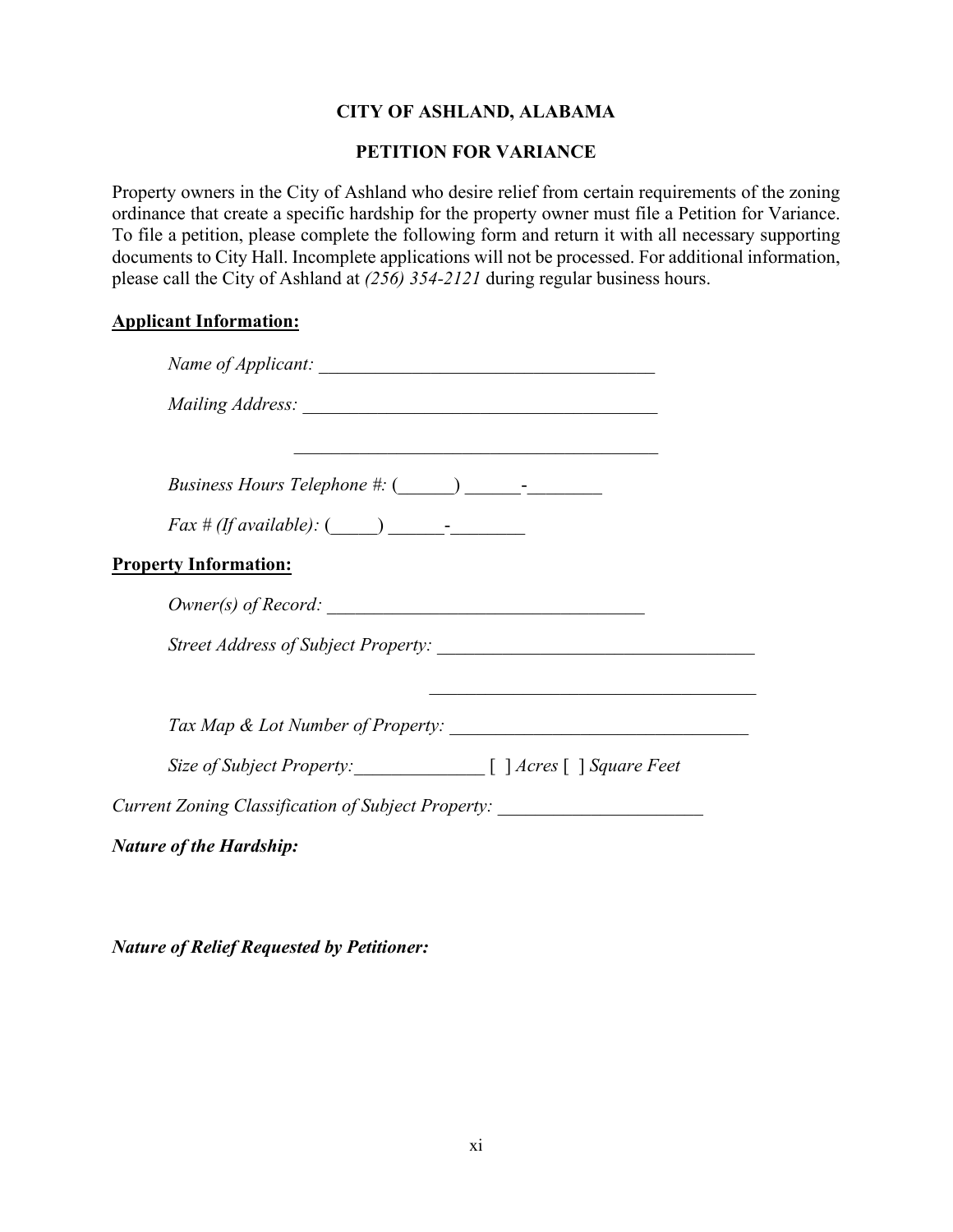#### **Certifications:**

*Applicant:*

**I hereby certify and attest that, to the best of my knowledge and abilities, the information provided in this petition is true and accurate. Further, I agree to provide any additional information within my powers that may be required by the Zoning Administrator or the Board of Adjustment to determine the need for a variance.**

**\_\_\_\_\_\_\_\_\_\_\_\_\_\_\_\_ \_\_\_\_\_\_\_\_\_\_\_\_\_\_\_\_\_\_\_\_\_\_\_\_\_\_\_\_\_\_**

*Date Date <i>Applicant's Signature* 

*Property Owner:*

**I hereby certify and attest that, to the best of my knowledge and abilities, the information provided in this petition is true and accurate. Further, I agree to provide any additional information within my powers that may be required by the Zoning Administrator or the Board of Adjustment to determine the need for a variance.**

**\_\_\_\_\_\_\_\_\_\_\_\_\_\_\_\_ \_\_\_\_\_\_\_\_\_\_\_\_\_\_\_\_\_\_\_\_\_\_\_\_\_\_\_\_\_**

*Date Property Owner's Signature*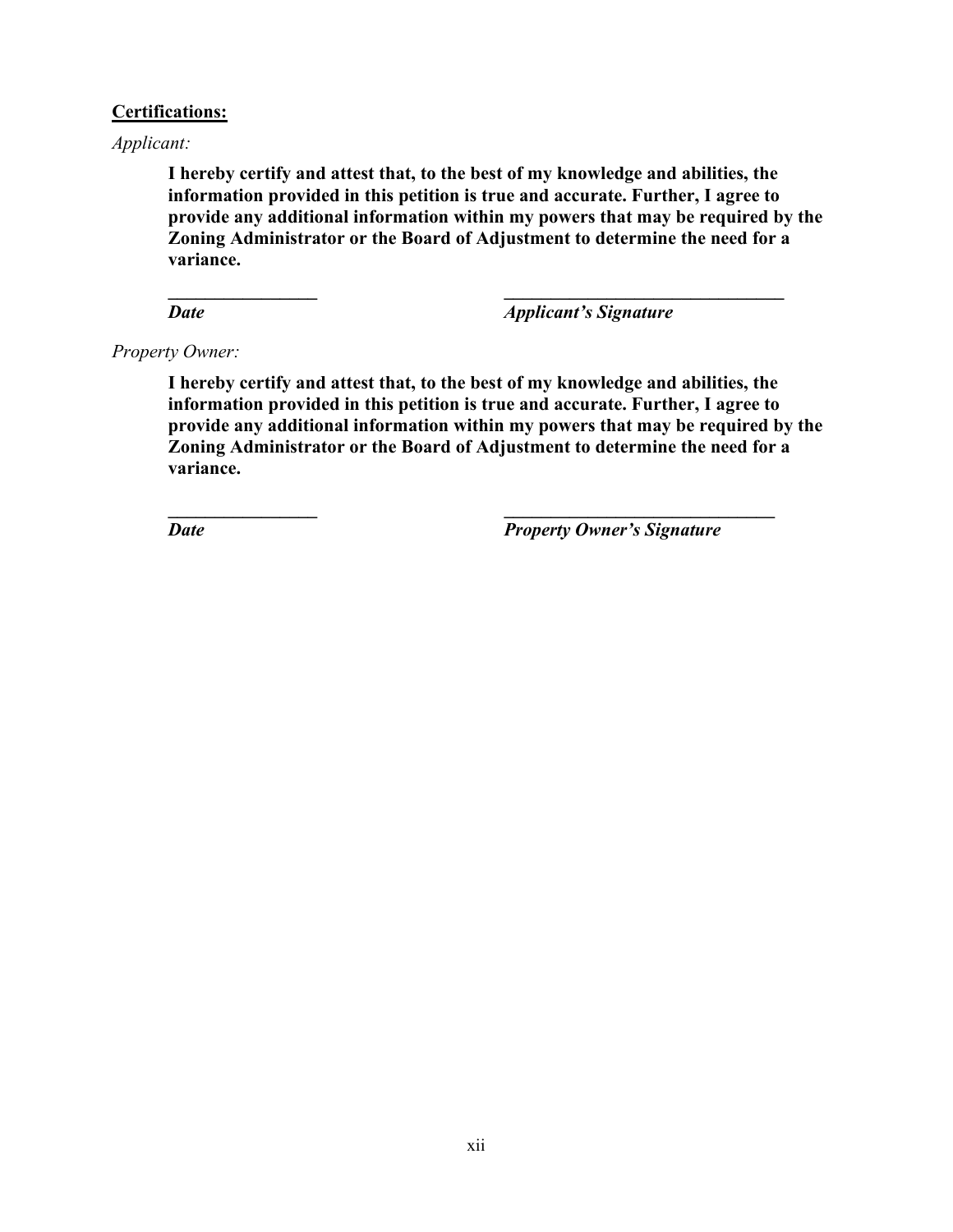#### **----------- FOR CITY OF ASHLAND USE ONLY -----------**

### **Zoning Administrator's Information:**

*Date Filed: \_\_\_\_\_\_\_\_\_\_\_\_\_\_\_\_\_\_\_\_*

*Received By: \_\_\_\_\_\_\_\_\_\_\_\_\_\_\_\_\_\_\_\_\_\_\_\_\_\_\_\_\_\_\_\_*

*Amount of Fee Received: \$\_\_\_\_\_\_\_\_\_\_\_* [ ] *Cash* [ ] *Check # \_\_\_\_\_\_\_\_*

*Date Reviewed: \_\_\_\_\_\_\_\_\_\_\_\_\_\_\_\_\_\_\_*

*Decision:* [ ] *Petition Approved* [ ] *Petition Denied*

*Board of Adjustment Findings and Conclusions:*

*Specific Relief Granted:*

| Chairman's Signature:<br>Date: |  |
|--------------------------------|--|
|--------------------------------|--|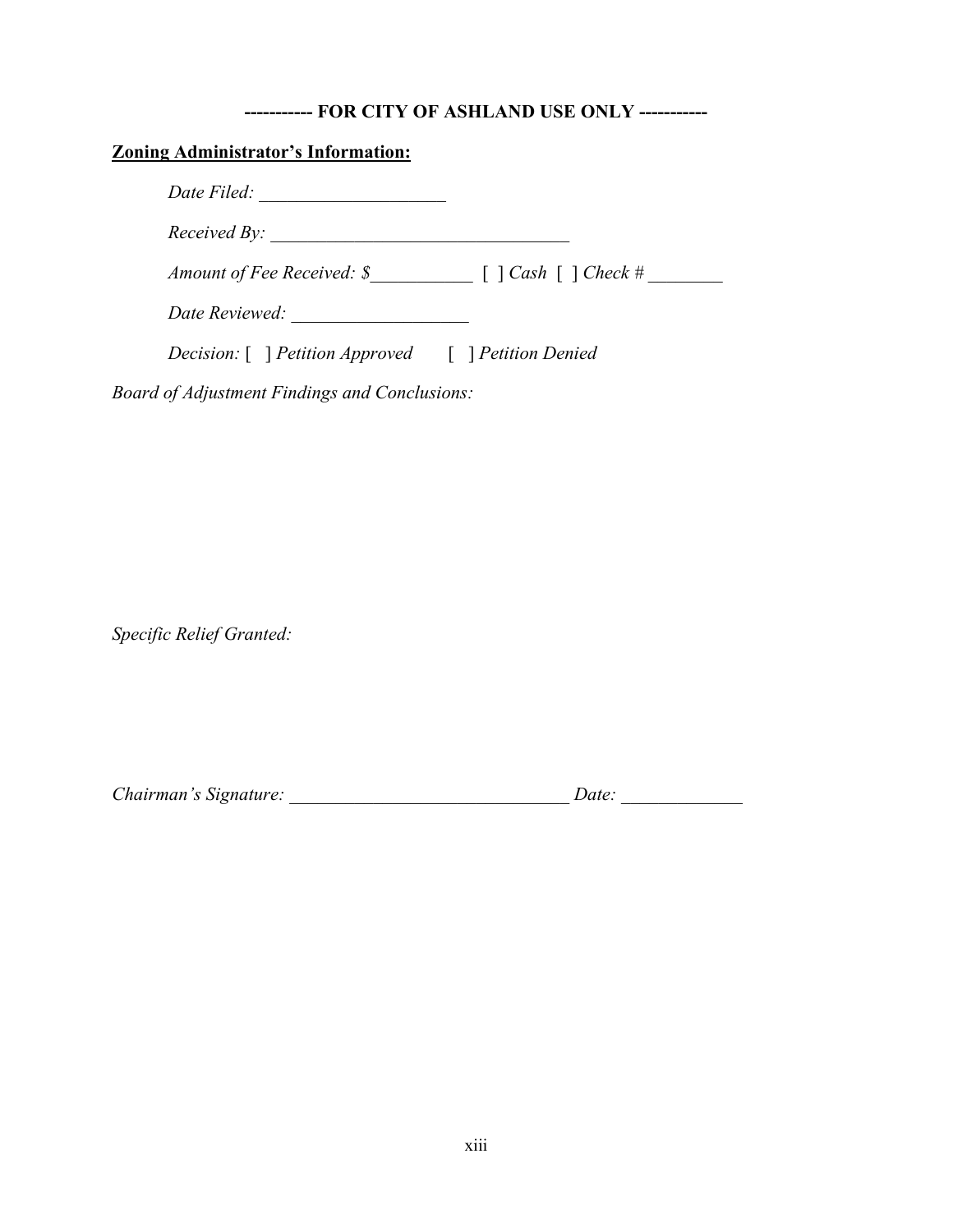# **CITY OF ASHLAND ZONING VIOLATION COMPLAINT**

| Date of complaint: ______________                                        |  |
|--------------------------------------------------------------------------|--|
|                                                                          |  |
|                                                                          |  |
| Nature of Complaint:                                                     |  |
| Location:                                                                |  |
| Zoning Ordinance, described as follows:                                  |  |
|                                                                          |  |
|                                                                          |  |
|                                                                          |  |
| ______Violation found _______________No violation found ___________Other |  |
| Initial action following discovery of violation:                         |  |
|                                                                          |  |
| Notice of Zoning Violation sent on: __________________                   |  |
| Other                                                                    |  |
| Follow-up inspection due on: _____________________<br>Notes:             |  |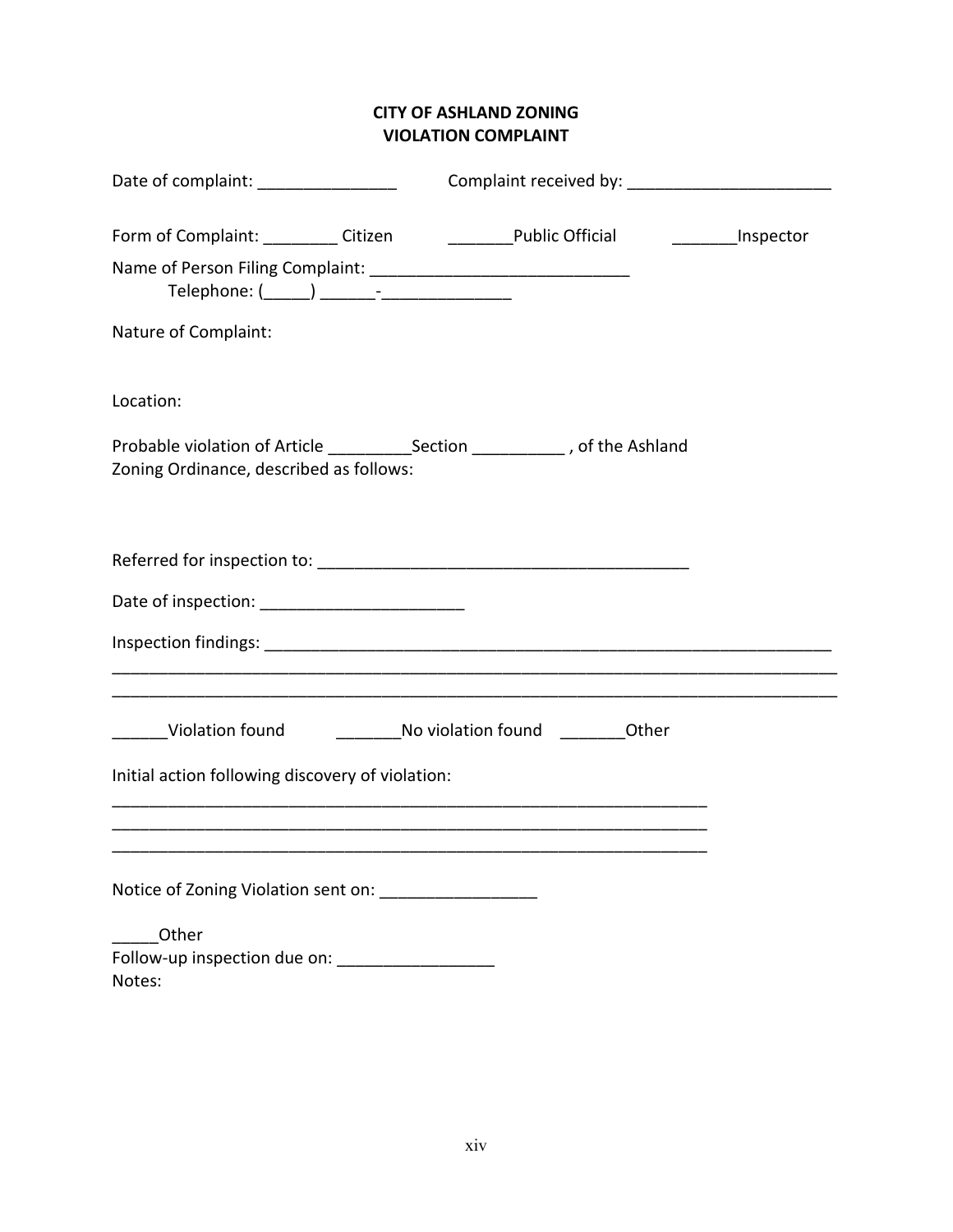#### **CITY OF ASHLAND**

#### **NOTICE OF ZONING VIOLATION**

Date of notice:

Name of Property Owner Mailing address City, State, Zip

Dear (Name of property owner):

On (Date of investigation), I investigated and confirmed a violation of the Ashland Zoning Ordinance on your property located at (Street address of subject property). The nature of this violation is (Description of the violation), which violates Article (Cite article number), Section (Cite section and subparagraph number) of the Zoning Ordinance. I am writing to request that you take action to correct this violation on or before (Specify date by which the violation must be corrected), in order to avoid the issuance of a formal citation and penalty.

If you feel that this notice has been issued in error or you feel that an extension to the deadline is necessary, please arrange a meeting with me on or before (Date – five business days after the date of notice). I will be happy to discuss this problem with you in greater detail.

Thank you for your help in addressing this problem. The City of Ashland appreciates your cooperation.

Sincerely, Signature: \_\_\_\_\_\_\_\_\_\_\_\_\_\_\_\_\_\_\_\_\_\_\_\_\_\_\_\_\_\_\_\_\_.

Zoning Administrator

Contact Information: City Hall— 83183 Highway 9 Ashland, AL 36251 Phone: (256)354-2122 Hours of Operation: 8:00 AM – 4:30 PM M-F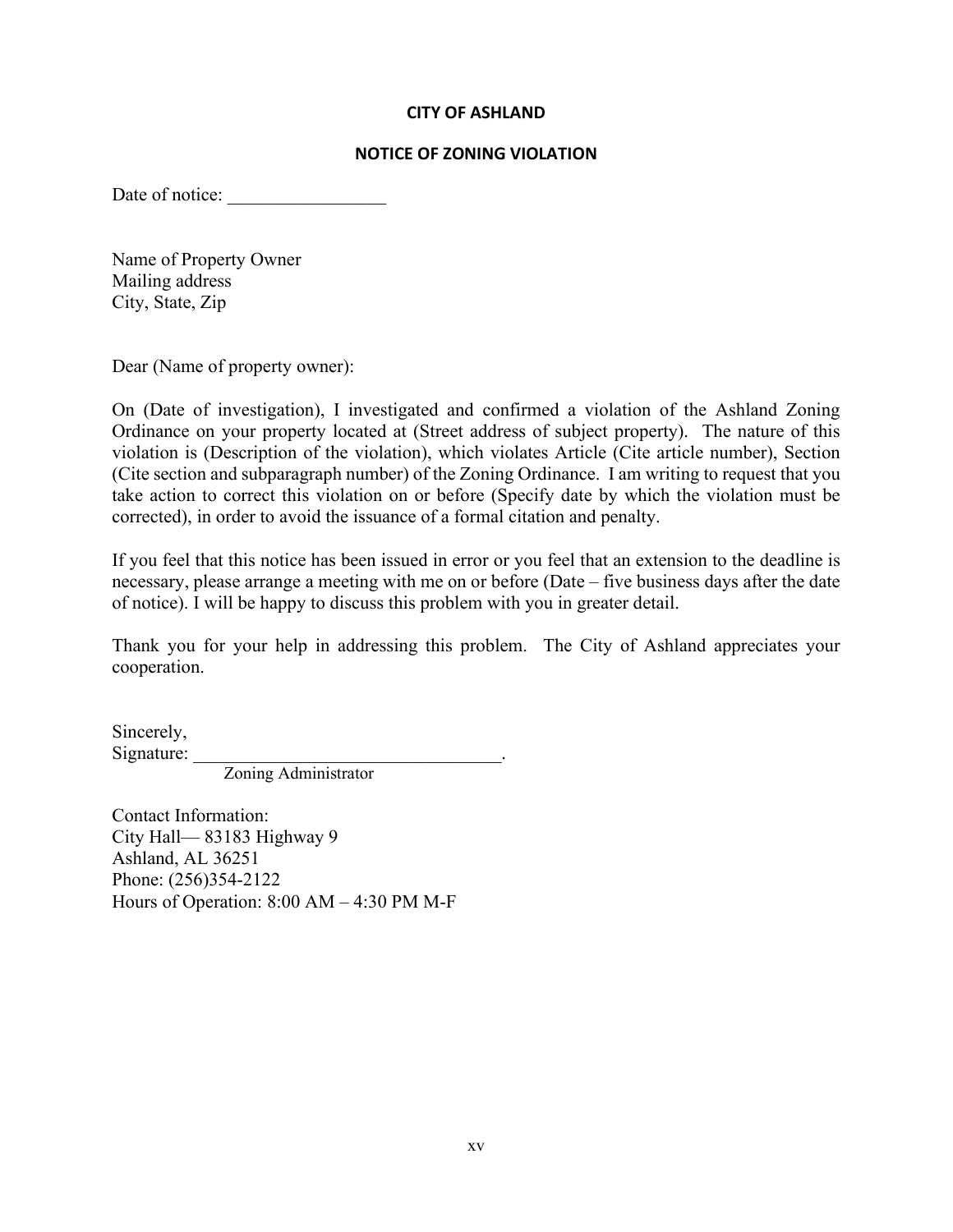#### **CITY OF ASHLAND**

#### **NOTICE OF CITATION**

Date of citation

Name of Property Owner Mailing address City, State, Zip

Dear (Name of property owner):

On (Date upon which initial violation was confirmed), I investigated and confirmed a violation of the Ashland Zoning Ordinance on your property located at (Street address of subject property). The nature of this violation is (Description of the violation ), which violates Article (Cite article number) , Section (Cite section and subparagraph number) of the Zoning Ordinance. Our records show that the Notice of Violation was sent to you on (Date that the notice was mailed) and received by you on (Date of receipt by property owner) explaining the nature of this violation and requesting that you correct the problem on or before (Deadline for correction of violation specified in the notice of zoning violation).

On (Dated of re-inspection), I performed a follow-up investigation to determine whether or not the violation had been corrected in accordance with the Notice of Zoning Violation. My inspection of the property revealed that the violation has not been corrected in accordance with the Zoning Ordinance. Therefore, the City of Ashland is hereby issuing this Citation to you for failure to correct a violation of the Zoning Ordinance. To correct this violation, you must (Specify corrective measures including the amount of the fine that must be paid by the property owner) on or before (Ten days after the date of citation). If this violation is not corrected in full by the aforementioned date, the City of Ashland will be obligated to file a written complaint with the Municipal Court for relief. If such a complaint is filed, you will be required to appear before the Municipal Court, at a time and date to be determined by the Court, to answer the charge of violation as explained in this Citation. If you have any questions regarding this violation or the subsequent actions that the City will take, please do not hesitate to contact me at (Specify contact number and/or e-mail address) during the hours of (Specify business hours).

We appreciate your efforts to resolve this violation as soon as possible. Thank you for your cooperation.

Sincerely,

Signature:

Enforcement Officer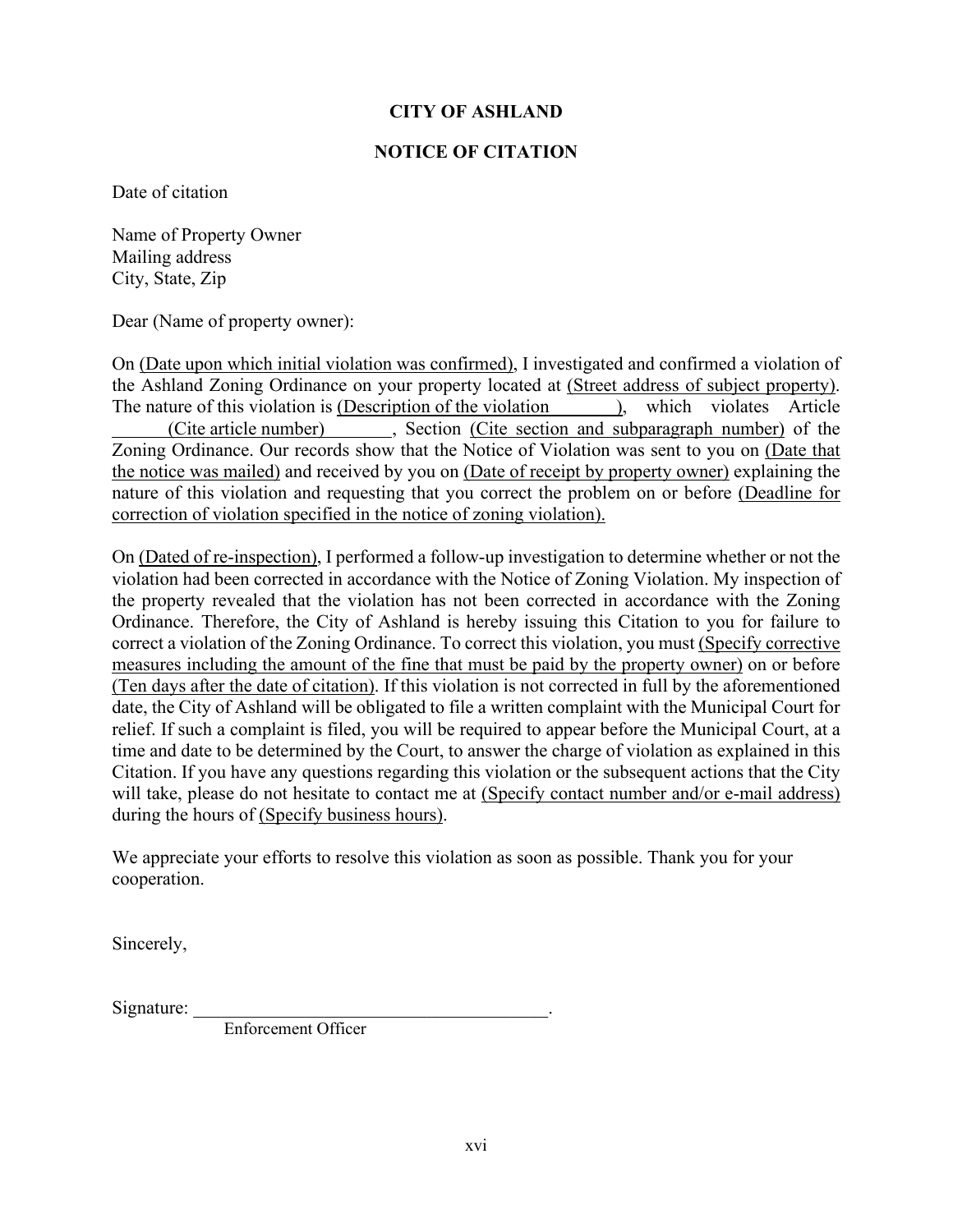# **Certificate of Occupancy**

City of Ashland Permit Department 83183 Highway 9. Ashland, AL 36251

# **Permit Number:** \_\_\_\_\_\_\_\_\_\_\_\_\_\_\_\_\_

## **Job Location Owner/Occupant**

Permit Number: \_\_\_\_\_\_\_\_\_ Name:\_\_\_\_\_\_\_\_\_\_\_\_\_\_\_\_\_\_\_

Address: \_\_\_\_\_\_\_\_\_\_\_\_\_\_\_\_ Address: \_\_\_\_\_\_\_\_\_\_\_\_\_\_\_\_\_\_\_

Ashland, AL 36251 **Ashland**, AL 36251

Lot: \_\_\_\_\_\_\_\_\_\_ Block: \_\_\_\_\_\_\_\_

\_\_\_\_\_\_\_\_\_\_\_\_\_\_\_\_\_\_\_\_\_\_\_\_\_\_

#### **Contractor**

Contractor ID: \_\_\_\_\_\_\_\_\_ Location: \_\_\_\_\_\_

Contractor: \_\_\_\_\_\_\_\_\_\_\_\_\_\_\_\_\_\_\_\_\_\_\_

 $\overline{\phantom{a}}$ 

 $\overline{\phantom{a}}$ 

 $\overline{\phantom{a}}$  , which is a set of the set of the set of the set of the set of the set of the set of the set of the set of the set of the set of the set of the set of the set of the set of the set of the set of the set of th

Address:

# **Occupancy (Use)**

Residential: Y/N Occupancy: \_\_\_\_\_\_\_\_\_\_\_\_\_\_\_\_ Improvement: \_\_\_\_\_\_\_\_\_\_\_\_\_\_\_\_\_\_\_\_\_\_

Signature

Date

| \ame: |  |  |  |
|-------|--|--|--|
|       |  |  |  |

Survey: Phone:  $($   $)$   $)$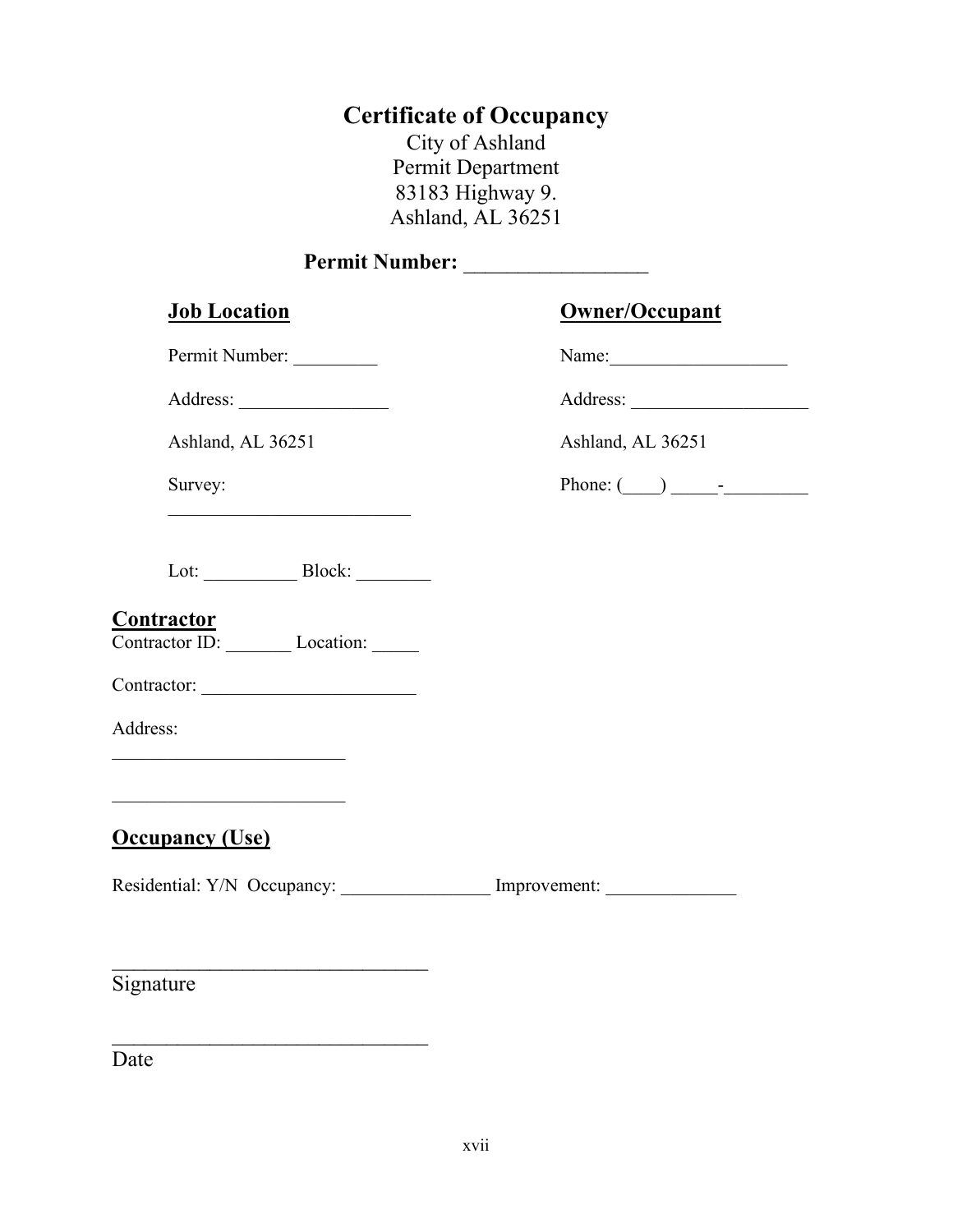# **Application for Planning Commission Review**

| <b>Applicant Information</b> |  |
|------------------------------|--|
|                              |  |
|                              |  |
| Phone Number: $(\_\_)$       |  |
|                              |  |
| <b>Parcel Information</b>    |  |
|                              |  |
|                              |  |
|                              |  |
|                              |  |
|                              |  |
|                              |  |
|                              |  |
|                              |  |
| <b>Enclosure Check List</b>  |  |

**\_\_\_\_ Detailed statement describing the intended use of the parcel and the size of any proposed development.**

**\_\_\_\_ Site Plan**

**\_\_\_\_ Tax map showing the intended development**

**Notice: This application must be submitted to the City Clerk at least ten (10) days before a regularly scheduled Planning Commission meeting. The applicant must be present at the hearings before the Planning Commission.**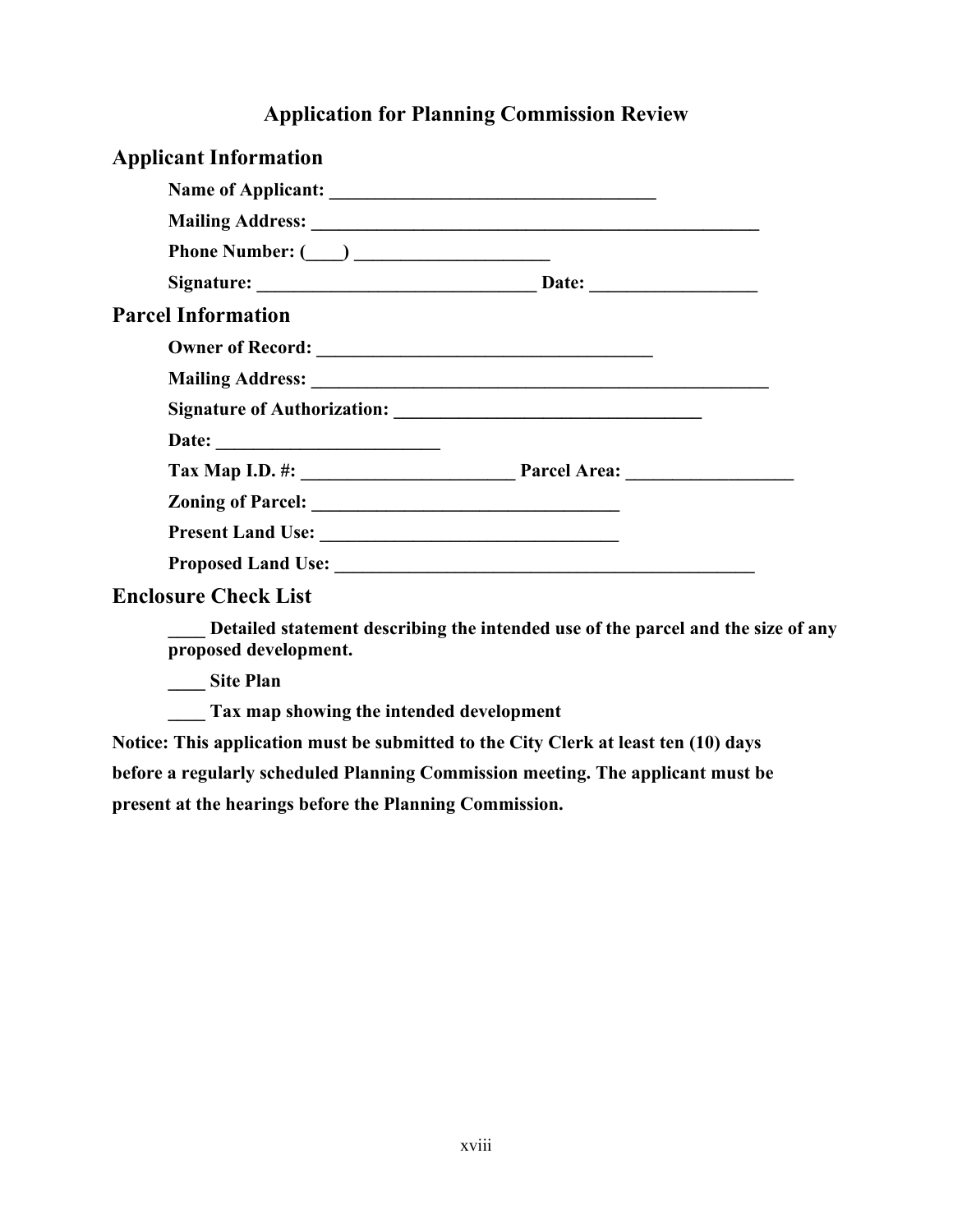# **APPENDIX B**

# **RESOLUTION AND ORDINANCE**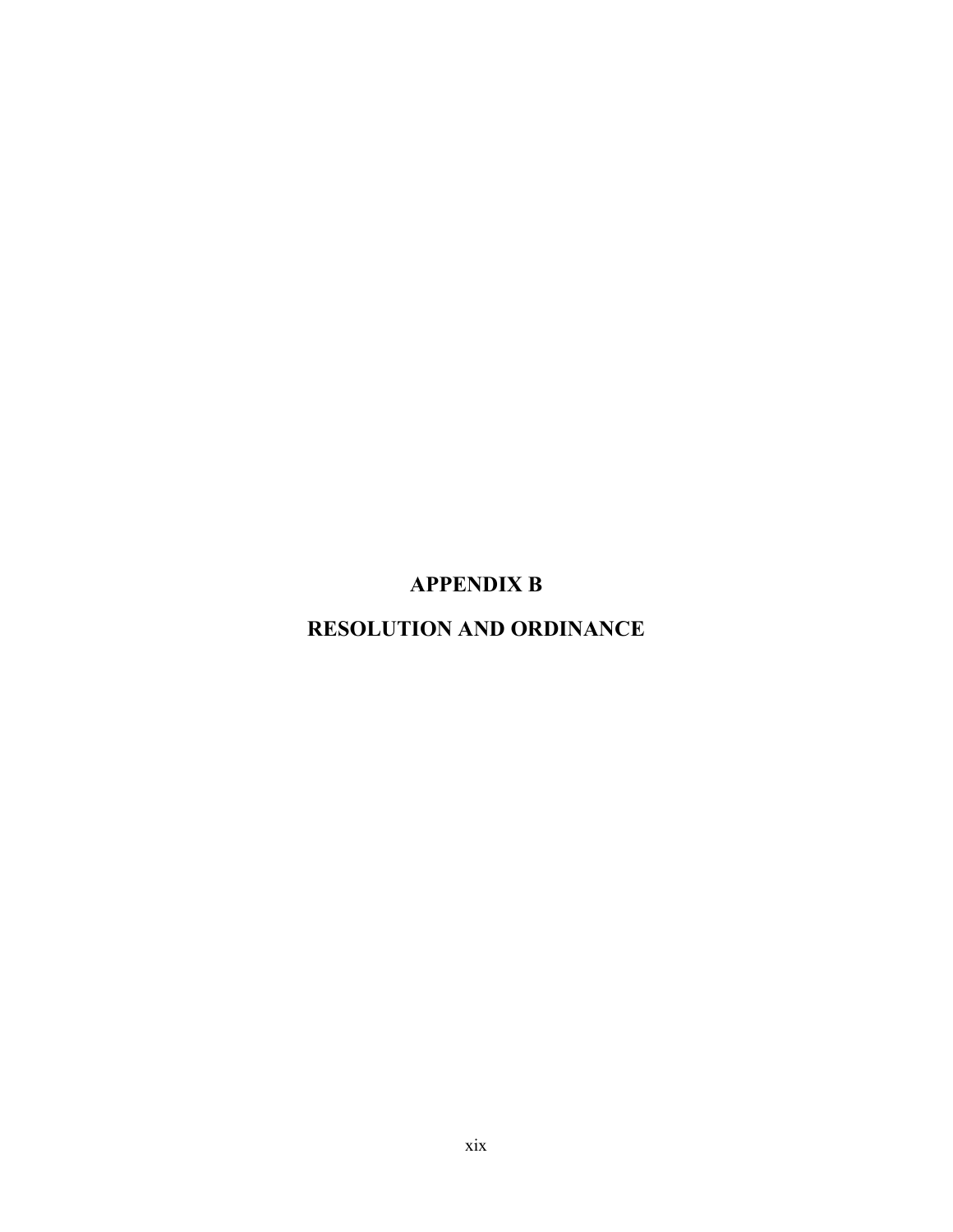#### **A RESOLUTION RECOMMENDING THE ASHLAND CITY COUNCIL APPROVE AN ORDINANCE OF THE CITY OF ASHLAND, ALABAMA, ADOPTING THE ASHLAND ZONING ORDINANCE OF 2022, IN ACCORDANCE WITH THE PROVISIONS OF TITLE 11, CHAPTER 52, CODE OF ALABAMA, 1975, AS AMENDED; REPEALING ALL CONFLICTING ORDINANCES AND MAPS, INCLUDING THE ASHLAND ZONING ORDINANCE DATED JULY 15, 1991, AS AMENDED; AND RECOMMENDING AN EFFECTIVE DATE OF SAID ORDINANCE**

**WHEREAS,** Title 11, Chapter 52 of the Code of Alabama, 1975, as amended, authorizes the City Council to enact a zoning ordinance to govern all territory within the corporate limits of the City of Ashland, Alabama;

**WHEREAS,** the City Council adopted a zoning ordinance on July 15, 1991 by virtue of Ordinance No. 1991-7-15-1, which was thereafter amended from time to time;

**WHEREAS,** the Planning Commission ordered the East Alabama Regional Planning and Development Commission to prepare under the Commission's direction a new zoning ordinance for the City of Ashland, Alabama to replace the 1991 ordinance, as amended; and

**WHEREAS,** the East Alabama Regional Planning and Development Commission prepared a new zoning ordinance, which has been reviewed and revised to the Planning Commission's satisfaction.

# **NOW THEREFORE, BE IT RESOLVED BY THE PLANNING COMMISSION OF THE CITY OF ASHLAND, ALABAMA, AS FOLLOWS:**

**Section 1.** That the Ashland Planning Commission recommends that a 2022 Zoning Ordinance for the City of Ashland, Alabama, entitled, the Ashland Zoning Ordinance, which is attached hereto and incorporated herein by reference, be adopted pursuant to the authority granted by Title 11, Chapter 52 of the Code of Alabama, 1975, as amended.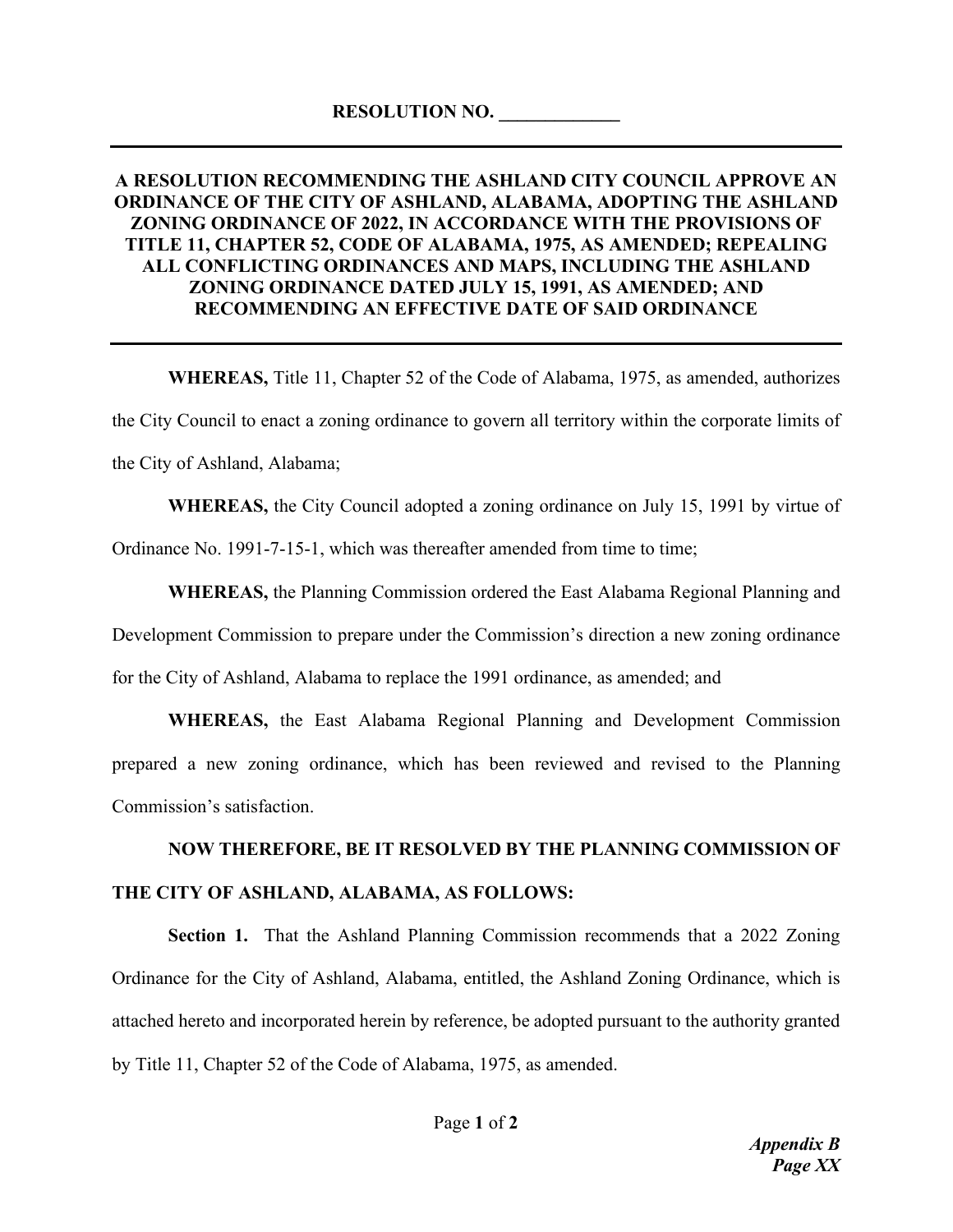**Section 2.** That the Ashland Planning Commission recommends the 1991 Ashland Zoning Ordinance, adopted on July 15, 1991 by Ordinance No. 1991-7-15-1, as amended, be repealed.

**Section 3.** That the Ashland Planning Commission recommends the 2022 Zoning Ordinance become effective upon its due adoption and publication and due adoption and publication of the Ashland Zoning Map, which shall be bound and define the zoning districts established by the adoption and publication of the 2022 Zoning Ordinance, as provided by law.

**ADOPTED** on this the \_\_\_ day of \_\_\_\_\_\_\_\_\_\_\_\_, 2022

#### PLANNING COMMISSION OF THE CITY OF ASHLAND, ALABAMA

 $\overline{\phantom{a}}$ **BETH WHEELES**, Chairman

ATTEST:

**CHELSEY WYNN**, Ashland City Clerk